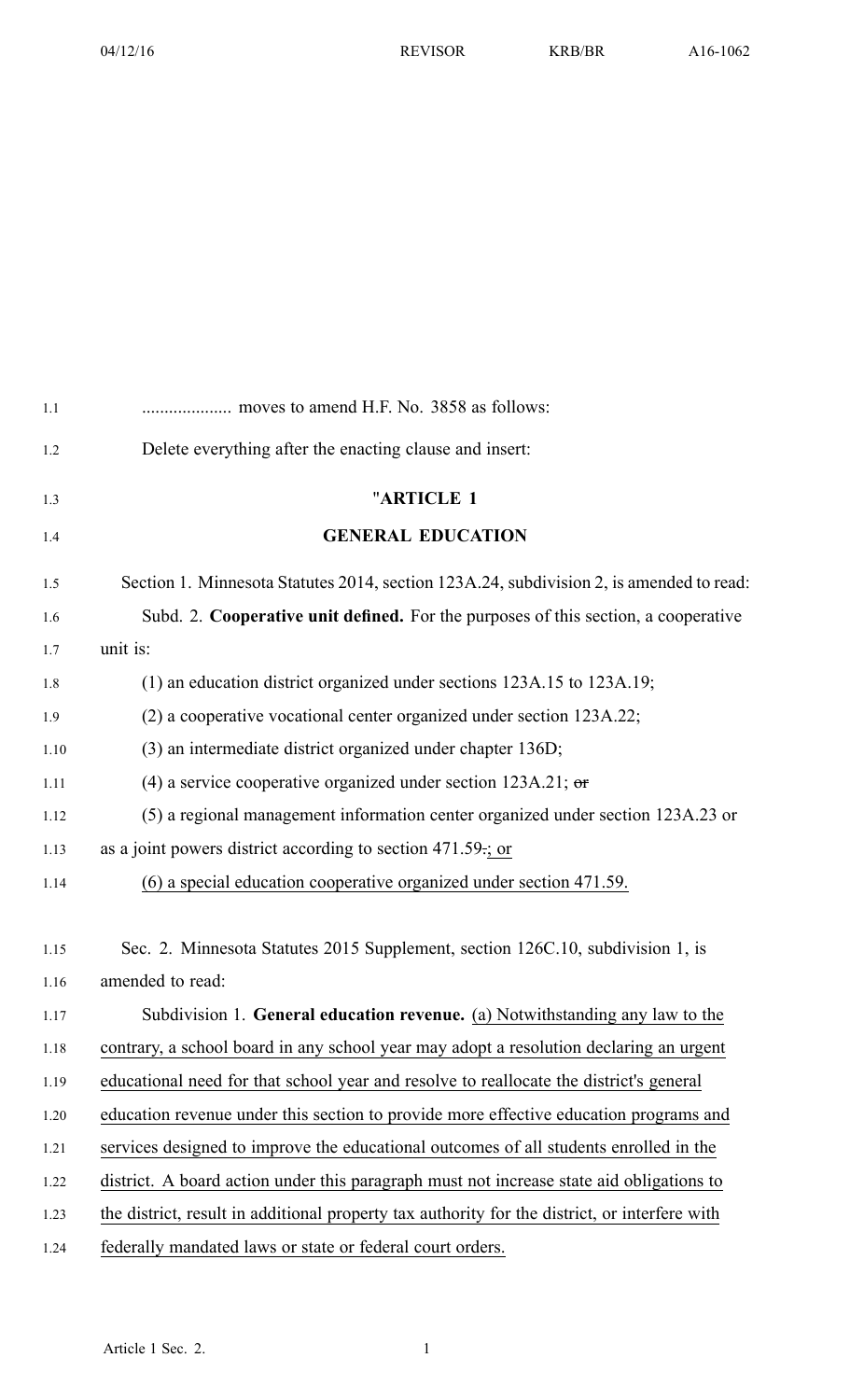2.1 (b) The general education revenue for each district equals the sum of the district's 2.2 basic revenue, extended time revenue, gifted and talented revenue, declining enrollment 2.3 revenue, local optional revenue, small schools revenue, basic skills revenue, secondary 2.4 sparsity revenue, elementary sparsity revenue, transportation sparsity revenue, total 2.5 operating capital revenue, equity revenue, pension adjustment revenue, and transition 2.6 revenue.

2.7 **EFFECTIVE DATE.** This section is effective July 1, 2016.

2.8 Sec. 3. Minnesota Statutes 2015 Supplement, section 126C.10, subdivision 13a, 2.9 is amended to read:

2.10 Subd. 13a. **Operating capital levy.** To obtain operating capital revenue, <sup>a</sup> district 2.11 may levy an amount not more than the product of its operating capital revenue for the 2.12 fiscal year times the lesser of one or the ratio of its adjusted net tax capacity per adjusted 2.13 pupil unit to the operating capital equalizing factor. The operating capital equalizing factor 2.14 equals \$14,500 for fiscal years 2015 and 2016, \$14,740 for fiscal year 2017, \$17,473 2.15 \$17,495 for fiscal year 2018, and \$20,510 \$20,532 for fiscal year 2019 and later.

- 2.16 Sec. 4. Minnesota Statutes 2014, section 126C.10, subdivision 24, is amended to read: 2.17 Subd. 24. **Equity revenue.** (a) A school district qualifies for equity revenue if: 2.18 (1) the school district's adjusted pupil unit amount of basic revenue, transition 2.19 revenue, and referendum revenue is less than the value of the school district at or 2.20 immediately above the 95th percentile of school districts in its equity region for those 2.21 revenue categories; and
- 2.22 (2) the school district's administrative offices are not located in <sup>a</sup> city of the first 2.23 class on July 1, 1999.

2.24 (b) Equity revenue for <sup>a</sup> qualifying district that receives referendum revenue under 2.25 section 126C.17, subdivision 4, equals the product of (1) the district's adjusted pupil 2.26 units for that year; times (2) the sum of (i) \$14, plus (ii) \$80, times the school district's 2.27 equity index computed under subdivision 27.

- 2.28 (c) Equity revenue for <sup>a</sup> qualifying district that does not receive referendum revenue 2.29 under section 126C.17, subdivision 4, equals the product of the district's adjusted pupil 2.30 units for that year times \$14.
- 2.31 (d) A school district's equity revenue is increased by the greater of zero or an amount 2.32 equal to the district's adjusted pupil units times the difference between ten percen<sup>t</sup> of the 2.33 statewide average amount of referendum revenue per adjusted pupil unit for that year and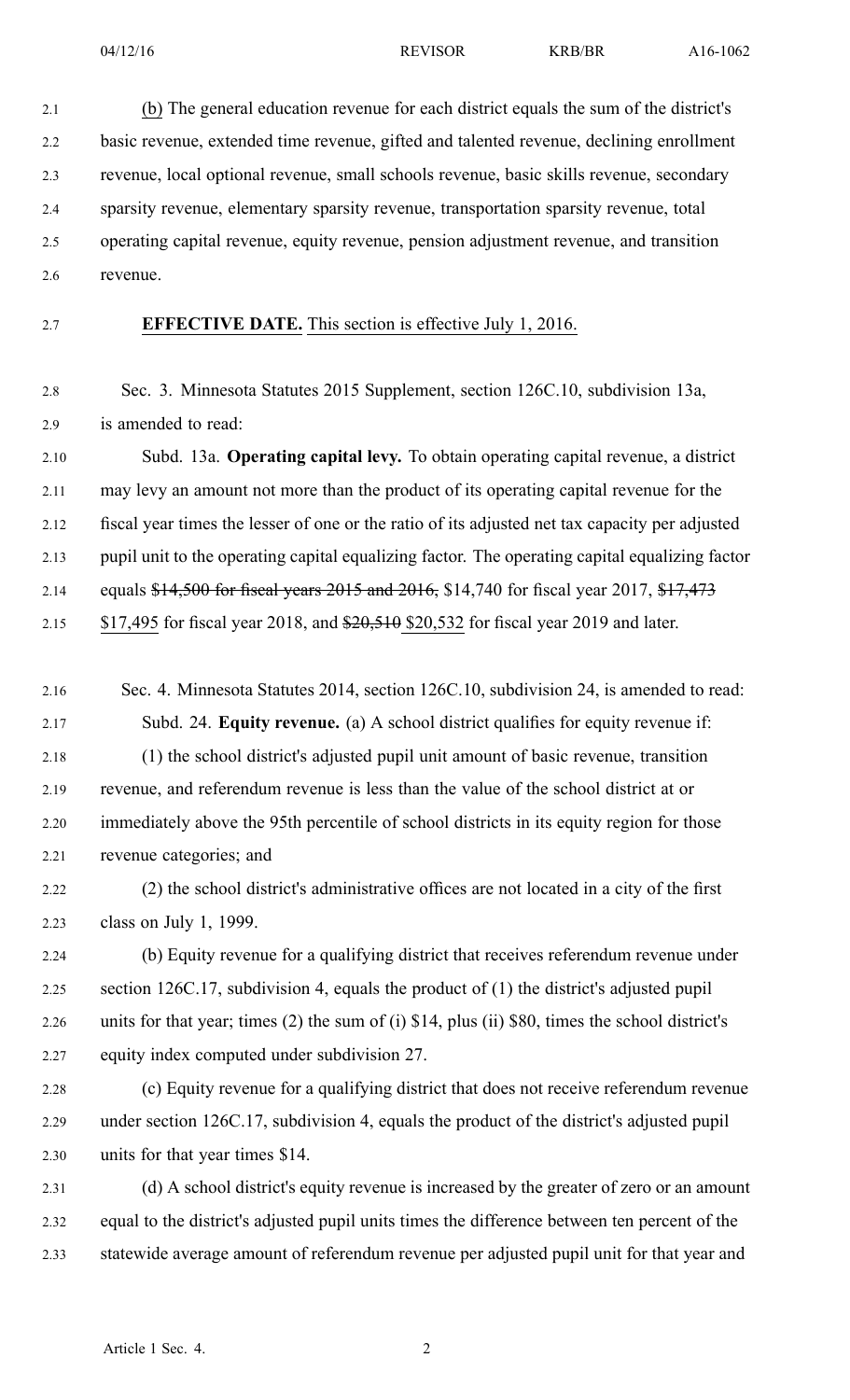| 3.1  | the district's referendum revenue per adjusted pupil unit. A school district's revenue under     |
|------|--------------------------------------------------------------------------------------------------|
| 3.2  | this paragraph must not exceed \$100,000 for that year.                                          |
| 3.3  | (e) A school district's equity revenue for a school district located in the metro equity         |
| 3.4  | region equals the amount computed in paragraphs $(b)$ , $(c)$ , and $(d)$ multiplied by 1.25.    |
| 3.5  | (f) A school district's additional equity revenue equals \$50 times its adjusted pupil           |
| 3.6  | units.                                                                                           |
|      |                                                                                                  |
| 3.7  | Sec. 5. Minnesota Statutes 2015 Supplement, section 126C.15, subdivision 1, is                   |
| 3.8  | amended to read:                                                                                 |
| 3.9  | Subdivision 1. Use of revenue. The basic skills revenue under section 126C.10,                   |
| 3.10 | subdivision 4, must be reserved and used to meet the educational needs of pupils who             |
| 3.11 | enroll under-prepared to learn and whose progress toward meeting state or local content          |
| 3.12 | or performance standards is below the level that is appropriate for learners of their age.       |
| 3.13 | Basic skills revenue may also be used for programs designed to prepare children and their        |
| 3.14 | families for entry into school whether the student first enrolls in kindergarten or first grade. |
| 3.15 | Any of the following may be provided to meet these learners' needs:                              |
| 3.16 | (1) direct instructional services under the assurance of mastery program according               |
| 3.17 | to section 124D.66;                                                                              |
| 3.18 | (2) remedial instruction in reading, language arts, mathematics, other content areas,            |
| 3.19 | or study skills to improve the achievement level of these learners;                              |
| 3.20 | (3) additional teachers and teacher aides to provide more individualized instruction             |
| 3.21 | to these learners through individual tutoring, lower instructor-to-learner ratios, or team       |
| 3.22 | teaching;                                                                                        |
| 3.23 | (4) a longer school day or week during the regular school year or through a summer               |
| 3.24 | program that may be offered directly by the site or under a performance-based contract           |
| 3.25 | with a community-based organization;                                                             |
| 3.26 | (5) recruitment and new teacher development activities through quality mentor-led                |
| 3.27 | induction or "grow your own" initiatives;                                                        |
| 3.28 | (6) a hiring bonus or other added compensation for a teacher identified as effective             |
| 3.29 | or highly effective under the local teacher professional review cycle who agrees to work         |
| 3.30 | in a hard-to-fill position or hard-to-staff school setting such as a school with a majority      |
| 3.31 | of students whose families meet federal poverty guidelines, a geographically isolated            |
| 3.32 | school, or a school identified by the state as eligible for targeted programs or services        |
| 3.33 | for its students;                                                                                |
| 3.34 | $(5)$ (7) comprehensive and ongoing staff development consistent with district and               |

3.35 site plans according to section 122A.60 and to implement plans under section 120B.12,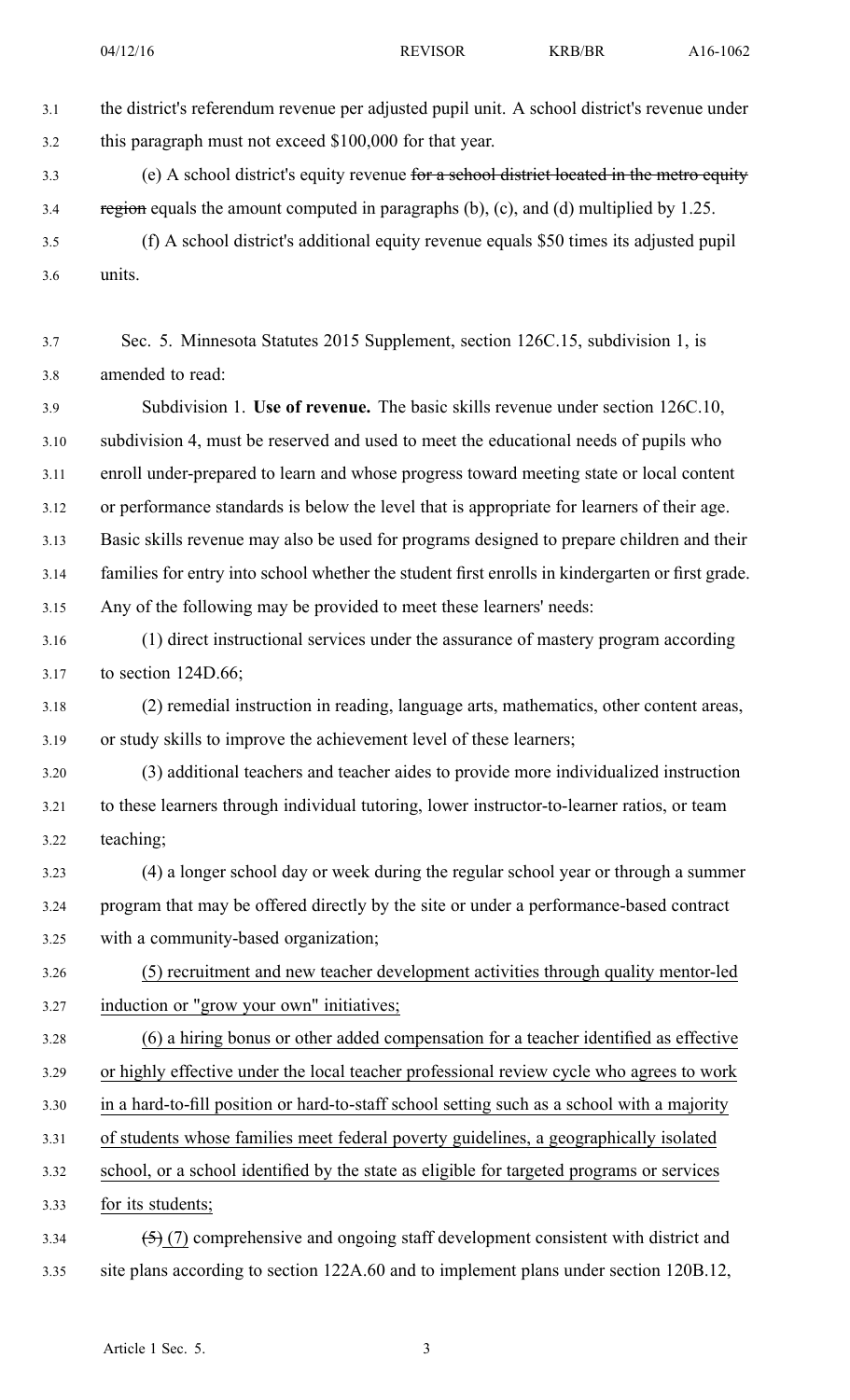- 4.1 subdivision 4a, for teachers, teacher aides, principals, and other personnel to improve 4.2 their ability to identify the needs of these learners and provide appropriate remediation, 4.3 intervention, accommodations, or modifications; 4.4 (6) (8) instructional materials, digital learning, and technology appropriate for 4.5 meeting the individual needs of these learners; 4.6  $(7)(9)$  programs to reduce truancy, encourage completion of high school, enhance
- 4.7 self-concept, provide health services, provide nutrition services, provide <sup>a</sup> safe and secure 4.8 learning environment, provide coordination for pupils receiving services from other 4.9 governmental agencies, provide psychological services to determine the level of social, 4.10 emotional, cognitive, and intellectual development, and provide counseling services,
- 4.11 guidance services, and social work services;
- 4.12  $(8)(10)$  bilingual programs, bicultural programs, and programs for English learners; 4.13 (9) all-day kindergarten;
- $4.14$  (10) (11) early education programs, parent-training programs, school readiness 4.15 programs, kindergarten programs for four-year-olds, voluntary home visits under section 4.16 124D.13, subdivision 4, and other outreach efforts designed to prepare children for 4.17 kindergarten;
- 4.18 (11) (12) extended school day and extended school year programs, including 4.19 summer academies; and
- 4.20 (12) (13) substantial paren<sup>t</sup> involvement in developing and implementing remedial 4.21 education or intervention plans for <sup>a</sup> learner, including learning contracts between the 4.22 school, the learner, and the paren<sup>t</sup> that establish achievement goals and responsibilities of 4.23 the learner and the learner's paren<sup>t</sup> or guardian.
- 

## 4.24 **EFFECTIVE DATE.** This section is effective for fiscal year 2017 and later.

4.25 Sec. 6. Minnesota Statutes 2015 Supplement, section 126C.15, subdivision 2, is 4.26 amended to read:

- 4.27 Subd. 2. **Building allocation.** (a) Unless <sup>a</sup> plan has been adopted according to 4.28 paragraph (b), <sup>a</sup> district or cooperative must allocate its compensatory revenue to each 4.29 school building in the district or cooperative where the children who have generated the 4.30 revenue are served unless the school district or cooperative has received permission under 4.31 Laws 2005, First Special Session chapter 5, article 1, section 50, to allocate compensatory 4.32 revenue according to student performance measures developed by the school board. 4.33 (b) Notwithstanding paragraph (a), the board of a district or cooperative may allocate
- 4.34 up to 50 percent of the amount of reallocate any or all of its compensatory revenue that
- 4.35 the district receives to school sites according to a plan adopted by the school board.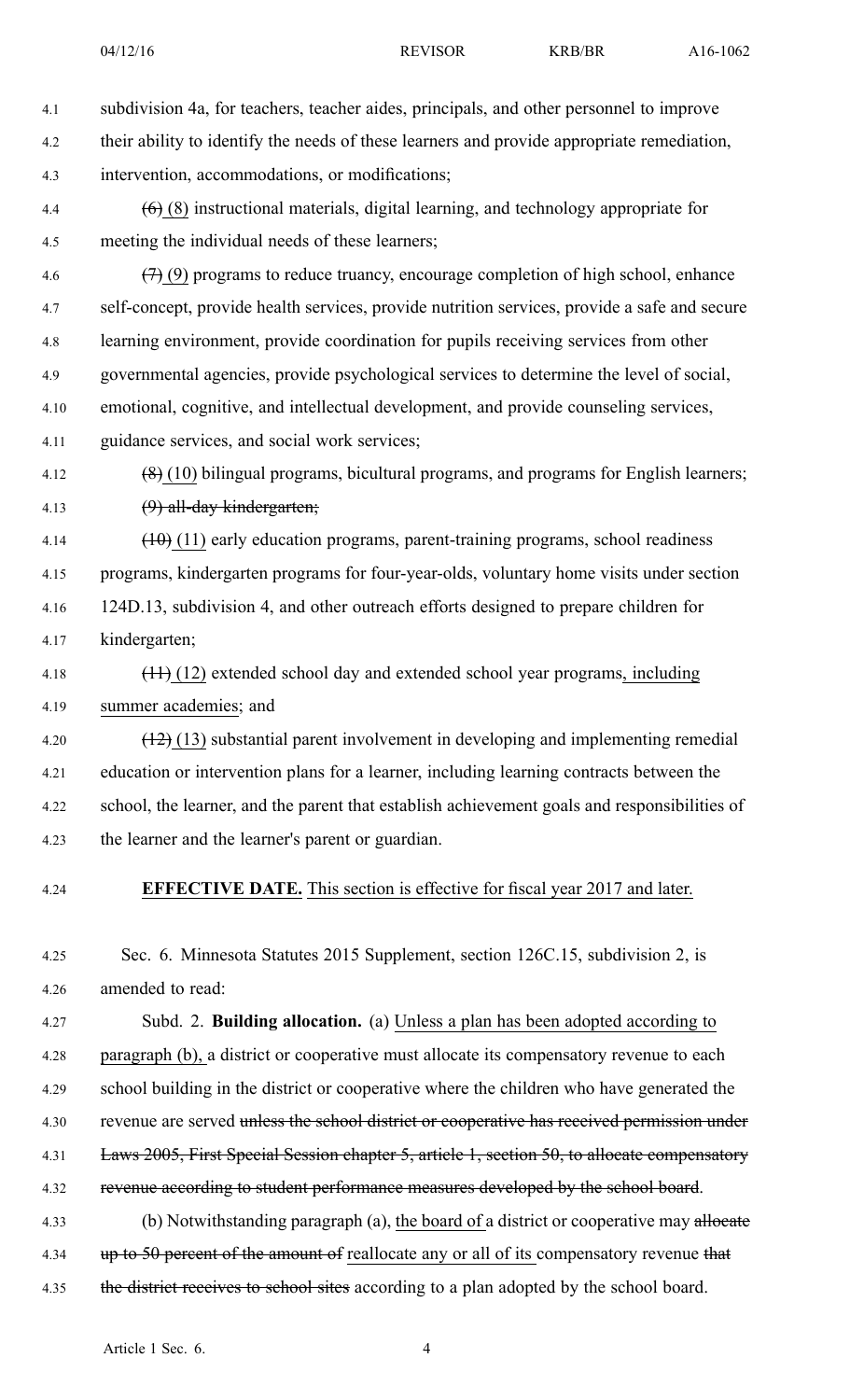5.1 The money reallocated under this paragraph must be spen<sup>t</sup> for the purposes listed in 5.2 subdivision 1, but may be spen<sup>t</sup> on students in any grade, including students attending 5.3 school readiness or other prekindergarten programs.

- 5.4 (c) For the purposes of this section and section 126C.05, subdivision 3, "building" 5.5 means education site as defined in section 123B.04, subdivision 1.
- 5.6 (d) Notwithstanding section 123A.26, subdivision 1, compensatory revenue 5.7 generated by students served at <sup>a</sup> cooperative unit shall be paid to the cooperative unit.

5.8 (e) A district or cooperative with school building openings, school building 5.9 closings, changes in attendance area boundaries, or other changes in programs or student 5.10 demographics between the prior year and the current year may reallocate compensatory 5.11 revenue among sites to reflect these changes. A district or cooperative must repor<sup>t</sup> to the 5.12 department any adjustments it makes according to this paragraph and the department must 5.13 use the adjusted compensatory revenue allocations in preparing the repor<sup>t</sup> required under 5.14 section 123B.76, subdivision 3, paragraph (c).

### 5.15 **EFFECTIVE DATE.** This section is effective for fiscal year 2017 and later.

5.16 Sec. 7. Minnesota Statutes 2014, section 126C.15, subdivision 3, is amended to read: 5.17 Subd. 3. **Recommendation.** A school site decision-making team, as defined in 5.18 section 123B.04, subdivision 2, paragraph (a), or the instruction and curriculum advisory 5.19 committee under section 120B.11, if the school has no school site decision team, shall may 5.20 recommend to the school board how the compensatory education revenue will be used to 5.21 carry out the purpose of this section. A school district that has received permission under 5.22 Laws 2005, First Special Session chapter 5, article 1, section 50, to allocate compensatory 5.23 revenue according to school performance measures shall share its plan for the distribution 5.24 of compensatory revenue with the school site decision team.

## 5.25 **EFFECTIVE DATE.** This section is effective July 1, 2016.

- 5.26 Sec. 8. Minnesota Statutes 2014, section 127A.51, is amended to read:
- 

#### 5.27 **127A.51 STATEWIDE AVERAGE REVENUE.**

5.28 By October December 1 of each year the commissioner must estimate the statewide 5.29 average adjusted general revenue per adjusted pupil unit and the disparity in adjusted 5.30 general revenue among pupils and districts by computing the ratio of the 95th percentile 5.31 to the fifth percentile of adjusted general revenue. The commissioner must provide that 5.32 information to all districts.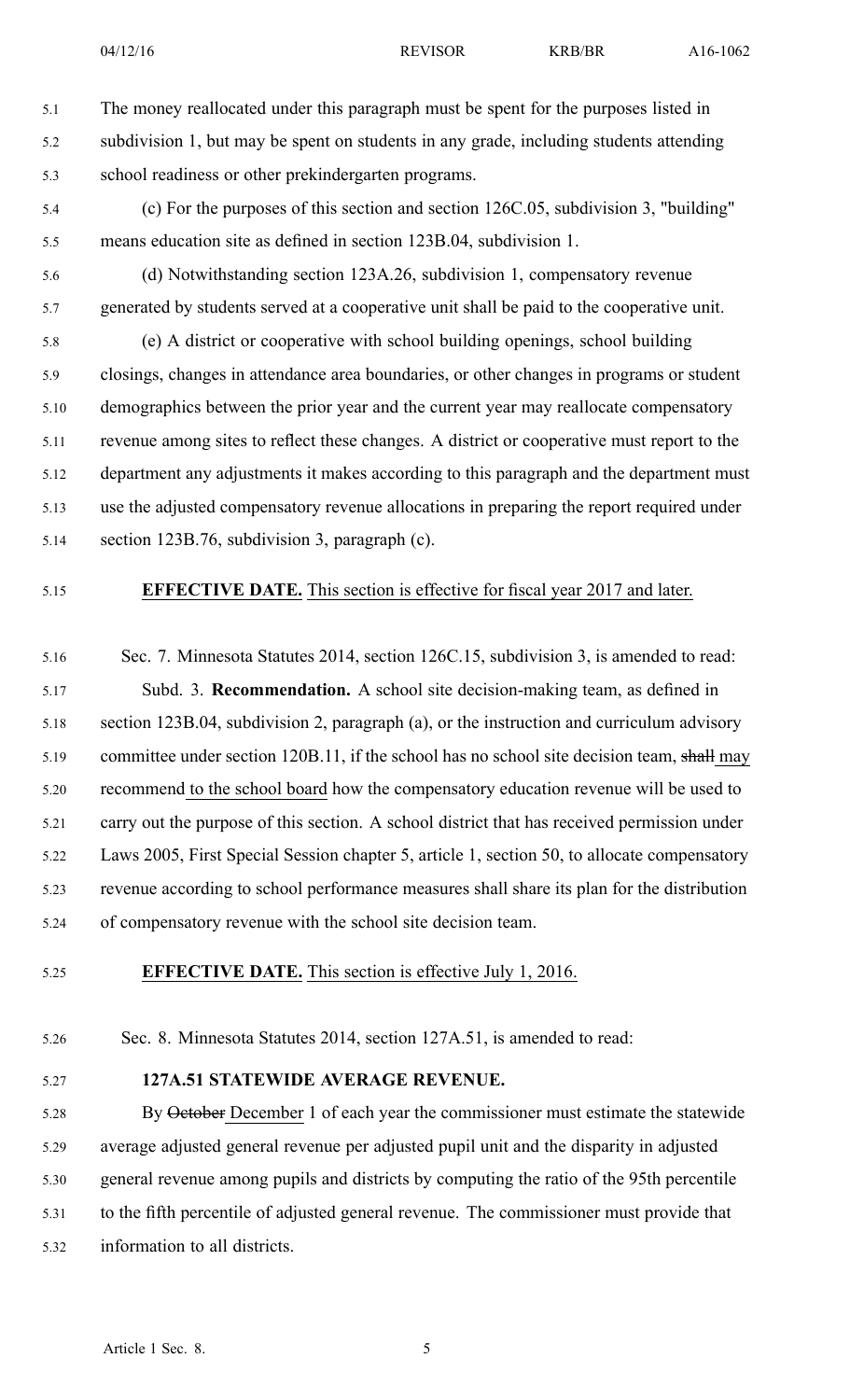| 6.1          | If the disparity in adjusted general revenue as measured by the ratio of the 95th              |
|--------------|------------------------------------------------------------------------------------------------|
| 6.2          | percentile to the fifth percentile increases in any year, the commissioner shall recommend     |
| 6.3          | to the legislature options for change in the general education formula that will limit the     |
| 6.4          | disparity in adjusted general revenue to no more than the disparity for the previous           |
| 6.5          | school year. The commissioner must submit the recommended options to the education             |
| 6.6          | committees of the legislature by January 15 February 1.                                        |
| 6.7          | For purposes of this section and section 126C.10, adjusted general revenue means               |
| 6.8          | the sum of basic revenue under section 126C.10, subdivision 2; referendum revenue under        |
| 6.9          | section 126C.17; local optional revenue under section 126C.10, subdivision 2e; and equity      |
| 6.10         | revenue under section 126C.10, subdivisions 24a and 24b.                                       |
|              |                                                                                                |
| 6.11         | Sec. 9. Laws 2013, chapter 116, article 7, section 19, as amended by Laws 2015, First          |
| 6.12         | Special Session chapter 3, article 7, section 6, is amended to read:                           |
| 6.13         | Sec. 19. FUND OR ACCOUNT TRANSFER; FISCAL YEAR 2014 THROUGH                                    |
| 6.14         | FISCAL YEAR 2017 ONLY.                                                                         |
| 6.15         | (a) Notwithstanding Minnesota Statutes, section 123B.80, subdivision 3, for fiscal             |
| 6.16         | year 2014 through fiscal year 2017 only and later, the commissioner must approve a             |
| 6.17         | request for a fund or account transfer if the transfer does not increase state aid obligations |
| 6.18         | to the district or result in additional property tax authority for the district. This section  |
| 6.19         | does not permit transfers from the community service fund, the food service fund, or the       |
| 6.20         | reserved account for staff development under section 122A.61.                                  |
| 6.21         | (b) A school board may approve a fund or account transfer under paragraph (a)                  |
| 6.22         | only after adopting a resolution stating the fund or account transfer will not diminish        |
| 6.23         | instructional opportunities for students.                                                      |
| 6.24         | <b>EFFECTIVE DATE.</b> This section is effective July 1, 2016.                                 |
| 6.25         | Sec. 10. Laws 2015, First Special Session chapter 3, article 1, section 27, subdivision        |
| 6.26         | 2, is amended to read:                                                                         |
| 6.27         | Subd. 2. General education aid. For general education aid under Minnesota                      |
| 6.28         | Statutes, section 126C.13, subdivision 4:                                                      |
| 6.29         | 6,624,310,000                                                                                  |
| 6.30<br>6.31 | $\mathbb{S}$<br>6,649,435,000<br>$\ldots$ 2016<br>6, 761, 574, 000                             |
| 6.32         | 6,794,178,000  2017<br>\$                                                                      |

6.33 The 2016 appropriation includes \$622,908,000 for 2015 and \$6,001,405,000

6.34 \$6,026,527,000 for 2016.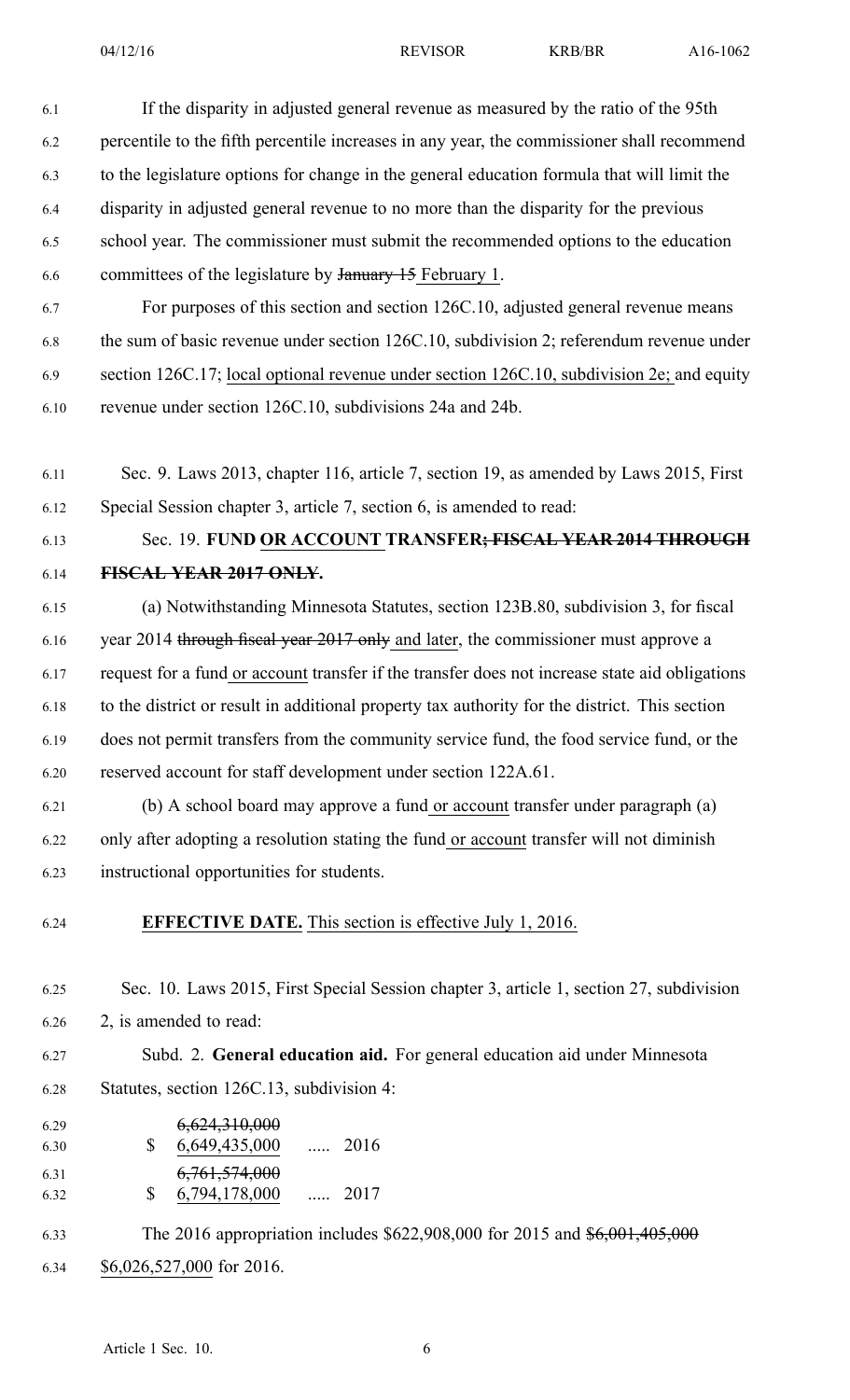7.1 The 2017 appropriation includes  $$638,812,000$  \$641,412,000 for 2016 and

| DILWORTH-GLYNDON-FELTON.                                                                     |
|----------------------------------------------------------------------------------------------|
| Subdivision 1. <b>Boundary realignment allowed.</b> The school boards of Independent         |
| School Districts Nos. 152, Moorhead, and 2164, Dilworth-Glyndon-Felton, may realign          |
| their shared district boundaries according to the provisions of this section.                |
| Subd. 2. Plan to establish new boundaries. (a) The school boards of Independent              |
| School Districts Nos. 152, Moorhead, and 2164, Dilworth-Glyndon-Felton, may jointly          |
| develop a plan to realign their shared school district boundaries over a period of years.    |
| (b) The plan must specify and identify each group of parcels that will be transferred        |
| and the method used to determine the year during which each set of parcels is transferred.   |
| The method of transfer may include an analysis of the relative tax base of the parcels to    |
| be transferred and may make the transfers of parcels effective upon the relationship in      |
| relative tax bases.                                                                          |
| (c) The written plan must be adopted by each school board after the board has                |
| allowed public testimony on the plan.                                                        |
| (d) The plan must be filed with both the county auditor and the commissioner of              |
| education.                                                                                   |
| (e) After adopting the plan, each school board must publish notice of the plan               |
| realigning district boundaries. The notice must include a general description of the area    |
| that will be affected by the proposed boundary alignment and the method by which the         |
| boundaries will be realigned. The notice must also be mailed to each property owner of       |
| record in the area proposed for realignment.                                                 |
| Subd. 3. Bonded debt. As of the effective date of each exchange of parcels between           |
| the two school districts, for the next and subsequent tax years, the taxable property in the |
| newly aligned parcel is taxable for a portion of the bonded debt of the school district to   |
| which the property is attached and is not taxable for the bonded debt from the school        |
| district from which the property is detached.                                                |
| Subd. 4. County auditor notified. After adoption of the plan, each school board              |
| must provide a copy of the plan to the county auditor. The county auditor may request        |

- 7.32 any other necessary information from the school districts to affect the transfer of parcels
- 7.33 between the school districts. Each year, the school districts must notify the county auditor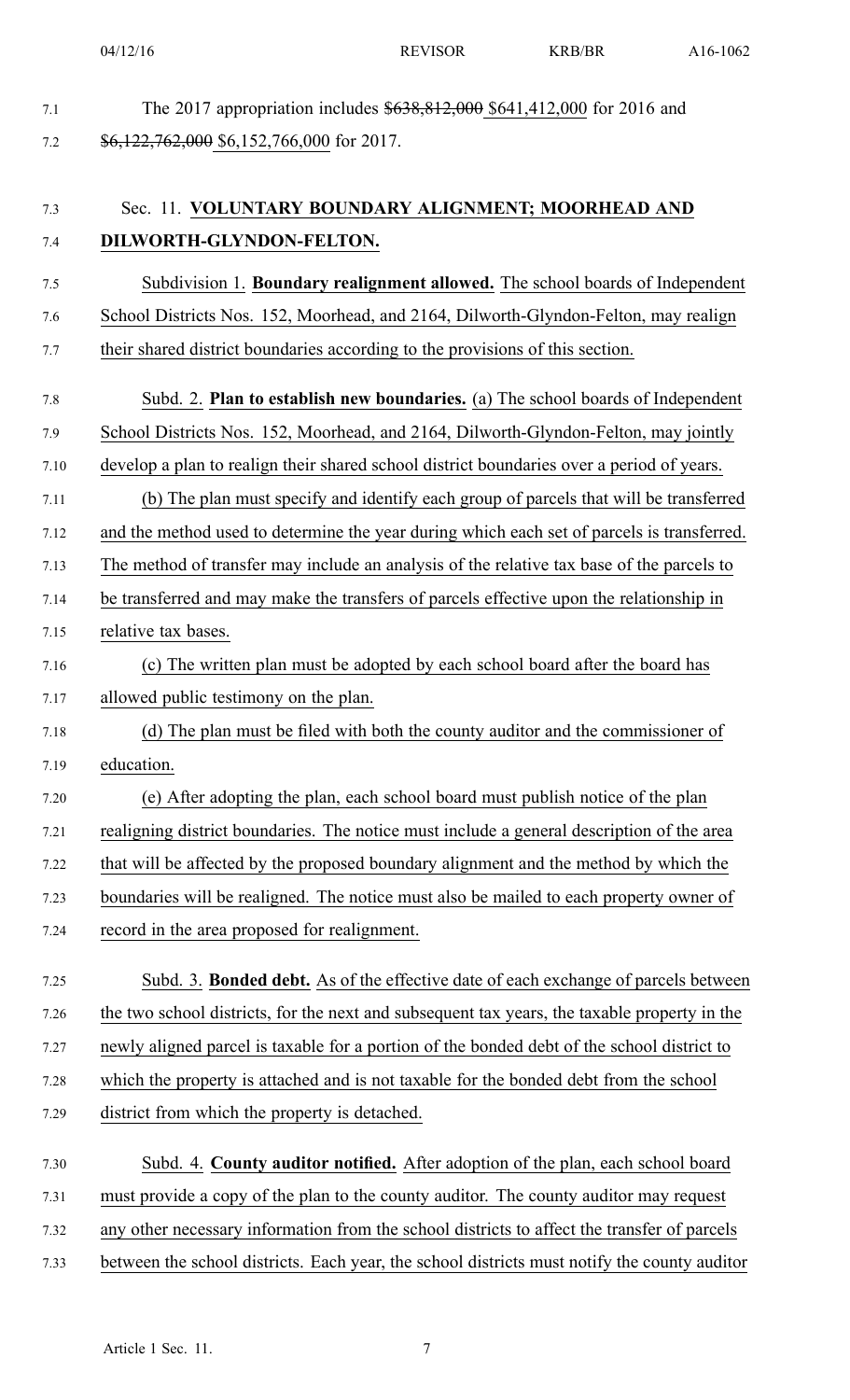| 8.1     | of what block of parcels, if any, will be transferred between the two school districts. The |
|---------|---------------------------------------------------------------------------------------------|
| 8.2     | county auditor must notify each affected property owner of the boundary change.             |
|         |                                                                                             |
| 8.3     | Subd. 5. Report to Department of Education. Upon adoption of the plan, the                  |
| 8.4     | school boards must submit a copy of the plan to the Department of Education. The districts  |
| 8.5     | must also provide any additional information necessary for computing school aids and        |
| 8.6     | levies to the Department of Education in the form and manner requested by the department.   |
| 8.7     | <b>EFFECTIVE DATE.</b> This section is effective the day after the school boards of         |
| $8.8\,$ | Independent School Districts Nos. 152, Moorhead, and 2164, Dilworth-Glyndon-Felton,         |
| 8.9     | and their respective chief clerical officers timely comply with Minnesota Statutes, section |
| 8.10    | $645.021$ , subdivisions 2 and 3.                                                           |
|         |                                                                                             |
| 8.11    | Sec. 12. GLENVILLE-EMMONS SCHOOL DISTRICT; OPERATING                                        |
| 8.12    | REFERENDUM ADJUSTMENT.                                                                      |
|         | Subdivision 1. Year first effective. Notwithstanding any law to the contrary, the           |
| 8.13    |                                                                                             |
| 8.14    | operating referendum approved by the voters of Independent School District No. 2886,        |
| 8.15    | Glenville-Emmons, in April 2015, is first effective for fiscal year 2017 and may run for    |
| 8.16    | the number of years stated on the ballot. The total referendum authority for fiscal year    |
| 8.17    | 2017, including any board-approved authority, may not exceed the amount approved            |
| 8.18    | by the voters.                                                                              |
| 8.19    | Subd. 2. Documentation and process. The board of Independent School District                |
| 8.20    | No. 2886, Glenville-Emmons, must submit to the commissioner of education the following:     |
| 8.21    | (1) a unanimously adopted written resolution of the board at a public meeting               |
| 8.22    | authorizing the operating referendum to begin in fiscal year 2017;                          |
| 8.23    | (2) documentation showing that the district's approved plan to eliminate its statutory      |
| 8.24    | operating debt is being followed; and                                                       |
| 8.25    | (3) any other information requested by the commissioner.                                    |
|         |                                                                                             |
| 8.26    | Subd. 3. Levy adjustment. Independent School District No. 2886,                             |
| 8.27    | Glenville-Emmons, may certify the levy to accompany the fiscal year 2017 operating          |
| 8.28    | referendum over a three-year period beginning with taxes payable in 2017.                   |
|         |                                                                                             |
| 8.29    | Sec. 13. EQUITY AID; FISCAL YEAR 2017.                                                      |
| 8.30    | For fiscal year 2017 only, the entire amount of the equity revenue adjustment under         |
| 8.31    | section 4 is paid through state aid.                                                        |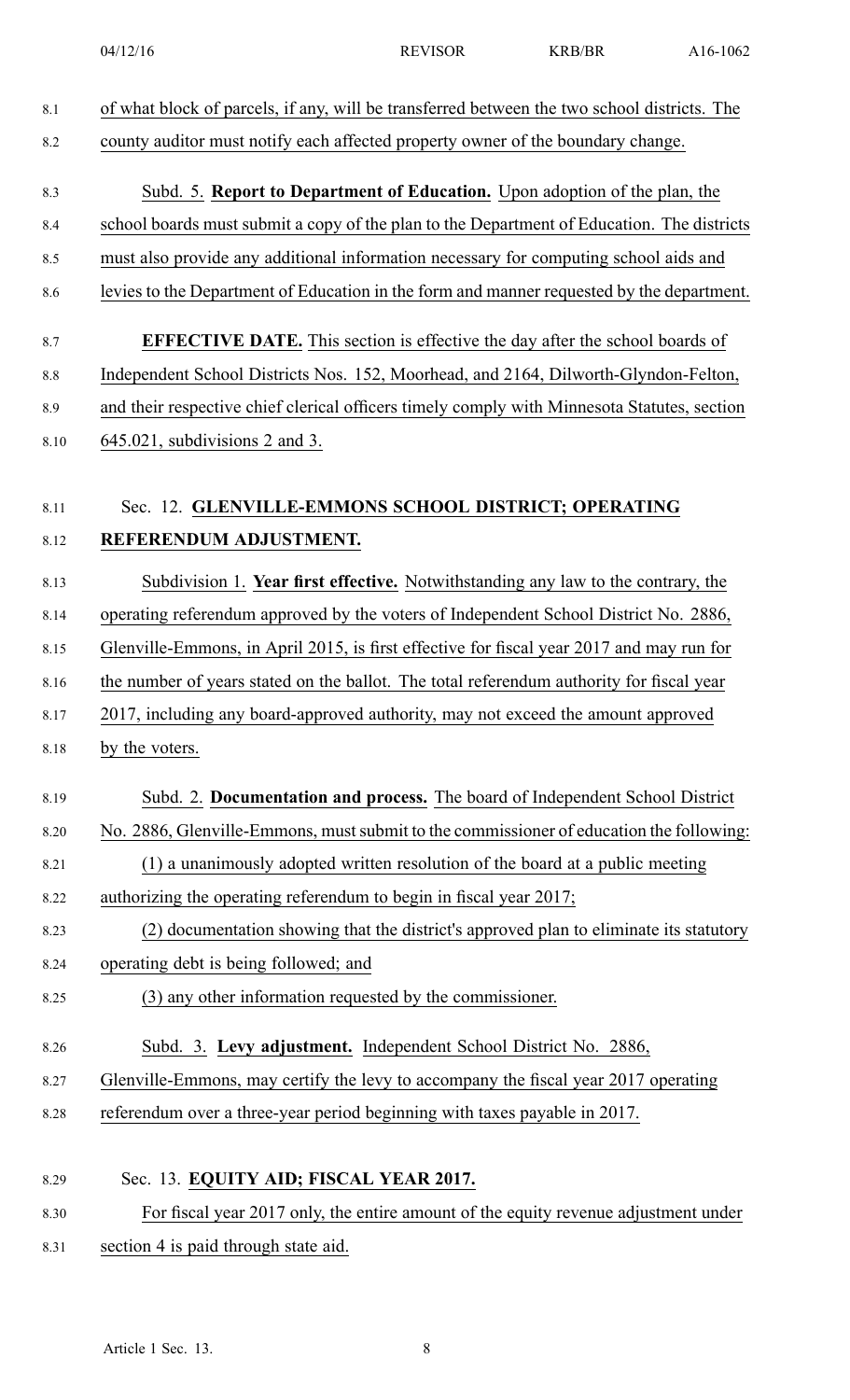04/12/16 REVISOR KRB/BR A16-1062

| Sec. 14. REVISOR'S INSTRUCTION.                                                                 |
|-------------------------------------------------------------------------------------------------|
| The revisor of statutes shall codify section 8 in Minnesota Statutes, section 123B.79,          |
| consistent with other limitations on school district fund and account transfers and             |
| appropriately revise any statutory cross-reference consistent with that recoding.               |
| <b>ARTICLE 2</b>                                                                                |
| <b>EDUCATION EXCELLENCE</b>                                                                     |
| Section 1. [119A.035] SCHOOL CRISIS RESPONSE TEAMS.                                             |
| Subdivision 1. <b>Commissioner's duties.</b> To ensure timely responses to school crises,       |
| the commissioner must work in cooperation with the Minnesota School Safety Center to            |
| collect, maintain, and make available to schools contact information for crisis response        |
| teams throughout the state.                                                                     |
| Subd. 2. Crisis response teams. In regions of Minnesota where an existing crisis                |
| response team has not been formed by a school district, county, or city, the commissioner,      |
| in cooperation with the Minnesota School Safety Center, must convene a working group            |
| in each region to develop a plan to form a crisis response team for that region. Team           |
| members from the public and private sectors may represent various disciplines, including        |
| school administrators, guidance counselors, psychologists, social workers, teachers,            |
| nurses, security experts, media relations professionals, and other related areas.               |
|                                                                                                 |
| Sec. 2. Minnesota Statutes 2014, section 120A.22, subdivision 12, is amended to read:           |
| Subd. 12. Legitimate exemptions. (a) A parent, guardian, or other person having                 |
| control of a child may apply to a school district to have the child excused from attendance     |
| attending for the whole or any part of the time school is in session or participating in a      |
| physical education class during any school year. Application may be made to any member          |
| of the board, a truant officer, a principal, or the superintendent. The school district may     |
| state in its school attendance policy that it may ask the student's parent or legal guardian to |
| verify in writing the reason for the child's absence from school or not participating in a      |
| physical education class. A note from a physician or a licensed mental health professional      |
| stating that the child cannot attend school or participate in a physical education class        |
| is a valid excuse. The board of the district in which the child resides may approve the         |
| application upon the following being demonstrated to the satisfaction of that board:            |
| (1) that the child's physical or mental health is such as to prevent attendance at              |
| attending school or participating in a physical education class or application applying to      |
| study for the period required, which includes:                                                  |
| (i) child illness, medical, dental, orthodontic, or counseling appointments;                    |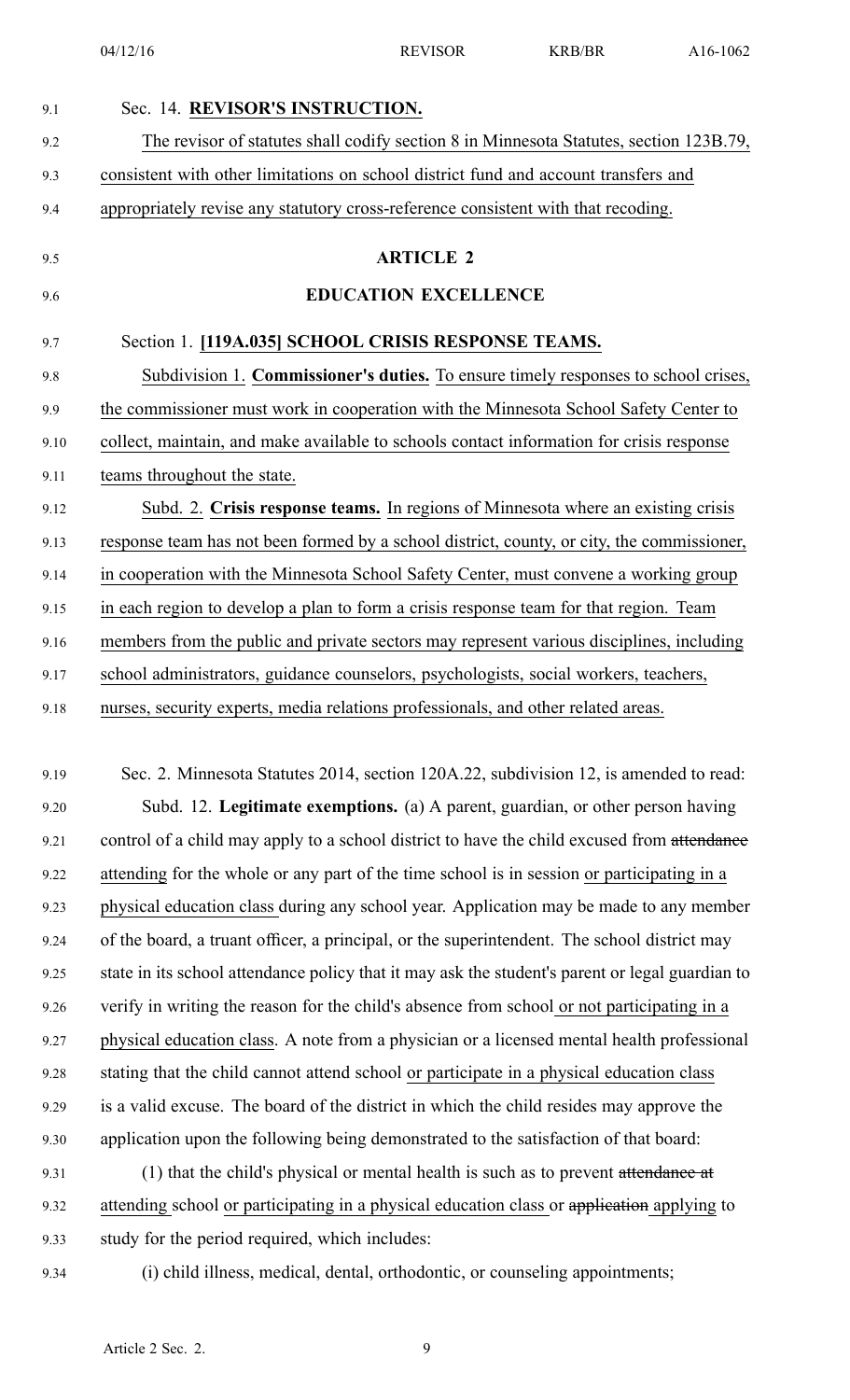10.1 (ii) family emergencies; 10.2 (iii) the death or serious illness or funeral of an immediate family member; 10.3 (iv) active duty in any military branch of the United States;

10.4 (v) the child has <sup>a</sup> condition that requires ongoing treatment for <sup>a</sup> mental health 10.5 diagnosis; or

10.6 (vi) other exemptions included in the district's school attendance policy;

10.7 (2) that the child has already completed state and district standards required for 10.8 graduation from high school; or

10.9 (3) that it is the wish of the parent, guardian, or other person having control of the 10.10 child, that the child attend for <sup>a</sup> period or periods not exceeding in the aggregate three 10.11 hours in any week, <sup>a</sup> school for religious instruction conducted and maintained by some 10.12 church, or association of churches, or any Sunday school association incorporated under 10.13 the laws of this state, or any auxiliary thereof. This school for religious instruction must 10.14 be conducted and maintained in <sup>a</sup> place other than <sup>a</sup> public school building, and it must 10.15 not, in whole or in part, be conducted and maintained at public expense. However, <sup>a</sup> child 10.16 may be absent from school on such days as the child attends upon instruction according to 10.17 the ordinances of some church.

10.18 (b) Notwithstanding subdivision 6, paragraph (a), <sup>a</sup> paren<sup>t</sup> may withdraw <sup>a</sup> child 10.19 from an all-day, every day kindergarten program and pu<sup>t</sup> their child in <sup>a</sup> half-day program, 10.20 if offered, or an alternate-day program without being truant. A school board must excuse <sup>a</sup> 10.21 kindergarten child from <sup>a</sup> par<sup>t</sup> of <sup>a</sup> school day at the reques<sup>t</sup> of the child's parent.

10.22 **EFFECTIVE DATE.** This section is effective the day following final enactment.

10.23 Sec. 3. Minnesota Statutes 2014, section 120A.42, is amended to read:

## 10.24 **120A.42 CONDUCT OF SCHOOL ON CERTAIN HOLIDAYS.**

10.25 (a) The governing body of any district may contract with any of the teachers of the 10.26 district for the conduct of schools, and may conduct schools, on either, or any, of the 10.27 following holidays, provided that <sup>a</sup> clause to this effect is inserted in the teacher's contract: 10.28 Martin Luther King's birthday, Lincoln's and Washington's birthdays, Columbus Day 10.29 and Veterans' Day. On Martin Luther King's birthday, Washington's birthday, Lincoln's 10.30 birthday, and Veterans' Day at least one hour of the school program must be devoted to <sup>a</sup> 10.31 patriotic observance of the day.

10.32 (b) A district may conduct <sup>a</sup> school program to honor Constitution Day and 10.33 Citizenship Day by providing opportunities for students to learn about the principles of 10.34 American democracy, the American system of government, American citizens' rights and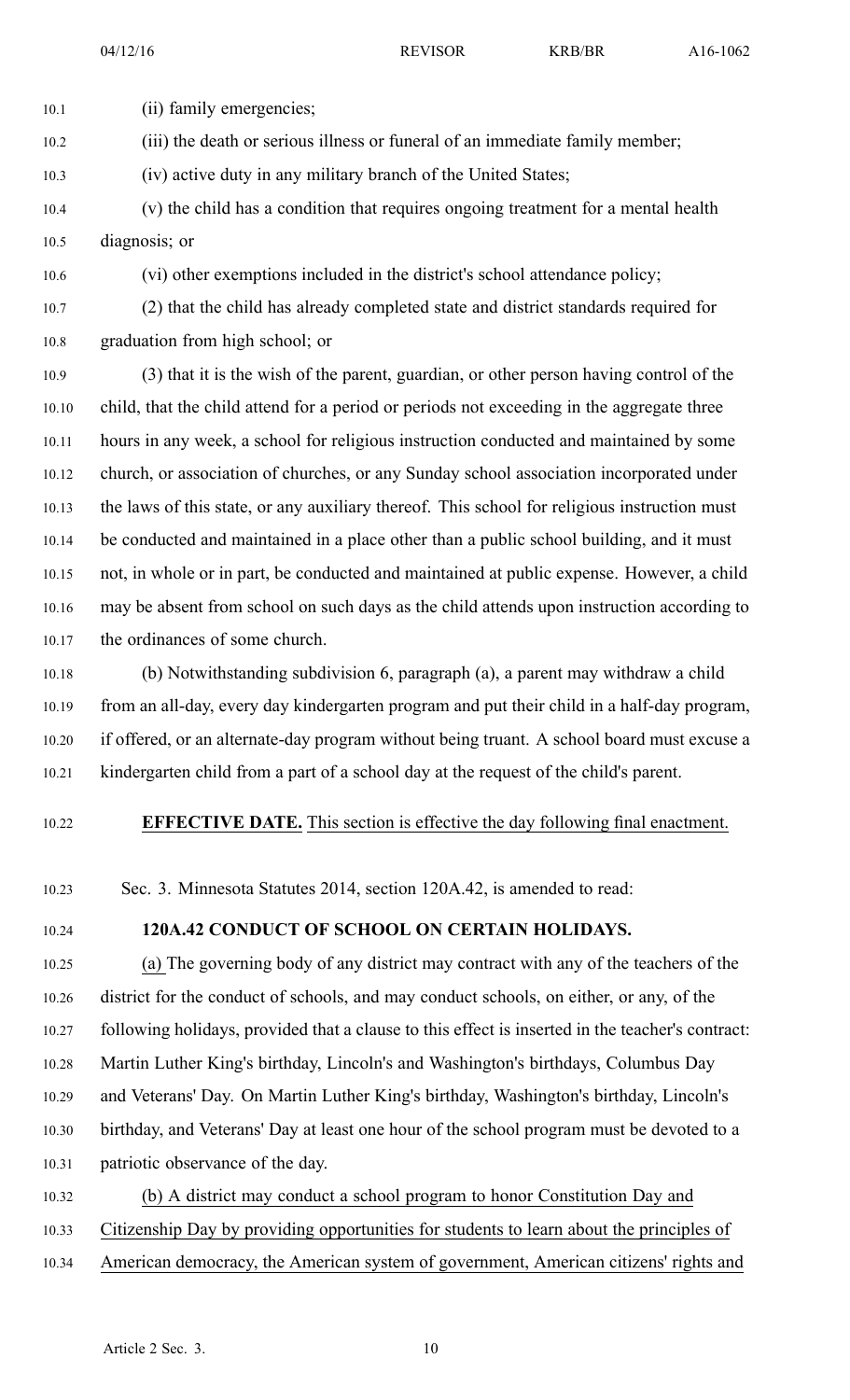| 11.1  | responsibilities, American history, and American geography, symbols, and holidays.              |
|-------|-------------------------------------------------------------------------------------------------|
| 11.2  | Among other activities under this paragraph, districts may administer to students the test      |
| 11.3  | questions United States Citizenship and Immigration Services officers pose to applicants        |
| 11.4  | for naturalization and may formally recognize students who are able to answer 80 or             |
| 11.5  | more of the 100 questions correctly.                                                            |
| 11.6  | <b>EFFECTIVE DATE.</b> This section is effective for the 2016-2017 school year and              |
| 11.7  | later.                                                                                          |
|       |                                                                                                 |
| 11.8  | Sec. 4. Minnesota Statutes 2014, section 120B.021, subdivision 1, is amended to read:           |
| 11.9  | Subdivision 1. Required academic standards. (a) The following subject areas                     |
| 11.10 | are required for statewide accountability:                                                      |
| 11.11 | $(1)$ language arts;                                                                            |
| 11.12 | $(2)$ mathematics;                                                                              |
| 11.13 | $(3)$ science;                                                                                  |
| 11.14 | (4) social studies, including history, geography, economics, and government and                 |
| 11.15 | citizenship;                                                                                    |
| 11.16 | (5) physical education;                                                                         |
| 11.17 | (6) health, for which locally developed academic standards apply; and                           |
| 11.18 | (7) the arts, for which statewide or locally developed academic standards apply, as             |
| 11.19 | determined by the school district. Public elementary and middle schools must offer at least     |
| 11.20 | three and require at least two of the following four arts areas: dance; music; theater; and     |
| 11.21 | visual arts. Public high schools must offer at least three and require at least one of the      |
| 11.22 | following five arts areas: media arts; dance; music; theater; and visual arts.                  |
| 11.23 | (b) For purposes of applicable federal law, the academic standards for language arts,           |
| 11.24 | mathematics, and science apply to all public school students, except the very few students      |
| 11.25 | with extreme cognitive or physical impairments for whom an individualized education             |
| 11.26 | program team has determined that the required academic standards are inappropriate. An          |
| 11.27 | individualized education program team that makes this determination must establish              |
| 11.28 | alternative standards.                                                                          |
| 11.29 | (c) Consistent with section 120B.021, subdivision 4, paragraph (g), the department              |
| 11.30 | must adopt the most recent Society of Health and Physical Education (SHAPE) America             |
| 11.31 | or other nationally recognized kindergarten through grade 12 physical education standards       |
| 11.32 | and benchmarks as the required Minnesota physical education academic standards. The             |
| 11.33 | department may modify and adapt the national standards and benchmarks to accommodate            |
| 11.34 | state interest so long as it maintains the purpose and integrity of the national standards. The |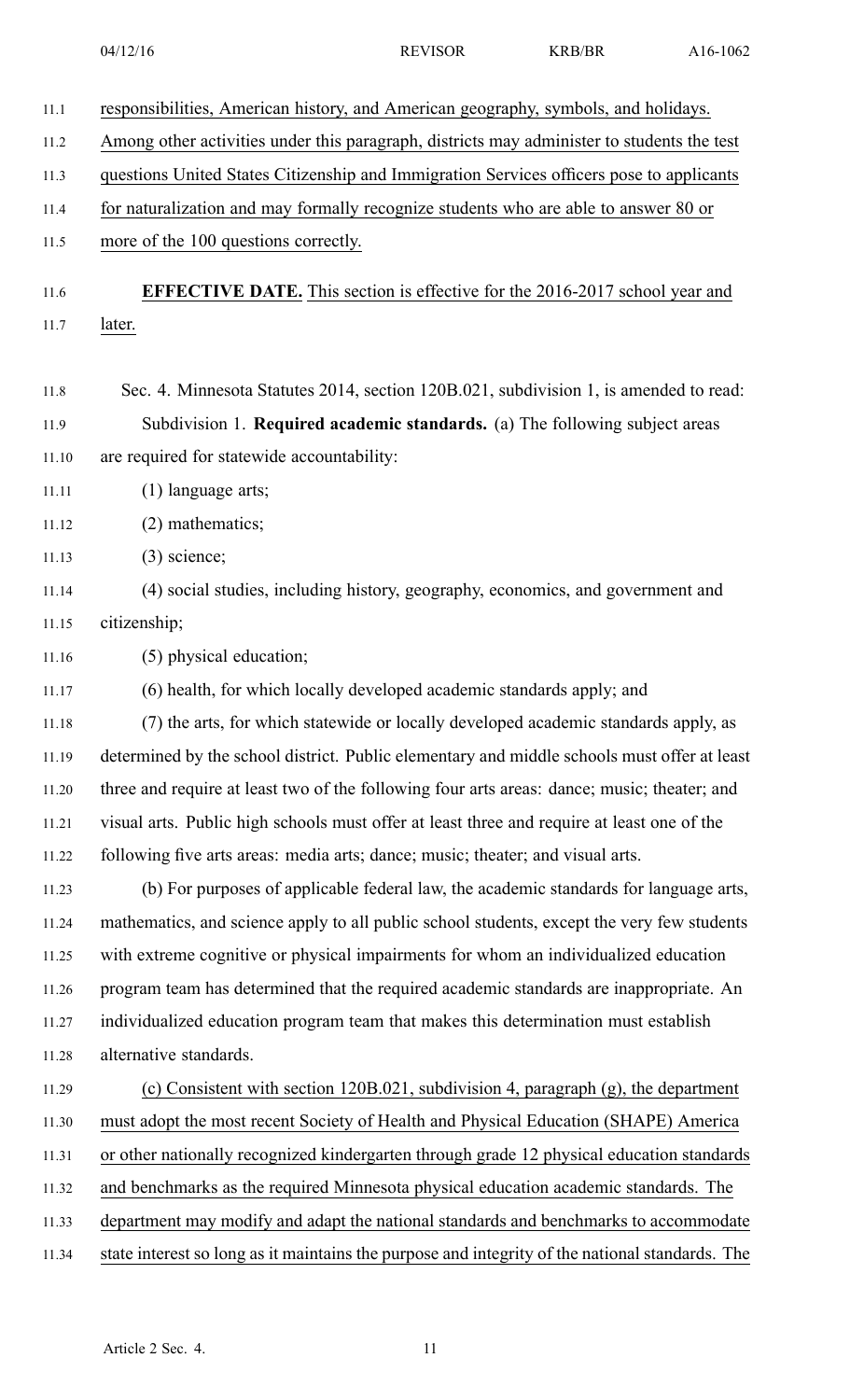12.1 department must pos<sup>t</sup> on its Web site existing assessments available in the public domain 12.2 for school districts to use in assessing students' mastery of the physical education standards. 12.3 (c) (d) District efforts to develop, implement, or improve instruction or curriculum 12.4 as <sup>a</sup> result of the provisions of this section must be consistent with sections 120B.10, 12.5 120B.11, and 120B.20.

12.6 **EFFECTIVE DATE.** This section is effective for the 2021-2022 school year and 12.7 later.

12.8 Sec. 5. Minnesota Statutes 2014, section 120B.021, subdivision 3, is amended to read: 12.9 Subd. 3. **Rulemaking.** The commissioner, consistent with the requirements of 12.10 this section and section 120B.022, must adopt statewide rules under section 14.389 for 12.11 implementing statewide rigorous core academic standards in language arts, mathematics, 12.12 science, social studies, physical education, and the arts. After the rules authorized under 12.13 this subdivision are initially adopted, the commissioner may not amend or repeal these 12.14 rules nor adopt new rules on the same topic without specific legislative authorization. The 12.15 academic standards for language arts, mathematics, and the arts must be implemented for 12.16 all students beginning in the 2003-2004 school year. The academic standards for science 12.17 and social studies must be implemented for all students beginning in the 2005-2006 school 12.18 year.

12.19 Sec. 6. Minnesota Statutes 2015 Supplement, section 120B.021, subdivision 4, is 12.20 amended to read:

12.21 Subd. 4. **Revisions and reviews required.** (a) The commissioner of education must 12.22 revise and appropriately embed technology and information literacy standards consistent 12.23 with recommendations from school media specialists into the state's academic standards 12.24 and graduation requirements and implement <sup>a</sup> ten-year cycle to review and, consistent 12.25 with the review, revise state academic standards and related benchmarks, consistent with 12.26 this subdivision. During each ten-year review and revision cycle, the commissioner also 12.27 must examine the alignment of each required academic standard and related benchmark 12.28 with the knowledge and skills students need for career and college readiness and advanced 12.29 work in the particular subject area. The commissioner must include the contributions of 12.30 Minnesota American Indian tribes and communities as related to the academic standards 12.31 during the review and revision of the required academic standards.

12.32 (b) The commissioner must ensure that the statewide mathematics assessments 12.33 administered to students in grades 3 through 8 and 11 are aligned with the state academic 12.34 standards in mathematics, consistent with section 120B.30, subdivision 1, paragraph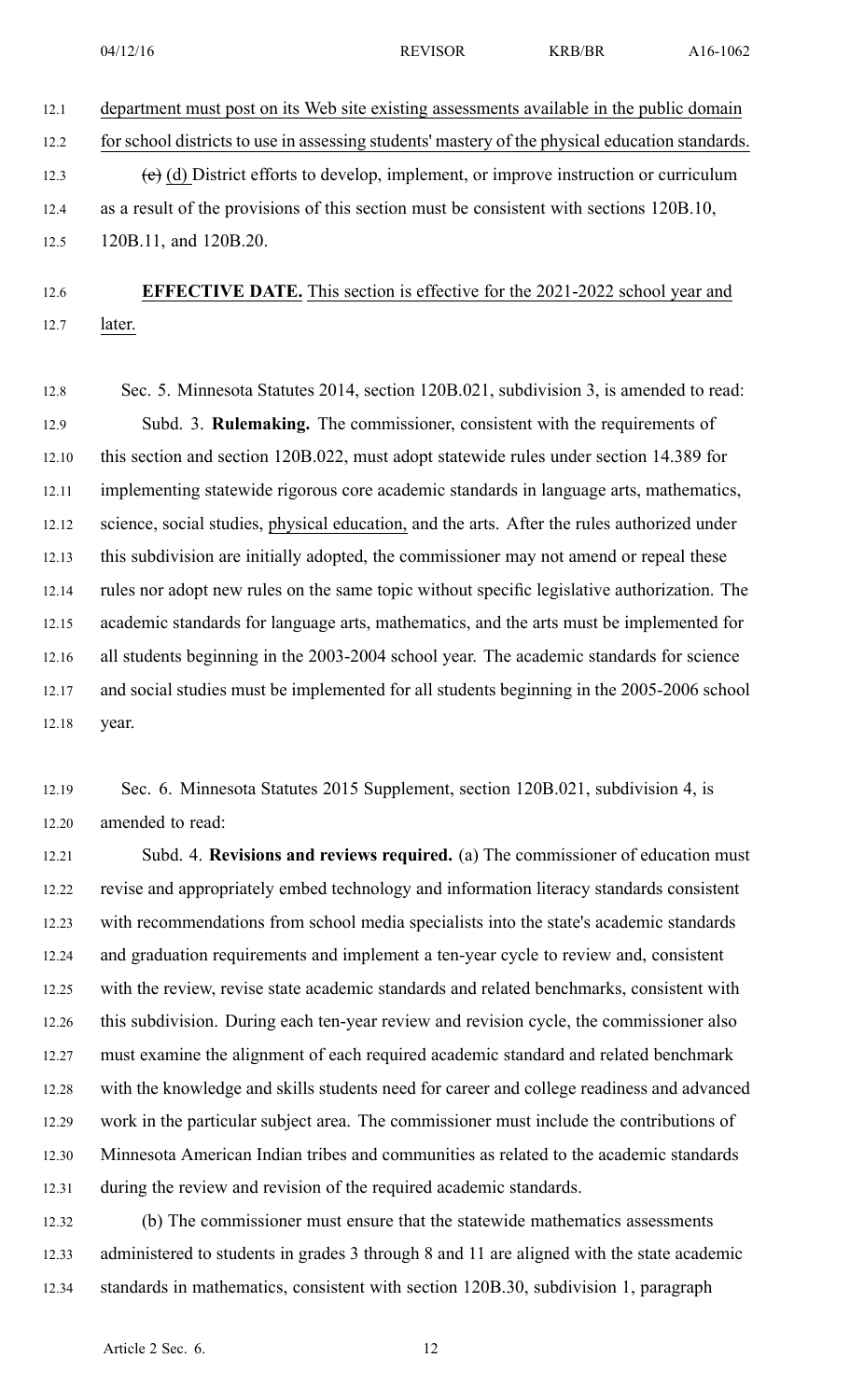13.1 (b). The commissioner must implement <sup>a</sup> review of the academic standards and related 13.2 benchmarks in mathematics beginning in the 2020-2021 school year and every ten years 13.3 thereafter. 13.4 (c) The commissioner must implement <sup>a</sup> review of the academic standards and related 13.5 benchmarks in arts beginning in the 2016-2017 school year and every ten years thereafter. 13.6 (d) The commissioner must implement <sup>a</sup> review of the academic standards and 13.7 related benchmarks in science beginning in the 2017-2018 school year and every ten 13.8 years thereafter. 13.9 (e) The commissioner must implement <sup>a</sup> review of the academic standards and 13.10 related benchmarks in language arts beginning in the 2018-2019 school year and every 13.11 ten years thereafter. 13.12 (f) The commissioner must implement <sup>a</sup> review of the academic standards and 13.13 related benchmarks in social studies beginning in the 2019-2020 school year and every 13.14 ten years thereafter. 13.15 (g) The commissioner must adopt the most recent kindergarten through grade 12 13.16 physical education standards developed by the Society of Health and Physical Education 13.17 (SHAPE) America or other nationally recognized physical education association and 13.18 implement <sup>a</sup> review of the physical education standards and related benchmarks, consistent 13.19 with section 120B.021, subdivision 1, paragraph (c), beginning in the 2020-2021 school 13.20 year and every ten years thereafter. 13.21  $(g)$  (h) School districts and charter schools must revise and align local academic 13.22 standards and high school graduation requirements in health, world languages, and career 13.23 and technical education to require students to complete the revised standards beginning 13.24 in <sup>a</sup> school year determined by the school district or charter school. School districts and 13.25 charter schools must formally establish <sup>a</sup> periodic review cycle for the academic standards 13.26 and related benchmarks in health, world languages, and career and technical education. 13.27 Sec. 7. Minnesota Statutes 2014, section 120B.11, subdivision 1a, is amended to read: 13.28 Subd. 1a. **Performance measures.** Measures to determine school district and 13.29 school site progress in striving to create the world's best workforce must include at least: 13.30 (1) student performance on the National Assessment of Education Progress where 13.31 applicable; 13.32  $(2)$  (1) the size of the academic achievement gap, rigorous course taking under 13.33 section 120B.35, subdivision 3, paragraph (c), clause (2), and enrichment experiences by 13.34 student subgroup; 13.35  $(3)(2)$  student performance on the Minnesota Comprehensive Assessments;

Article 2 Sec. 7. 13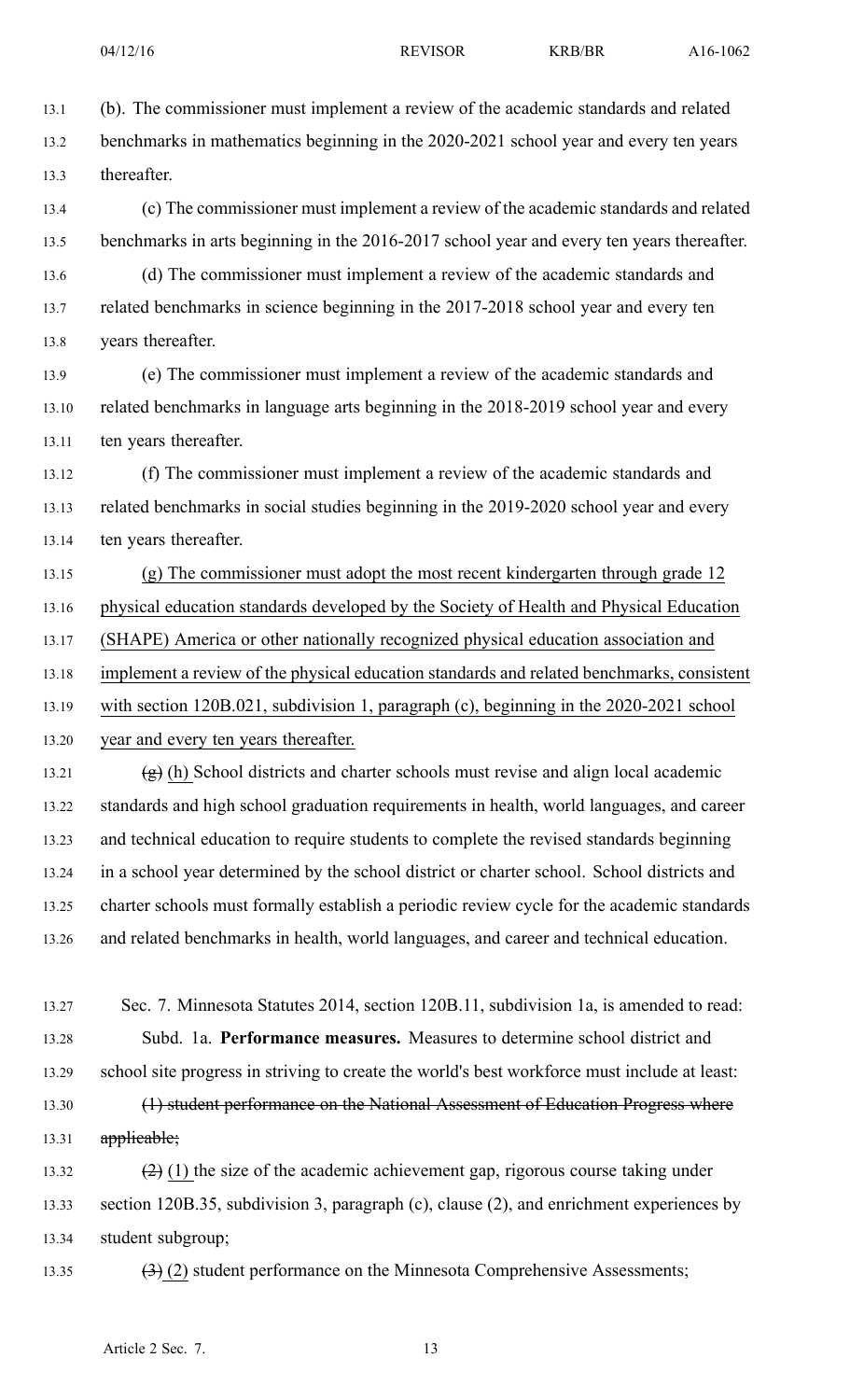14.1  $(4)$  (3) high school graduation rates; and

14.2 (5) (4) career and college readiness under section 120B.30, subdivision 1.

14.3 Sec. 8. Minnesota Statutes 2014, section 120B.11, subdivision 2, is amended to read:

14.4 Subd. 2. **Adopting plans and budgets.** A school board, at <sup>a</sup> public meeting, shall 14.5 adopt <sup>a</sup> comprehensive, long-term strategic plan to suppor<sup>t</sup> and improve teaching and 14.6 learning that is aligned with creating the world's best workforce and includes:

14.7 (1) clearly defined district and school site goals and benchmarks for instruction and 14.8 student achievement for all student subgroups identified in section 120B.35, subdivision 3, 14.9 paragraph (b), clause (2);

14.10 (2) a process for assessing and evaluating to assess and evaluate each student's 14.11 progress toward meeting state and local academic standards, assess and identify students 14.12 to participate in gifted and talented programs and accelerate their instruction, and adopt 14.13 early-admission procedures consistent with section 120B.15, and identifying the strengths 14.14 and weaknesses of instruction in pursuit of student and school success and curriculum 14.15 affecting students' progress and growth toward career and college readiness and leading to 14.16 the world's best workforce;

14.17 (3) <sup>a</sup> system to periodically review and evaluate the effectiveness of all instruction 14.18 and curriculum, taking into account strategies and best practices, student outcomes, school 14.19 principal evaluations under section 123B.147, subdivision 3, and teacher evaluations 14.20 under section 122A.40, subdivision 8, or 122A.41, subdivision 5;

14.21 (4) strategies for improving instruction, curriculum, and student achievement, 14.22 including the English and, where practicable, the native language development and the 14.23 academic achievement of English learners;

14.24 (5) <sup>a</sup> process to examine the equitable distribution of teachers and strategies to 14.25 ensure low-income and minority children are not taught at higher rates than other children

14.26 by inexperienced, ineffective, or out-of-field teachers;

14.27  $(5)$  (6) education effectiveness practices that integrate high-quality instruction, 14.28 rigorous curriculum, technology, and <sup>a</sup> collaborative professional culture that develops

14.29 and supports teacher quality, performance, and effectiveness; and

14.30  $(6)$  (7) an annual budget for continuing to implement the district plan.

14.31 Sec. 9. Minnesota Statutes 2014, section 120B.11, subdivision 5, is amended to read: 14.32 Subd. 5. **Report.** Consistent with requirements for school performance reports 14.33 under section 120B.36, subdivision 1, the school board shall publish <sup>a</sup> repor<sup>t</sup> in the 14.34 local newspaper with the largest circulation in the district, by mail, or by electronic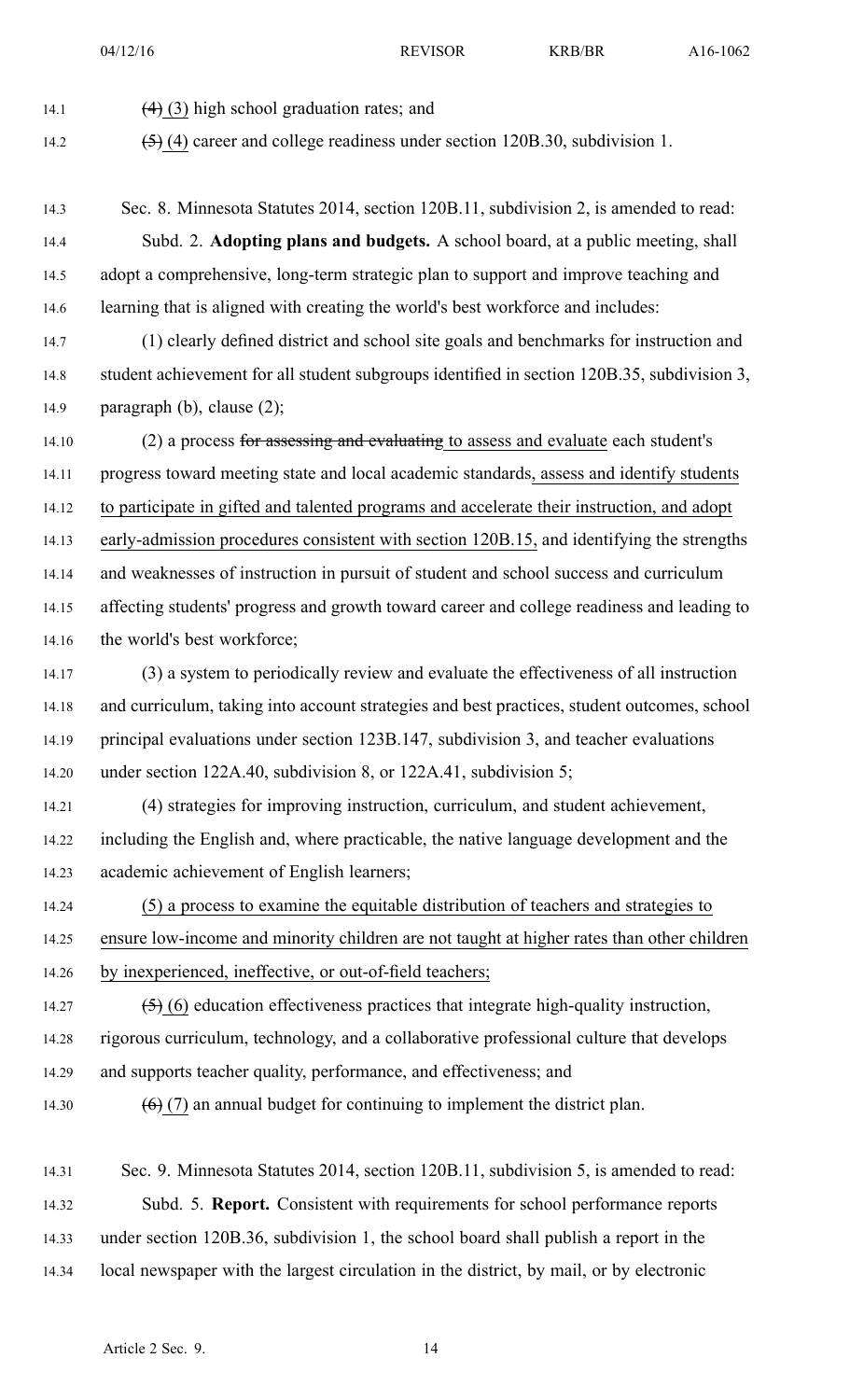15.1 means on the district Web site. The school board shall hold an annual public meeting 15.2 to review, and revise where appropriate, student achievement goals, local assessment 15.3 outcomes, plans, strategies, and practices for improving curriculum and instruction 15.4 and cultural competency, and efforts to equitably distribute effective, experienced, and 15.5 in-field teachers, and to review district success in realizing the previously adopted student 15.6 achievement goals and related benchmarks and the improvement plans leading to the 15.7 world's best workforce. The school board must transmit an electronic summary of its 15.8 repor<sup>t</sup> to the commissioner in the form and manner the commissioner determines.

15.9 Sec. 10. Minnesota Statutes 2014, section 120B.15, is amended to read:

#### 15.10 **120B.15 GIFTED AND TALENTED STUDENTS PROGRAMS.**

15.11 (a) School districts may identify students, locally develop programs addressing 15.12 instructional and affective needs, provide staff development, and evaluate programs to 15.13 provide gifted and talented students with challenging and appropriate educational programs.

15.14 (b) School districts must adopt guidelines for assessing and identifying students for 15.15 participation in gifted and talented programs consistent with section 120B.11, subdivision 15.16 2, clause (2). The guidelines should include the use of:

15.17 (1) multiple and objective criteria; and

15.18 (2) assessments and procedures that are valid and reliable, fair, and based on current 15.19 theory and research. Assessments and procedures should be sensitive to underrepresented 15.20 groups, including, but not limited to, low-income, minority, twice-exceptional, and 15.21 English learners.

15.22 (c) School districts must adopt procedures for the academic acceleration of gifted 15.23 and talented students consistent with section 120B.11, subdivision 2, clause (2). These 15.24 procedures must include how the district will:

15.25 (1) assess <sup>a</sup> student's readiness and motivation for acceleration; and

15.26 (2) match the level, complexity, and pace of the curriculum to <sup>a</sup> student to achieve 15.27 the best type of academic acceleration for that student.

15.28 (d) School districts must adopt procedures consistent with section 124D.02,

15.29 subdivision 1, for early admission to kindergarten or first grade of gifted and talented

15.30 learners consistent with section 120B.11, subdivision 2, clause (2). The procedures must

15.31 be sensitive to underrepresented groups.

15.32 Sec. 11. Minnesota Statutes 2015 Supplement, section 120B.30, subdivision 1, is 15.33 amended to read: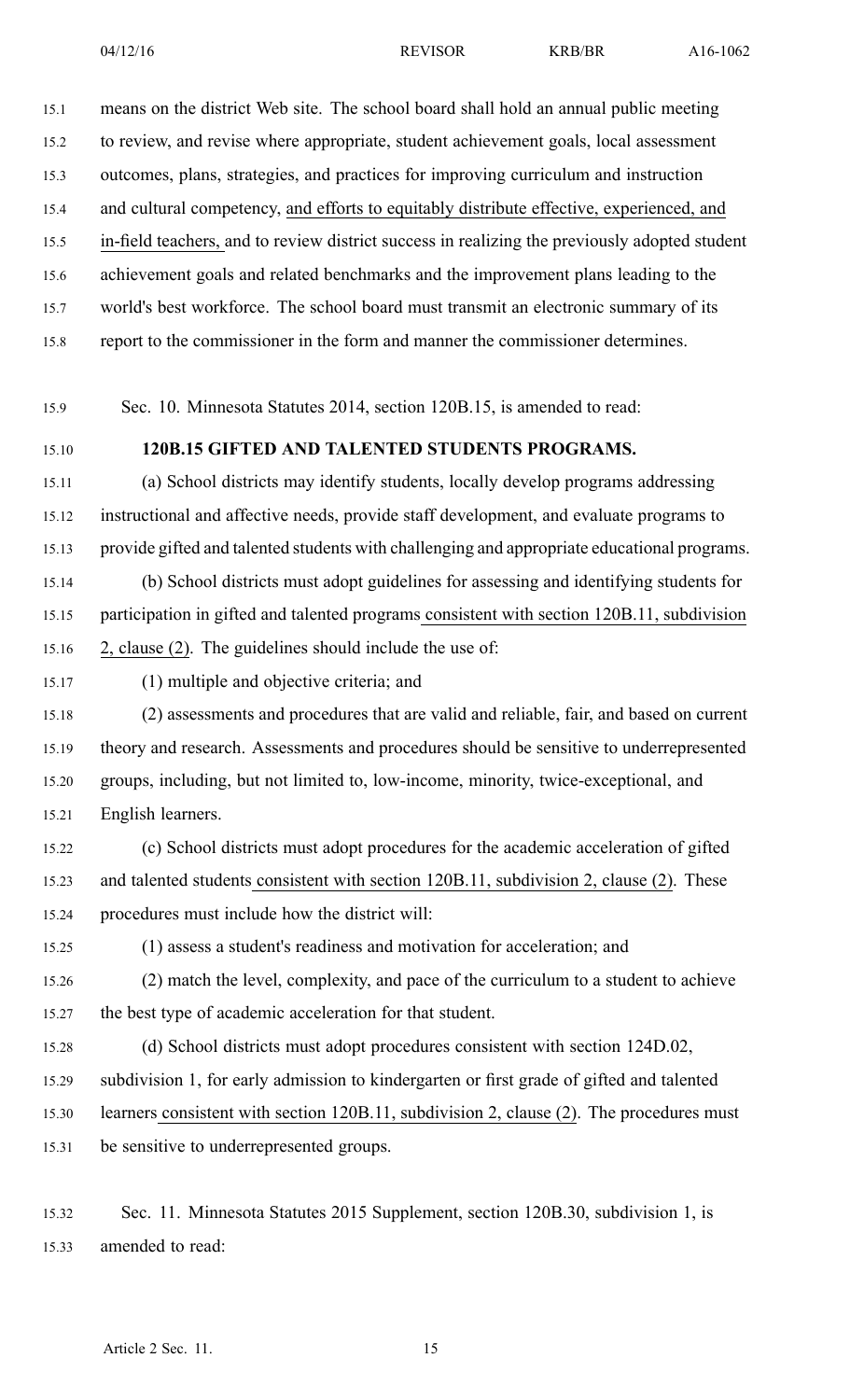16.1 Subdivision 1. **Statewide testing.** (a) The commissioner, with advice from experts 16.2 with appropriate technical qualifications and experience and stakeholders, consistent with 16.3 subdivision 1a, shall include in the comprehensive assessment system, for each grade 16.4 level to be tested, state-constructed tests developed as computer-adaptive reading and 16.5 mathematics assessments for students that are aligned with the state's required academic 16.6 standards under section 120B.021, include multiple choice questions, and are administered 16.7 annually to all students in grades 3 through 8. State-developed high school tests aligned 16.8 with the state's required academic standards under section 120B.021 and administered 16.9 to all high school students in <sup>a</sup> subject other than writing must include multiple choice 16.10 questions. The commissioner shall establish one or more months during which schools 16.11 shall administer the tests to students each school year.

16.12 (1) Students enrolled in grade 8 through the 2009-2010 school year are eligible 16.13 to be assessed under (i) the graduation-required assessment for diploma in reading, 16.14 mathematics, or writing under Minnesota Statutes 2012, section 120B.30, subdivision 1, 16.15 paragraphs (c), clauses (1) and (2), and (d), (ii) the WorkKeys job skills assessment, (iii) 16.16 the Compass college placement test, (iv) the ACT assessment for college admission, (v) <sup>a</sup> 16.17 nationally recognized armed services vocational aptitude test.

16.18 (2) Students enrolled in grade 8 in the 2010-2011 or 2011-2012 school year are 16.19 eligible to be assessed under (i) the graduation-required assessment for diploma in reading, 16.20 mathematics, or writing under Minnesota Statutes 2012, section 120B.30, subdivision 16.21 1, paragraph (c), clauses (1) and (2), (ii) the WorkKeys job skills assessment, (iii) the 16.22 Compass college placement test, (iv) the ACT assessment for college admission, (v) <sup>a</sup> 16.23 nationally recognized armed services vocational aptitude test.

16.24 (3) For students under clause (1) or (2), <sup>a</sup> school district may substitute <sup>a</sup> score from 16.25 an alternative, equivalent assessment to satisfy the requirements of this paragraph.

16.26 (b) The state assessment system must be aligned to the most recent revision of 16.27 academic standards as described in section 120B.023 in the following manner:

16.28 (1) mathematics;

16.29 (i) grades 3 through 8 beginning in the 2010-2011 school year; and

16.30 (ii) high school level beginning in the 2013-2014 school year;

16.31 (2) science; grades 5 and 8 and at the high school level beginning in the 2011-2012 16.32 school year; and

16.33 (3) language arts and reading; grades 3 through 8 and high school level beginning in 16.34 the 2012-2013 school year.

16.35 (c) For students enrolled in grade 8 in the 2012-2013 school year and later, students' 16.36 state graduation requirements, based on <sup>a</sup> longitudinal, systematic approach to student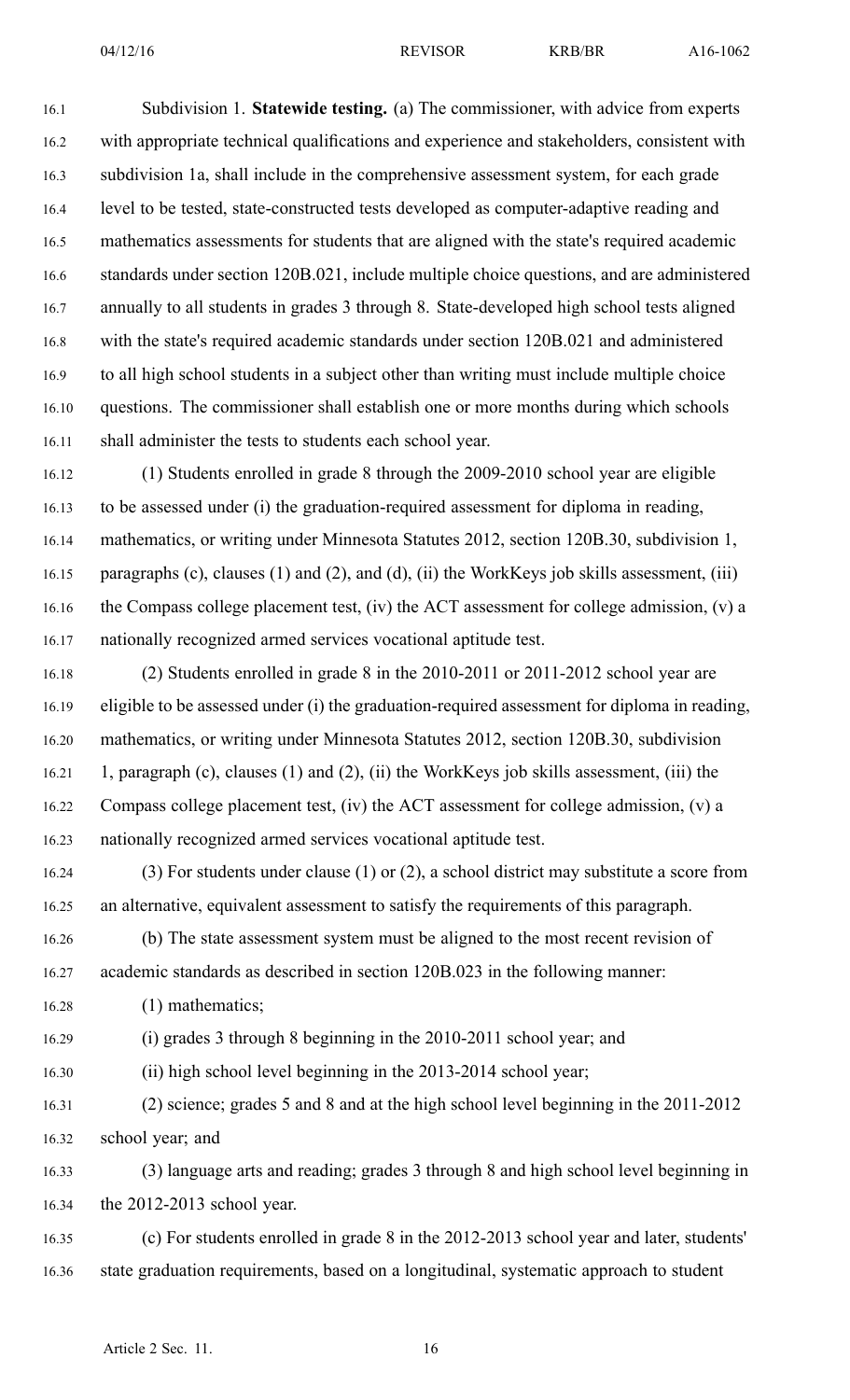17.1 education and career planning, assessment, instructional support, and evaluation, include 17.2 the following:

17.3 (1) an opportunity to participate on <sup>a</sup> nationally normed college entrance exam, 17.4 in grade 11 or grade 12;

17.5 (2) achievement and career and college readiness in mathematics, reading, and 17.6 writing, consistent with paragraph  $\leftrightarrow$  (k) and to the extent available, to monitor students' 17.7 continuous development of and growth in requisite knowledge and skills; analyze 17.8 students' progress and performance levels, identifying students' academic strengths and 17.9 diagnosing areas where students require curriculum or instructional adjustments, targeted 17.10 interventions, or remediation; and, based on analysis of students' progress and performance 17.11 data, determine students' learning and instructional needs and the instructional tools and 17.12 best practices that suppor<sup>t</sup> academic rigor for the student; and

17.13 (3) consistent with this paragraph and section 120B.125, age-appropriate exploration 17.14 and planning activities and career assessments to encourage students to identify personally 17.15 relevant career interests and aptitudes and help students and their families develop <sup>a</sup> 17.16 regularly reexamined transition plan for postsecondary education or employment without 17.17 need for postsecondary remediation.

17.18 Based on appropriate state guidelines, students with an individualized education program 17.19 may satisfy state graduation requirements by achieving an individual score on the 17.20 state-identified alternative assessments.

17.21 (d) Expectations of schools, districts, and the state for career or college readiness 17.22 under this subdivision must be comparable in rigor, clarity of purpose, and rates of 17.23 student completion.

17.24 A student under paragraph (c), clause (2), must receive targeted, relevant, 17.25 academically rigorous, and resourced instruction, which may include <sup>a</sup> targeted instruction 17.26 and intervention plan focused on improving the student's knowledge and skills in core 17.27 subjects so that the student has <sup>a</sup> reasonable chance to succeed in <sup>a</sup> career or college 17.28 without need for postsecondary remediation. Consistent with sections 120B.13, 124D.09, 17.29 124D.091, 124D.49, and related sections, an enrolling school or district must actively 17.30 encourage <sup>a</sup> student in grade 11 or 12 who is identified as academically ready for <sup>a</sup> career 17.31 or college to participate in courses and programs awarding college credit to high school 17.32 students. Students are not required to achieve <sup>a</sup> specified score or level of proficiency on 17.33 an assessment under this subdivision to graduate from high school.

17.34 (e) Though not <sup>a</sup> high school graduation requirement, students are encouraged to 17.35 participate in a nationally recognized college entrance exam. With funding provided by 17.36 the To the extent state funding for college entrance exam fees is available, a district must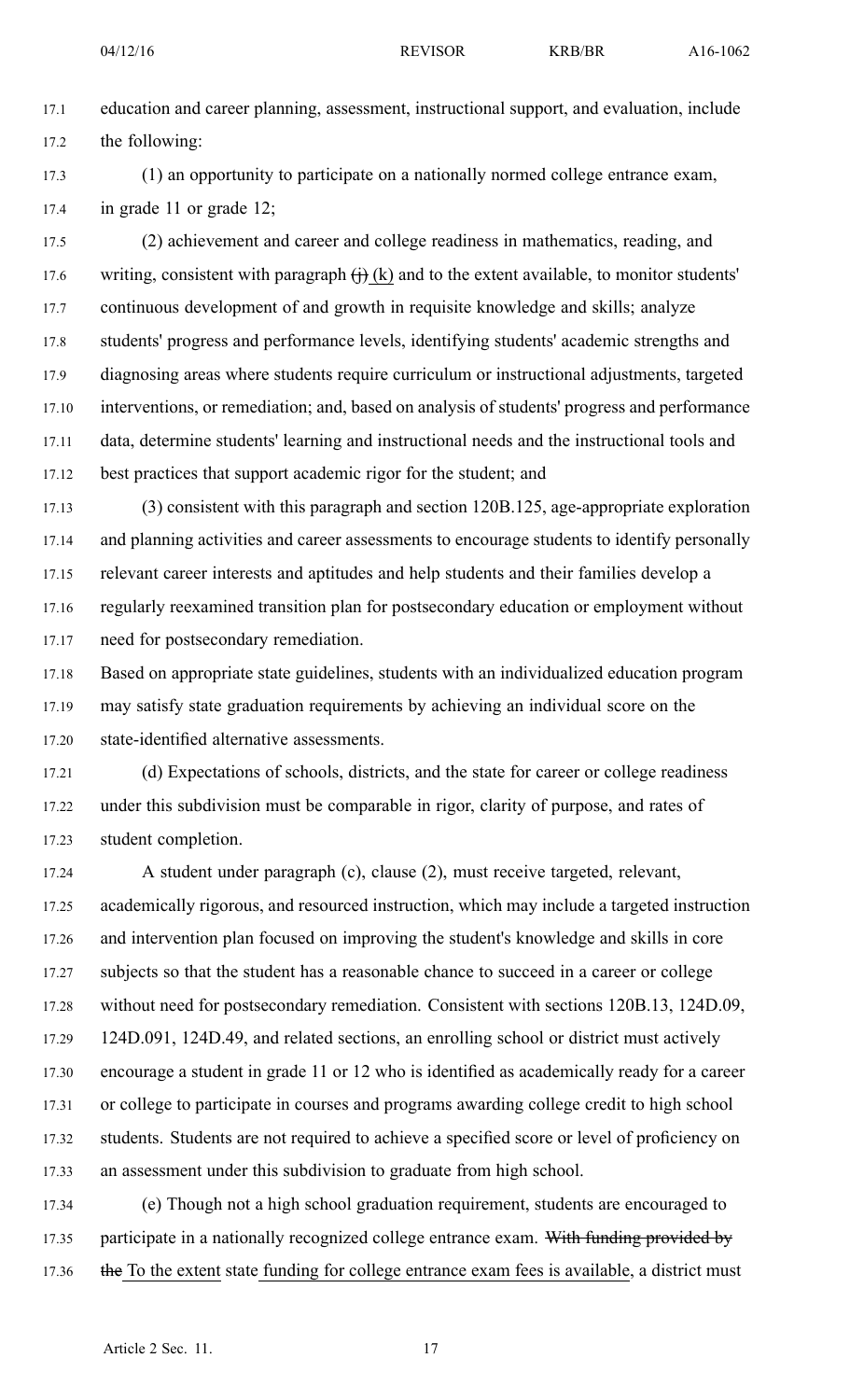18.1 pay the cost, one time, for an interested student in grade 11 or 12 to take <sup>a</sup> nationally 18.2 recognized college entrance exam before graduating. A student must be able to take the 18.3 exam under this paragraph at the student's high school during the school day and at any 18.4 one of the multiple exam administrations available to students in the district.

18.5 (f) The commissioner and the chancellor of the Minnesota State Colleges and 18.6 Universities must collaborate in aligning instruction and assessments for adult basic 18.7 education students and English learners to provide the students with diagnostic information 18.8 about any targeted interventions, accommodations, modifications, and supports they 18.9 need so that assessments and other performance measures are accessible to them and 18.10 they may seek postsecondary education or employment without need for postsecondary 18.11 remediation. When administering formative or summative assessments used to measure 18.12 the academic progress, including the oral academic development, of English learners 18.13 and inform their instruction, schools must ensure that the assessments are accessible to 18.14 the students and students have the modifications and supports they need to sufficiently 18.15 understand the assessments.

18.16 (g) Districts and schools, on an annual basis, must use career exploration elements 18.17 to help students, beginning no later than grade 9, and their families explore and plan 18.18 for postsecondary education or careers based on the students' interests, aptitudes, and 18.19 aspirations. Districts and schools must use timely regional labor market information and 18.20 partnerships, among other resources, to help students and their families successfully 18.21 develop, pursue, review, and revise an individualized plan for postsecondary education or <sup>a</sup> 18.22 career. This process must help increase students' engagemen<sup>t</sup> in and connection to school, 18.23 improve students' knowledge and skills, and deepen students' understanding of career 18.24 pathways as <sup>a</sup> sequence of academic and career courses that lead to an industry-recognized 18.25 credential, an associate's degree, or <sup>a</sup> bachelor's degree and are available to all students, 18.26 whatever their interests and career goals.

18.27 (h) A student who demonstrates attainment of required state academic standards, 18.28 which include career and college readiness benchmarks, on high school assessments 18.29 under subdivision 1a is academically ready for <sup>a</sup> career or college and is encouraged to 18.30 participate in courses awarding college credit to high school students. Such courses and 18.31 programs may include sequential courses of study within broad career areas and technical 18.32 skill assessments that extend beyond course grades.

18.33 (i) As appropriate, students through grade 12 must continue to participate in targeted 18.34 instruction, intervention, or remediation and be encouraged to participate in courses 18.35 awarding college credit to high school students.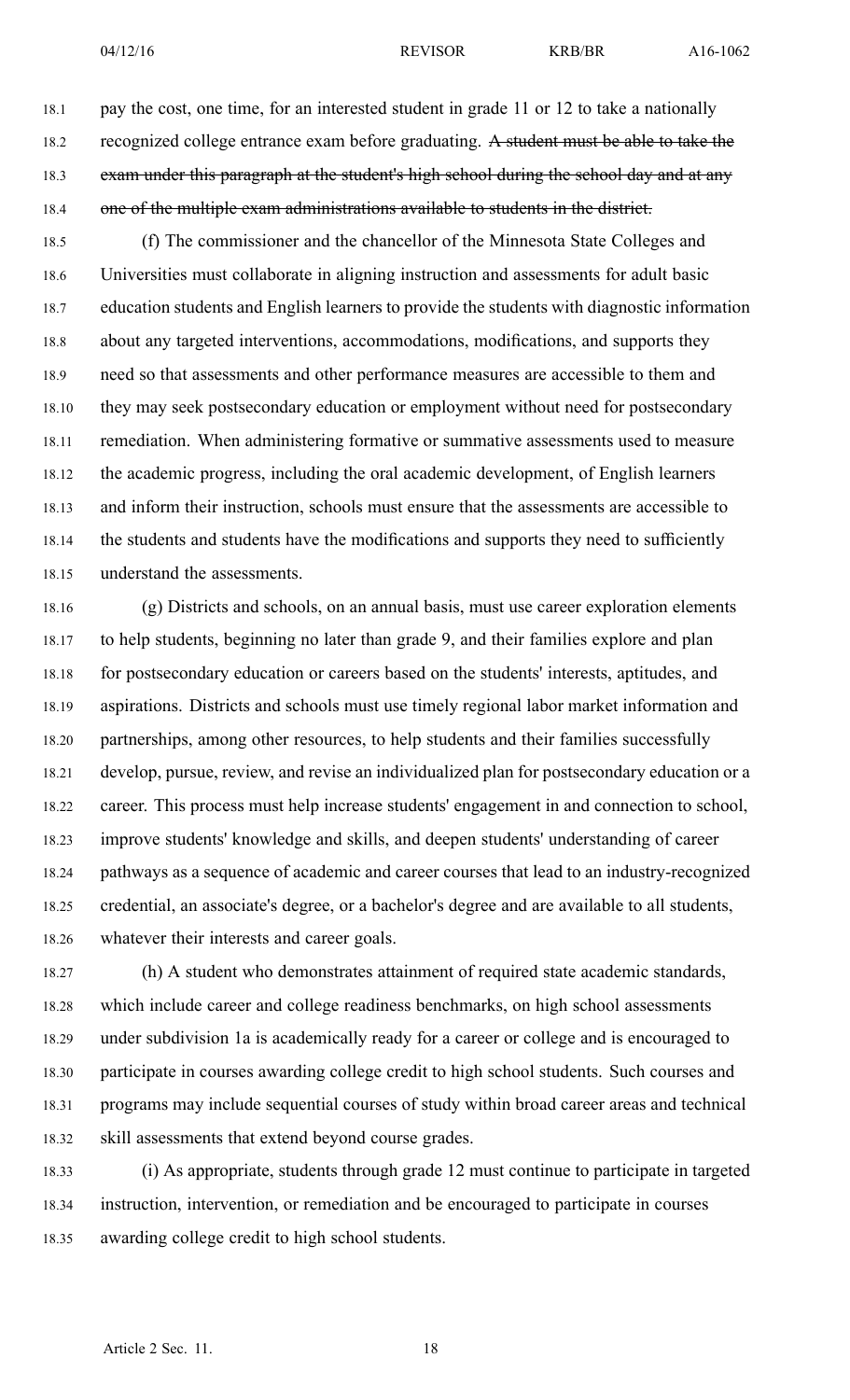19.1 (j) In developing, supporting, and improving students' academic readiness for <sup>a</sup> 19.2 career or college, schools, districts, and the state must have <sup>a</sup> continuum of empirically 19.3 derived, clearly defined benchmarks focused on students' attainment of knowledge and 19.4 skills so that students, their parents, and teachers know how well students must perform to 19.5 have <sup>a</sup> reasonable chance to succeed in <sup>a</sup> career or college without need for postsecondary 19.6 remediation. The commissioner, in consultation with local school officials and educators, 19.7 and Minnesota's public postsecondary institutions must ensure that the foundational 19.8 knowledge and skills for students' successful performance in postsecondary employment 19.9 or education and an articulated series of possible targeted interventions are clearly 19.10 identified and satisfy Minnesota's postsecondary admissions requirements.

19.11 (k) For students in grade 8 in the 2012-2013 school year and later, <sup>a</sup> school, district, 19.12 or charter school must record on the high school transcript <sup>a</sup> student's progress toward 19.13 career and college readiness, and for other students as soon as practicable.

19.14 (l) The school board granting students their diplomas may formally decide to include 19.15 <sup>a</sup> notation of high achievement on the high school diplomas of those graduating seniors 19.16 who, according to established school board criteria, demonstrate exemplary academic 19.17 achievement during high school.

19.18 (m) The 3rd through 8th grade computer-adaptive assessment results and high school 19.19 test results shall be available to districts for diagnostic purposes affecting student learning 19.20 and district instruction and curriculum, and for establishing educational accountability. 19.21 The commissioner must establish empirically derived benchmarks on adaptive assessments 19.22 in grades 3 through 8 and the high school tests that reveal <sup>a</sup> trajectory toward career and 19.23 college readiness. The chancellor of the Minnesota State Colleges and Universities must 19.24 review and confirm the benchmarks established by the commissioner show that students 19.25 are able to successfully complete credit-bearing coursework at <sup>a</sup> Minnesota state college or 19.26 university, consistent with paragraph (p). The commissioner must disseminate to the public 19.27 the computer-adaptive assessments and high school test results upon receiving those results. 19.28 (n) The grades 3 through 8 computer-adaptive assessments and high school tests 19.29 must be aligned with state academic standards. The commissioner shall determine the 19.30 testing process and the order of administration. The statewide results shall be aggregated

19.31 at the site and district level, consistent with subdivision 1a.

19.32 (o) The commissioner shall include the following components in the statewide 19.33 public reporting system:

19.34 (1) uniform statewide computer-adaptive assessments of all students in grades 3 19.35 through 8 and testing at the high school levels that provides appropriate, technically sound 19.36 accommodations or alternate assessments;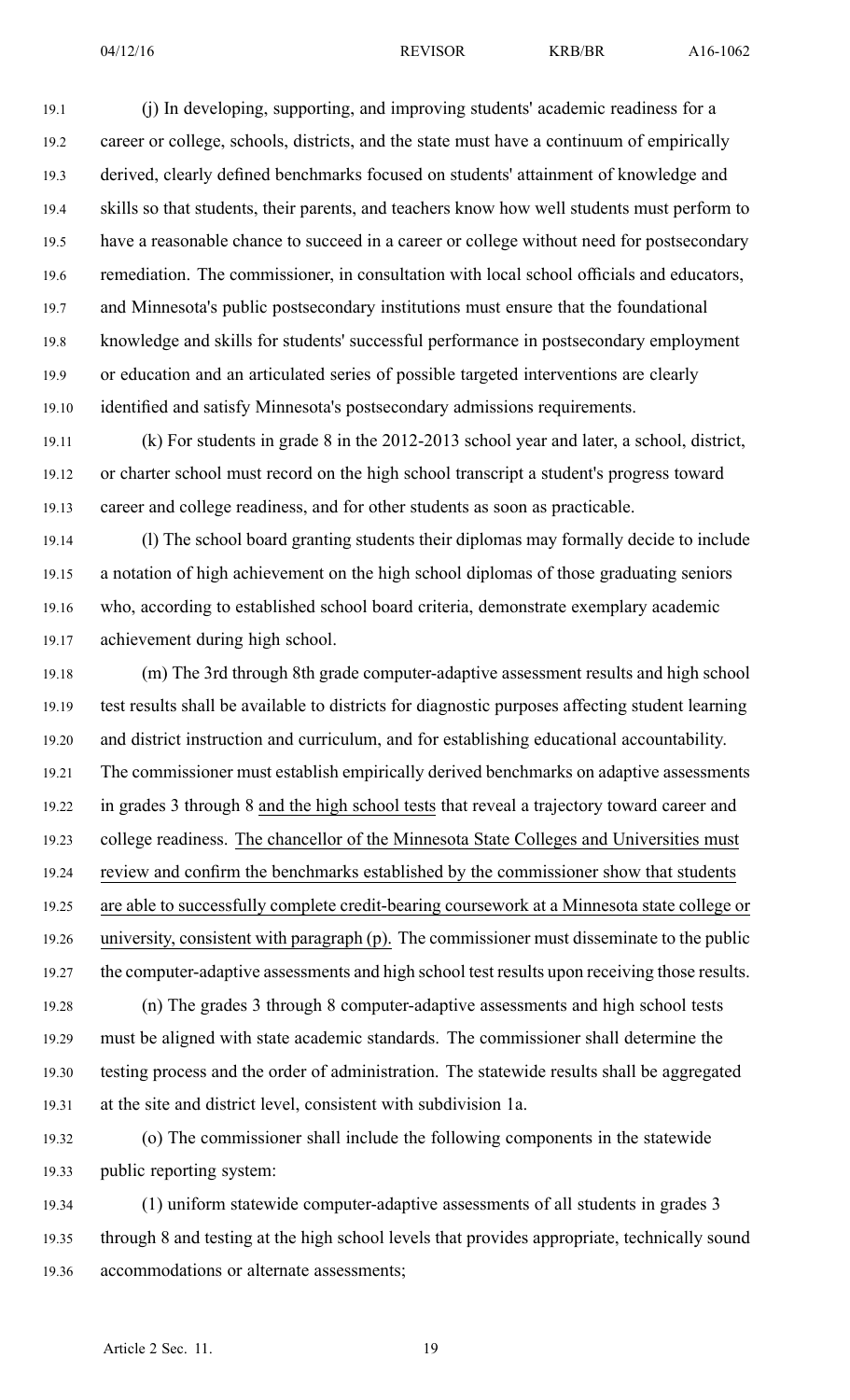20.1 (2) educational indicators that can be aggregated and compared across school 20.2 districts and across time on <sup>a</sup> statewide basis, including average daily attendance, high 20.3 school graduation rates, and high school drop-out rates by age and grade level;

20.4 (3) state results on the American College Test; and

20.5 (4) state results from participation in the National Assessment of Educational 20.6 Progress so that the state can benchmark its performance against the nation and other 20.7 states, and, where possible, against other countries, and contribute to the national effort 20.8 to monitor achievement.

20.9 (p) For purposes of statewide accountability, "career and college ready" means <sup>a</sup> 20.10 high school graduate has the knowledge, skills, and competencies to successfully pursue <sup>a</sup> 20.11 career pathway, including postsecondary credit leading to <sup>a</sup> degree, diploma, certificate, or 20.12 industry-recognized credential and employment. Students who are career and college ready 20.13 are able to successfully complete credit-bearing coursework at <sup>a</sup> two- or four-year college 20.14 or university or other credit-bearing postsecondary program without need for remediation.

20.15 (q) For purposes of statewide accountability, "cultural competence," "cultural 20.16 competency," or "culturally competent" means the ability and will to interact effectively 20.17 with people of different cultures, native languages, and socioeconomic backgrounds.

20.18 **EFFECTIVE DATE.** This section is effective for the 2016-2017 school year and 20.19 later.

20.20 Sec. 12. Minnesota Statutes 2015 Supplement, section 120B.31, subdivision 4, is 20.21 amended to read:

20.22 Subd. 4. **Student performance data.** In developing policies and assessment 20.23 processes to hold schools and districts accountable for high levels of academic standards 20.24 under section 120B.021, the commissioner shall aggregate and disaggregate student 20.25 data over time to repor<sup>t</sup> summary student performance and growth levels and, under 20.26 section 120B.11, subdivision 2, clause (2), student learning and outcome data measured 20.27 at the school, school district, and statewide level. When collecting and reporting the 20.28 performance data, The commissioner shall use the student categories identified under the 20.29 federal Elementary and Secondary Education Act, as most recently reauthorized, and 20.30 student categories of homelessness, ethnicity, race, home language, immigrant, refugee 20.31 status, English language learners under section 124D.59, free or reduced-price lunch, 20.32 and other categories designated by federal law to organize and repor<sup>t</sup> the data so that 20.33 state and local policy makers can understand the educational implications of changes in 20.34 districts' demographic profiles over time<del>, including student homelessness,</del> as data are 20.35 available, among other demographic factors. Any report the commissioner disseminates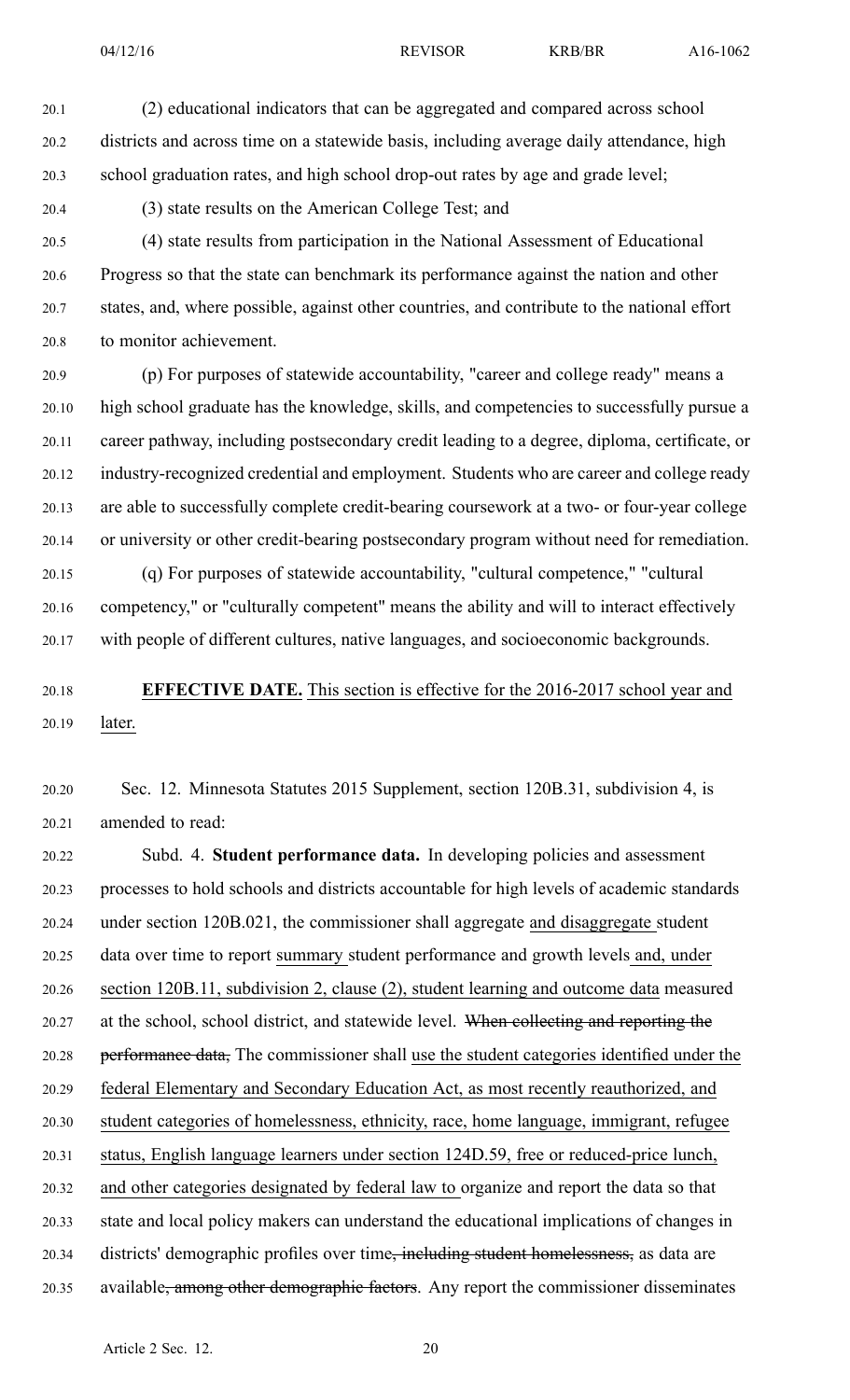- 
- 21.1 containing summary data on student performance must integrate student performance and 21.2 the demographic factors that strongly correlate with that performance.

## 21.3 **EFFECTIVE DATE.** This section is effective for the 2017-2018 school year and 21.4 later.

21.5 Sec. 13. Minnesota Statutes 2014, section 120B.35, is amended to read:

## 21.6 **120B.35 STUDENT ACADEMIC ACHIEVEMENT AND GROWTH.**

21.7 Subdivision 1. **School and Student indicators of growth and achievement.** 21.8 The commissioner must develop and implement <sup>a</sup> system for measuring and reporting 21.9 academic achievement and individual student growth, consistent with the statewide 21.10 educational accountability and reporting system. The system components must measure 21.11 and separately report the adequate yearly progress federal expectations of schools and 21.12 the growth of individual students: students' current achievement in schools under 21.13 subdivision 2; and individual students' educational growth over time under subdivision 21.14 3. The system also must include statewide measures of student academic growth that 21.15 identify schools with high levels of growth, and also schools with low levels of growth 21.16 that need improvement. When determining a school's effect, The data must include 21.17 both statewide measures of student achievement and, to the extent annual tests are 21.18 administered, indicators of achievement growth that take into account <sup>a</sup> student's prior 21.19 achievement. Indicators of achievement and prior achievement must be based on highly 21.20 reliable statewide or districtwide assessments. Indicators that take into account <sup>a</sup> student's 21.21 prior achievement must not be used to disregard <sup>a</sup> school's low achievement or to exclude 21.22 <sup>a</sup> school from <sup>a</sup> program to improve low achievement levels.

21.23 Subd. 2. **Federal Expectations for student academic achievement.** (a) Each 21.24 school year, <sup>a</sup> school district must determine if the student achievement levels at each 21.25 school site meet federal expectations. If student achievement levels at <sup>a</sup> school site do 21.26 not meet federal expectations and the site has not made adequate yearly progress for two 21.27 consecutive school years, beginning with the 2001-2002 school year, the district must 21.28 work with the school site to adopt <sup>a</sup> plan to raise student achievement levels to meet 21.29 federal expectations. The commissioner of education shall establish student academic 21.30 achievement levels to comply with this paragraph.

21.31 (b) School sites identified as not meeting federal expectations must develop 21.32 continuous improvement plans in order to meet federal expectations for student academic 21.33 achievement. The department, at <sup>a</sup> district's request, must assist the district and the school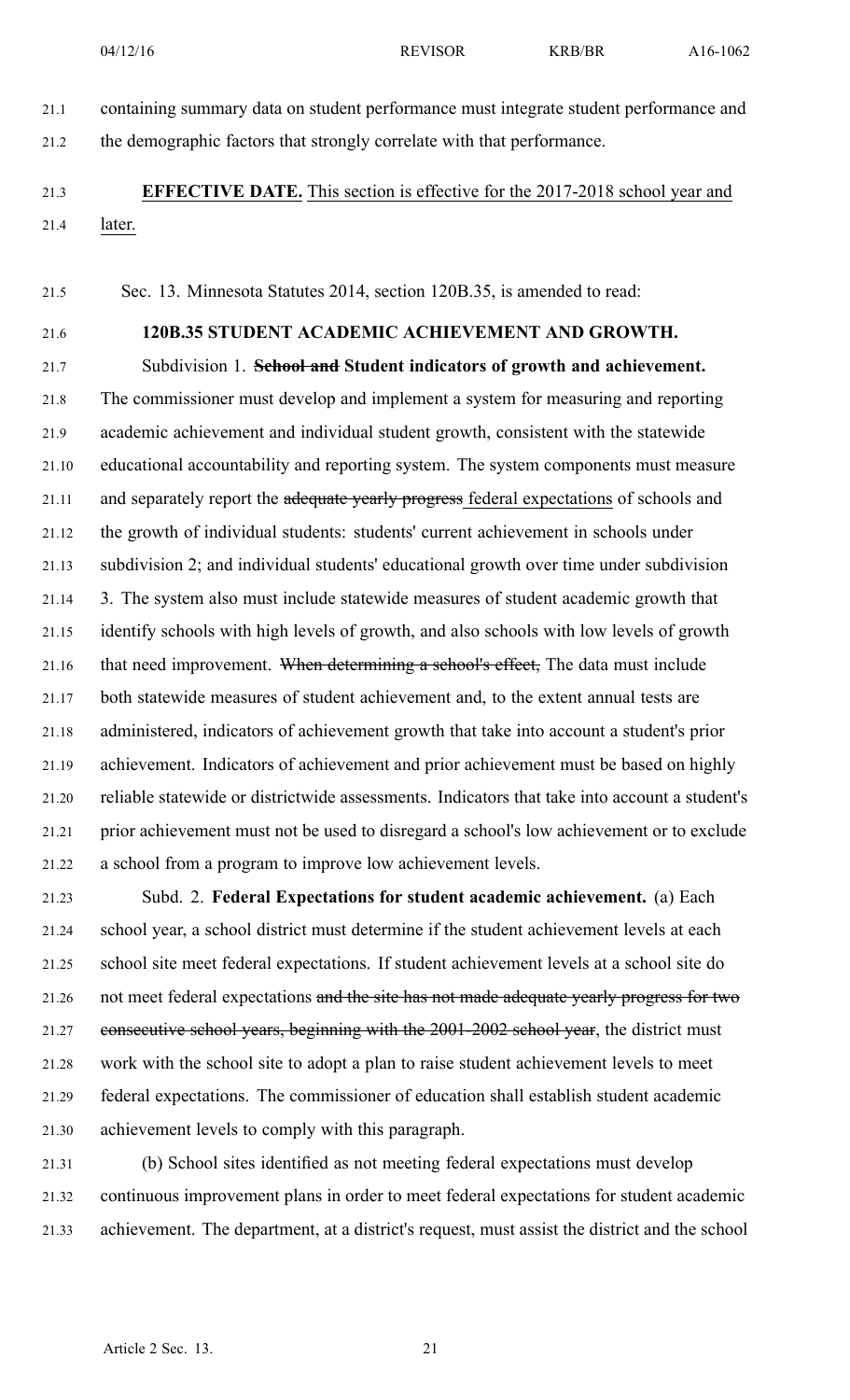22.1 site sites in developing a plan to improve student achievement. The plan must include 22.2 parental involvement components.

22.3 (c) The commissioner must:

- 22.4 (1) assist school sites and districts identified as not meeting federal expectations; and
- 22.5 (2) provide technical assistance to schools that integrate student achievement 22.6 measures into the school continuous improvement plan.

22.7 (d) The commissioner shall establish and maintain <sup>a</sup> continuous improvement Web 22.8 site designed to make aggregated and disaggregated student growth and, under section 22.9 120B.11, subdivision 2, clause (2), student learning and outcome data on every school 22.10 and district available to parents, teachers, administrators, community members, and the 22.11 general public, consistent with this section.

22.12 Subd. 3. **State growth target; other state measures.** (a)(1) The state's educational 22.13 assessment system measuring individual students' educational growth is based on 22.14 indicators of achievement growth that show an individual student's prior achievement. 22.15 Indicators of achievement and prior achievement must be based on highly reliable 22.16 statewide or districtwide assessments.

22.17 (2) For purposes of paragraphs (b), (c), and (d), the commissioner must analyze and 22.18 repor<sup>t</sup> separate categories of information using the student categories identified under the 22.19 federal Elementary and Secondary Education Act, as most recently reauthorized and, in 22.20 addition to the Karen community, other student categories as determined by the total 22.21 Minnesota population at or above the 1,000-person threshold based on the most recent 22.22 decennial census, including ethnicity; race; refugee status; English language learners 22.23 under section 124D.59; home language; free or reduced-price lunch; immigrant; and all 22.24 students enrolled in <sup>a</sup> Minnesota public school who are currently or were previously in 22.25 foster care, excep<sup>t</sup> that such disaggregation and cross tabulation is not required if the 22.26 number of students in <sup>a</sup> category is insufficient to yield statistically reliable information or 22.27 the results would reveal personally identifiable information about an individual student.

22.28 (b) The commissioner, in consultation with <sup>a</sup> stakeholder group that includes 22.29 assessment and evaluation directors, district staff, experts in culturally responsive teaching, 22.30 and researchers, must implement <sup>a</sup> model that uses <sup>a</sup> value-added growth indicator and 22.31 includes criteria for identifying schools and school districts that demonstrate medium and 22.32 high growth under section 120B.299, subdivisions 8 and 9, and may recommend other 22.33 value-added measures under section 120B.299, subdivision 3. The model may be used 22.34 to advance educators' professional development and replicate programs that succeed in 22.35 meeting students' diverse learning needs. Data on individual teachers generated under the 22.36 model are personnel data under section 13.43. The model must allow users to: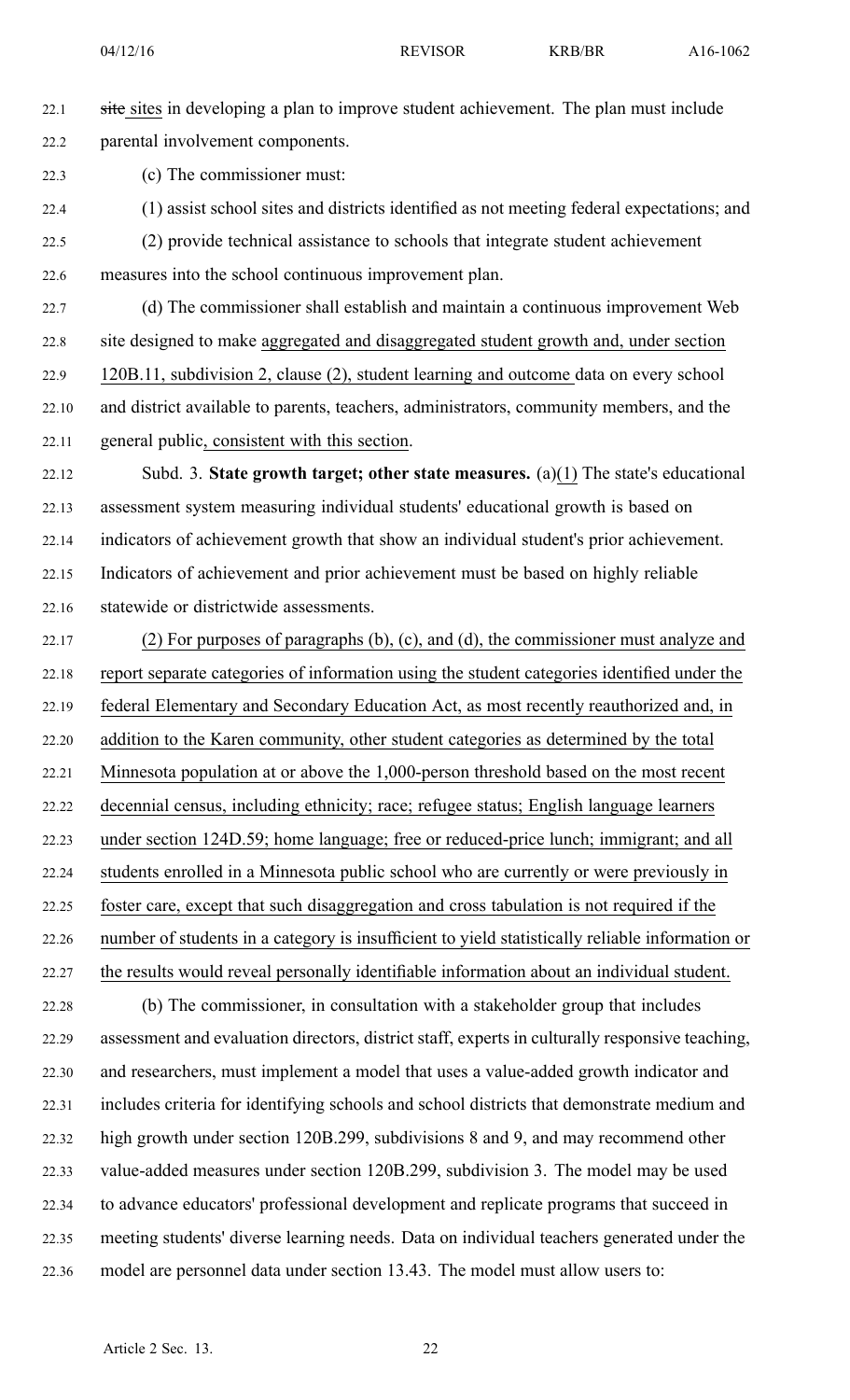23.1 (1) repor<sup>t</sup> student growth consistent with this paragraph; and 23.2 (2) for all student categories, repor<sup>t</sup> and compare aggregated and disaggregated state 23.3 student growth and, under section 120B.11, subdivision 2, clause (2), student learning 23.4 and outcome data using the nine student categories identified under the federal 2001 No 23.5 Child Left Behind Act and two student gender categories of male and female, respectively, 23.6 following appropriate reporting practices to protect nonpublic student data Elementary 23.7 and Secondary Education Act, as most recently reauthorized, and other student categories 23.8 under paragraph (a), clause (2). 23.9 The commissioner must repor<sup>t</sup> measures of student growth and, under section 23.10 120B.11, subdivision 2, clause (2), student learning and outcome data, consistent with 23.11 this paragraph, including the English language development, academic progress, and oral 23.12 academic development of English learners and their native language development if the 23.13 native language is used as <sup>a</sup> language of instruction, and include data on all pupils enrolled 23.14 in <sup>a</sup> Minnesota public school course or program who are currently or were previously 23.15 counted as an English learner under section 124D.59. 23.16 (c) When reporting student performance under section 120B.36, subdivision 1, the 23.17 commissioner annually, beginning July 1, 2011, must repor<sup>t</sup> two core measures indicating 23.18 the extent to which current high school graduates are being prepared for postsecondary 23.19 academic and career opportunities: 23.20 (1) <sup>a</sup> preparation measure indicating the number and percentage of high school 23.21 graduates in the most recent school year who completed course work important to 23.22 preparing them for postsecondary academic and career opportunities, consistent with 23.23 the core academic subjects required for admission to Minnesota's public colleges and 23.24 universities as determined by the Office of Higher Education under chapter 136A; and 23.25 (2) <sup>a</sup> rigorous coursework measure indicating the number and percentage of high 23.26 school graduates in the most recent school year who successfully completed one or more 23.27 college-level advanced placement, international baccalaureate, postsecondary enrollment 23.28 options including concurrent enrollment, other rigorous courses of study under section 23.29 120B.021, subdivision 1a, or industry certification courses or programs. 23.30 When reporting the core measures under clauses (1) and (2), the commissioner must also 23.31 analyze and report separate categories of information using the nine student categories 23.32 identified under the federal 2001 No Child Left Behind Act and two student gender 23.33 categories of male and female, respectively, following appropriate reporting practices to 23.34 protect nonpublic student data Elementary and Secondary Education Act, as most recently

23.35 reauthorized, and other student categories under paragraph (a), clause (2).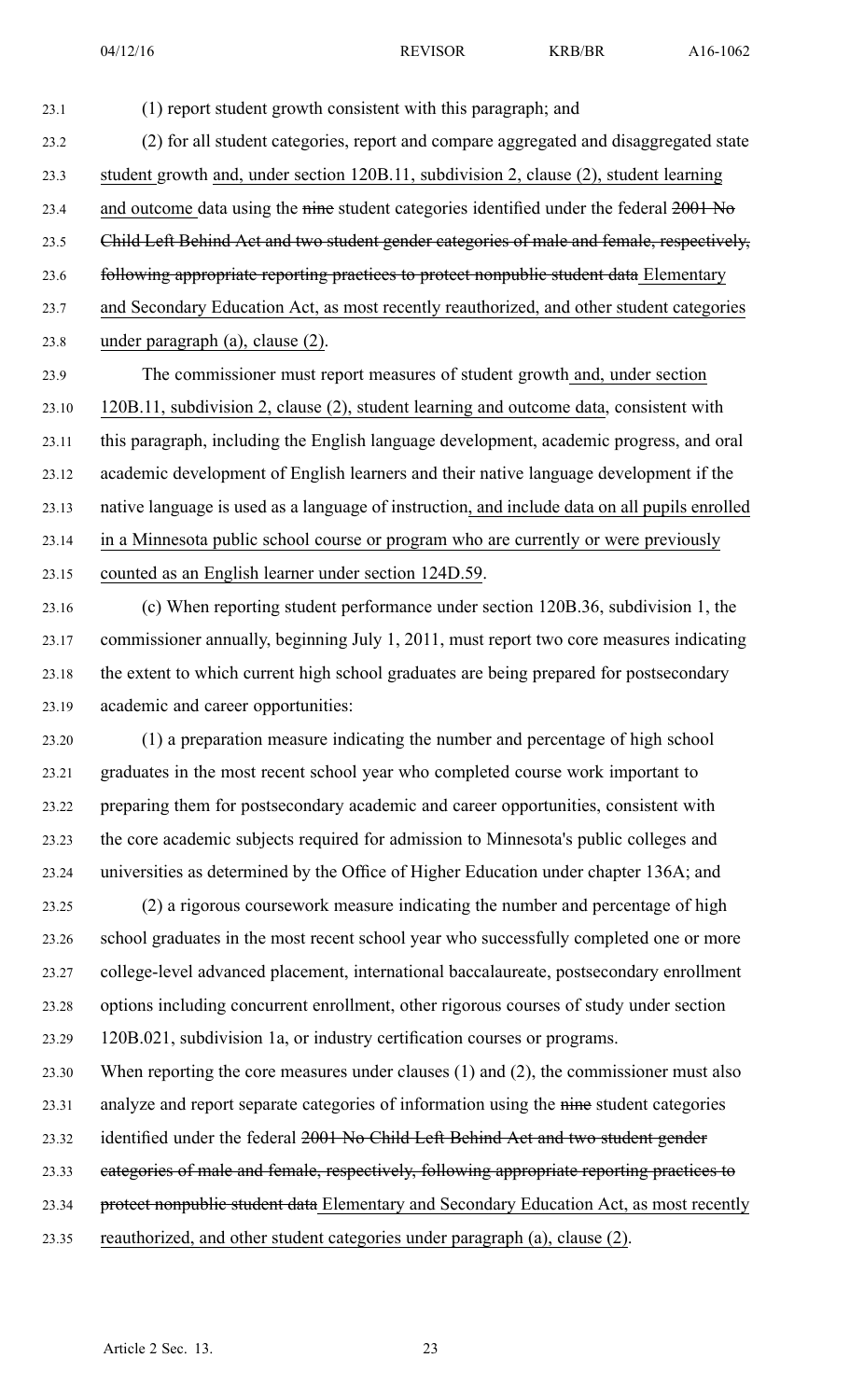24.1 (d) When reporting student performance under section 120B.36, subdivision 1, the 24.2 commissioner annually, beginning July 1, 2014, must repor<sup>t</sup> summary data on school 24.3 safety and students' engagemen<sup>t</sup> and connection at school, consistent with the student 24.4 categories identified under paragraph (a), clause (2). The summary data under this 24.5 paragraph are separate from and must not be used for any purpose related to measuring 24.6 or evaluating the performance of classroom teachers. The commissioner, in consultation 24.7 with qualified experts on student engagemen<sup>t</sup> and connection and classroom teachers, 24.8 must identify highly reliable variables that generate summary data under this paragraph. 24.9 The summary data may be used at school, district, and state levels only. Any data on 24.10 individuals received, collected, or created that are used to generate the summary data 24.11 under this paragraph are nonpublic data under section 13.02, subdivision 9.

24.12 (e) For purposes of statewide educational accountability, the commissioner must 24.13 identify and repor<sup>t</sup> measures that demonstrate the success of learning year program 24.14 providers under sections 123A.05 and 124D.68, among other such providers, in improving 24.15 students' graduation outcomes. The commissioner, beginning July 1, 2015, must annually 24.16 repor<sup>t</sup> summary data on:

24.17 (1) the four- and six-year graduation rates of students under this paragraph;

24.18 (2) the percen<sup>t</sup> of students under this paragraph whose progress and performance 24.19 levels are meeting career and college readiness benchmarks under section 120B.30, 24.20 subdivision 1; and

24.21 (3) the success that learning year program providers experience in:

24.22 (i) identifying at-risk and off-track student populations by grade;

24.23 (ii) providing successful prevention and intervention strategies for at-risk students; 24.24 (iii) providing successful recuperative and recovery or reenrollment strategies for

24.25 off-track students; and

24.26 (iv) improving the graduation outcomes of at-risk and off-track students.

24.27 The commissioner may include in the annual repor<sup>t</sup> summary data on other education 24.28 providers serving <sup>a</sup> majority of students eligible to participate in <sup>a</sup> learning year program.

24.29 (f) The commissioner, in consultation with recognized experts with knowledge and 24.30 experience in assessing the language proficiency and academic performance of all English 24.31 learners enrolled in <sup>a</sup> Minnesota public school course or program who are currently or were 24.32 previously counted as an English learner under section 124D.59, must identify and repor<sup>t</sup> 24.33 appropriate and effective measures to improve current categories of language difficulty and 24.34 assessments, and monitor and repor<sup>t</sup> data on students' English proficiency levels, program

24.35 placement, and academic language development, including oral academic language.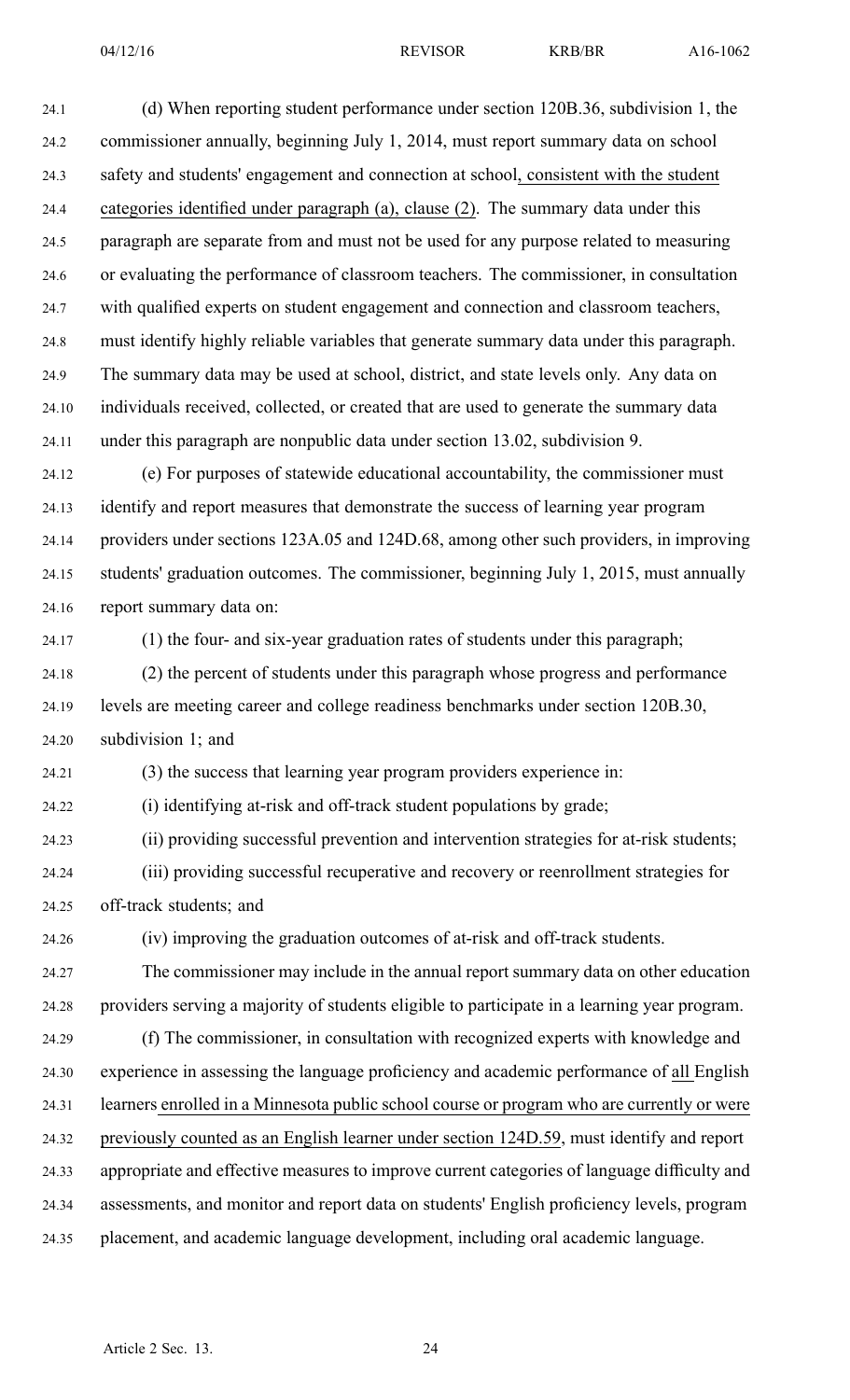- 25.1 Subd. 4. **Improving schools.** Consistent with the requirements of this section, 25.2 beginning June 20, 2012, the commissioner of education must annually repor<sup>t</sup> to the
- 25.3 public and the legislature best practices implemented in those schools that demonstrate
- 25.4 high growth compared to the state growth target are identified as high performing under 25.5 federal expectations.
- 25.6 Subd. 5. **Improving graduation rates for students with emotional or behavioral** 25.7 **disorders.** (a) A district must develop strategies in conjunction with parents of students 25.8 with emotional or behavioral disorders and the county board responsible for implementing 25.9 sections 245.487 to 245.4889 to keep students with emotional or behavioral disorders in 25.10 school, when the district has <sup>a</sup> drop-out rate for students with an emotional or behavioral 25.11 disorder in grades 9 through 12 exceeding 25 percent.
- 25.12 (b) A district must develop <sup>a</sup> plan in conjunction with parents of students with 25.13 emotional or behavioral disorders and the local mental health authority to increase the 25.14 graduation rates of students with emotional or behavioral disorders. A district with <sup>a</sup> 25.15 drop-out rate for children with an emotional or behavioral disturbance in grades 9 through 25.16 12 that is in the top 25 percen<sup>t</sup> of all districts shall submit <sup>a</sup> plan for review and oversight 25.17 to the commissioner.
- 25.18 **EFFECTIVE DATE.** This section is effective for the 2016-2017 school year and 25.19 later.
- 25.20 Sec. 14. Minnesota Statutes 2014, section 120B.36, as amended by Laws 2015, First 25.21 Special Session chapter 3, article 2, section 8, is amended to read:
- 

## 25.22 **120B.36 SCHOOL ACCOUNTABILITY; APPEALS PROCESS.**

25.23 Subdivision 1. **School performance reports.** (a) The commissioner shall repor<sup>t</sup> 25.24 student academic performance data under section 120B.35, subdivision subdivisions 25.25 2 and 3; the percentages of students showing low, medium, and high growth under 25.26 section 120B.35, subdivision 3, paragraph (b); school safety and student engagemen<sup>t</sup> and 25.27 connection under section 120B.35, subdivision 3, paragraph (d); rigorous coursework 25.28 under section 120B.35, subdivision 3, paragraph (c); the percentage of students under 25.29 section 120B.35, subdivision 3, paragraph (b), clause (2), whose progress and performance 25.30 levels are meeting career and college readiness benchmarks under sections 120B.30, 25.31 subdivision 1, and 120B.35, subdivision 3, paragraph (e); longitudinal data on the progress 25.32 of eligible districts in reducing disparities in students' academic achievement and realizing 25.33 racial and economic integration under section 124D.861; the acquisition of English, 25.34 and where practicable, native language academic literacy, including oral academic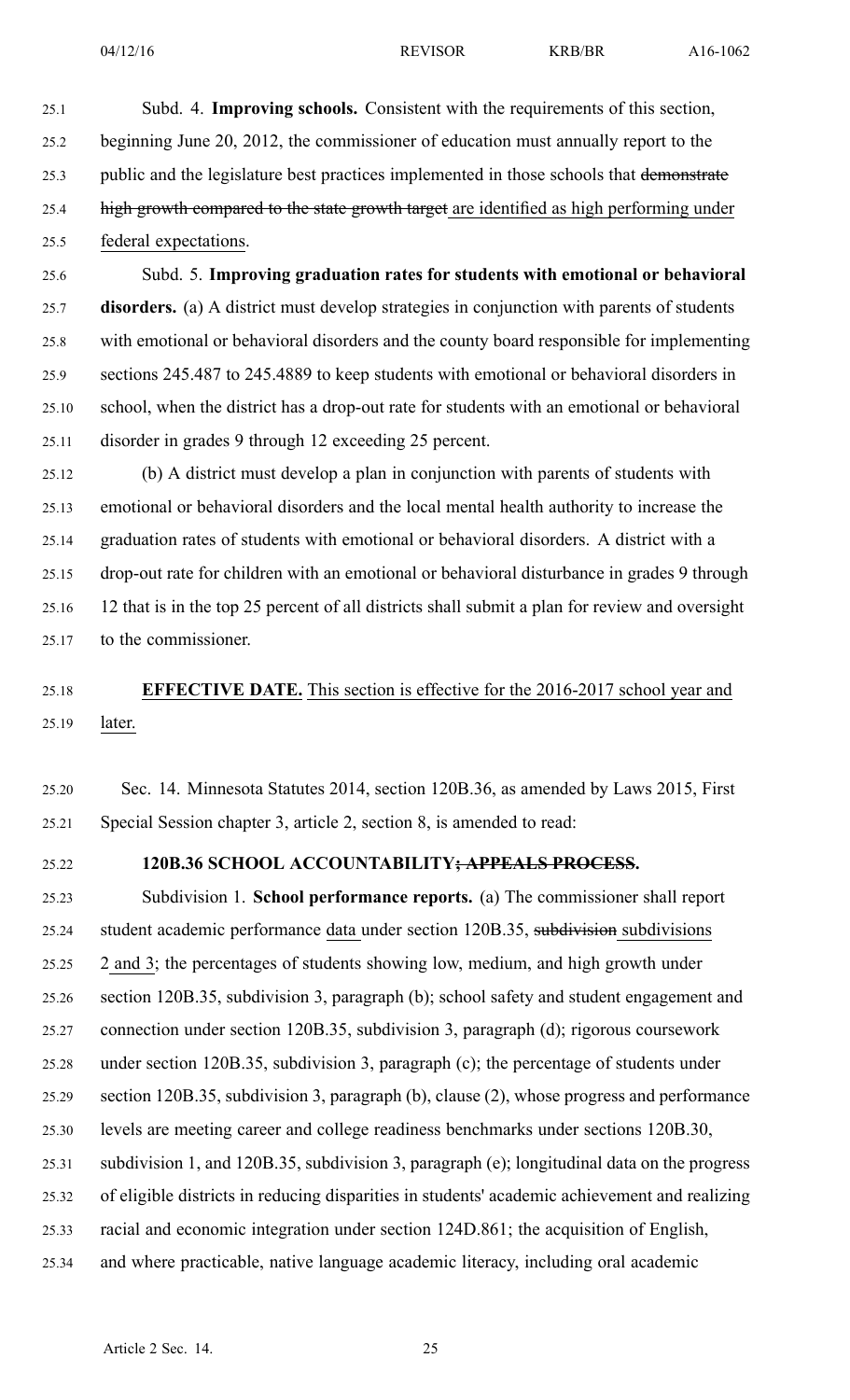26.1 language, and the academic progress of all English learners under section 124D.59, 26.2 subdivisions 2 and 2a enrolled in a Minnesota public school course or program who are 26.3 currently or were previously counted as English learners under section 124D.59; two 26.4 separate student-to-teacher ratios that clearly indicate the definition of teacher consistent 26.5 with sections 122A.06 and 122A.15 for purposes of determining these ratios; staff 26.6 characteristics excluding salaries; student enrollment demographics; foster care status, 26.7 including all students enrolled in <sup>a</sup> Minnesota public school course or program who are 26.8 currently or were previously in foster care, student homelessness, and district mobility; 26.9 and extracurricular activities. The report also must indicate a school's adequate yearly 26.10 progress status under applicable federal law, and must not set any designations applicable 26.11 to high- and low-performing schools due solely to adequate yearly progress status. 26.12 (b) The commissioner shall develop, annually update, and pos<sup>t</sup> on the department 26.13 Web site school performance reports. 26.14 (c) The commissioner must make available performance reports by the beginning 26.15 of each school year. 26.16 (d) A school or district may appeal its adequate yearly progress status in writing 26.17 to the commissioner within 30 days of receiving the notice of its status results in a form 26.18 and manner determined by the commissioner and consistent with federal law. The 26.19 commissioner's decision to uphold or deny an appeal is final. 26.20 (e) School performance data are nonpublic data under section 13.02, subdivision 9, 26.21 until the commissioner publicly releases the data. The commissioner shall annually pos<sup>t</sup> 26.22 school performance reports to the department's public Web site no later than September 1, 26.23 excep<sup>t</sup> that in years when the reports reflect new performance standards, the commissioner 26.24 shall pos<sup>t</sup> the school performance reports no later than October 1. 26.25 Subd. 2. **Adequate yearly Student progress and other data.** (a) All data the 26.26 department receives, collects, or creates under section 120B.11, governing the world's 26.27 best workforce or to determine adequate yearly progress status under Public Law 107-110, 26.28 section 1116 federal expectations under the most recently reauthorized Elementary and 26.29 Secondary Education Act, set state growth targets, and determine student growth, learning, 26.30 and outcomes under section 120B.35 are nonpublic data under section 13.02, subdivision 26.31 9, until the commissioner publicly releases the data. 26.32 (b) Districts must provide parents sufficiently detailed summary data to permit 26.33 parents to appeal under Public Law  $107-110$ , section  $1116(b)(2)$  the most recently 26.34 reauthorized federal Elementary and Secondary Education Act. The commissioner shall

26.35 annually post federal adequate yearly progress data expectations and state student growth,

26.36 learning, and outcome data to the department's public Web site no later than September 1,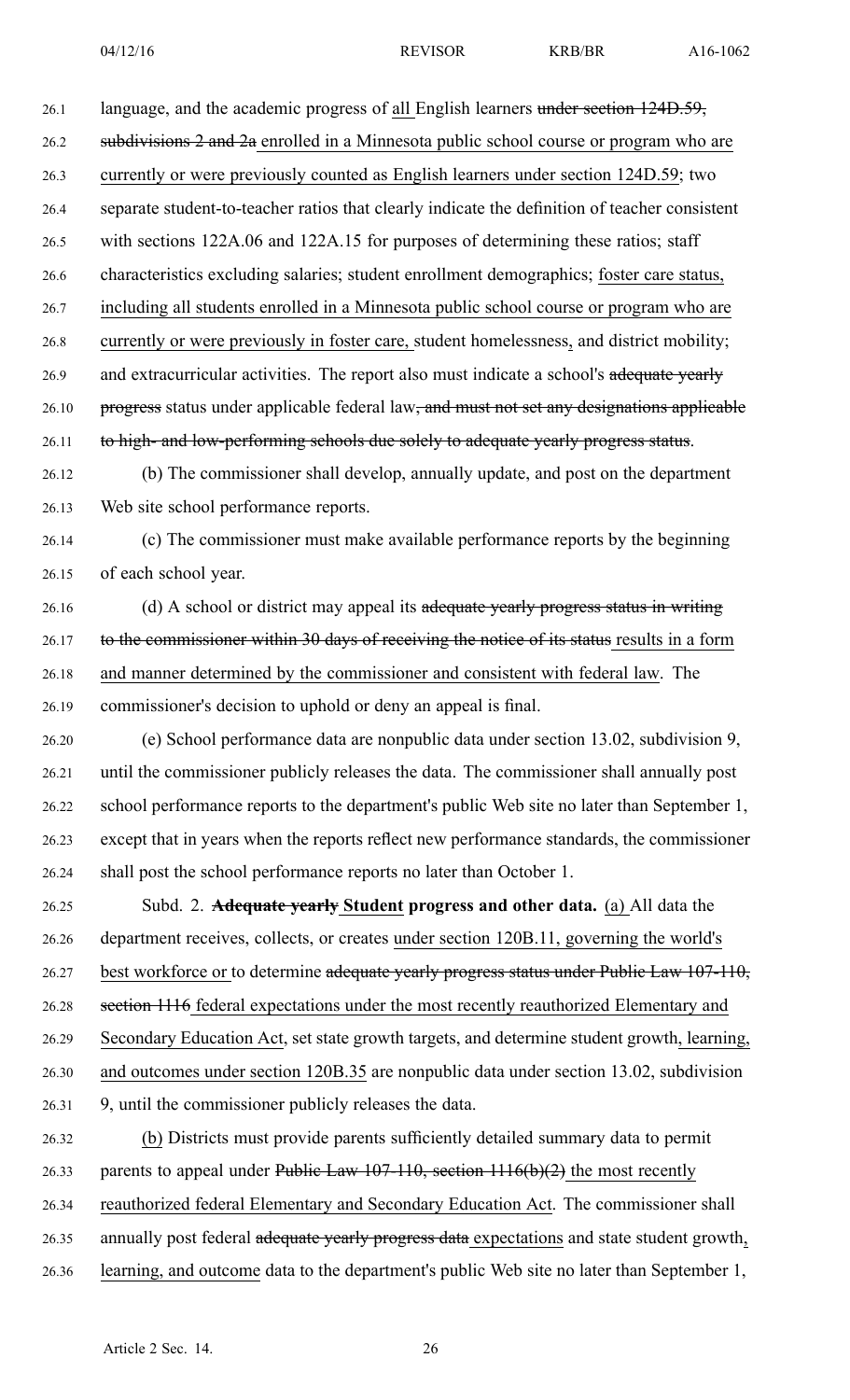27.1 except that in years when adequate yearly progress reflects data or federal expectations

27.2 reflect new performance standards, the commissioner shall post federal adequate yearly

27.3 progress data on federal expectations and state student growth data no later than October 1.

27.4 **EFFECTIVE DATE.** This section is effective for the 2016-2017 school year and

27.5 later.

27.6 Sec. 15. Minnesota Statutes 2014, section 121A.53, is amended to read:

## 27.7 **121A.53 REPORT TO COMMISSIONER OF EDUCATION.**

27.8 Subdivision 1. **Exclusions and expulsions; physical assaults.** The school board 27.9 must repor<sup>t</sup> through the department electronic reporting system each exclusion or 27.10 expulsion and each physical assault of <sup>a</sup> district employee by <sup>a</sup> student within 30 days 27.11 of the effective date of the dismissal action or assault to the commissioner of education. 27.12 This repor<sup>t</sup> must include <sup>a</sup> statement of alternative educational services, or other sanction, 27.13 intervention, or resolution in response to the assault given the pupil and the reason for, 27.14 the effective date, and the duration of the exclusion or expulsion or other sanction, 27.15 intervention, or resolution. The repor<sup>t</sup> must also include the student's age, grade, gender, 27.16 race, and special education status.

27.17 Subd. 2. **Report.** (a) The school board must include state student identification 27.18 numbers of affected pupils on all dismissal and other disciplinary reports required by the 27.19 department. The department must report annually to the commissioner summary data on the 27.20 number of dismissals and physical assaults of district employees by <sup>a</sup> student by age, grade, 27.21 gender, race, and special education status of the affected pupils. All dismissal and other 27.22 disciplinary reports must be submitted through the department electronic reporting system. 27.23 (b) The commissioner must aggregate the district data reported under this section and 27.24 include the aggregated data, including aggregated data on physical assaults of <sup>a</sup> district 27.25 employee by <sup>a</sup> student, in the annual school performance reports under section 120B.36.

27.26 **EFFECTIVE DATE.** This section is effective for the 2016-2017 school year and 27.27 later.

27.28 Sec. 16. Minnesota Statutes 2014, section 121A.61, subdivision 1, is amended to read: 27.29 Subdivision 1. **Required policy.** Each school board must adopt <sup>a</sup> written 27.30 districtwide school discipline policy which includes written rules of conduct for 27.31 students, minimum consequences for violations of the rules, and grounds and procedures 27.32 for removal of <sup>a</sup> student from class. The policy must be developed in consultation 27.33 with administrators, teachers, employees, pupils, parents, community members, law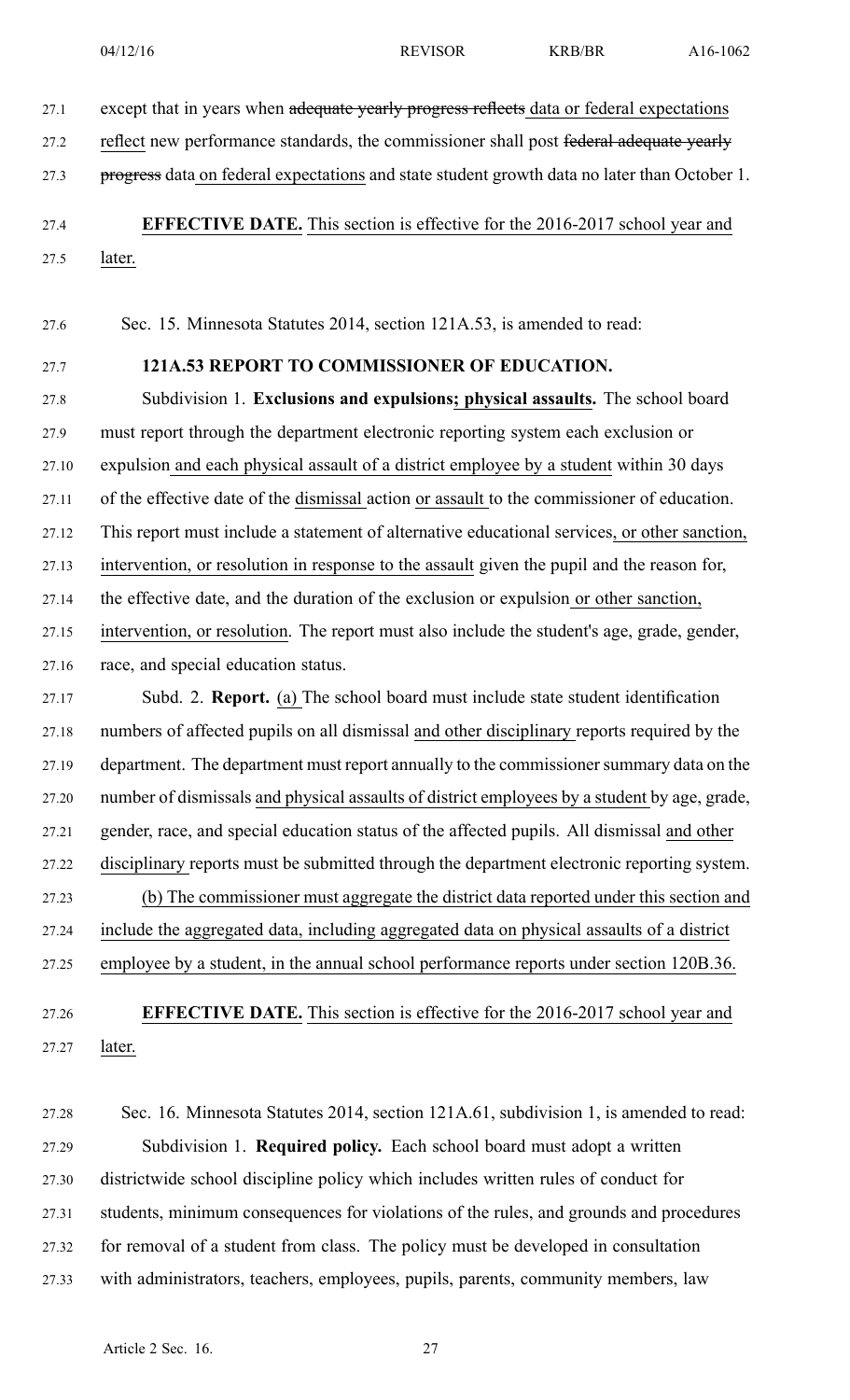28.1 enforcement agencies, county attorney offices, social service agencies, and such other 28.2 individuals or organizations as the board determines appropriate. The policy must be 28.3 consistent with <sup>a</sup> teacher's authority for controlling and managing student behavior in the 28.4 classroom under section 122A.42. A school site council may adopt additional provisions 28.5 to the policy subject to the approval of the school board.

28.6 **EFFECTIVE DATE.** This section is effective for the 2016-2017 school year and 28.7 later.

28.8 Sec. 17. Minnesota Statutes 2014, section 121A.64, is amended to read:

28.9 **121A.64 NOTIFICATION; TEACHERS' LEGITIMATE EDUCATIONAL** 28.10 **INTEREST.**

28.11 (a) A classroom teacher has <sup>a</sup> legitimate educational interest in knowing which 28.12 students placed in the teacher's classroom have <sup>a</sup> history of violent behavior, including any 28.13 documented physical assault of <sup>a</sup> district employee by the student, and must be notified 28.14 before such students are placed in the teacher's classroom.

28.15 (b) Representatives of the school board and the exclusive representative of the 28.16 teachers shall discuss issues related to the model policy on student records adopted under 28.17 Laws 1999, chapter 241, article 9, section 50, and any modifications adopted under Laws 28.18 2003, First Special Session chapter 9, for notifying classroom teachers and other school 28.19 district employees having <sup>a</sup> legitimate educational interest in knowing about students with 28.20 <sup>a</sup> history of violent behavior, including any documented physical assault of <sup>a</sup> district 28.21 employee by students placed in classrooms. The representatives of the school board and 28.22 the exclusive representative of the teachers also may discuss the need for intervention 28.23 services or conflict resolution or training for staff related to placing students with <sup>a</sup> history 28.24 of violent behavior in teachers' classrooms.

28.25 **EFFECTIVE DATE.** This section is effective for the 2016-2017 school year and 28.26 later.

28.27 Sec. 18. Minnesota Statutes 2014, section 122A.07, subdivision 2, is amended to read: 28.28 Subd. 2. **Eligibility; board composition.** Except for the representatives of higher 28.29 education, school administrators, and the public, to be eligible for appointment to the 28.30 Board of Teaching <sup>a</sup> person must be <sup>a</sup> teacher currently teaching in <sup>a</sup> Minnesota school 28.31 and fully licensed for the position held and have at least five years teaching experience in 28.32 Minnesota, including the two years immediately preceding nomination and appointment. 28.33 Each nominee, other than <sup>a</sup> public nominee, must be selected on the basis of professional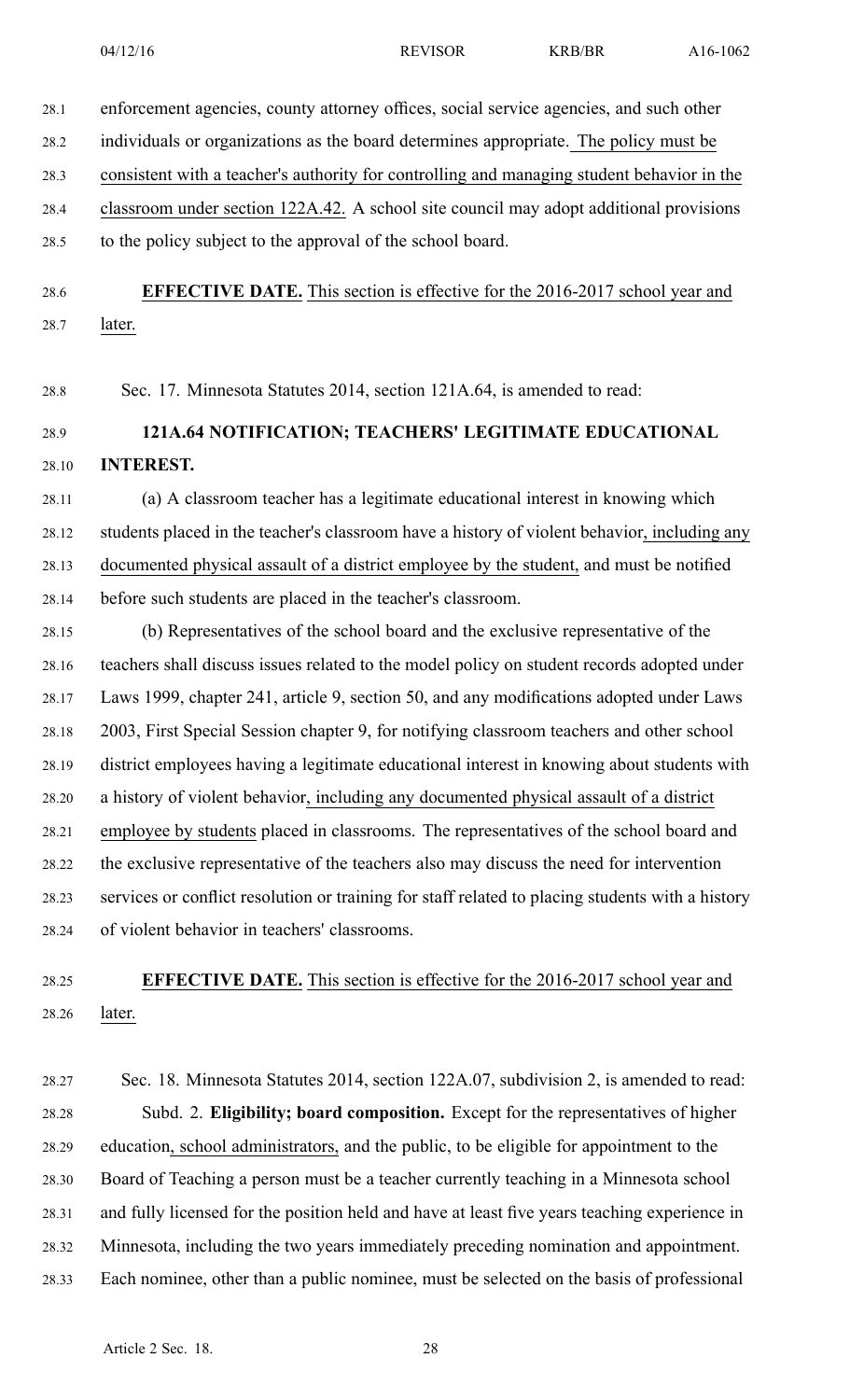- 29.1 experience and knowledge of teacher education, accreditation, and licensure. The board 29.2 must be composed of:
- 29.3 (1) six teachers who are currently teaching in <sup>a</sup> Minnesota school or who were 29.4 teaching at the time of the appointment and who do not qualify under clause (2) or (3), at 29.5 least four of whom must be teaching in <sup>a</sup> public school;
- 29.6 (2) one higher education representative, who must be <sup>a</sup> faculty member preparing 29.7 teachers;
- 

29.8 (3) one school administrator; and

29.9 (4) three members of the public, two of whom must be presen<sup>t</sup> or former members 29.10 of school boards.

## 29.11 **EFFECTIVE DATE.** This section is effective the day following final enactment 29.12 and applies to all board appointments made after that date.

29.13 Sec. 19. Minnesota Statutes 2014, section 122A.09, is amended by adding <sup>a</sup> 29.14 subdivision to read:

- 29.15 Subd. 3a. **Board of Teaching; duties and responsibilities clarified.** Consistent 29.16 with sections 15.039 and 16B.37, the Board of Teaching is responsible for licensing 29.17 teachers and issuing special permissions to teach and must perform all licensure-related 29.18 duties and meet all licensure-related responsibilities under this section, among other 29.19 statutory licensure-related requirements. At the direction of the board, the department 29.20 may perform administrative functions related to issuing teacher licenses. To the extent <sup>a</sup> 29.21 conflict exists between this section and another section governing teacher licensing, the 29.22 provisions of this section prevail.
- 

29.23 **EFFECTIVE DATE.** This section is effective the day following final enactment.

- 29.24 Sec. 20. Minnesota Statutes 2014, section 122A.09, subdivision 10, is amended to read: 29.25 Subd. 10. **Variances Permissions.** (a) Notwithstanding subdivision 9 and 29.26 section 14.05, subdivision 4, the Board of Teaching may gran<sup>t</sup> <sup>a</sup> variance to its rules 29.27 upon application by <sup>a</sup> school district or <sup>a</sup> charter school for purposes of implementing 29.28 experimental programs in learning or management.
- 29.29 (b) To enable <sup>a</sup> school district or <sup>a</sup> charter school to meet the needs of students 29.30 enrolled in an alternative education program and to enable licensed teachers instructing 29.31 those students to satisfy content area licensure requirements, the Board of Teaching 29.32 annually may permit <sup>a</sup> licensed teacher teaching in an alternative education program to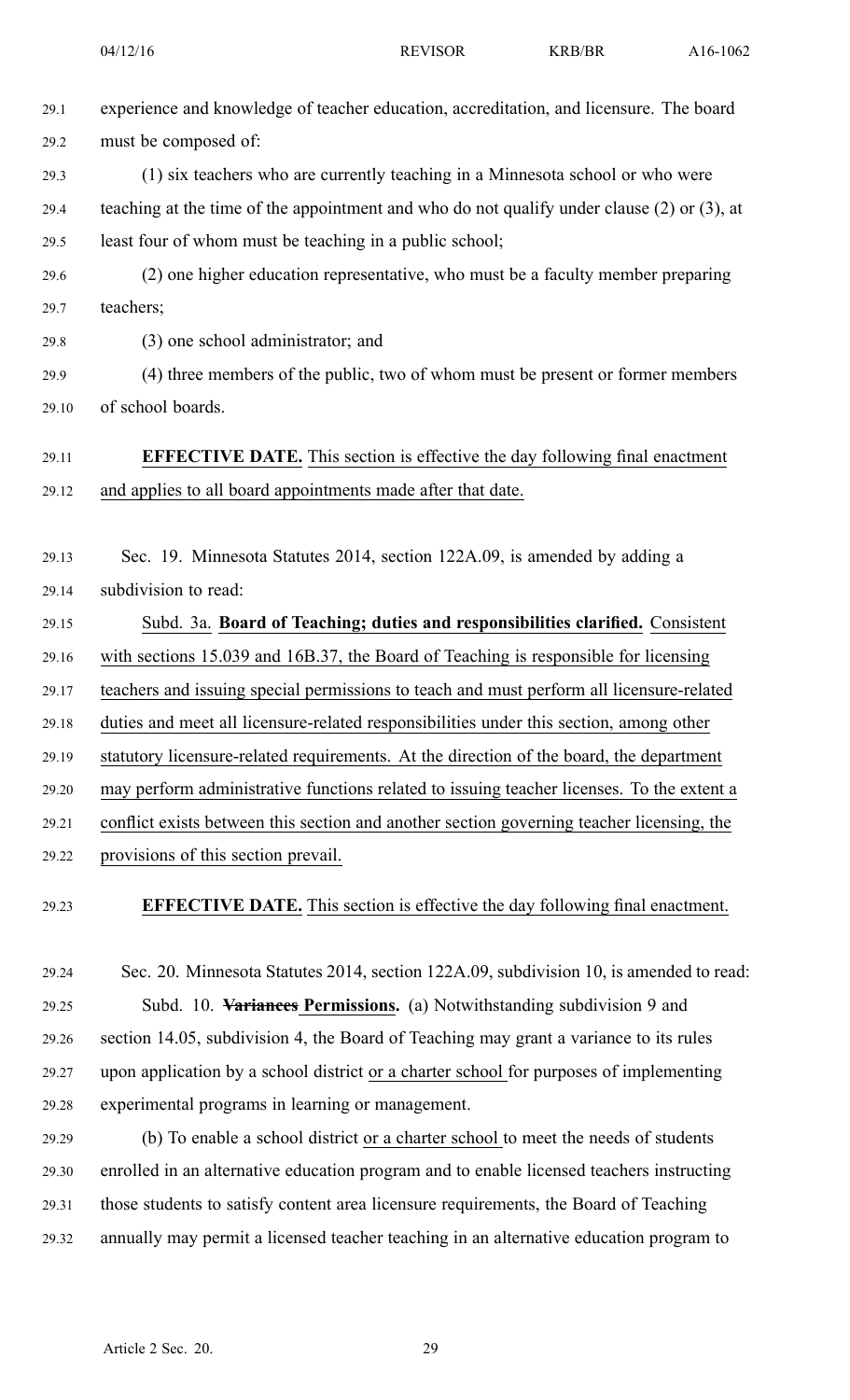- 30.1 instruct students in <sup>a</sup> content area for which the teacher is not licensed, consistent with 30.2 paragraph (a). 30.3 (c) A special education license variance issued by the Board of Teaching for <sup>a</sup> 30.4 primary employer's low-incidence region shall be is valid in all low-incidence regions. 30.5 (d) The Board of Teaching may gran<sup>t</sup> <sup>a</sup> waiver under paragraph (a) to allow <sup>a</sup> 30.6 person holding <sup>a</sup> full credential from the American Montessori Society, <sup>a</sup> diploma from 30.7 Association Montessori Internationale, or <sup>a</sup> certificate of completion from <sup>a</sup> program 30.8 accredited by the Montessori Accreditation Council for Teacher Education to teach in <sup>a</sup> 30.9 Montessori program operated by <sup>a</sup> school district or charter school.
- 30.10 **EFFECTIVE DATE.** Paragraph (d) is effective for the 2016-2017 through 30.11 2018-2019 school years.

30.12 Sec. 21. Minnesota Statutes 2014, section 122A.16, is amended to read:

#### 30.13 **122A.16 HIGHLY QUALIFIED TEACHER DEFINED.**

- 30.14  $(a)$  A qualified teacher is one holding a valid license, under this chapter, to perform 30.15 the particular service for which the teacher is employed in <sup>a</sup> public school.
- 30.16 (b) For the purposes of the federal No Child Left Behind Act, <sup>a</sup> highly qualified 30.17 teacher is one who holds <sup>a</sup> valid license under this chapter, including under section 30.18 122A.245, among other sections and is determined by local administrators as having 30.19 highly qualified status according to the approved Minnesota highly qualified plan. 30.20 Teachers delivering core content instruction must be deemed highly qualified at the local
- 30.21 level and reported to the state via the staff automated reporting system.
- 30.22 Sec. 22. Minnesota Statutes 2014, section 122A.245, subdivision 8, is amended to read: 30.23 Subd. 8. **Highly Qualified teacher.** A person holding <sup>a</sup> valid limited-term license 30.24 under this section is a highly qualified teacher and the teacher of record under section 30.25 122A.16.
- 30.26 Sec. 23. Minnesota Statutes 2015 Supplement, section 122A.30, is amended to read:
- 

## 30.27 **122A.30 EXEMPTION FOR TECHNICAL EDUCATION INSTRUCTORS.**

30.28  $(a)$  Notwithstanding section 122A.15, subdivision 1, and upon approval of the local 30.29 employer school board, a person who teaches in as a part-time vocational or career and 30.30 technical education program teacher is exemp<sup>t</sup> from <sup>a</sup> license requirement. Nothing in 30.31 this section shall exclude licensed career and technical educators from the definition of 30.32 "teacher" in section 122A.40, 122A.41, or 179A.03.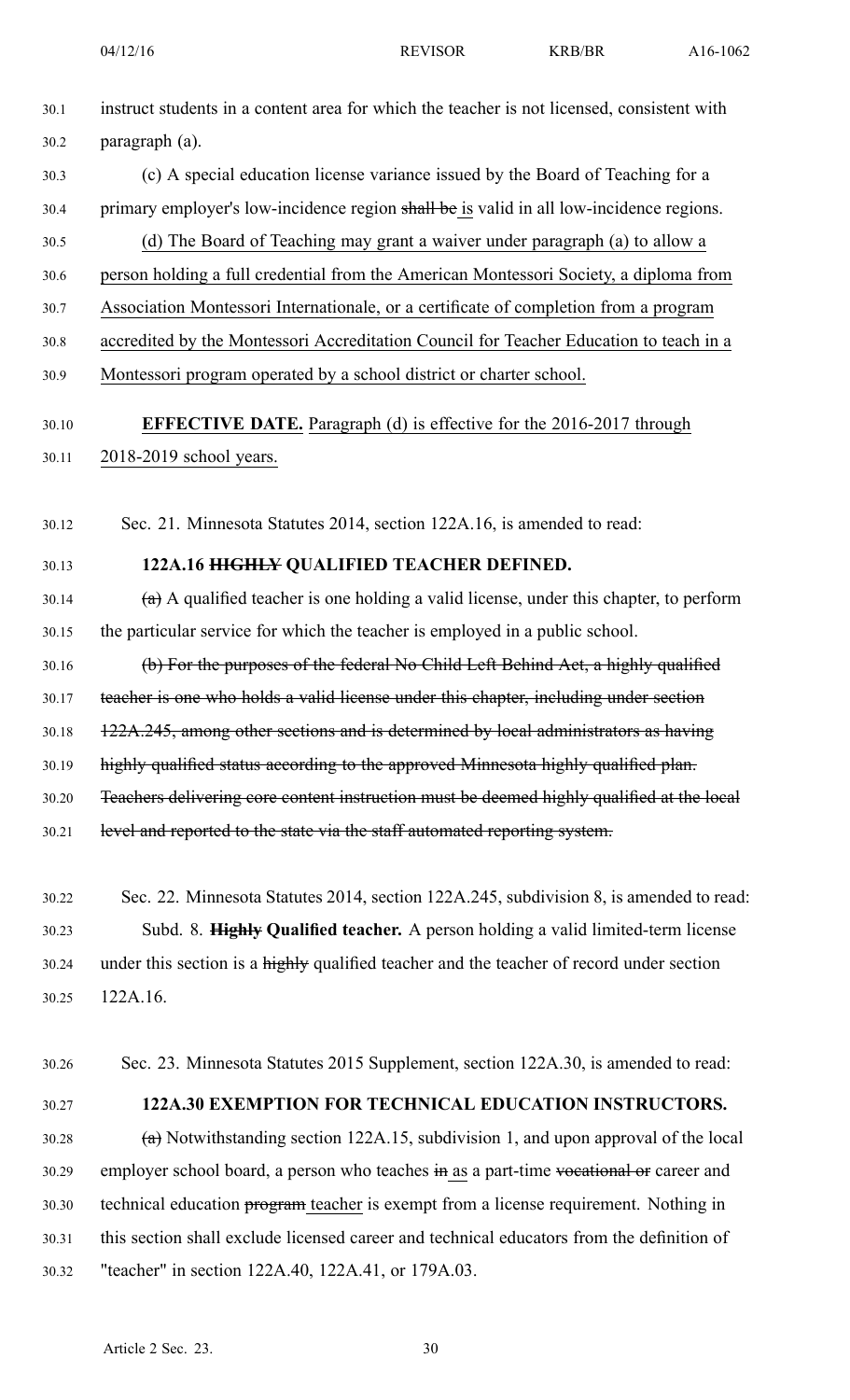04/12/16 REVISOR KRB/BR A16-1062

#### $31.1$  (b) This section expires June  $30, 2020$ .

# 31.2 Sec. 24. Minnesota Statutes 2014, section 122A.40, subdivision 10, is amended to read: 31.3 Subd. 10. **Negotiated unrequested leave of absence.** The school board and the 31.4 exclusive bargaining representative of the teachers may must negotiate a plan providing for 31.5 unrequested leave of absence without pay or fringe benefits for as many teachers as may 31.6 be necessary because of discontinuance of position, lack of pupils, financial limitations, or 31.7 merger of classes caused by consolidation of districts. Failing to successfully negotiate such 31.8 <sup>a</sup> plan, the provisions of subdivision 11 shall apply. The negotiated plan must not include 31.9 provisions which would result in the exercise of seniority by <sup>a</sup> teacher holding <sup>a</sup> provisional 31.10 license, other than a vocational education license, contrary to the provisions of subdivision  $31.11$   $11,$  paragraph (c), or the reinstatement of a teacher holding a provisional license, other 31.12 than a vocational education license, contrary to the provisions of subdivision 11, paragraph 31.13 (e). The provisions of section 179A.16 do not apply for the purposes of this subdivision.

31.14 **EFFECTIVE DATE.** This section is effective July 1, 2017.

31.15 Sec. 25. Minnesota Statutes 2014, section 122A.41, is amended by adding <sup>a</sup> 31.16 subdivision to read:

31.17 Subd. 14a. **Negotiated unrequested leave of absence.** The school board and the 31.18 exclusive bargaining representative of the teachers must negotiate <sup>a</sup> plan providing for

31.19 unrequested leave of absence without pay or fringe benefits for as many teachers as may

31.20 be necessary because of discontinuance of position, lack of pupils, financial limitations,

31.21 or merger of classes caused by consolidation of districts.

31.22 **EFFECTIVE DATE.** This section is effective July 1, 2017.

31.23 Sec. 26. Minnesota Statutes 2015 Supplement, section 122A.414, subdivision 1, 31.24 is amended to read:

31.25 Subdivision 1. **Restructured pay system.** A restructured alternative teacher 31.26 professional pay system is established under subdivision 2 to provide incentives to 31.27 encourage teachers to improve their knowledge and instructional skills in order to improve 31.28 student learning and for school districts, intermediate school districts, cooperative units, 31.29 as defined in section 123A.24, subdivision 2, and charter schools to recruit and retain 31.30 highly qualified teachers, encourage highly qualified teachers to undertake challenging 31.31 assignments, and suppor<sup>t</sup> teachers' roles in improving students' educational achievement.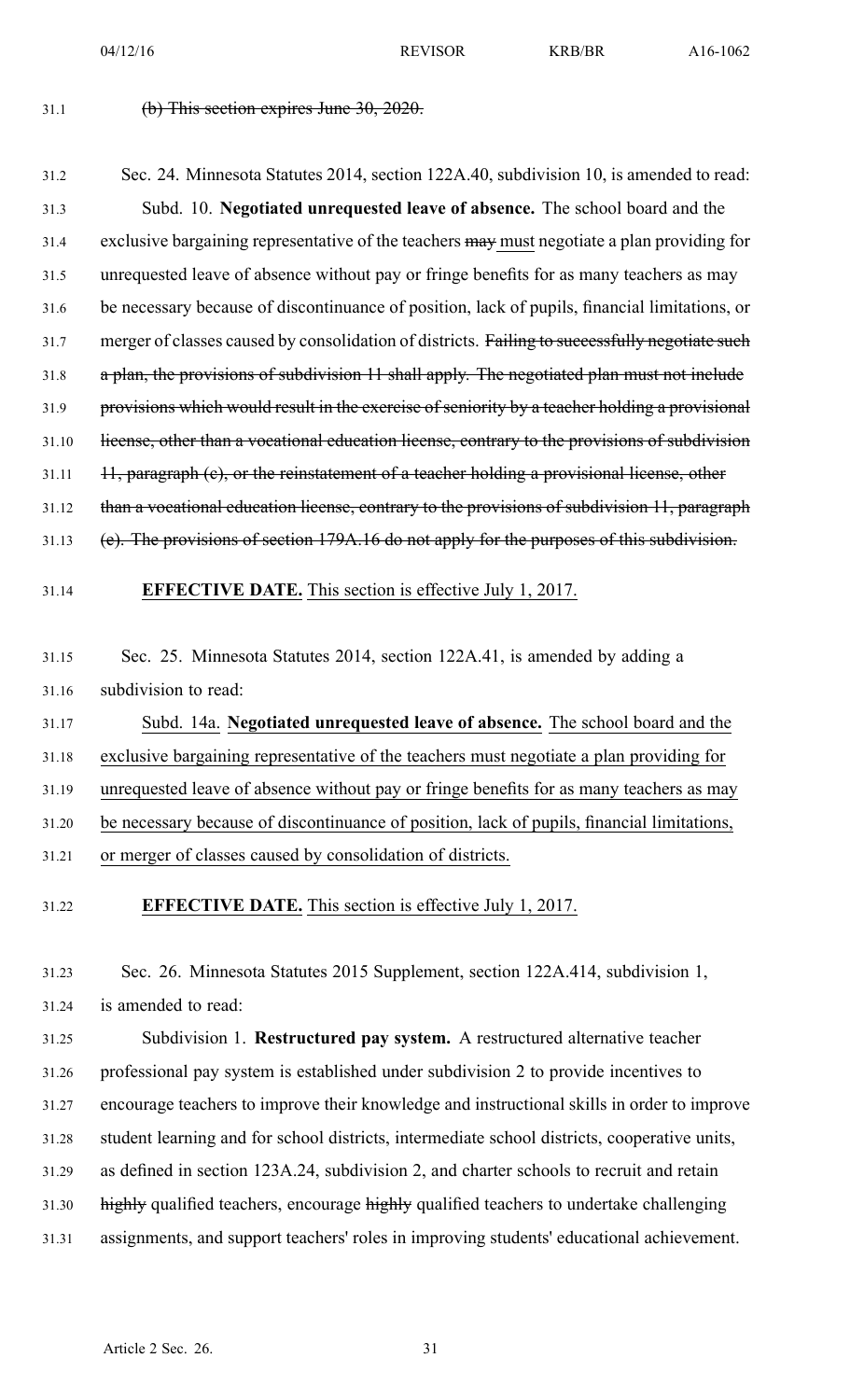- 32.1 Sec. 27. Minnesota Statutes 2015 Supplement, section 122A.414, subdivision 2, 32.2 is amended to read: 32.3 Subd. 2. **Alternative teacher professional pay system.** (a) To participate in this 32.4 program, <sup>a</sup> school district, intermediate school district, school site, or charter school must 32.5 have an educational improvement plan under section 122A.413 <sup>a</sup> world's best workforce 32.6 plan under section 120B.11 and an alternative teacher professional pay system agreemen<sup>t</sup> 32.7 under paragraph (b). A charter school participant also must comply with subdivision 2a. 32.8 (b) The alternative teacher professional pay system agreemen<sup>t</sup> must:
- 32.9 (1) describe how teachers can achieve career advancement and additional 32.10 compensation;
- 32.11 (2) describe how the school district, intermediate school district, school site, or 32.12 charter school will provide teachers with career advancement options that allow teachers 32.13 to retain primary roles in student instruction and facilitate site-focused professional 32.14 development that helps other teachers improve their skills;
- 32.15 (3) reform the "steps and lanes" salary schedule, preven<sup>t</sup> any teacher's compensation 32.16 paid before implementing the pay system from being reduced as <sup>a</sup> result of participating in 32.17 this system, base at least 60 percen<sup>t</sup> of any compensation increase on teacher performance 32.18 using:
- 32.19 (i) schoolwide student achievement gains under section 120B.35 or locally selected 32.20 standardized assessment outcomes, or both;
- 32.21 (ii) measures of student growth and literacy that may include value-added models 32.22 or student learning goals, consistent with section 122A.40, subdivision 8, paragraph 32.23 (b), clause (9), or 122A.41, subdivision 5, paragraph (b), clause (9), and other measures 32.24 that include the academic literacy, oral academic language, and achievement of English 32.25 learners under section 122A.40, subdivision 8, paragraph (b), clause (10), or 122A.41,
- 32.26 subdivision 5, paragraph (b), clause (10); and
- 32.27 (iii) an objective evaluation program under section 122A.40, subdivision 8, 32.28 paragraph (b), clause (2), or 122A.41, subdivision 5, paragraph (b), clause (2);
- 32.29 (4) provide for participation in job-embedded learning opportunities such as 32.30 professional learning communities to improve instructional skills and learning that are 32.31 aligned with student needs under section 122A.413 120B.11, consistent with the staff 32.32 development plan under section 122A.60 and led during the school day by trained teacher 32.33 leaders such as master or mentor teachers;
- 32.34 (5) allow any teacher in <sup>a</sup> participating school district, intermediate school district, 32.35 school site, or charter school that implements an alternative pay system to participate in 32.36 that system without any quota or other limit; and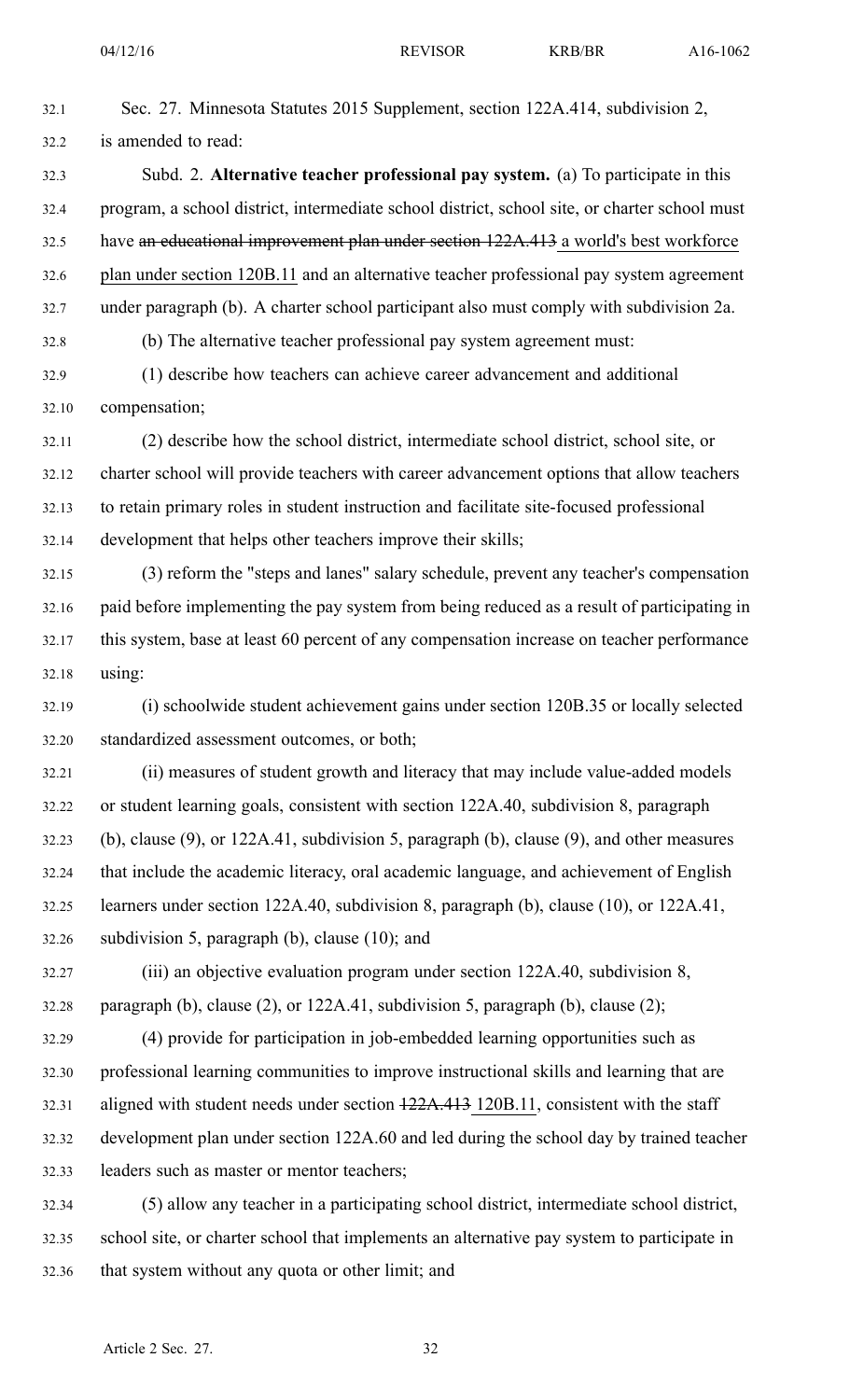33.1 (6) encourage collaboration rather than competition among teachers.

33.2 (c) The alternative teacher professional pay system may:

33.3 (1) include <sup>a</sup> hiring bonus or other added compensation for teachers who are 33.4 identified as effective or highly effective under the local teacher professional review 33.5 cycle and work in <sup>a</sup> hard-to-fill position or in <sup>a</sup> hard-to-staff school such as <sup>a</sup> school with 33.6 <sup>a</sup> majority of students whose families meet federal poverty guidelines, <sup>a</sup> geographically 33.7 isolated school, or <sup>a</sup> school identified by the state as eligible for targeted programs or 33.8 services for its students; and

33.9 (2) include incentives for teachers to obtain <sup>a</sup> master's degree or other advanced 33.10 certification in their content field of licensure, pursue the training or education necessary 33.11 to obtain an additional licensure in shortage areas identified by the district or charter 33.12 school, or help fund <sup>a</sup> "grow your own" new teacher initiative.

33.13 Sec. 28. Minnesota Statutes 2015 Supplement, section 122A.414, subdivision 2b, 33.14 is amended to read:

33.15 Subd. 2b. **Approval process.** (a) Consistent with the requirements of this section 33.16 and sections 122A.413 and section 122A.415, the department must prepare and transmit 33.17 to interested school districts, intermediate school districts, cooperatives, school sites, 33.18 and charter schools <sup>a</sup> standard form for applying to participate in the alternative teacher 33.19 professional pay system. The commissioner annually must establish three dates as 33.20 deadlines by which interested applicants must submit an application to the commissioner 33.21 under this section. An interested school district, intermediate school district, cooperative, 33.22 school site, or charter school must submit to the commissioner <sup>a</sup> completed application 33.23 executed by the district superintendent and the exclusive bargaining representative of the 33.24 teachers if the applicant is <sup>a</sup> school district, intermediate school district, or school site, or 33.25 executed by the charter school board of directors if the applicant is <sup>a</sup> charter school or 33.26 executed by the governing board if the applicant is <sup>a</sup> cooperative unit. The application 33.27 must include the proposed alternative teacher professional pay system agreemen<sup>t</sup> under 33.28 subdivision 2. The department must review <sup>a</sup> completed application within 30 days of 33.29 the most recent application deadline and recommend to the commissioner whether to 33.30 approve or disapprove the application. The commissioner must approve applications 33.31 on <sup>a</sup> first-come, first-served basis. The applicant's alternative teacher professional pay 33.32 system agreemen<sup>t</sup> must be legally binding on the applicant and the collective bargaining 33.33 representative before the applicant receives alternative compensation revenue. The 33.34 commissioner must approve or disapprove an application based on the requirements 33.35 under subdivisions 2 and 2a.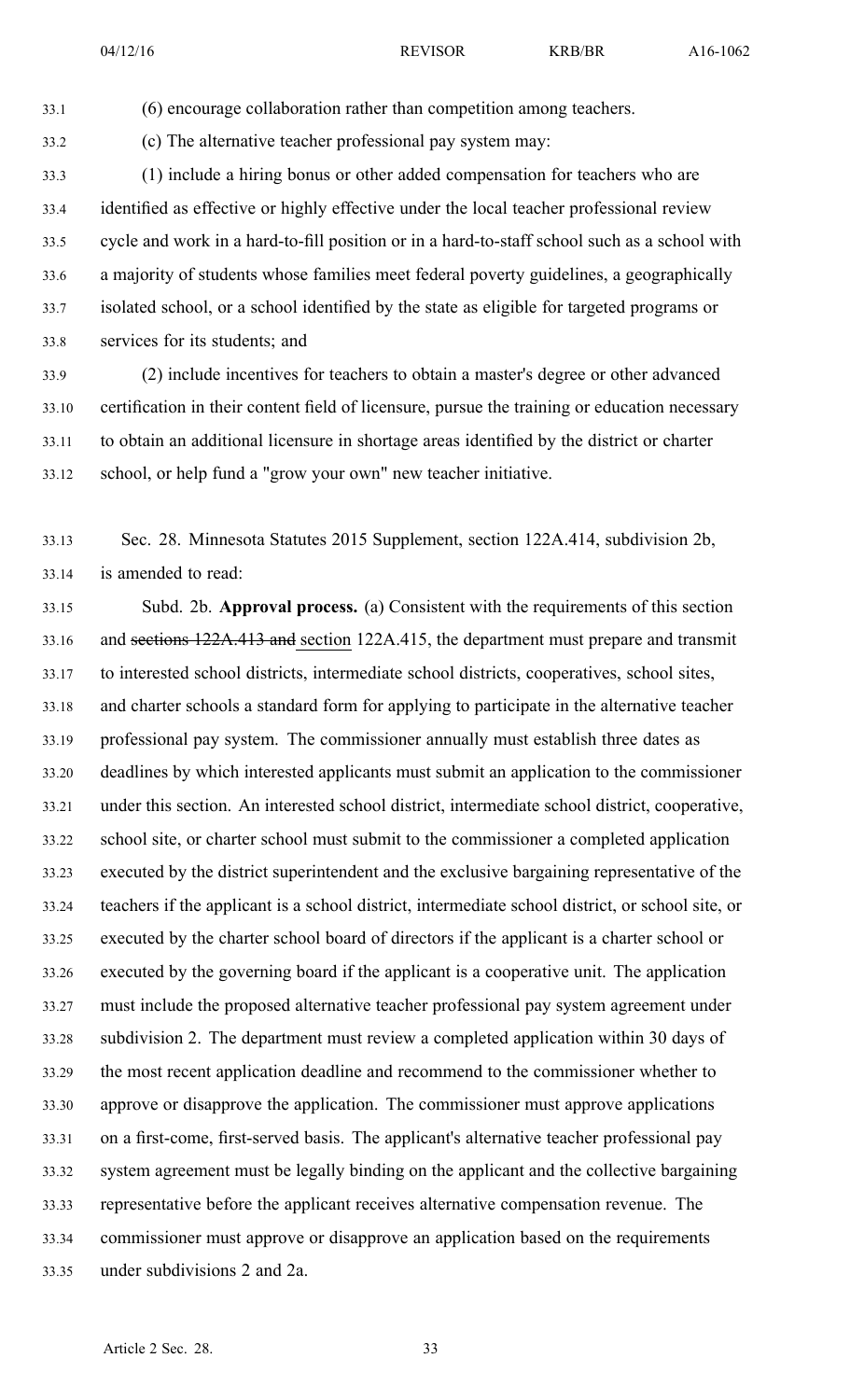34.1 (b) If the commissioner disapproves an application, the commissioner must give the 34.2 applicant timely notice of the specific reasons in detail for disapproving the application. 34.3 The applicant may revise and resubmit its application and related documents to the 34.4 commissioner within 30 days of receiving notice of the commissioner's disapproval and 34.5 the commissioner must approve or disapprove the revised application, consistent with this 34.6 subdivision. Applications that are revised and then approved are considered submitted on 34.7 the date the applicant initially submitted the application.

34.8 Sec. 29. Minnesota Statutes 2014, section 122A.4144, is amended to read:

## 34.9 **122A.4144 SUPPLEMENTAL AGREEMENTS; ALTERNATIVE TEACHER** 34.10 **PAY.**

34.11 Notwithstanding section 179A.20 or other law to the contrary, <sup>a</sup> school board and 34.12 the exclusive representative of the teachers may agree to reopen <sup>a</sup> collective bargaining 34.13 agreemen<sup>t</sup> for the purpose of entering into an alternative teacher professional pay system 34.14 agreemen<sup>t</sup> under sections 122A.413, 122A.414, and 122A.415. Negotiations for <sup>a</sup> contract 34.15 reopened under this section must be limited to issues related to the alternative teacher 34.16 professional pay system.

34.17 Sec. 30. Minnesota Statutes 2014, section 122A.416, is amended to read:

## 34.18 **122A.416 ALTERNATIVE TEACHER COMPENSATION REVENUE** 34.19 **FOR PERPICH CENTER FOR ARTS EDUCATION AND MULTIDISTRICT** 34.20 **INTEGRATION COLLABORATIVES.**

34.21 Notwithstanding sections 122A.413, 122A.414, 122A.415, and 126C.10, 34.22 multidistrict integration collaboratives and the Perpich Center for Arts Education are 34.23 eligible to receive alternative teacher compensation revenue as if they were intermediate 34.24 school districts. To qualify for alternative teacher compensation revenue, <sup>a</sup> multidistrict 34.25 integration collaborative or the Perpich Center for Arts Education must meet all of the 34.26 requirements of sections 122A.413, 122A.414, and 122A.415 that apply to intermediate 34.27 school districts, must repor<sup>t</sup> its enrollment as of October 1 of each year to the department, 34.28 and must annually repor<sup>t</sup> its expenditures for the alternative teacher professional pay 34.29 system consistent with the uniform financial accounting and reporting standards to the 34.30 department by November 30 of each year.

34.31 Sec. 31. Minnesota Statutes 2014, section 122A.42, is amended to read:

## 34.32 **122A.42 GENERAL CONTROL OF SCHOOLS.**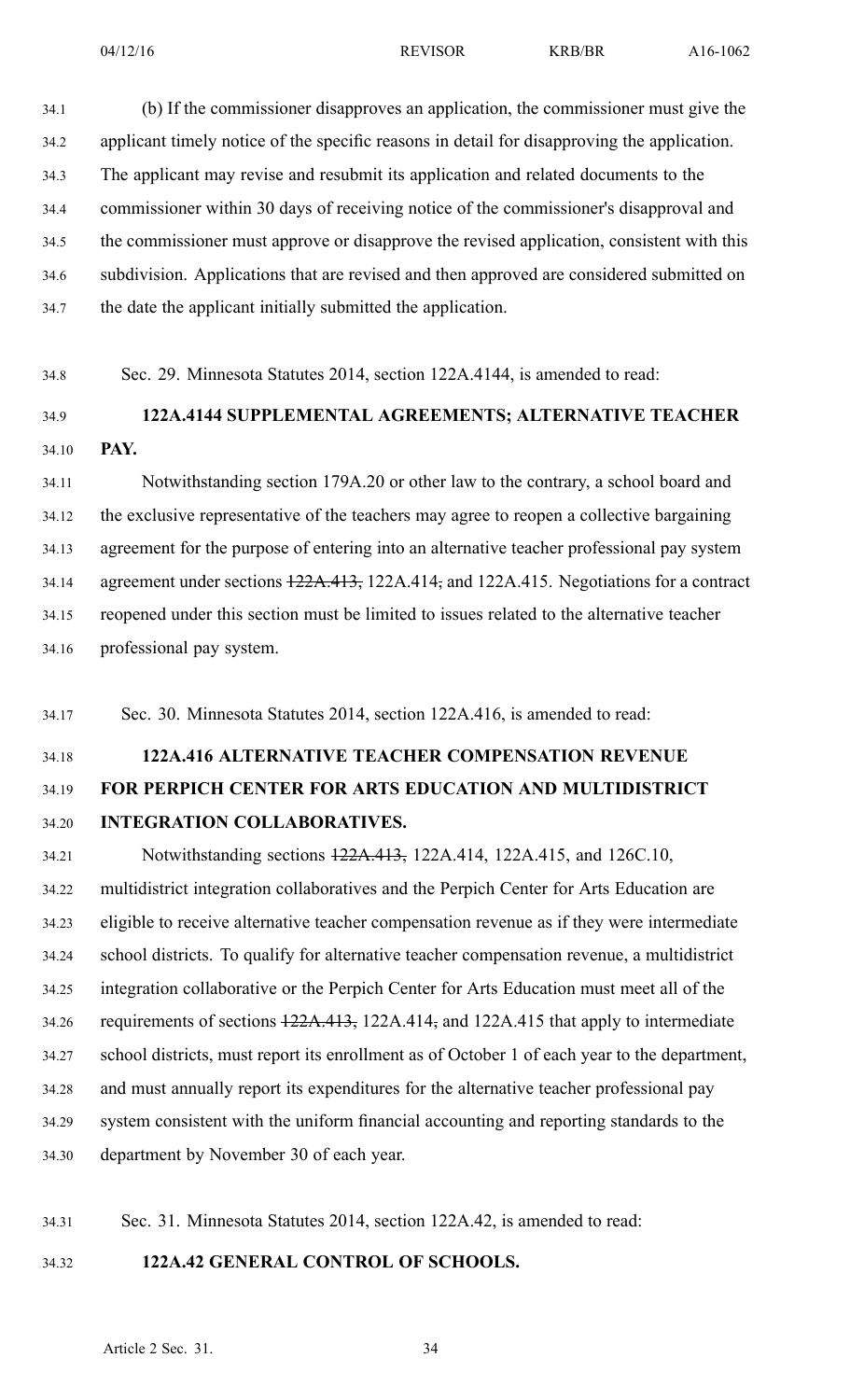35.1 (a) The teacher of record shall have the general control and governmen<sup>t</sup> of the 35.2 school and classroom. When more than one teacher is employed in any district, one of the 35.3 teachers may be designated by the board as principal and shall have the general control 35.4 and supervision of the schools of the district, subject to the general supervisory control 35.5 of the board and other officers. 35.6 (b) Consistent with paragraph (a), the teacher may remove students from class under 35.7 section 121A.61, subdivision 2, for violent or disruptive conduct or other misconduct. 35.8 **EFFECTIVE DATE.** This section is effective for the 2016-2017 school year and 35.9 later. 35.10 Sec. 32. Minnesota Statutes 2015 Supplement, section 122A.60, subdivision 4, is 35.11 amended to read: 35.12 Subd. 4. **Staff development report.** (a) By October 15 of each year, The district 35.13 and site staff development committees shall write and submit a report of staff development 35.14 activities and expenditures for the previous year, in the form and manner determined by 35.15 the commissioner. The report, signed by the district superintendent and staff development 35.16 chair, must include assessment and evaluation data indicating progress toward district and 35.17 site staff development goals based on teaching and learning outcomes, including the 35.18 percentage of teachers and other staff involved in instruction who participate in effective 35.19 staff development activities under subdivision 3 as par<sup>t</sup> of the district's world's best 35.20 workforce repor<sup>t</sup> under section 120B.11, subdivision 5. 35.21 (b) The repor<sup>t</sup> must break down expenditures for: 35.22 (1) curriculum development and curriculum training programs; and 35.23 (2) staff development training models, workshops, and conferences, and the cost of 35.24 releasing teachers or providing substitute teachers for staff development purposes. 35.25 The repor<sup>t</sup> also must indicate whether the expenditures were incurred at the district 35.26 level or the school site level, and whether the school site expenditures were made possible 35.27 by grants to school sites that demonstrate exemplary use of allocated staff development 35.28 revenue. These expenditures must be reported using the uniform financial and accounting 35.29 and reporting standards. 35.30 (c) The commissioner shall repor<sup>t</sup> the staff development progress and expenditure 35.31 data to the house of representatives and senate committees having jurisdiction over 35.32 education by February 15 each year. 35.33 Sec. 33. Minnesota Statutes 2014, section 122A.72, subdivision 5, is amended to read:

Article 2 Sec. 33. 35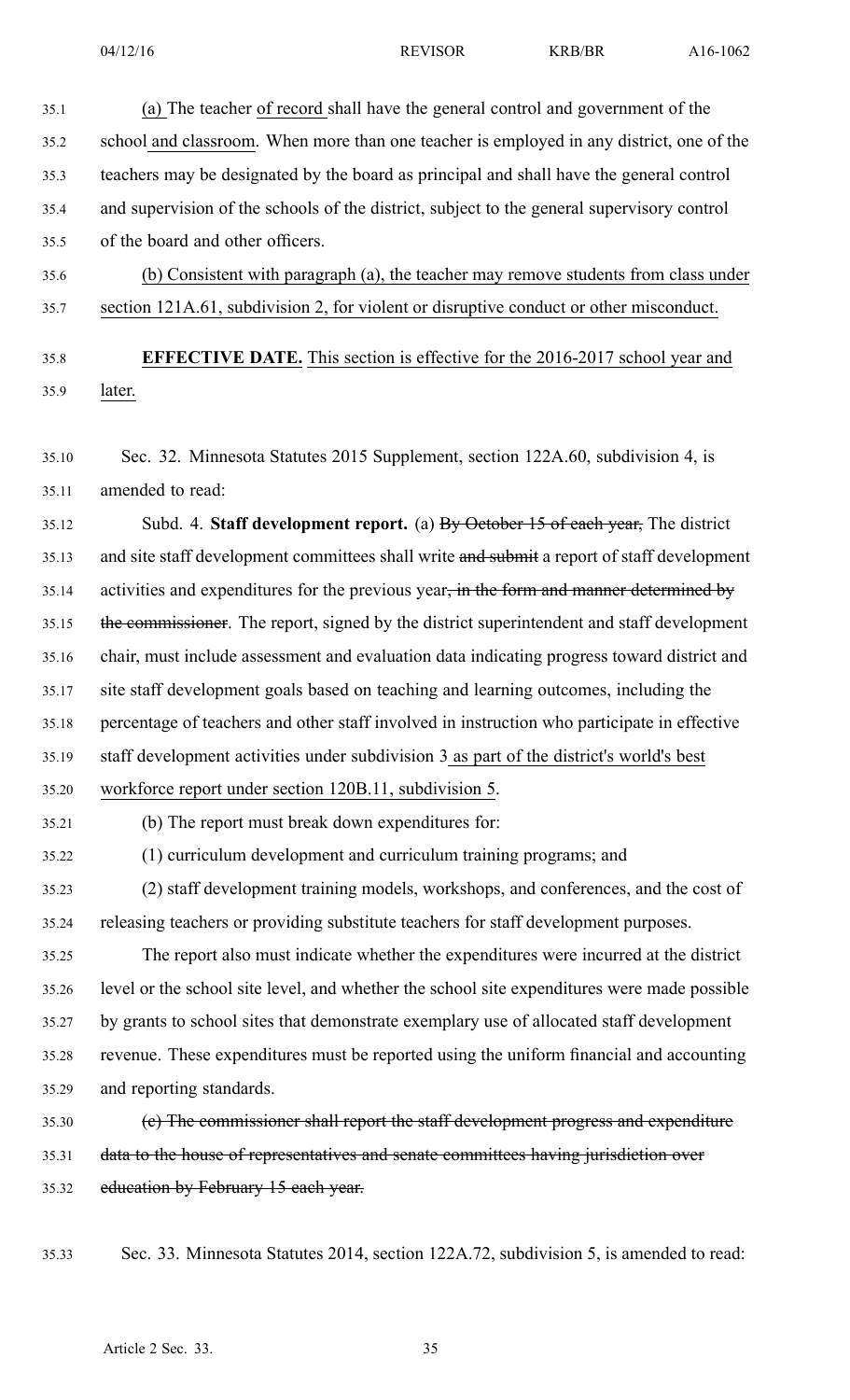36.1 Subd. 5. **Center functions.** (a) A teacher center shall perform functions according 36.2 to this subdivision. The center shall assist teachers, diagnose learning needs, experiment 36.3 with the use of multiple instructional approaches, assess pupil outcomes, assess staff 36.4 development needs and plans, and teach school personnel about effective pedagogical 36.5 approaches. The center shall develop and produce curricula and curricular materials 36.6 designed to meet the educational needs of pupils being served, by applying educational 36.7 research and new and improved methods, practices, and techniques. The center shall 36.8 provide programs to improve the skills of teachers to meet the special educational needs of 36.9 pupils. The center shall provide programs to familiarize teachers with developments in 36.10 curriculum formulation and educational research, including how research can be used to 36.11 improve teaching skills. The center shall facilitate sharing of resources, ideas, methods, 36.12 and approaches directly related to classroom instruction and improve teachers' familiarity 36.13 with current teaching materials and products for use in their classrooms. The center shall 36.14 provide in-service programs.

36.15 (b) Each teacher center must provide <sup>a</sup> professional development program to train 36.16 interested and highly qualified elementary, middle, and secondary teachers, selected by the 36.17 employing school district, to assist other teachers in that district with mathematics and 36.18 science curriculum, standards, and instruction so that all teachers have access to:

36.19 (1) high quality professional development programs in mathematics and science that 36.20 address curriculum, instructional methods, alignment of standards, and performance 36.21 measurements, enhance teacher and student learning, and suppor<sup>t</sup> state mathematics and 36.22 science standards; and

36.23 (2) research-based mathematics and science programs and instructional models 36.24 premised on best practices that inspire teachers and students and have practical classroom 36.25 application.

36.26 Sec. 34. Minnesota Statutes 2015 Supplement, section 124D.231, subdivision 2, 36.27 is amended to read:

36.28 Subd. 2. **Full-service community school program.** (a) The commissioner shall 36.29 provide funding to eligible school sites to plan, implement, and improve full-service 36.30 community schools. Eligible school sites must meet one of the following criteria:

36.31 (1) the school is on <sup>a</sup> development plan for continuous improvement under section 36.32 120B.35, subdivision 2; or

36.33 (2) the school is in <sup>a</sup> district that has an achievement and integration plan approved 36.34 by the commissioner of education under sections 124D.861 and 124D.862.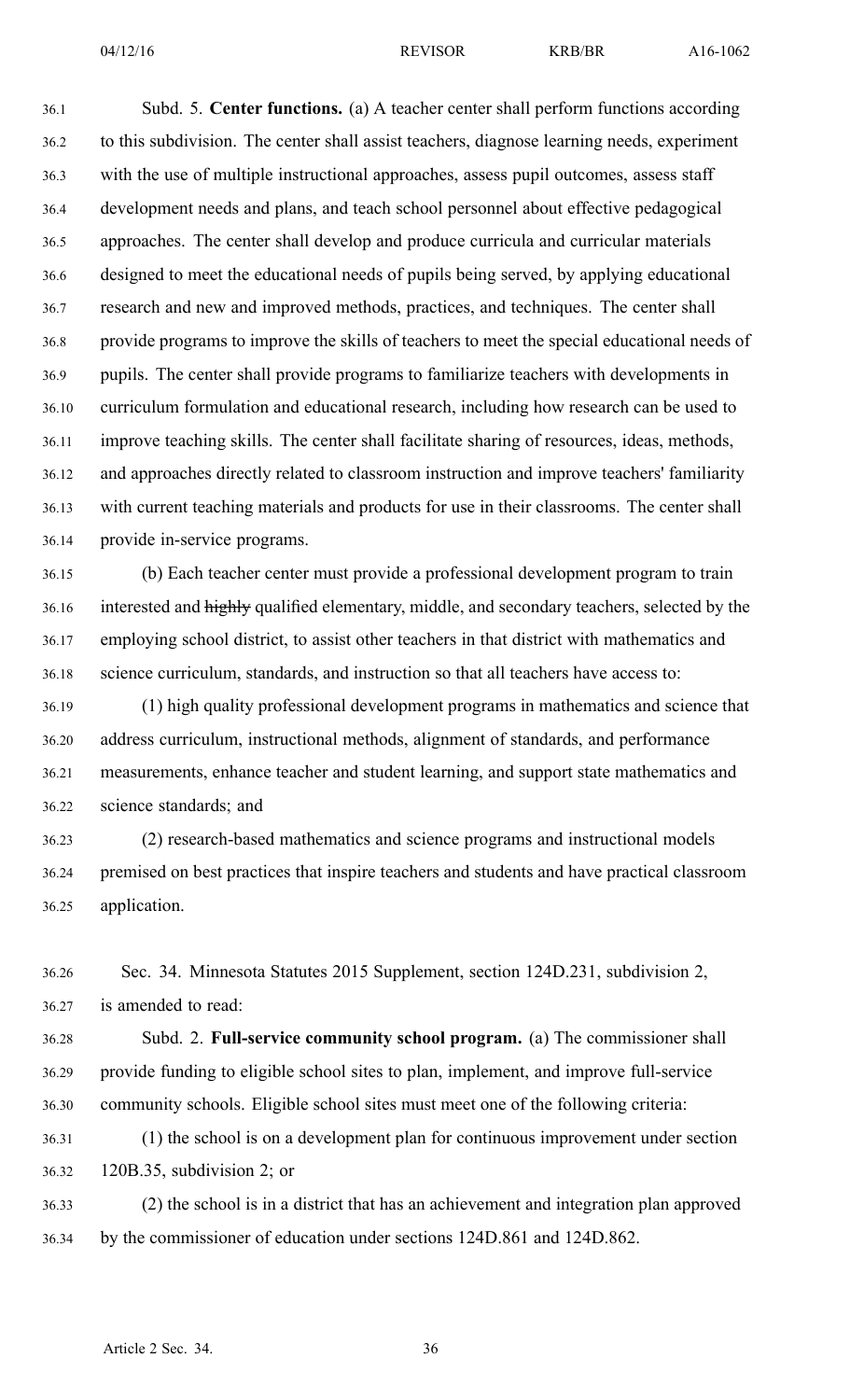37.1 (b) An eligible school site may receive up to \$100,000 annually. School sites 37.2 receiving funding under this section shall hire or contract with <sup>a</sup> partner agency to hire <sup>a</sup> 37.3 site coordinator to coordinate services at each covered school site.

- 37.4 (c) Implementation funding of up to \$20,000 must be available for up to one year for 37.5 planning for school sites. At the end of this period, the school must submit <sup>a</sup> full-service 37.6 community school plan, pursuan<sup>t</sup> to paragraph (g).
- 37.7 (d) The commissioner shall dispense the funds to schools with significant populations 37.8 of students receiving free or reduced-price lunches. Schools with significant homeless and 37.9 highly mobile students shall also be <sup>a</sup> priority. The commissioner must also dispense the 37.10 funds in <sup>a</sup> manner to ensure equity among urban, suburban, and greater Minnesota schools.
- 37.11 (e) A school site must establish <sup>a</sup> school leadership team responsible for developing 37.12 school-specific programming goals, assessing program needs, and overseeing the process 37.13 of implementing expanded programming at each covered site. The school leadership team 37.14 shall have between 12 to 15 members and shall meet the following requirements:
- 37.15 (1) at least 30 percen<sup>t</sup> of the members are parents and 30 percen<sup>t</sup> of the members 37.16 are teachers at the school site and must include the school principal and representatives 37.17 from partner agencies; and
- 37.18 (2) the school leadership team must be responsible for overseeing the baseline 37.19 analyses under paragraph (f). A school leadership team must have ongoing responsibility 37.20 for monitoring the development and implementation of full-service community school 37.21 operations and programming at the school site and shall issue recommendations to schools 37.22 on <sup>a</sup> regular basis and summarized in an annual report. These reports shall also be made 37.23 available to the public at the school site and on school and district Web sites.
- 37.24 (f) School sites must complete <sup>a</sup> baseline analysis prior to beginning programming 37.25 as <sup>a</sup> full-service community school. The analysis shall include:
- 37.26 (1) <sup>a</sup> baseline analysis of needs at the school site, led by the school leadership team, 37.27 which shall include the following elements:
- 37.28 (i) identification of challenges facing the school;
- 37.29 (ii) analysis of the student body, including:
- 37.30 (A) number and percentage of students with disabilities and needs of these students;
- 37.31 (B) number and percentage of students who are English learners and the needs of 37.32 these students;
- 37.33 (C) number of students who are homeless or highly mobile; and
- 37.34 (D) number and percentage of students receiving free or reduced-price lunch and the 37.35 needs of these students;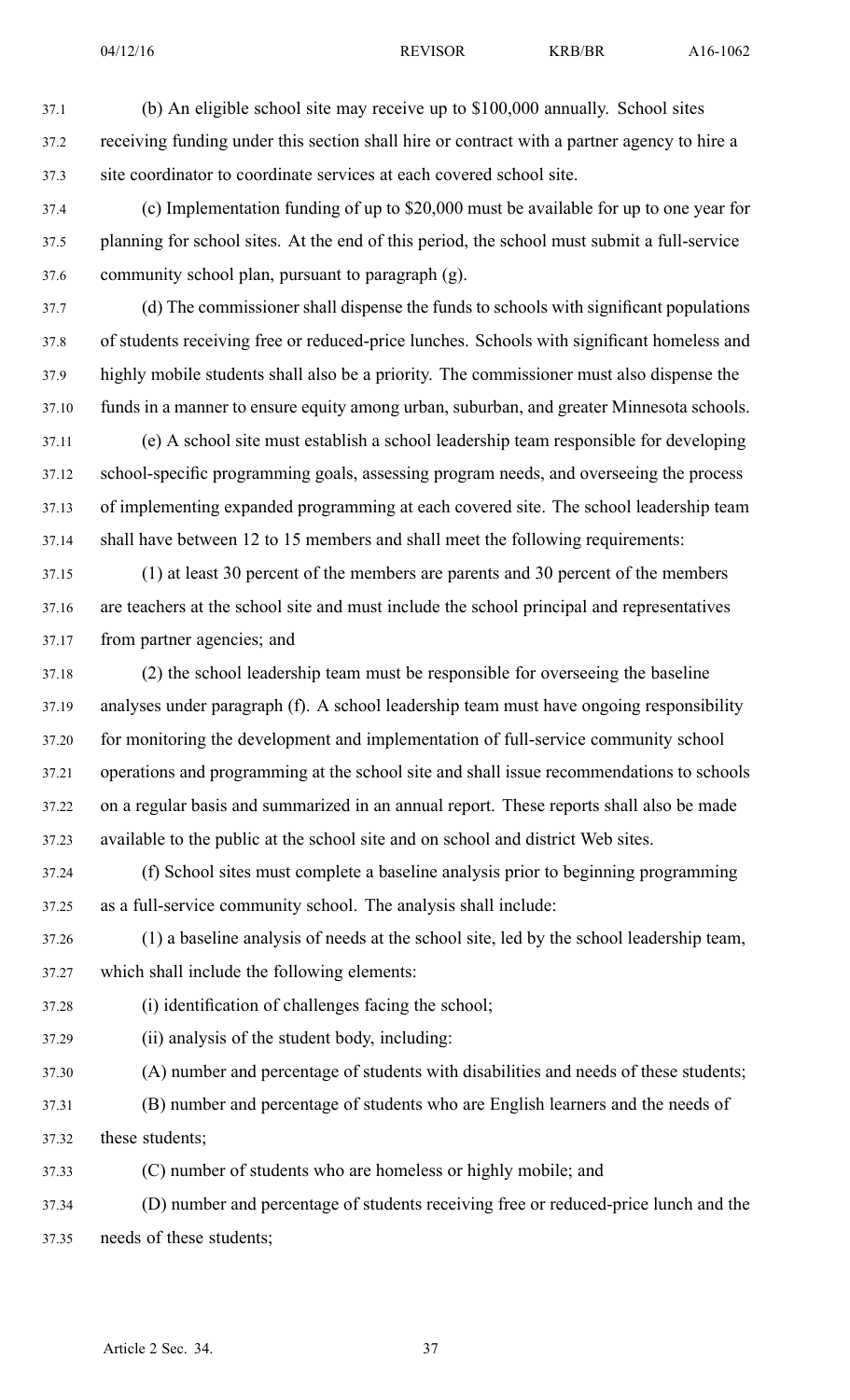38.1 (iii) analysis of enrollment and retention rates for students with disabilities, 38.2 English learners, homeless and highly mobile students, and students receiving free or 38.3 reduced-price lunch;

38.4 (iv) analysis of suspension and expulsion data, including the justification for such 38.5 disciplinary actions and the degree to which particular populations, including, but not 38.6 limited to, students of color, students with disabilities, students who are English learners, 38.7 and students receiving free or reduced-price lunch are represented among students subject 38.8 to such actions;

38.9 (v) analysis of school achievement data disaggregated by major demographic 38.10 categories, including, but not limited to, race, ethnicity, English learner status, disability 38.11 status, and free or reduced-price lunch status;

38.12 (vi) analysis of current paren<sup>t</sup> engagemen<sup>t</sup> strategies and their success; and 38.13 (vii) evaluation of the need for and availability of wraparound services, including, 38.14 but not limited to:

38.15 (A) mechanisms for meeting students' social, emotional, and physical health needs, 38.16 which may include coordination of existing services as well as the development of new 38.17 services based on student needs; and

38.18 (B) strategies to create <sup>a</sup> safe and secure school environment and improve school 38.19 climate and discipline, such as implementing <sup>a</sup> system of positive behavioral supports, and 38.20 taking additional steps to eliminate bullying;

38.21 (2) <sup>a</sup> baseline analysis of community assets and <sup>a</sup> strategic plan for utilizing 38.22 and aligning identified assets. This analysis should include, but is not limited to, <sup>a</sup> 38.23 documentation of individuals in the community, faith-based organizations, community and 38.24 neighborhood associations, colleges, hospitals, libraries, businesses, and social service 38.25 agencies who may be able to provide suppor<sup>t</sup> and resources; and

38.26 (3) <sup>a</sup> baseline analysis of needs in the community surrounding the school, led by 38.27 the school leadership team, including, but not limited to:

38.28 (i) the need for high-quality, full-day child care and early childhood education 38.29 programs;

38.30 (ii) the need for physical and mental health care services for children and adults; and 38.31 (iii) the need for job training and other adult education programming.

38.32 (g) Each school site receiving funding under this section must establish at least two 38.33 of the following types of programming:

38.34 (1) early childhood:

38.35 (i) early childhood education; and

38.36 (ii) child care services;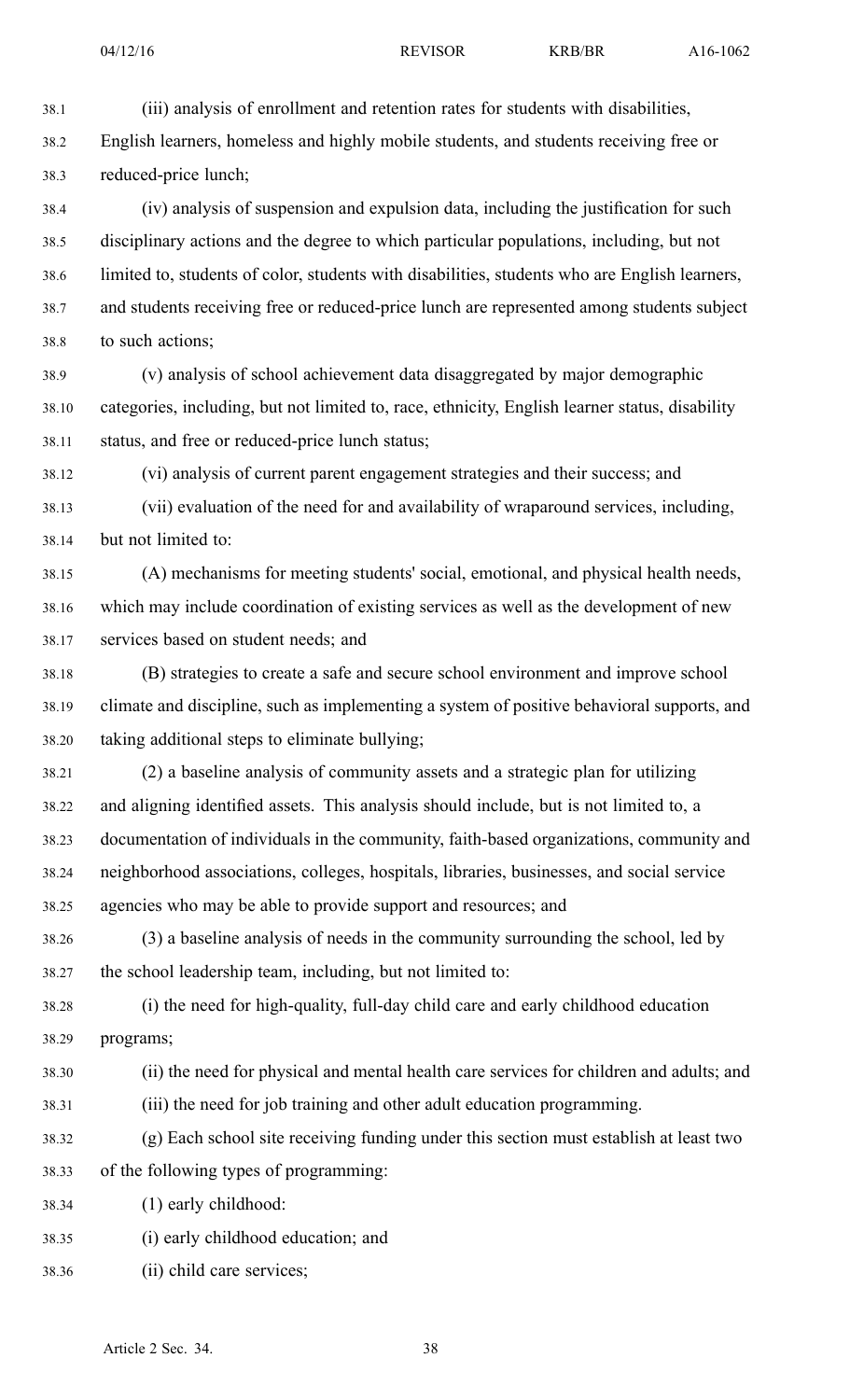| 39.1  | $(2)$ academic:                                                                               |
|-------|-----------------------------------------------------------------------------------------------|
| 39.2  | (i) academic support and enrichment activities, including expanded learning time;             |
| 39.3  | (ii) summer or after-school enrichment and learning experiences;                              |
| 39.4  | (iii) job training, internship opportunities, and career counseling services;                 |
| 39.5  | (iv) programs that provide assistance to students who have been truant, suspended,            |
| 39.6  | or expelled; and                                                                              |
| 39.7  | (v) specialized instructional support services;                                               |
| 39.8  | (3) parental involvement:                                                                     |
| 39.9  | (i) programs that promote parental involvement and family literacy <del>, including the</del> |
| 39.10 | Reading First and Early Reading First programs authorized under part B of title I of the      |
| 39.11 | Elementary and Secondary Education Act of 1965, United States Code, title 20, section         |
| 39.12 | $6361,$ et seq.;                                                                              |
| 39.13 | (ii) parent leadership development activities; and                                            |
| 39.14 | (iii) parenting education activities;                                                         |
| 39.15 | (4) mental and physical health:                                                               |
| 39.16 | (i) mentoring and other youth development programs, including peer mentoring and              |
| 39.17 | conflict mediation;                                                                           |
| 39.18 | (ii) juvenile crime prevention and rehabilitation programs;                                   |
| 39.19 | (iii) home visitation services by teachers and other professionals;                           |
| 39.20 | (iv) developmentally appropriate physical education;                                          |
| 39.21 | (v) nutrition services;                                                                       |
| 39.22 | (vi) primary health and dental care; and                                                      |
| 39.23 | (vii) mental health counseling services;                                                      |
| 39.24 | (5) community involvement:                                                                    |
| 39.25 | (i) service and service-learning opportunities;                                               |
| 39.26 | (ii) adult education, including instruction in English as a second language; and              |
| 39.27 | (iii) homeless prevention services;                                                           |
| 39.28 | (6) positive discipline practices; and                                                        |
| 39.29 | (7) other programming designed to meet school and community needs identified in               |
| 39.30 | the baseline analysis and reflected in the full-service community school plan.                |
| 39.31 | (h) The school leadership team at each school site must develop a full-service                |
| 39.32 | community school plan detailing the steps the school leadership team will take, including:    |
| 39.33 | (1) timely establishment and consistent operation of the school leadership team;              |
| 39.34 | (2) maintenance of attendance records in all programming components;                          |
| 39.35 | (3) maintenance of measurable data showing annual participation and the impact                |
| 39.36 | of programming on the participating children and adults;                                      |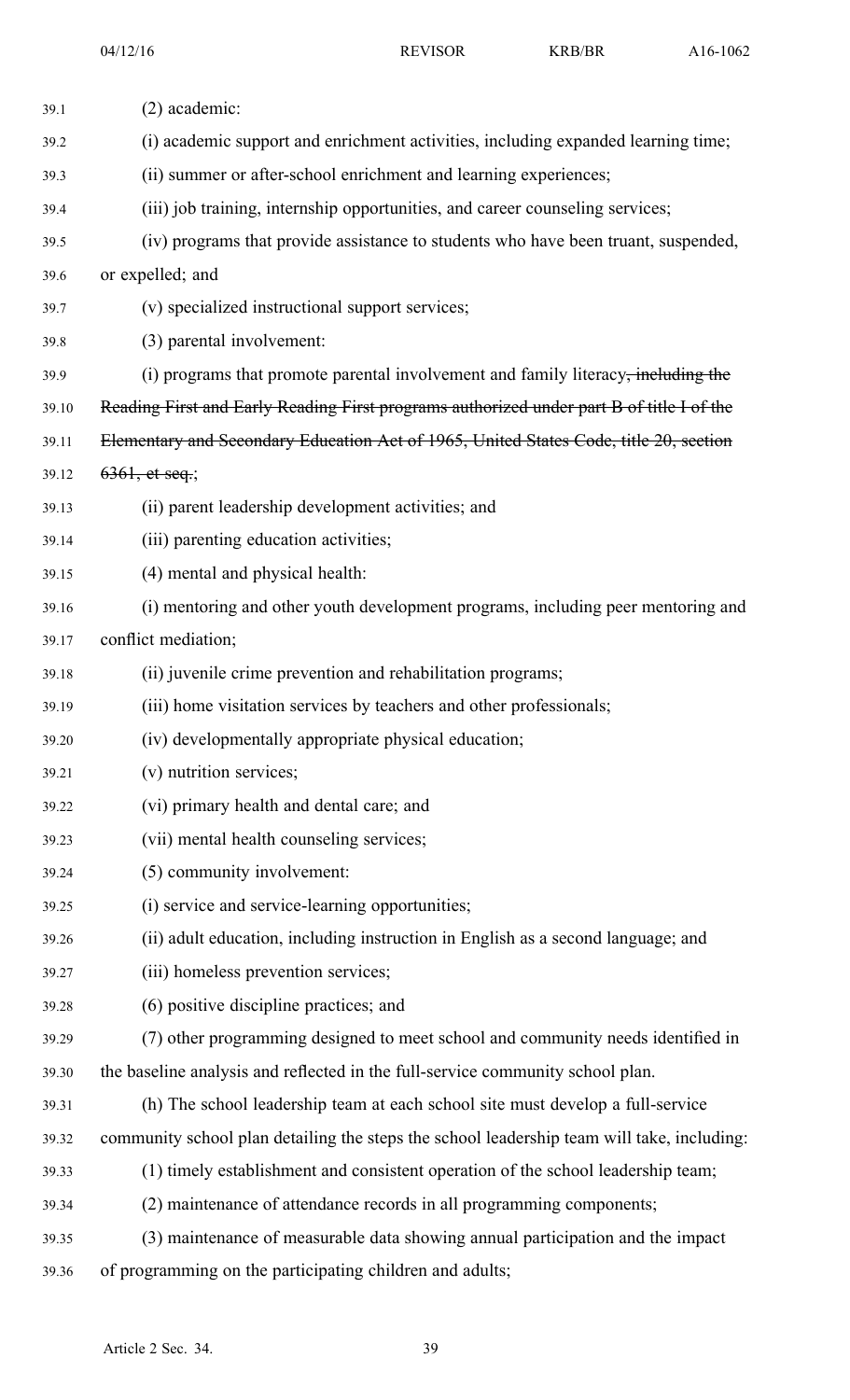- 40.1 (4) documentation of meaningful and sustained collaboration between the school 40.2 and community stakeholders, including local governmental units, civic engagemen<sup>t</sup> 40.3 organizations, businesses, and social service providers; 40.4 (5) establishment and maintenance of partnerships with institutions, such as 40.5 universities, hospitals, museums, or not-for-profit community organizations to further the 40.6 development and implementation of community school programming; 40.7 (6) ensuring compliance with the district nondiscrimination policy; and 40.8 (7) plan for school leadership team development. 40.9 Sec. 35. Minnesota Statutes 2014, section 124D.59, is amended by adding <sup>a</sup> 40.10 subdivision to read: 40.11 Subd. 9. **English learner data.** When data on English learners are reported for 40.12 purposes of educational accountability, English learner data must include all pupils 40.13 enrolled in <sup>a</sup> Minnesota public school course or program who are currently or were 40.14 previously counted as English learners under this section. 40.15 **EFFECTIVE DATE.** This section is effective for the 2017-2018 school year and 40.16 later. 40.17 Sec. 36. Minnesota Statutes 2015 Supplement, section 124D.73, subdivision 4, is 40.18 amended to read: 40.19 Subd. 4. **Participating school; American Indian school.** "Participating school" 40.20 and "American Indian school" mean <sup>a</sup> school that: 40.21 (1) is not operated by <sup>a</sup> school district; and 40.22 (2) is eligible for a grant under federal Title VH VI of the Elementary and Secondary 40.23 Education Act for the education of American Indian children. 40.24 Sec. 37. **[124D.8957] PREKINDERGARTEN THROUGH GRADE 12** 40.25 **PARENTAL RIGHTS CODED ELSEWHERE.** 40.26 Subdivision 1. **Scope.** The sections referred to in subdivisions 2 to 30 are codified
- 40.27 outside this section. Those sections include many but not all the sections governing
- 40.28 parental rights related to topics in prekindergarten through grade 12 education.
- 40.29 Subd. 2. **Compulsory instruction.** Parental rights related to compulsory instruction, 40.30 including the right to withdraw <sup>a</sup> child from school; to receive notice related to transfer of 40.31 disciplinary records; to excuse <sup>a</sup> child from school for illnesses, appointments, or religious 40.32 events; and the right of noncustodial parents to access school records and conferences,
- 
- 40.33 among other rights, are governed by section 120A.22.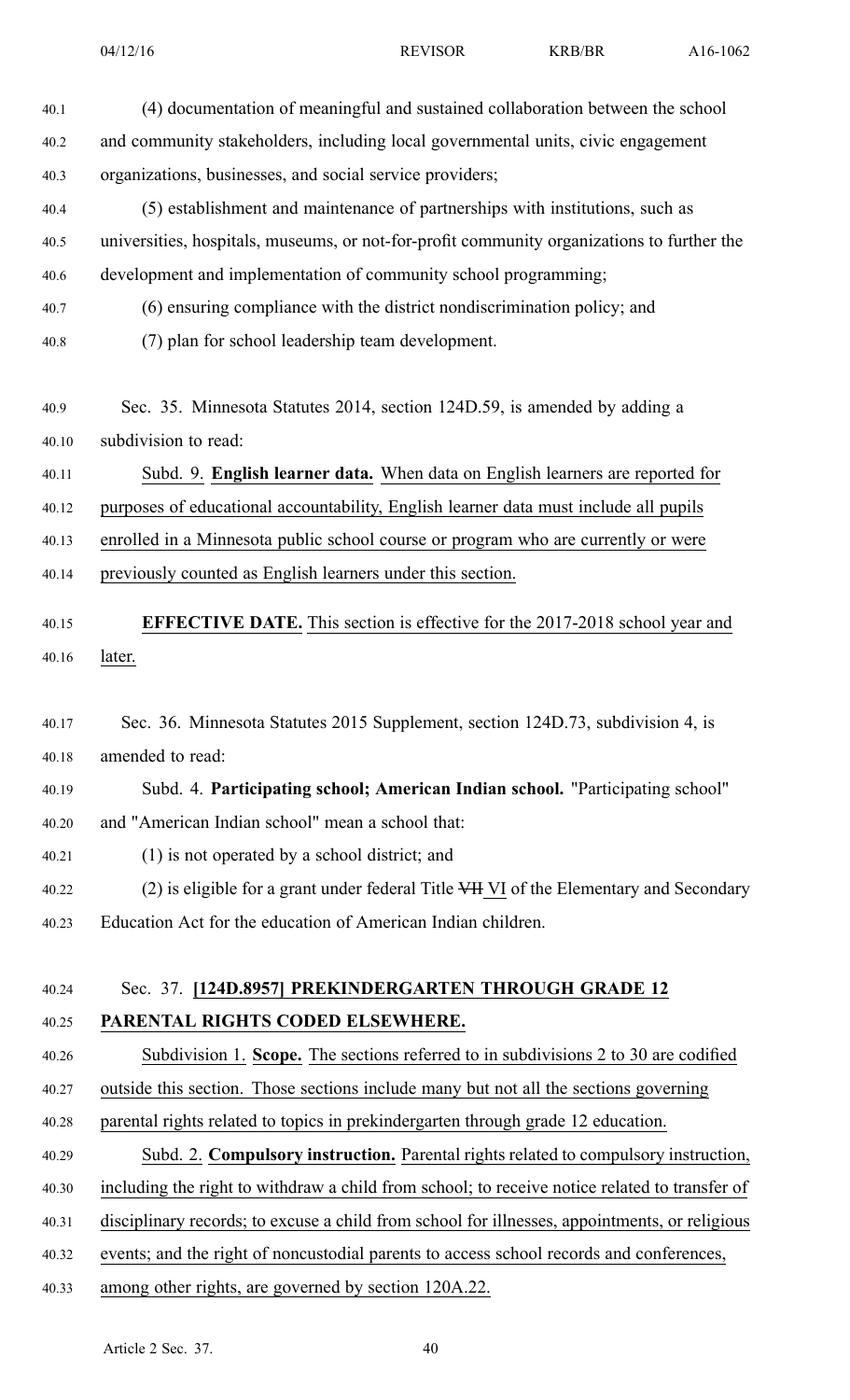| 41.1  | Subd. 3. Longitudinal data. The parental right to annual summary longitudinal                |
|-------|----------------------------------------------------------------------------------------------|
| 41.2  | performance and progress data is governed by section 120B.31.                                |
| 41.3  | Subd. 4. Antibullying. Parental rights related to school district antibullying               |
| 41.4  | policies, including the right to be involved in developing the policies, the right to be     |
| 41.5  | notified of incidents of prohibited conduct, and the right to be informed of data practices  |
| 41.6  | laws, are governed by section 121A.031.                                                      |
| 41.7  | Subd. 5. Student discipline policies. The parental right to notice in student                |
| 41.8  | discipline policies of rights under the Safe and Supportive Minnesota Schools Act is         |
| 41.9  | governed by section 121A.0311.                                                               |
| 41.10 | Subd. 6. Early childhood development screening. Parental rights to certain notice            |
| 41.11 | requirements related to early childhood development screening and to receive results of      |
| 41.12 | early childhood development screening are governed by section 121A.17. The parental          |
| 41.13 | right to provide consent before individual screening data may be disclosed to a school       |
| 41.14 | district is governed by section 121A.18.                                                     |
| 41.15 | Subd. 7. Chemical abuse. The parental right to be informed of a reported case of             |
| 41.16 | chemical abuse by a minor student is governed by section 121A.26.                            |
| 41.17 | Subd. 8. Pesticides. The parental right to be notified regarding the use of pesticides       |
| 41.18 | at a school is governed by the Janet B. Johnson Parents' Right-to-Know Act under section     |
| 41.19 | 121A.30.                                                                                     |
| 41.20 | Subd. 9. Student dismissal. The parental right to notice and a meeting regarding             |
| 41.21 | the removal of a student for more than ten days is governed by section 121A.45.              |
| 41.22 | Subd. 10. Exclusion and expulsion. The parental right to be included in exclusion            |
| 41.23 | or expulsion hearing procedures, including access to records, ability to testify and present |
| 41.24 | evidence, and inclusion in the student's readmission plan, is governed by section 121A.47.   |
| 41.25 | Subd. 11. Exclusion and expulsion appeal. The parental right to notice of the right          |
| 41.26 | to appeal an exclusion or expulsion decision is governed by section 121A.49.                 |
| 41.27 | Subd. 12. Reinstatement after termination of dismissal. The parental right to                |
| 41.28 | notice of a student's right to be reinstated after the termination of dismissal is governed  |
| 41.29 | by section $121A.54$ .                                                                       |
| 41.30 | Subd. 13. Interdistrict cooperation. The parental right to notice of an                      |
| 41.31 | informational school board meeting relating to discontinuing interdistrict cooperation       |
| 41.32 | is governed by section 123A.32.                                                              |
| 41.33 | Subd. 14. Background checks. The parental right to notice of a school's                      |
| 41.34 | background check policy for hiring teachers is governed by section 123B.03.                  |
| 41.35 | Subd. 15. Textbook fees. The parental right to notice of a school board's policy to          |
| 41.36 | charge fees for textbooks lost or destroyed by students is governed by section 123B.37.      |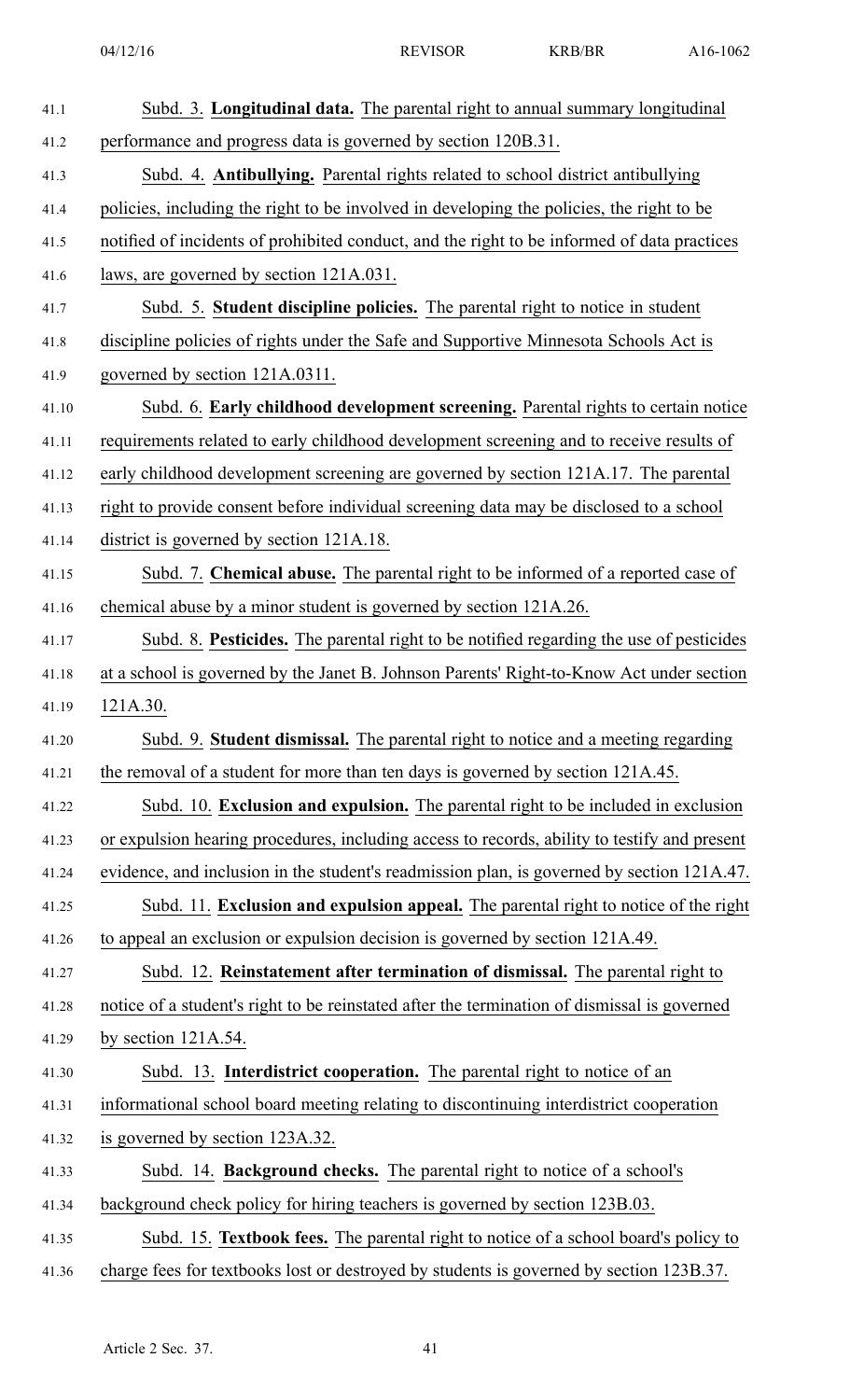| 42.1  | Subd. 16. Transportation privileges. The parental right to surrender a student's              |
|-------|-----------------------------------------------------------------------------------------------|
| 42.2  | privilege to receive transportation services from a school district is governed by section    |
| 42.3  | 123B.88.                                                                                      |
| 42.4  | Subd. 17. Nonresident district policies. The parental right to receive notice of: a           |
| 42.5  | decision on an application by a student to attend school in a nonresident district; the       |
| 42.6  | transportation policies of the nonresident district; and the right to be reimbursed for costs |
| 42.7  | of transportation to the nonresident district's border are governed by section 124D.03.       |
| 42.8  | Subd. 18. Out-of-state districts. Under section 124D.04, the parental rights related          |
| 42.9  | to a student attending a nonresident district under section 124D.03 apply to a student        |
| 42.10 | attending an out-of-state district.                                                           |
| 42.11 | Subd. 19. Free or reduced-price lunch eligibility. The parental right to opt a child          |
| 42.12 | out of disclosing a child's eligibility for free or reduced-price lunch to the Department of  |
| 42.13 | Education and the Department of Human Services is governed by section 124D.1115.              |
| 42.14 | Subd. 20. Learning year programs. The parental right to notice of optional                    |
| 42.15 | learning year programs is governed by section 124D.128.                                       |
| 42.16 | Subd. 21. English learners programs. Parental rights related to student enrollment            |
| 42.17 | in programs for English learners, including notice, withdrawal, and parental involvement,     |
| 42.18 | are governed by section 124D.60.                                                              |
| 42.19 | Subd. 22. Charter school transportation. The parental right to receive                        |
| 42.20 | pupil transportation information from the charter school or school district providing         |
| 42.21 | transportation services to a charter school student is governed by section 123B.88.           |
| 42.22 | Subd. 23. Services for children with disabilities. The parental right to be included          |
| 42.23 | in determining the appropriate and necessary services for students with disabilities is       |
| 42.24 | governed by section 125A.027.                                                                 |
| 42.25 | Subd. 24. Data on children with disabilities. The parental right to notice and                |
| 42.26 | involvement regarding online reporting of data related to children with disabilities is       |
| 42.27 | governed by section 125A.085.                                                                 |
| 42.28 | Subd. 25. Special education alternative dispute resolution. Parental rights                   |
| 42.29 | regarding notice, participation, and due process related to special education alternative     |
| 42.30 | dispute resolution procedures are governed by section 125A.091.                               |
| 42.31 | Subd. 26. Third-party reimbursement for children with disabilities. The                       |
| 42.32 | parental right to notice of a school district seeking reimbursement from medical assistance   |
| 42.33 | or Minnesota Care for services rendered to a student with a disability is governed by         |
| 42.34 | section 125A.21.                                                                              |
| 42.35 | Subd. 27. Services provided to children with disabilities. Parental rights                    |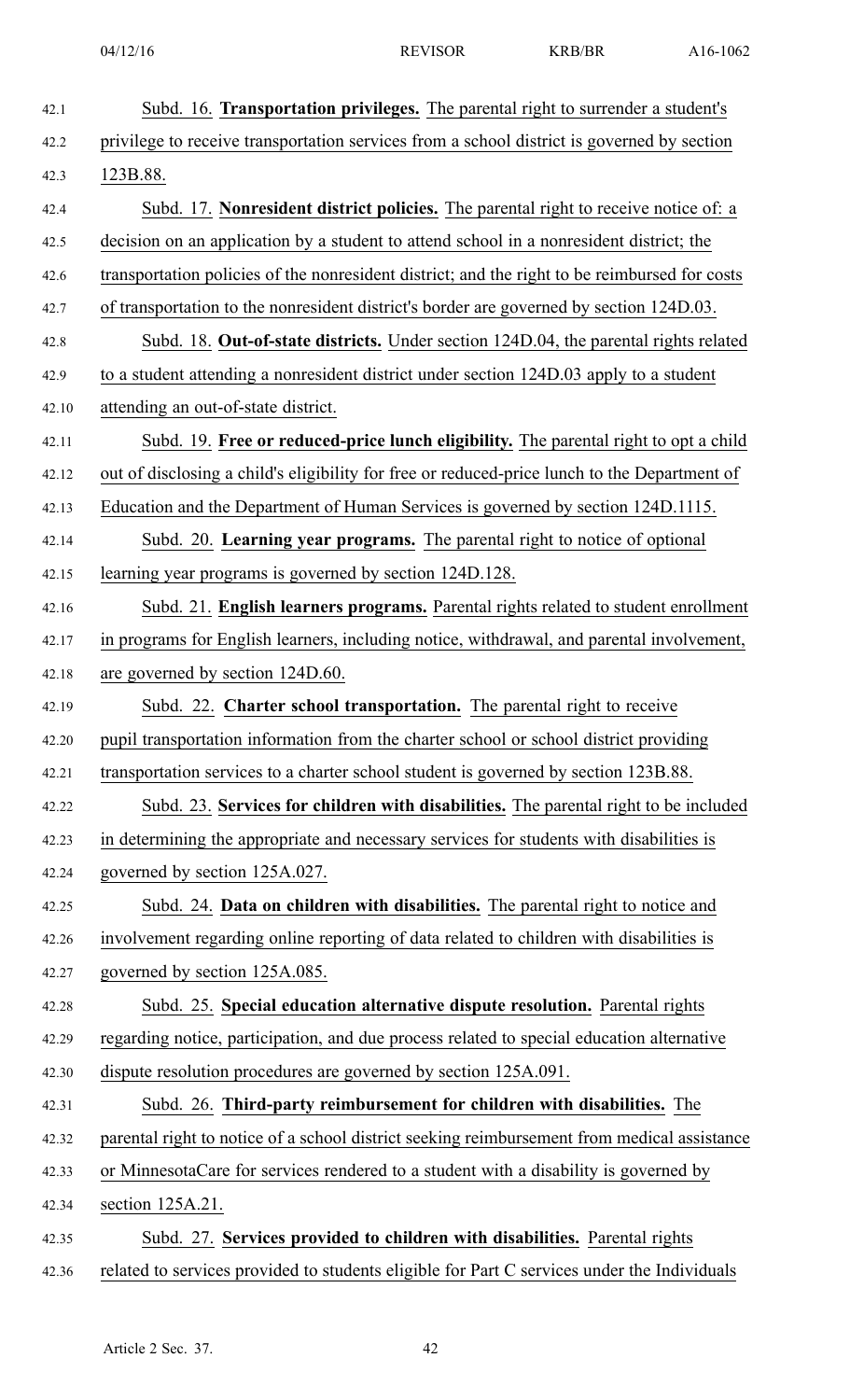- 43.1 with Disabilities Education Act and the right to receive written materials regarding the 43.2 implementation of Part C services are governed by sections 125A.42 and 125A.48. The 43.3 parental right to use mediation to resolve disputes under section 125A.42 is governed 43.4 by section 125A.43. 43.5 Subd. 28. **Minnesota State Academies discharge.** The parental right to notice of <sup>a</sup> 43.6 student's discharge from the Minnesota State Academies is governed by section 125A.68. 43.7 Subd. 29. **Education records for military children.** The parental right to education 43.8 records under the Interstate Compact on Educational Opportunity for Military Children 43.9 is governed by section 127A.85. 43.10 Subd. 30. **Appeal adverse school board decision.** The parental right to appeal <sup>a</sup> 43.11 school board decision adversely affecting an academic program of an enrolled student is
- 43.12 governed by section 129C.10, subdivision 36.

43.13 Sec. 38. Minnesota Statutes 2015 Supplement, section 127A.05, subdivision 6, is 43.14 amended to read:

43.15 Subd. 6. **Survey of districts.** The commissioner of education shall survey the state's 43.16 school districts and teacher preparation programs and repor<sup>t</sup> to the education committees 43.17 of the legislature by February 1 of each odd-numbered year on the status of teacher early 43.18 retirement patterns, the access to effective and more diverse teachers who reflect the 43.19 students under section 120B.35, subdivision 3, paragraph (b), clause (2), enrolled in 43.20 <sup>a</sup> district or school, the teacher shortage, and the substitute teacher shortage, including 43.21 patterns and shortages in subject areas and the economic development regions of the state. 43.22 The repor<sup>t</sup> must also include: aggregate data on teachers' self-reported race and ethnicity; 43.23 data on how districts are making progress in hiring teachers and substitutes in the areas 43.24 of shortage; and <sup>a</sup> five-year projection of teacher demand for each district, taking into 43.25 account the students under section 120B.35, subdivision 3, paragraph (b), clause (2), 43.26 expected to enroll in the district during that five-year period.

## 43.27 Sec. 39. **[127A.053] STATE ADMINISTRATION OF STUDENT SURVEY** 43.28 **INSTRUMENTS GENERALLY PROHIBITED.**

43.29 Notwithstanding other law to the contrary, and with the exception of section

43.30 120B.35, subdivision 3, paragraph (d), the commissioner must not develop, coordinate,

43.31 assist with, or use <sup>a</sup> statewide student survey seeking information about <sup>a</sup> student's

43.32 activities, opinions, behaviors, or experiences related to substance abuse, tobacco use,

43.33 connections with family, healthy eating, high school students' gambling and sexual

43.34 activities, or out-of-school activities, among other topics.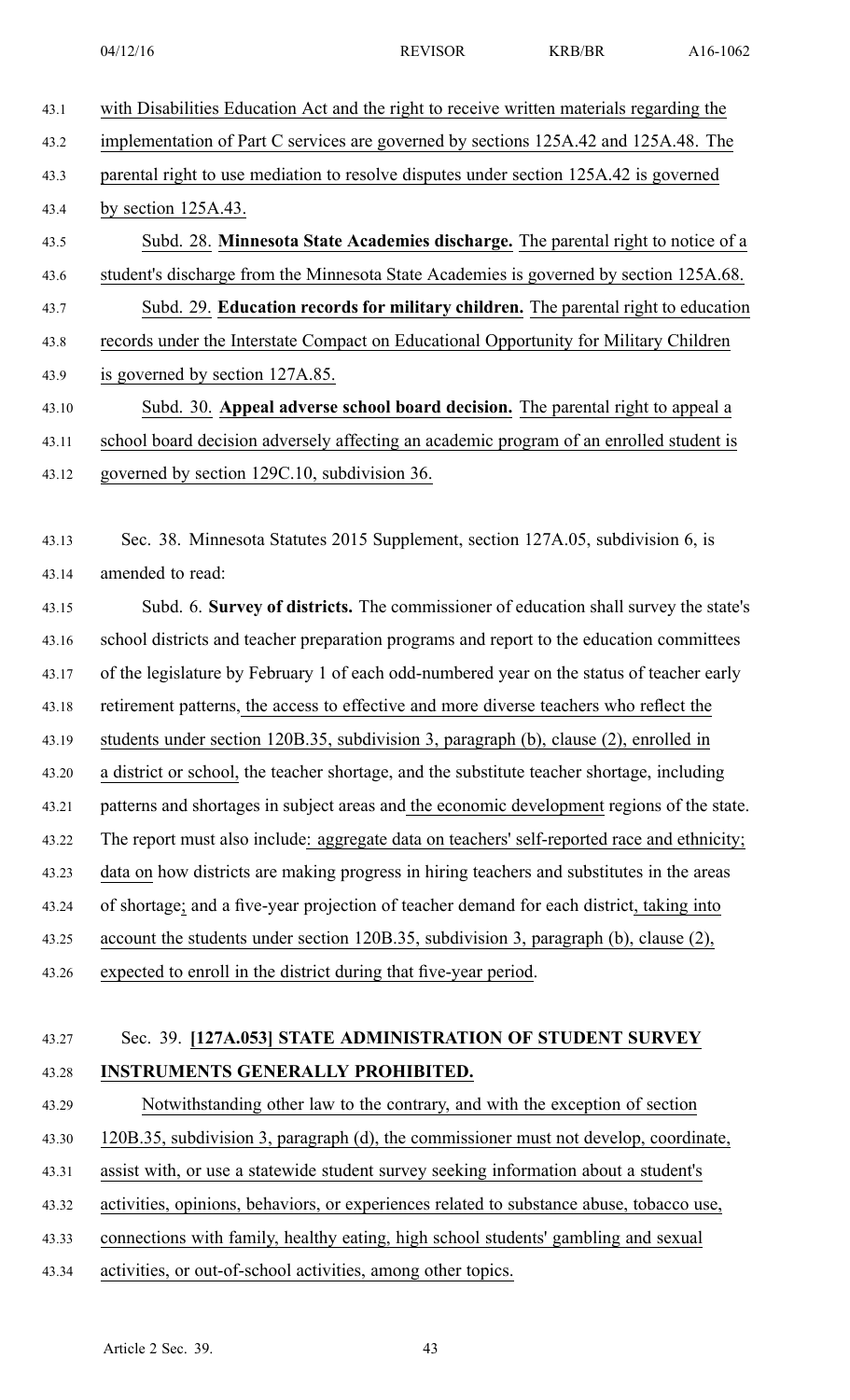| 44.1  | Sec. 40. Minnesota Statutes 2014, section 127A.095, is amended to read:                      |
|-------|----------------------------------------------------------------------------------------------|
| 44.2  | 127A,095 IMPLEMENTATION OF NO CHILD LEFT BEHIND ACT                                          |
| 44.3  | ELEMENTARY AND SECONDARY EDUCATION ACT.                                                      |
| 44.4  | Subdivision 1. Continued implementation. The Department of Education shall                   |
| 44.5  | continue to implement the federal No Child Left Behind Act, Public Law 107-110,              |
| 44.6  | Elementary and Secondary Education Act without interruption.                                 |
| 44.7  | Subd. 2. No Child Left Behind review. (a) The legislature intends to require                 |
| 44.8  | the Department of Education to conduct a comprehensive review of the consolidated            |
| 44.9  | state plan the state submitted to the federal Department of Education to implement the       |
| 44.10 | No Child Left Behind Act. The Minnesota Department of Education shall seek waivers           |
| 44.11 | under paragraph (b). If the Department of Education is unable to obtain waivers under        |
| 44.12 | paragraph (b), it should recommend in its report under paragraph (b) whether the state       |
| 44.13 | should opt out of the No Child Left Behind Act.                                              |
| 44.14 | (b) The commissioner, by January 15, 2008, shall report to the house of                      |
| 44.15 | representatives and senate committees having jurisdiction over kindergarten through grade    |
| 44.16 | 12 education policy and finance whether the department has received approval from            |
| 44.17 | the federal Department of Education to:                                                      |
| 44.18 | $(1)$ participate in the growth model pilot program;                                         |
| 44.19 | (2) exclude from sanctions schools that have not made adequate yearly progress due           |
| 44.20 | solely to a subgroup of students with disabilities not testing at a proficient level;        |
| 44.21 | (3) identify a school as not making adequate yearly progress only after the school has       |
| 44.22 | missed the adequate yearly progress targets in the same subgroup for two consecutive years;  |
| 44.23 | (4) determine when to hold schools accountable for including an English learner              |
| 44.24 | in adequate yearly progress calculations;                                                    |
| 44.25 | (5) allow a district not making adequate yearly progress to offer supplemental               |
| 44.26 | educational services as an option before offering school choice;                             |
| 44.27 | (6) allow a district not making adequate yearly progress to also be the supplemental         |
| 44.28 | educational services provider;                                                               |
| 44.29 | (7) allow the state to maintain a subgroup size to 40 for the purposes of calculating        |
| 44.30 | adequate yearly progress for subgroups of English learners and subgroups of students         |
| 44.31 | with disabilities; and                                                                       |
| 44.32 | (8) create flexibility to enable the state to define and identify highly qualified teachers. |
| 44.33 | Subd. 3. Department of Management and Budget certification. If the federal                   |
| 44.34 | Department of Education does not transmit to the commissioner of education its approval      |
| 44.35 | of the conditions in subdivision 2, paragraph (b), The commissioner of management and        |
| 44.36 | budget shall certify and report to the legislature annually beginning January 1, 2008, the   |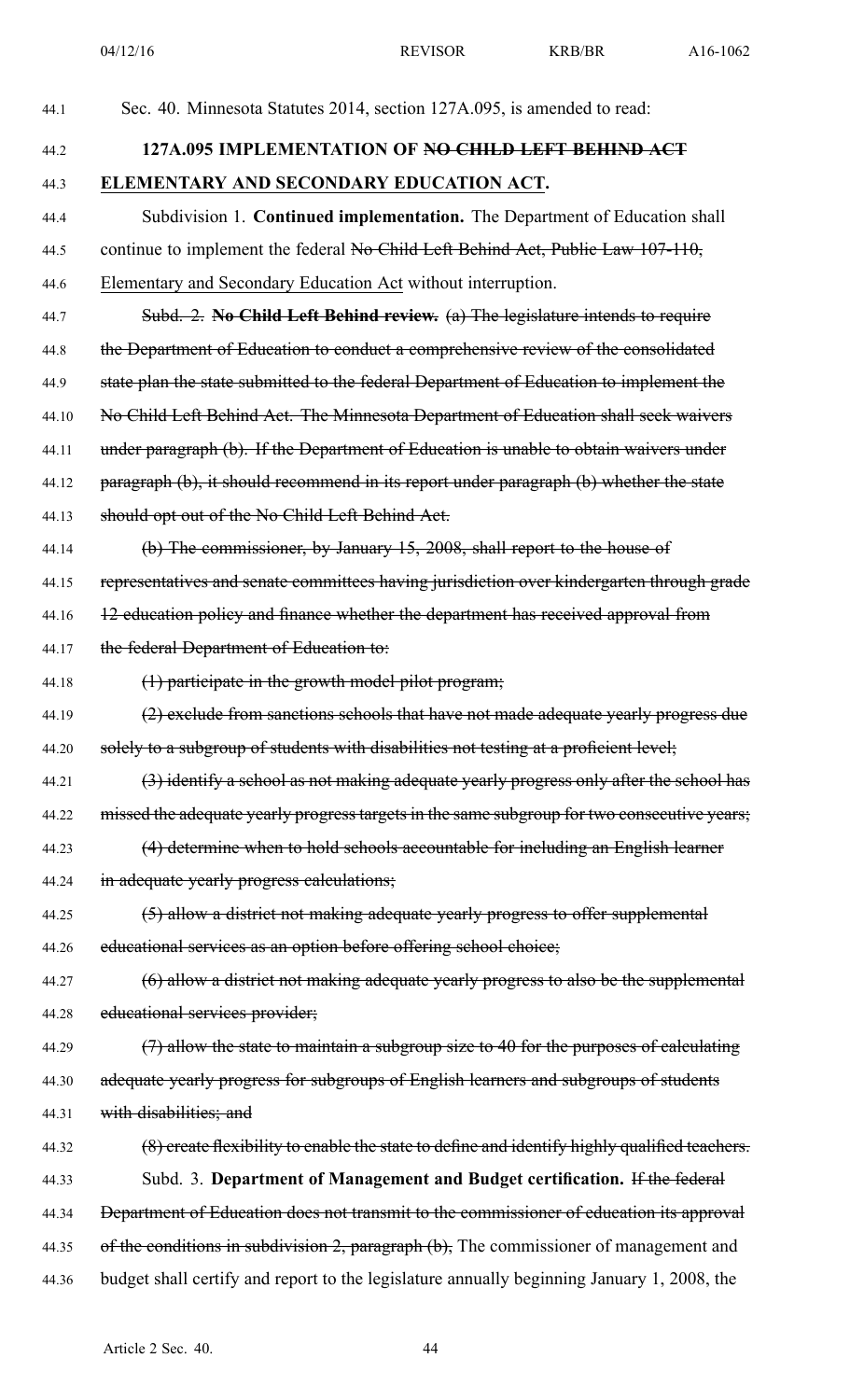45.1 amount of federal revenue, if any, that the federal governmen<sup>t</sup> may withhold as <sup>a</sup> result 45.2 of a potential state decision to discontinue implementation of the No Child Left Behind 45.3 Act Elementary and Secondary Education Act. The report shall also specify the intended 45.4 purpose of the federal revenue and the amount of revenue that the federal governmen<sup>t</sup> may 45.5 withhold from the state, each school district, and each charter school in each fiscal year.

45.6 Sec. 41. Minnesota Statutes 2014, section 129C.10, subdivision 1, is amended to read: 45.7 Subdivision 1. **Governance.** (a) The board of the Perpich Center for Arts Education 45.8 shall consist of  $\frac{15}{13}$  persons, one of whom must have served as a school administrator or 45.9 as an elected school board member, one of whom is <sup>a</sup> locally or regionally recognized 45.10 professional artist, and one of whom is <sup>a</sup> secondary or postsecondary arts educator. The 45.11 members of the board shall be appointed by the governor with the advice and consent of 45.12 the senate. At least one member must be appointed from each congressional district. 45.13 (b) A seven-member nominating committee composed of three currently serving 45.14 members of the board of the Perpich Center for Arts Education appointed by the board, 45.15 one member appointed by the Minnesota Association of School Administrators, one 45.16 member appointed by the Minnesota State Arts Board, one member appointed by the 45.17 Minnesota School Boards Association, and one member appointed by the governor shall 45.18 meet at least 60 days before the date on which the next expiring board member's term is set 45.19 to expire or within 15 days of receiving notice of <sup>a</sup> board vacancy occurring at <sup>a</sup> time other 45.20 than at the end of <sup>a</sup> board member's term to prepare and submit <sup>a</sup> list of recommended 45.21 candidates to the governor for the governor to consider when appointing members of the 45.22 Perpich Center for Arts Education Board. 45.23 (c) All board members must complete board training requirements consistent with 45.24 section 127A.19. 45.25 **EFFECTIVE DATE.** This section is effective the day following final enactment 45.26 and applies to board member appointments made after that date. The governor shall

- 45.27 determine which board member terms end on the effective date of this section to reduce
- 45.28 the number of board members from 15 to 13.

# 45.29 Sec. 42. **[129C.12] PUBLIC INFORMATION.** 45.30 Subdivision 1. **Board minutes.** The board must pos<sup>t</sup> the minutes of its meetings on 45.31 its official Web site and supplemental board materials, information, and budget documents 45.32 consistent with Minnesota Management and Budget financial managemen<sup>t</sup> and reporting 45.33 requirements.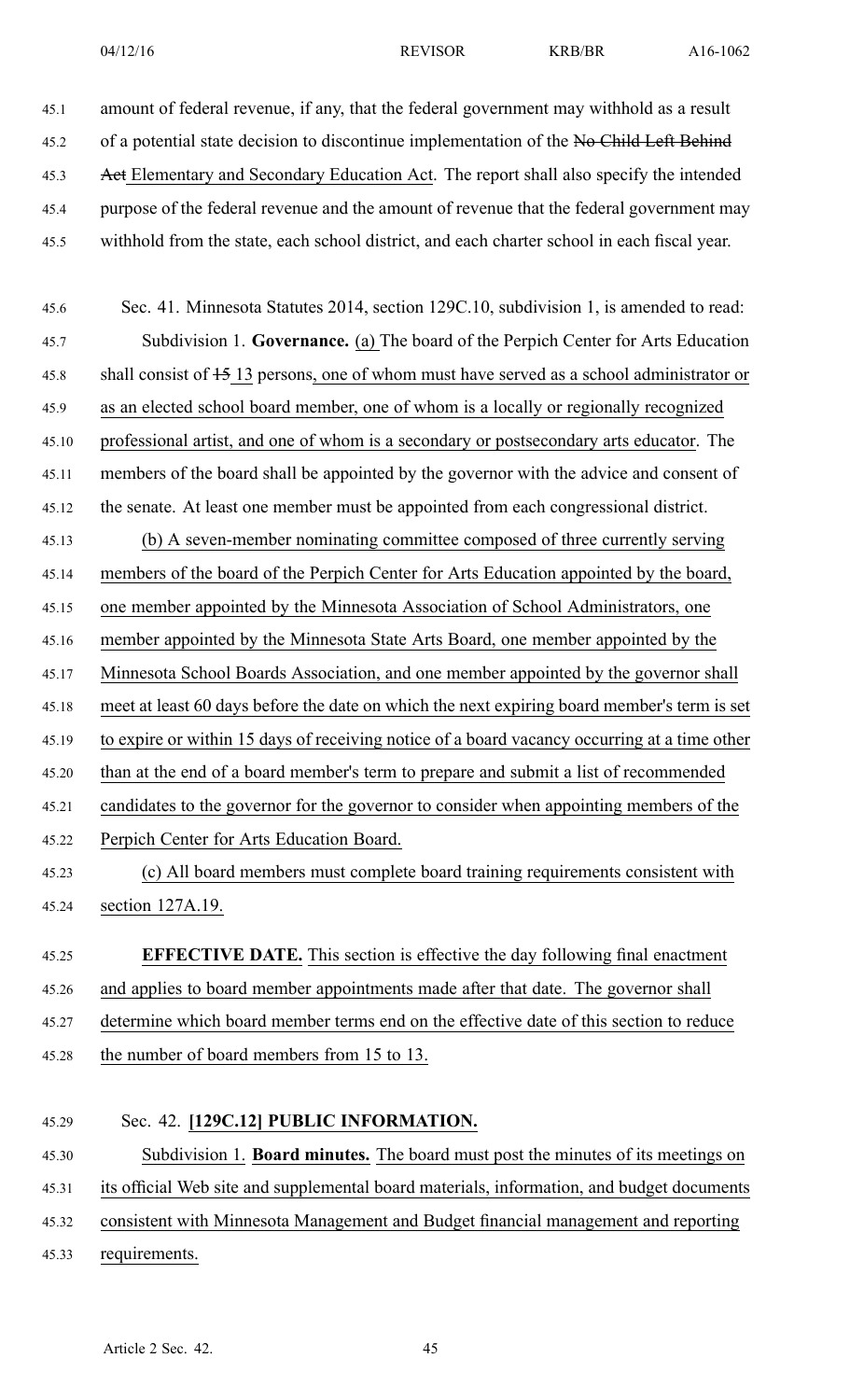| 46.1  | Subd. 2. Annual report. Consistent with section 123B.10, requiring school boards             |
|-------|----------------------------------------------------------------------------------------------|
| 46.2  | to annually publish financial information on the district's official Web site, the board     |
| 46.3  | must prepare and post on its official Web site an annual report summarizing Perpich          |
| 46.4  | Center finances and, consistent with section 120B.36, subdivision 1, requiring school        |
| 46.5  | and district accountability data, also post on its official Web site longitudinal data on    |
| 46.6  | student enrollment and students' congressional districts of residence, graduation rates, and |
| 46.7  | postgraduation student placements.                                                           |
| 46.8  | Subd. 3. World's best workforce. Consistent with section 120B.11, governing the              |
| 46.9  | world's best workforce, the board must prepare and post a comprehensive, long-term           |
| 46.10 | strategic improvement plan and report plan strategies, activities, practices, and outcomes   |
| 46.11 | on its official Web site.                                                                    |
| 46.12 | Subd. 4. Audit report. (a) The Perpich Center for Arts Education is subject to an            |
| 46.13 | annual independent audit. The audit must be conducted in compliance with generally           |
| 46.14 | accepted governmental auditing standards and the federal Single Audit Act, if applicable.    |
| 46.15 | The legislative auditor or Department of Education may conduct financial, program, or        |
| 46.16 | compliance audits, and may direct the Perpich Center for Arts Education to include any       |
| 46.17 | additional items in its annual independent audit.                                            |
| 46.18 | (b) Upon approval from the Department of Education, the Perpich Center for Arts              |
| 46.19 | Education may combine this audit with its required annual audit of the Crosswinds Arts       |
| 46.20 | and Science School.                                                                          |
| 46.21 | (c) The Perpich Center for Arts Education must post its most recent audit on its             |
| 46.22 | Web site.                                                                                    |
| 46.23 | <b>EFFECTIVE DATE.</b> This section is effective the day following final enactment.          |
| 46.24 | Sec. 43. Minnesota Statutes 2015 Supplement, section 136F.302, subdivision 1,                |
| 46.25 | is amended to read:                                                                          |
| 46.26 | Subdivision 1. ACT college ready score. A state college or university may must               |
| 46.27 | not require an individual to take a remedial, noncredit course in a subject area if the      |
| 46.28 | individual has received a college ready ACT score in that subject area. Each state college   |
| 46.29 | and university must post notice of the exemption from remedial course taking on its Web      |
| 46.30 | page explaining student admission requirements.                                              |
| 46.31 | <b>EFFECTIVE DATE.</b> This section is effective for the 2016-2017 school year and           |
| 46.32 | later.                                                                                       |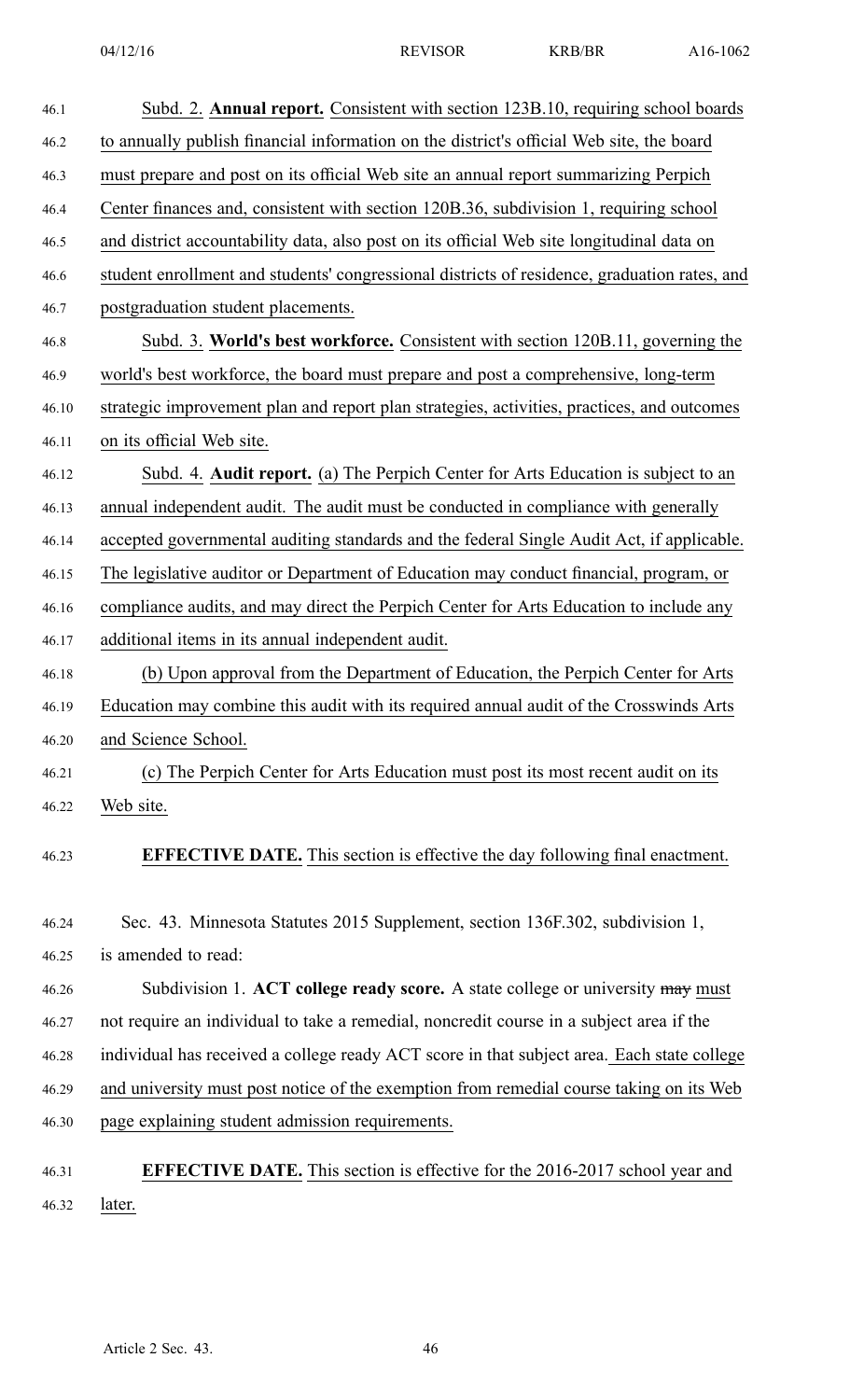| 47.1  | Sec. 44. [136F.3025] MINNESOTA COMPREHENSIVE ASSESSMENTS;                                     |
|-------|-----------------------------------------------------------------------------------------------|
| 47.2  | CAREER AND COLLEGE-READY BENCHMARKS.                                                          |
| 47.3  | A state college or university must not require an individual to take a remedial,              |
| 47.4  | noncredit course in a subject area if the individual met a career and college-ready Minnesota |
| 47.5  | Comprehensive Assessment benchmark in that subject area, consistent with section              |
| 47.6  | 120B.30, subdivision 1, paragraph (m). When notifying students and their families about       |
| 47.7  | test results under section 120B.30, subdivision 1, paragraph (m), the commissioner shall      |
| 47.8  | include a statement indicating that students who meet a career and college-ready Minnesota    |
| 47.9  | Comprehensive Assessment benchmark are not required to take a remedial, noncredit             |
| 47.10 | course at a Minnesota state college or university in the corresponding subject area.          |
| 47.11 | <b>EFFECTIVE DATE.</b> This section is effective for the 2018-2019 school year and            |
| 47.12 | later.                                                                                        |
|       |                                                                                               |
| 47.13 | Sec. 45. Laws 2010, chapter 396, section 7, the effective date, is amended to read:           |
| 47.14 | <b>EFFECTIVE DATE.</b> This section is effective the day following final enactment,           |
| 47.15 | including subdivision 3 which is effective through the 2020-2021 school year.                 |
|       |                                                                                               |
| 47.16 | Sec. 46. Laws 2012, chapter 263, section 1, as amended by Laws 2014, chapter 312,             |
| 47.17 | article 15, section 24, is amended to read:                                                   |
| 47.18 | Section 1. INNOVATIVE DELIVERY OF CAREER AND TECHNICAL                                        |
| 47.19 | EDUCATION PROGRAMS AND SERVICES AND SHARING OF DISTRICT                                       |
| 47.20 | RESOURCES <del>; PILOT PROJECT</del> .                                                        |
| 47.21 | Subdivision 1. Establishment; requirements for participation. (a) A pilot project             |
| 47.22 | program is established to improve student, career and college readiness, and school           |
| 47.23 | outcomes by allowing groups of school districts to work together in partnership with local    |
| 47.24 | and regional postsecondary institutions and programs, community institutions, and other       |
| 47.25 | private, public, for-profit, and nonprofit workplace partners to:                             |
| 47.26 | (1) provide innovative education programs and activities that integrate core                  |
| 47.27 | academic and career and technical subjects in students' programs of study through             |
| 47.28 | coordinated secondary and postsecondary career and technical programs leading to an           |
| 47.29 | industry certification or other credential;                                                   |
| 47.30 | (2) provide embedded professional development for program participants;                       |
| 47.31 | (3) use performance assessments in authentic settings to measure students' technical          |
| 47.32 | skills and progress toward attaining an industry certification or other credential; and       |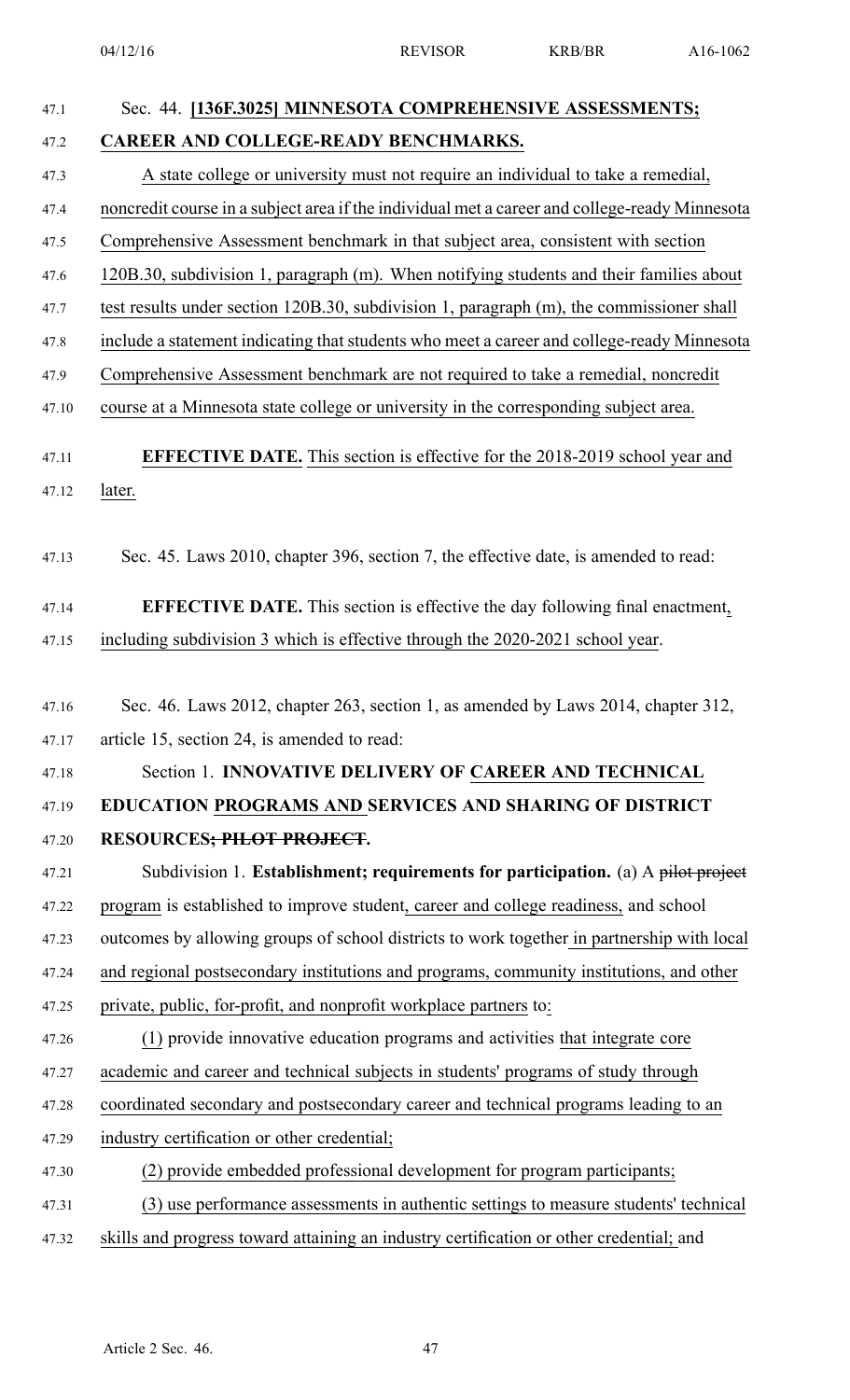48.1 (4) efficiently share district, institution, and workplace resources. The pilot project 48.2 may last until June 30, 2018, or for up to five years, whichever is less, except that 48.3 innovation partnerships formed during the period of the pilot project may continue past 48.4 June 30, 2018, with the agreement of the partnership members. 48.5 (b) To participate in this pilot project program to improve student, career and college 48.6 readiness, and school outcomes, <sup>a</sup> group of two or more school districts must collaborate 48.7 with school staff and project partners and receive formal school board approval to form <sup>a</sup> 48.8 partnership. The partnership must develop <sup>a</sup> plan to provide challenging programmatic 48.9 options for students under paragraph (a), create professional development opportunities 48.10 for educators and other program participants, increase student engagemen<sup>t</sup> and connection 48.11 and challenging learning opportunities for diverse populations of students that are focused 48.12 on employability skills and technical, job-specific skills related to <sup>a</sup> specific career 48.13 pathway, or demonstrate efficiencies in delivering financial and other services needed to 48.14 realize plan goals and objectives. The plan must establish include: 48.15 (1) collaborative educational goals and objectives; 48.16 (2) strategies and processes to implement those goals and objectives, including <sup>a</sup> 48.17 budget process with periodic expenditure reviews; 48.18 (3) valid and reliable measures, including performance assessments in authentic 48.19 settings and progress toward attaining an industry certification or other credential, among 48.20 other measures, to evaluate progress in realizing the goals and objectives; 48.21 (4) an implementation timeline; and 48.22 (5) other applicable conditions, regulations, responsibilities, duties, provisions, fee 48.23 schedules, and legal considerations needed to fully implement the plan. 48.24 A partnership may invite additional districts or other participants under paragraph 48.25 (a) to join the partnership during the pilot project term after notifying the commissioner. 48.26 (c) A partnership of interested districts must apply by February 1 of any year submit 48.27 an application to the education commissioner in the form and manner the commissioner 48.28 determines, consistent with the requirements of this section. The application must contain 48.29 the formal approval adopted by the school board in each district to participate in the plan. 48.30 (d) Notwithstanding other law to the contrary, <sup>a</sup> participating school district under 48.31 this section continues to: receive revenue and maintain its taxation authority; be organized 48.32 and governed by an elected school board with general powers under Minnesota Statutes, 48.33 section 123B.02; and be subject to employment agreements under Minnesota Statutes, 48.34 chapter 122A, and Minnesota Statutes, section 179A.20; and district employees continue

48.35 to remain employees of the employing school district.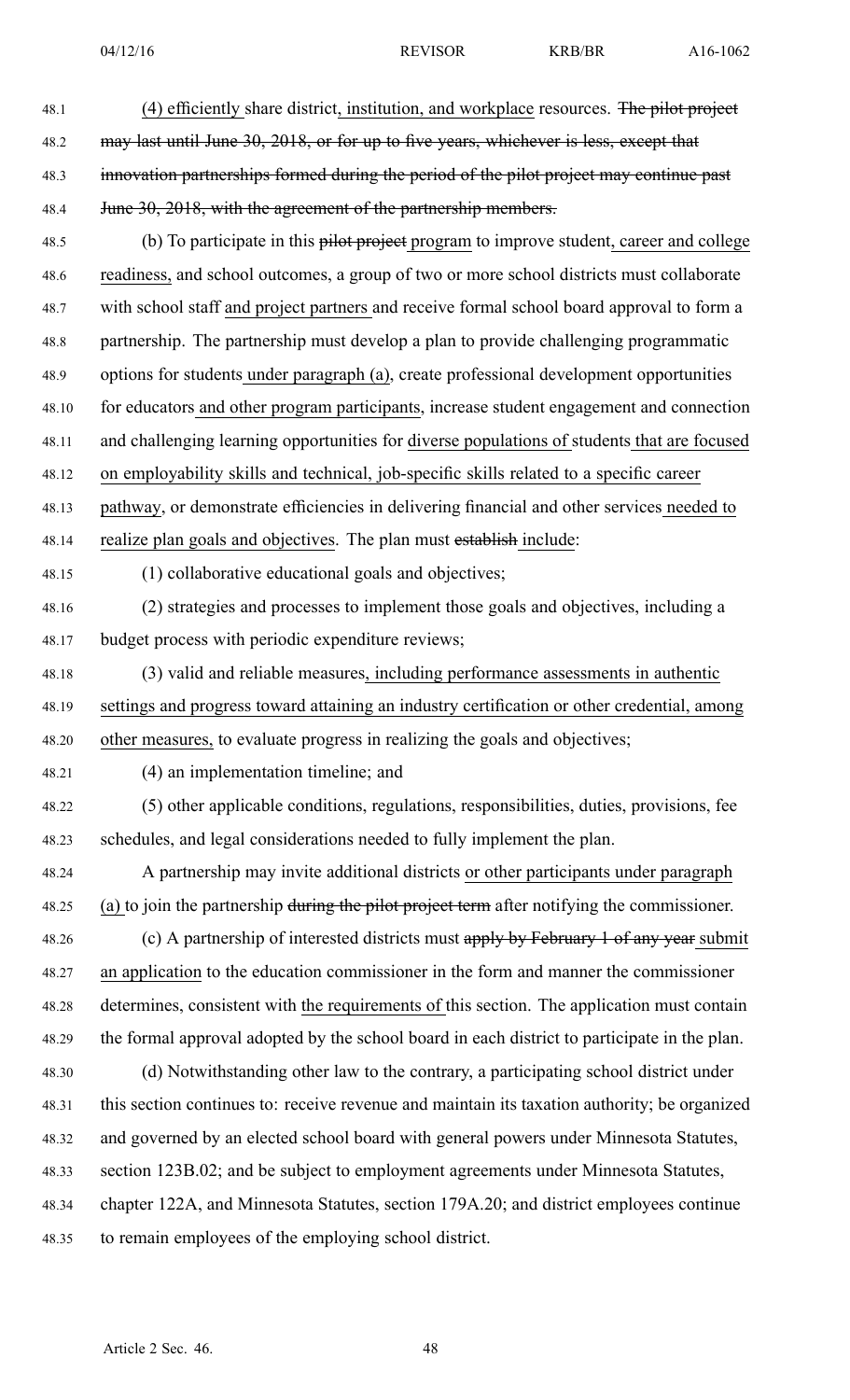49.1 (e) Participating districts must submit <sup>a</sup> biennial repor<sup>t</sup> by February 1 of each 49.2 odd-numbered year to the committees of the legislature with jurisdiction over kindergarten 49.3 through grade 12 education and the commissioner of education that includes performance 49.4 assessment, high school graduation, and career and technical certification data to show the 49.5 success of the partnership in preparing diverse populations of students for careers and jobs. 49.6 Subd. 2. **Commissioner's role.** Interested groups of school districts must submit 49.7 a completed application to the commissioner by March 1 of in any year in the form and 49.8 manner determined by the commissioner. The education commissioner must convene 49.9 an advisory panel composed of a teacher appointed by Education Minnesota, a school 49.10 principal appointed by the Minnesota Association of Secondary School Principals, a 49.11 school board member appointed by the Minnesota School Boards Association, and a 49.12 school superintendent appointed by the Minnesota Association of School Administrators 49.13 to advise the commissioner on applicants' qualifications to participate in this pilot project 49.14 program. The commissioner may select up to six qualified applicants under subdivision 1 49.15 by April 1 of any year to participate in this pilot project, ensuring must ensure an equitable 49.16 geographical distribution of project program participants to the extent practicable. The 49.17 commissioner must select only those applicants that fully comply with the requirements in 49.18 subdivision 1. The commissioner must may terminate a project program participant that 49.19 fails to effectively implement the goals and objectives contained in its application and 49.20 according to its stated timeline.

49.21 Subd. 3. **Pilot project evaluation.** Participating school districts must submit pilot 49.22 project data to the commissioner in the form and manner determined by the commissioner. 49.23 The education commissioner must analyze participating districts' progress in realizing 49.24 their educational goals and objectives to work together in providing innovative education 49.25 programs and activities and sharing resources. The commissioner must include the 49.26 analysis of best practices in a report to the legislative committees with jurisdiction over 49.27 kindergarten through grade 12 education finance and policy on the efficacy of this pilot 49.28 project. The commissioner shall submit an interim project report by February 1, 2016, and 49.29 must submit a final report to the legislature by February 1, 2019, recommending whether 49.30 or not to continue or expand the pilot project.

# 49.31 **EFFECTIVE DATE.** (a) This section is effective the day following final enactment 49.32 and applies to applications submitted after that date. 49.33 (b) Districts already approved for an innovation zone pilot project may continue to

- 49.34 operate under Laws 2012, chapter 263, section 1, as amended by Laws 2014, chapter
- 49.35 312, article 15, section 24.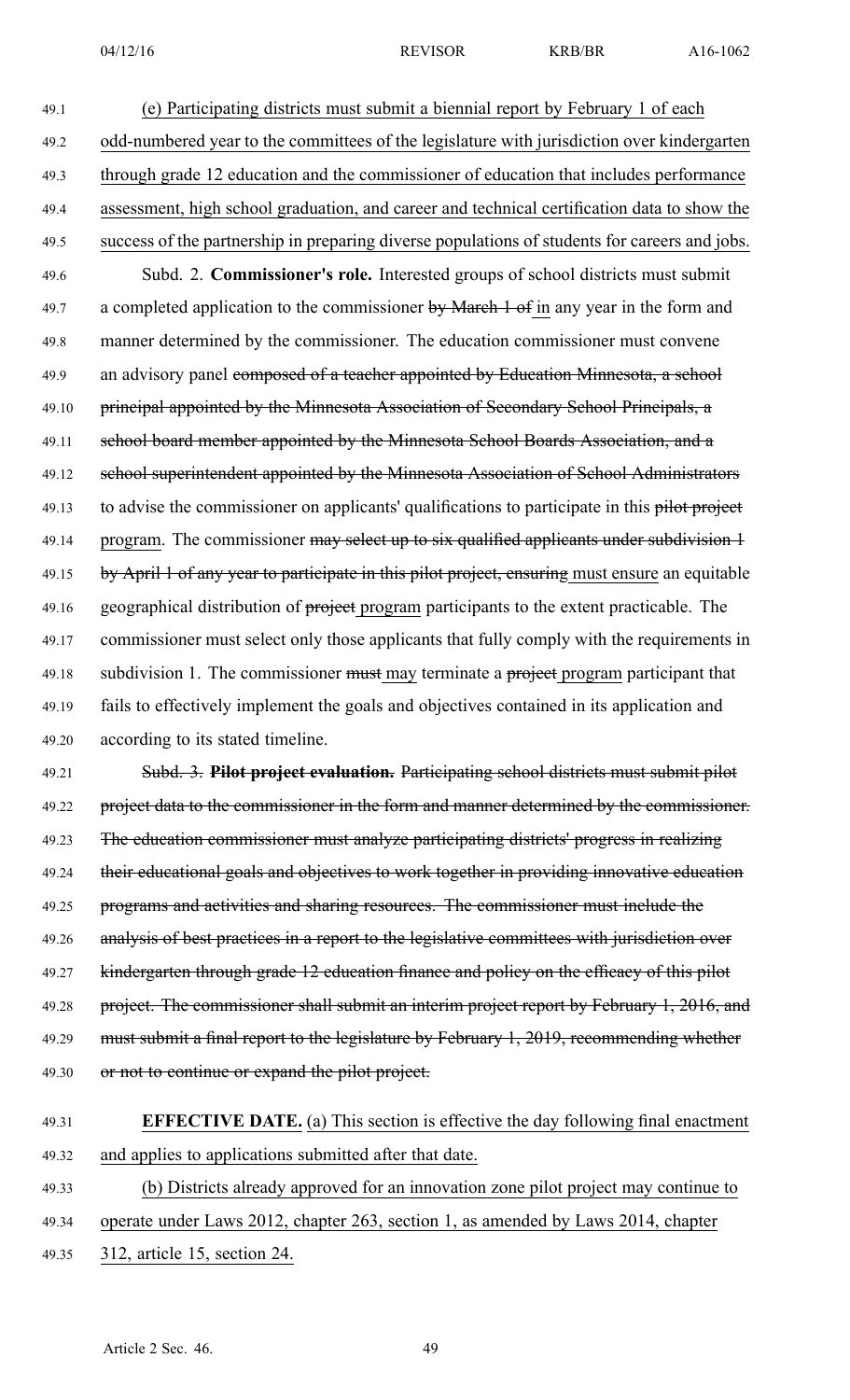| 50.1                                                                                            | Sec. 47. Laws 2015, chapter 69, article 1, section 3, subdivision 28, is amended to read:                                                                                                                                                                                                                                                                                                                                                                                                                                                   |               |         |                      |
|-------------------------------------------------------------------------------------------------|---------------------------------------------------------------------------------------------------------------------------------------------------------------------------------------------------------------------------------------------------------------------------------------------------------------------------------------------------------------------------------------------------------------------------------------------------------------------------------------------------------------------------------------------|---------------|---------|----------------------|
| 50.2<br>50.3                                                                                    | Subd. 28. Teacher Shortage Loan Forgiveness                                                                                                                                                                                                                                                                                                                                                                                                                                                                                                 |               | 200,000 | 200,000<br>1,200,000 |
| 50.4                                                                                            | For the loan forgiveness program under                                                                                                                                                                                                                                                                                                                                                                                                                                                                                                      |               |         |                      |
| 50.5                                                                                            | Minnesota Statutes, section 136A.1791.                                                                                                                                                                                                                                                                                                                                                                                                                                                                                                      |               |         |                      |
| 50.6                                                                                            | The commissioner may use no more                                                                                                                                                                                                                                                                                                                                                                                                                                                                                                            |               |         |                      |
| 50.7                                                                                            | than three percent of this appropriation                                                                                                                                                                                                                                                                                                                                                                                                                                                                                                    |               |         |                      |
| 50.8                                                                                            | to administer the program under this                                                                                                                                                                                                                                                                                                                                                                                                                                                                                                        |               |         |                      |
| 50.9                                                                                            | subdivision. The base for the program for                                                                                                                                                                                                                                                                                                                                                                                                                                                                                                   |               |         |                      |
| 50.10                                                                                           | fiscal year 2018 and later is \$200,000.                                                                                                                                                                                                                                                                                                                                                                                                                                                                                                    |               |         |                      |
| 50.11                                                                                           | <b>EFFECTIVE DATE.</b> This section is effective the day following final enactment,                                                                                                                                                                                                                                                                                                                                                                                                                                                         |               |         |                      |
| 50.12                                                                                           | and any unexpended funds in fiscal year 2017 do not cancel and remain available until                                                                                                                                                                                                                                                                                                                                                                                                                                                       |               |         |                      |
| 50.13                                                                                           | June 30, 2019.                                                                                                                                                                                                                                                                                                                                                                                                                                                                                                                              |               |         |                      |
| 50.14<br>50.15<br>50.16<br>50.17<br>50.18<br>50.19<br>50.20<br>50.21<br>50.22<br>50.23<br>50.24 | Sec. 48. Laws 2015, First Special Session chapter 3, article 2, section 70, subdivision<br>2, is amended to read:<br>Subd. 2. Alternative compensation. For alternative teacher compensation aid<br>under Minnesota Statutes, section 122A.415, subdivision 4:<br>78,331,000<br>\$<br>78,667,000<br>$\ldots$ 2016<br>87,147,000<br>\$<br>89,049,000<br>The 2016 appropriation includes \$7,766,000 for 2015 and \$70,565,000 \$70,901,000<br>for 2016.<br>The 2017 appropriation includes \$7,840,000 \$7,876,000 for 2016 and \$79,307,000 | $\ldots$ 2017 |         |                      |
| 50.25                                                                                           | \$81,173,000 for 2017.                                                                                                                                                                                                                                                                                                                                                                                                                                                                                                                      |               |         |                      |
| 50.26<br>50.27                                                                                  | Sec. 49. Laws 2015, First Special Session chapter 3, article 2, section 70, subdivision<br>6, is amended to read:                                                                                                                                                                                                                                                                                                                                                                                                                           |               |         |                      |
|                                                                                                 | Subd. 6. Reading Corps. For grants to ServeMinnesota for the Minnesota Reading                                                                                                                                                                                                                                                                                                                                                                                                                                                              |               |         |                      |
| 50.28<br>50.29                                                                                  | Corps under Minnesota Statutes, section 124D.42, subdivision 8:                                                                                                                                                                                                                                                                                                                                                                                                                                                                             |               |         |                      |
| 50.30                                                                                           | \$<br>6,125,000<br>$\ldots$ 2016                                                                                                                                                                                                                                                                                                                                                                                                                                                                                                            |               |         |                      |
| 50.31<br>50.32                                                                                  | 6,125,000<br>\$<br>7,625,000                                                                                                                                                                                                                                                                                                                                                                                                                                                                                                                | $\ldots$ 2017 |         |                      |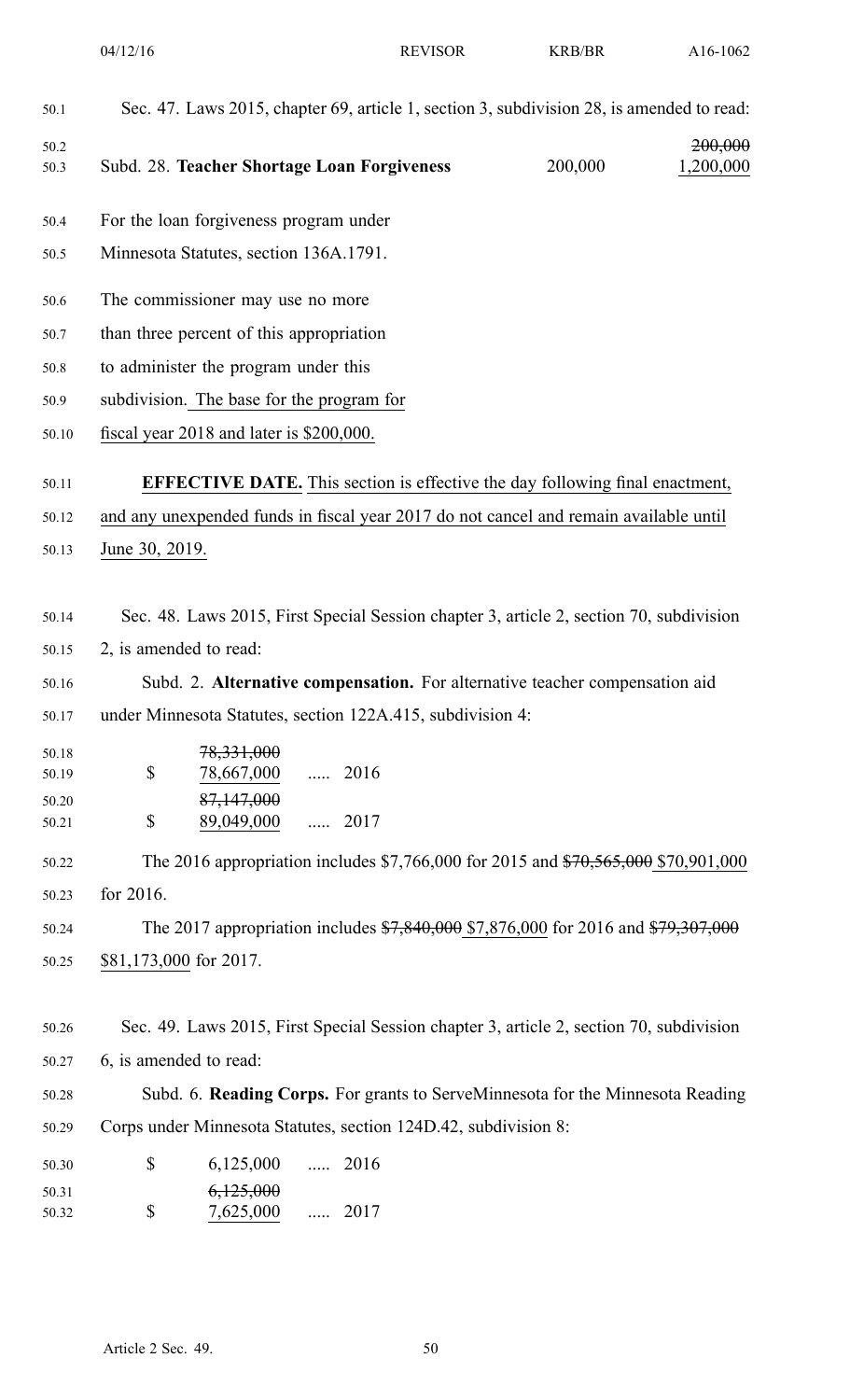- 51.1 Any balance in the first year does not cancel but and is available in the second 51.2 year through June 30, 2019. The base appropriation for fiscal year 2018 and later years 51.3 is \$5,625,000.
- 51.4 Sec. 50. Laws 2015, First Special Session chapter 3, article 2, section 70, subdivision 51.5 12, is amended to read:

51.6 Subd. 12. **Collaborative urban educator.** (a) For the collaborative urban educator 51.7 grant program:

51.8 \$ 780,000 ..... 2016 \$  $780,000$ 51.10 2,780,000 ..... 2017

51.11 (b) Grants shall be awarded in equal amounts: \$195,000 each year is for the 51.12 Southeast Asian teacher program at Concordia University, St. Paul; \$195,000 each year is 51.13 for the collaborative urban educator program at the University of St. Thomas; \$195,000 51.14 each year is for the Center for Excellence in Urban Teaching at Hamline University; 51.15 and \$195,00 \$195,000 each year is for the East Africa Student to Teacher program at 51.16 Augsburg College. In fiscal year 2017 only, the institutions identified in this paragraph 51.17 may receive additional funding. 51.18 Any balance in the first year does not cancel but is available in the second year. 51.19 Each institution shall prepare for the legislature, by January 15 of each year, <sup>a</sup> 51.20 detailed repor<sup>t</sup> regarding the funds used. The repor<sup>t</sup> must include the number of teachers 51.21 prepared as well as the diversity for each cohort of teachers produced. 51.22 (c) A Minnesota teacher preparation program, school district Grow Your Own 51.23 teacher program, nonconventional program approved under Minnesota Rules, par<sup>t</sup> 51.24 8705.2300, or alternative teacher preparation program under Minnesota Statutes, section 51.25 122A.245, may apply to the commissioner of education for <sup>a</sup> gran<sup>t</sup> in the form and manner 51.26 determined by the commissioner. The commissioner may award grants for up to two 51.27 years, as long as funds are available. A program that receives <sup>a</sup> gran<sup>t</sup> is eligible to apply 51.28 for <sup>a</sup> subsequent grant. In each year, the commissioner shall award at least 50 percen<sup>t</sup> of 51.29 the funds available to nonconventional and alternative teacher preparation programs. In 51.30 awarding grants, the commissioner must give priority to programs that recruit, retain, 51.31 graduate, and place ethnically and racially diverse teacher candidates in ethnically and 51.32 racially diverse classrooms and encourage their success through high-quality mentoring. 51.33 The commissioner may give special priority to otherwise qualified programs that train 51.34 and place teacher candidates in subject areas or regions identified as shortage areas by the 51.35 commissioner of education under Minnesota Statutes, section 127A.05, subdivision 6.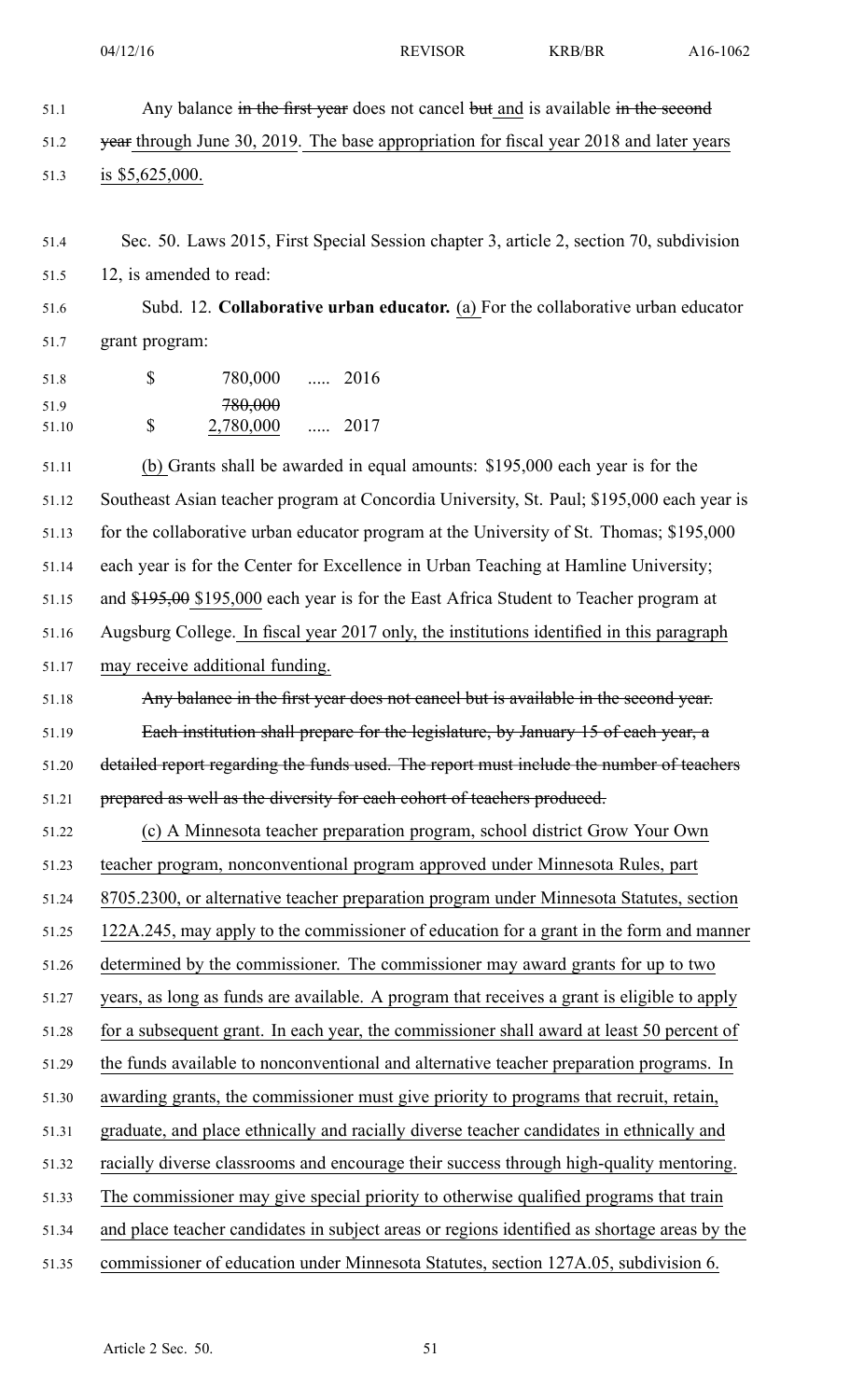| 52.1  | (d) A program that receives a grant under this subdivision shall, by January 15 of         |
|-------|--------------------------------------------------------------------------------------------|
| 52.2  | each year, make a report to the commissioner of education and the legislative committees   |
| 52.3  | with jurisdiction over kindergarten through grade 12 education and higher education in     |
| 52.4  | the form and manner determined by the commissioner. At a minimum, the report must          |
| 52.5  | detail grant expenditures for the previous year and summarize the number of teacher        |
| 52.6  | candidates prepared, the ethnic and racial diversity of each cohort of teacher candidates, |
| 52.7  | the graduation rate for each cohort of teacher candidates, the placement rate for each     |
| 52.8  | graduating cohort of teacher candidates, and the retention rate for each graduating cohort |
| 52.9  | of teacher candidates, among other program outcomes.                                       |
| 52.10 | (e) This appropriation does not cancel and is available until June 30, 2019. The base      |
| 52.11 | appropriation for fiscal year 2018 and later is \$780,000.                                 |
|       |                                                                                            |
| 52.12 | Sec. 51. Laws 2015, First Special Session chapter 3, article 3, section 15, subdivision    |
| 52.13 | 3, is amended to read:                                                                     |
| 52.14 | Subd. 3. ACT test College entrance examination reimbursement. To reimburse                 |
| 52.15 | districts for students who qualify under Minnesota Statutes, section 120B.30, subdivision  |
| 52.16 | 1, paragraph (e), for onetime payment of their ACT college entrance examination fee:       |
| 52.17 | \$<br>3,011,000<br>$\ldots$ 2016                                                           |
| 52.18 | \$<br>3,011,000<br>$\ldots$ 2017                                                           |
| 52.19 | The Department of Education must reimburse districts for their onetime payments            |
| 52.20 | on behalf of students.                                                                     |
|       |                                                                                            |
| 52.21 | <b>EFFECTIVE DATE.</b> This section applies to college entrance exams administered         |
| 52.22 | after July 1, 2016.                                                                        |
|       |                                                                                            |
| 52.23 | Sec. 52. CONCURRENT ENROLLMENT TEACHER TRAINING GRANTS.                                    |
| 52.24 | For fiscal years 2017, 2018, and 2019 only, a high school teacher required to obtain       |
| 52.25 | additional training to meet the partnering college's or university's academic requirements |
| 52.26 | to teach a concurrent enrollment course in a high school under Minnesota Statutes, section |
| 52.27 | 124D.09, may be reimbursed for tuition for up to 18 graduate credits in furthering this    |
| 52.28 | training. The commissioner shall establish application procedures and deadlines for        |
| 52.29 | receiving grant payments under this subdivision.                                           |
| 52.30 | <b>EFFECTIVE DATE.</b> This section is effective July 1, 2016.                             |
| 52.31 | Sec. 53. MINNESOTA'S FUTURE TEACHERS; GRANT PROGRAM.                                       |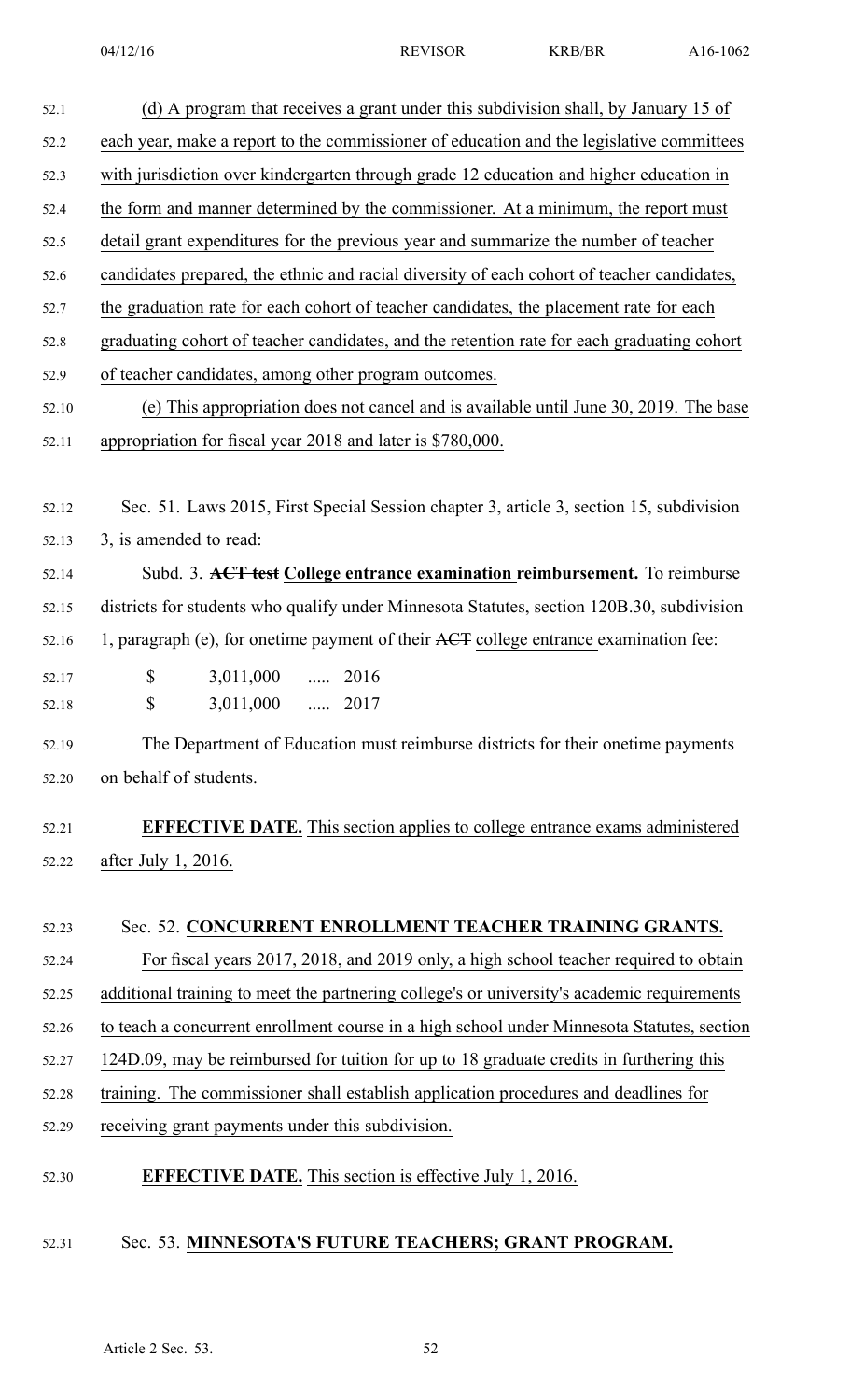| 53.1  | Subdivision 1. <b>Definitions.</b> (a) For purposes of this section, the following terms        |
|-------|-------------------------------------------------------------------------------------------------|
| 53.2  | have the meanings given them.                                                                   |
| 53.3  | (b) "Eligible institution" means a Minnesota public or nonpublic postsecondary                  |
| 53.4  | institution under Minnesota Statutes, section 136A.101, subdivision 4, providing a Board        |
| 53.5  | of Teaching-approved teacher preparation program.                                               |
| 53.6  | (c) "High needs area" means a shortage of teachers teaching in particular subject               |
| 53.7  | areas and, or in particular regions of the state, identified in the commissioner of education's |
| 53.8  | biennial survey of districts under Minnesota Statutes, section 127A.05, subdivision 6, or       |
| 53.9  | in another Department of Education survey on teacher shortages.                                 |
| 53.10 | (d) "High needs school" means a school:                                                         |
| 53.11 | (1) designated as a low performing school under the most recently reauthorized                  |
| 53.12 | federal Elementary and Secondary Education Act; or                                              |
| 53.13 | (2) above the state average in the concentration of students qualifying for free and            |
| 53.14 | reduced-price lunch.                                                                            |
| 53.15 | (e) "Qualified candidate" means a student enrolled in a Board of Teaching-approved              |
| 53.16 | teacher preparation program at an eligible institution meeting the criteria in subdivision 3.   |
| 53.17 | Subd. 2. Account. An account is established under the control of the commissioner               |
| 53.18 | of the Office of Higher Education for grants to eligible institutions to provide financial      |
| 53.19 | and other support to qualified candidates interested in teaching in a high needs area or        |
| 53.20 | school. Unused funds appropriated to the Department of Education and transferred to the         |
| 53.21 | Office of Higher Education in any fiscal year do not cancel and are available for the           |
| 53.22 | purposes of this section.                                                                       |
| 53.23 | Subd. 3. Program requirements. (a) The commissioner of the Office of Higher                     |
| 53.24 | Education, beginning in the 2017-2018 school year, shall award grants to eligible               |
| 53.25 | institutions to help defray costs for qualified undergraduate and graduate candidates to        |
| 53.26 | become licensed teachers. The commissioner shall determine the maximum grant award              |
| 53.27 | available to each eligible institution, including the amount available for administrative and   |
| 53.28 | support services, and other terms and conditions related to administering the grant program.    |
| 53.29 | (b) The eligible institution must provide grant funding to its teacher preparation              |
| 53.30 | programs for:                                                                                   |
| 53.31 | (1) reducing tuition, fees, and related education costs of qualified candidates;                |
| 53.32 | (2) actively encouraging historically underserved students, students of color, and              |
| 53.33 | students to pursue teaching in a high needs area or school;                                     |
| 53.34 | (3) supporting qualified candidates to persist in and complete their teacher                    |
| 53.35 | preparation program and receive a full professional teaching license; and                       |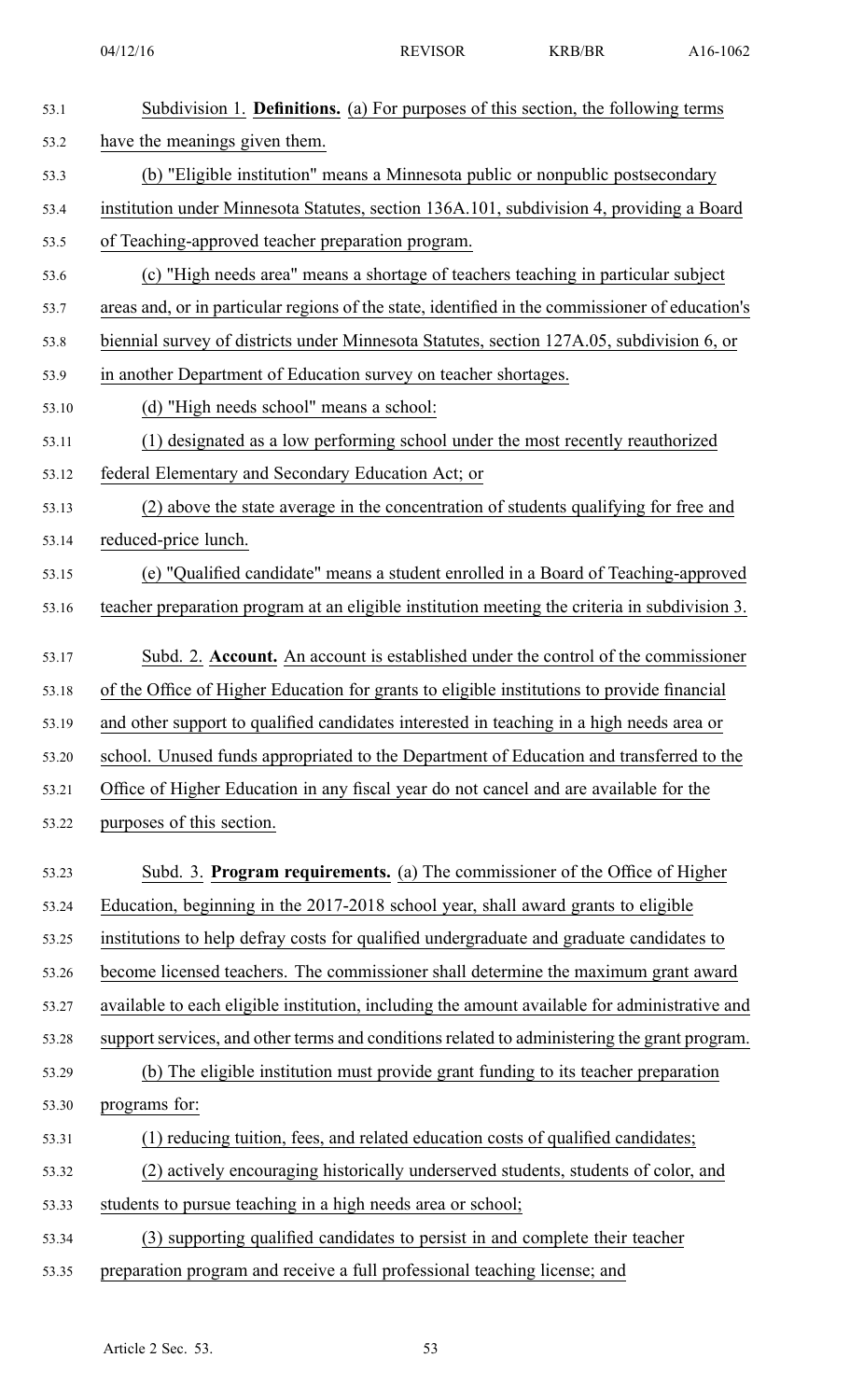54.1 (4) providing qualified candidates with experiential teaching opportunities. 54.2 (c) A qualified candidate under this section must submit to the teacher preparation 54.3 program <sup>a</sup> written statement indicating the qualified candidate's intent to teach in <sup>a</sup> high 54.4 needs school or area after completing the teacher preparation program and receiving 54.5 <sup>a</sup> teaching license. 54.6 (d) The teaching preparation program must provide mentoring to its qualified 54.7 candidates that includes at least: 54.8 (1) good communication with the qualified candidate throughout the program; 54.9 (2) <sup>a</sup> personalized learning plan for the qualified candidate that describes the 54.10 requirements for completing the program and obtaining <sup>a</sup> teaching position and the 54.11 resources available for overcoming obstacles to completing the program; 54.12 (3) connections to campus resources and professional and personal development 54.13 opportunities; and 54.14 (4) financial planning. 54.15 Sec. 54. **GRANTS TO STUDENT TEACHERS IN SHORTAGE AREAS.** 54.16 Subdivision 1. **Establishment.** The commissioner of the Office of Higher Education 54.17 must establish <sup>a</sup> gran<sup>t</sup> program for student teaching stipends for low-income students 54.18 enrolled in <sup>a</sup> Board of Teaching-approved teacher preparation program who are interested 54.19 in teaching in <sup>a</sup> high needs subject area or region after graduating and receiving their 54.20 teaching license. For purposes of this section, "high needs subject area or region" means <sup>a</sup> 54.21 shortage of teachers teaching in particular subject areas or <sup>a</sup> shortage of teachers teaching 54.22 in particular regions of the state identified in the commissioner of education's biennial 54.23 survey of districts under Minnesota Statutes, section 127A.05, subdivision 6, or in another 54.24 Department of Education survey on teacher shortages. 54.25 Subd. 2. **Eligibility** To be eligible for <sup>a</sup> gran<sup>t</sup> under this section, <sup>a</sup> teacher candidate 54.26 must: 54.27 (1) be enrolled in <sup>a</sup> Board of Teaching-approved teacher preparation program that 54.28 requires at least 12 weeks of student teaching and results in the teacher candidate receiving 54.29 <sup>a</sup> full professional teaching license enabling the licensee to teach in <sup>a</sup> high needs subject 54.30 area or region; and 54.31 (2) demonstrate financial need based on criteria established by the commissioner 54.32 under subdivision 3. 54.33 Subd. 3. **Administration; repayment.** (a) The commissioner must establish an 54.34 application process and other guidelines for implementing this program.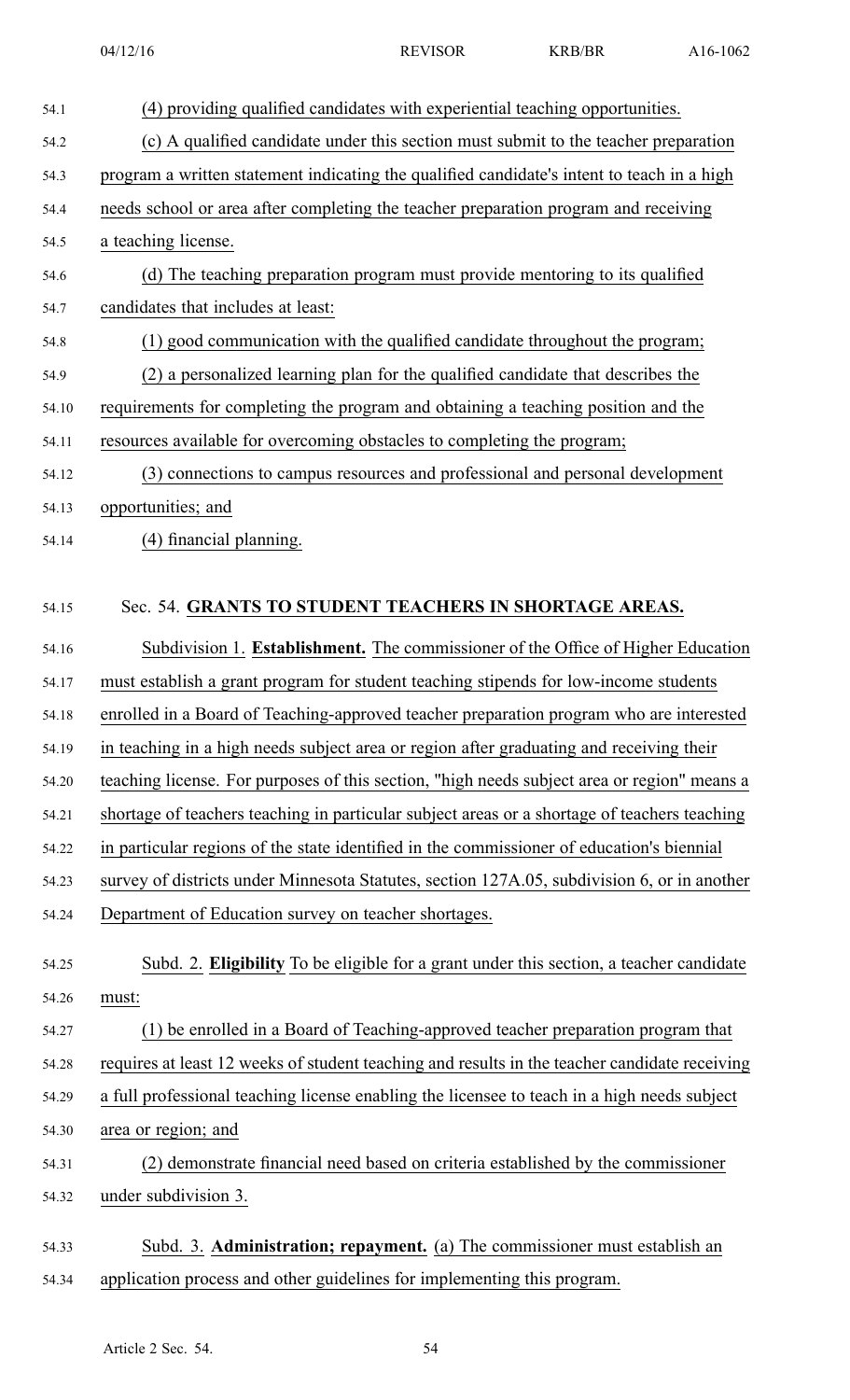- 55.1 (b) The commissioner must determine each academic year the stipend amount based 55.2 on the amount of available funding and the number of eligible applicants. 55.3 **EFFECTIVE DATE.** This section is effective July 1, 2016. 55.4 Sec. 55. **LEGISLATIVE STUDY GROUP ON EDUCATOR LICENSURE.** 55.5 (a) A 12-member legislative study group on educator licensure is created to review 55.6 the 2016 Minnesota Teacher Licensure repor<sup>t</sup> prepared by the Office of the Legislative 55.7 Auditor on teacher licensing and submit <sup>a</sup> written repor<sup>t</sup> by February 1, 2017, to the 55.8 legislature recommending how to restructure Minnesota's teacher licensure system by 55.9 consolidating all teacher licensure activities into <sup>a</sup> single state entity to ensure transparency 55.10 and consistency or, at <sup>a</sup> minimum, by clarifying existing teacher licensure responsibilities 55.11 to provide transparency and consistency. In developing its recommendations, the study 55.12 group is encouraged to consider the tiered licensure system recommended in the legislative 55.13 auditor's report, among other recommendations. The study group is encouraged to begin 55.14 its work by consulting with teachers currently teaching in Minnesota school districts, 55.15 charter schools, and nonpublic schools and with out-of-state teachers currently licensed or 55.16 seeking <sup>a</sup> license in Minnesota. The study group is encouraged to identify and include in 55.17 its repor<sup>t</sup> any statutory changes needed to implement the study group recommendations. 55.18 (b) The legislative study group on educator licensure includes: 55.19 (1) six duly elected and currently serving members of the house of representatives, 55.20 three appointed by the speaker of the house and three appointed by the house minority 55.21 leader, and one of whom must be the current chair of the house of representatives 55.22 Education Innovation Policy Committee; and 55.23 (2) six duly elected and currently serving senators, three appointed by the senate 55.24 majority leader and three appointed by the senate minority leader, one of whom must be 55.25 the current chair of the senate Education Committee. 55.26 Only duly elected and currently serving members of the house of representatives or senate 55.27 may be study group members. 55.28 (c) The appointments must be made by June 1, 2016, and expire February 2, 2017. 55.29 If <sup>a</sup> vacancy occurs, the leader of the caucus in the house of representatives or senate to 55.30 which the vacating study group member belonged must fill the vacancy. The chair of the 55.31 house Education Innovation Policy Committee shall convene the first meeting of the study 55.32 group. The study group shall elect <sup>a</sup> chair or cochairs from among the members at the 55.33 first meeting. The study group must meet periodically. The Legislative Coordinating
- 55.34 Commission shall provide technical and administrative assistance upon request.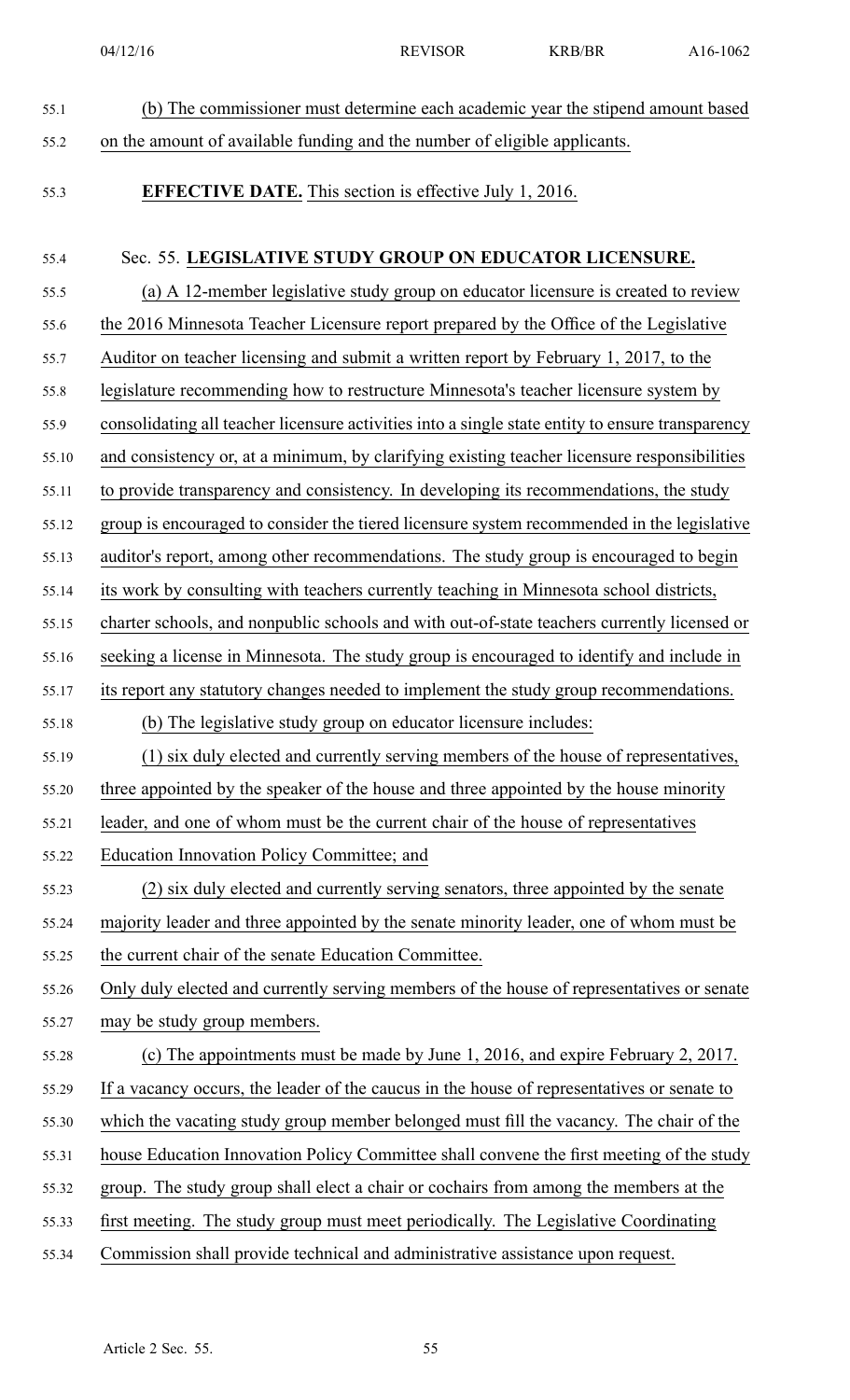- 56.1 (d) In reviewing the legislative auditor's repor<sup>t</sup> and developing its recommendations, 56.2 the study group must consult with the Board of Teaching, the licensing division of the 56.3 Department of Education, the Minnesota Board of School Administrators, and interested 56.4 and affected stakeholders. 56.5 (e) The study group expires on February 2, 2017, unless extended by law.
- 

56.6 **EFFECTIVE DATE.** This section is effective the day following final enactment.

#### 56.7 Sec. 56. **BOARD OF TEACHING REPORT.**

56.8 The Board of Teaching must prepare and submit <sup>a</sup> written repor<sup>t</sup> to the committees 56.9 of the legislature with jurisdiction over kindergarten through grade 12 education by 56.10 February 1, 2017, listing all the statutory and rule requirements on teacher preparation, 56.11 examinations, and training applicable to candidates for teacher licensure by type of license 56.12 and all the statutory and rule requirements on continuing education applicable to teachers 56.13 seeking to renew <sup>a</sup> full professional teaching license.

56.14 **EFFECTIVE DATE.** This section is effective the day following final enactment.

#### 56.15 Sec. 57. **TEACHER LICENSING; PROCESS AND PROCEDURES.**

56.16 (a) The Board of Teaching must maintain an easily accessible, user-friendly online 56.17 teacher licensure application system to enable all teacher licensure candidates to upload 56.18 their teacher licensure applications electronically and to select the field and grade level for 56.19 which they seek to be licensed. The online application system must list all types of teacher 56.20 licenses and special permissions available, outline the specific requirements for each type 56.21 of license and special permission, allow candidates to submit applications for all types 56.22 of licenses and special permissions, and be clear and complete. The online application 56.23 form must accommodate Minnesota and out-of-state candidates who completed <sup>a</sup> teacher 56.24 preparation and training program at either an accredited college or university or <sup>a</sup> 56.25 nontraditional teacher preparation and training program. 56.26 (b) When completely or partially denying <sup>a</sup> candidate <sup>a</sup> teaching license by issuing 56.27 <sup>a</sup> license that is more limited than the license the candidate seeks, including <sup>a</sup> restricted 56.28 license, the Board of Teaching, after consulting with the Department of Education if 56.29 appropriate, must notify the candidate in writing clearly explaining: the reason for denying 56.30 or partially denying the candidate <sup>a</sup> teaching license, including the specific deficiencies 56.31 identified in the candidate's preparation or qualifications; the options available to the 56.32 candidate to pursue the license the candidate seeks; and the candidate's right to appeal <sup>a</sup> 56.33 denial. Under the two-step appeal process, <sup>a</sup> candidate may appeal <sup>a</sup> licensure decision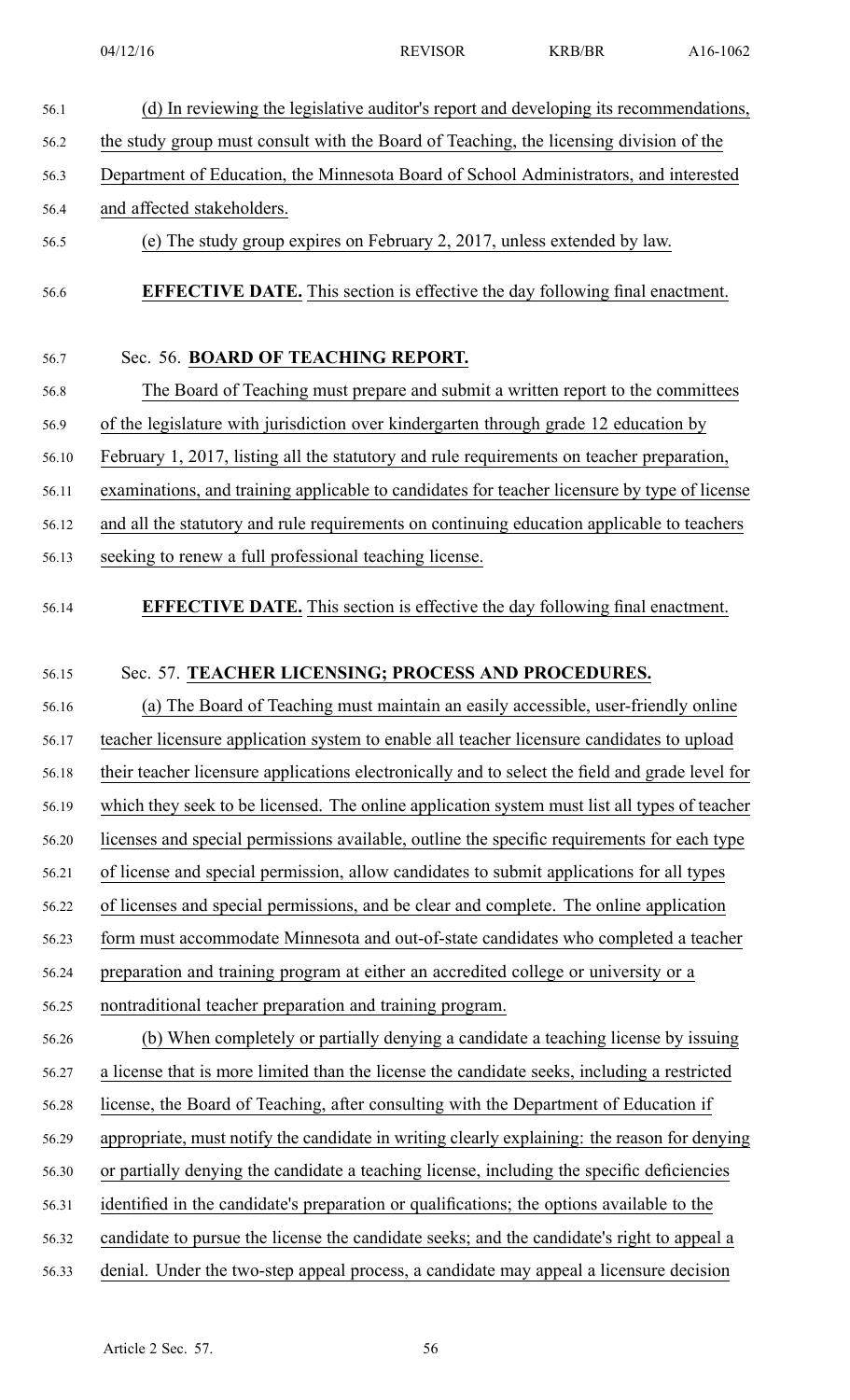57.1 to the Board of Teaching for review and, if the board does not find for the candidate, 57.2 the candidate may submit <sup>a</sup> second appeal, requesting <sup>a</sup> contested case hearing under 57.3 Minnesota Statutes, chapter 14. 57.4 (c) The Board of Teaching must gran<sup>t</sup> <sup>a</sup> one-year full professional teaching license 57.5 to otherwise qualified teacher licensure candidates who have satisfactorily completed 57.6 <sup>a</sup> board-approved teacher preparation program in Minnesota, an accredited teacher 57.7 preparation program in another state, or all the licensure-specific coursework and other 57.8 requirements of an alternative teacher preparation and training program but have not ye<sup>t</sup> 57.9 successfully completed the content, pedagogy, and skills exams required for licensure. 57.10 The board may renew <sup>a</sup> candidate's one-year full professional teaching license under 57.11 this paragraph up to three times. 57.12 **EFFECTIVE DATE.** This section is effective the day following final enactment. 57.13 Sec. 58. **DATA SECURITY PLAN.** 57.14 Subdivision 1. **Plan components.** To protect education and related workforce 57.15 data on individual students maintained by public schools, school districts, and state 57.16 agencies, and consistent with Minnesota Statutes, chapter 13, and sections 116J.401, 57.17 120B.11, 120B.12, 120B.30, 120B.31, 120B.35, 120B.36, 124D.49, 124D.52, 124D.861, 57.18 125A.085, and 127A.70, subdivision 2, among other student data-related provisions, the 57.19 commissioner of education must develop, publish, and oversee <sup>a</sup> detailed data security 57.20 plan combining administrative, physical, and technical safeguards that includes: 57.21 (1) requirements for: 57.22 (i) authorizing access to the kindergarten through grade 12 data systems containing 57.23 personally identifiable information on students; 57.24 (ii) authorizing data and system access for other agencies participating in the 57.25 Statewide Longitudinal Education Data System and the Early Childhood Longitudinal 57.26 Data System; 57.27 (iii) authenticating authorized access to and the processing of personally identifiable 57.28 information on students; 57.29 (iv) protecting data that describes <sup>a</sup> student or otherwise identifies <sup>a</sup> student gathered 57.30 by an operator of <sup>a</sup> Web site, online service, online application, or mobile application 57.31 that operates <sup>a</sup> site, service, or application for kindergarten through grade 12 school 57.32 purposes; and 57.33 (v) sanctions for employees, contractors, grantees, researchers, and vendors who 57.34 fail to comply with the guidelines;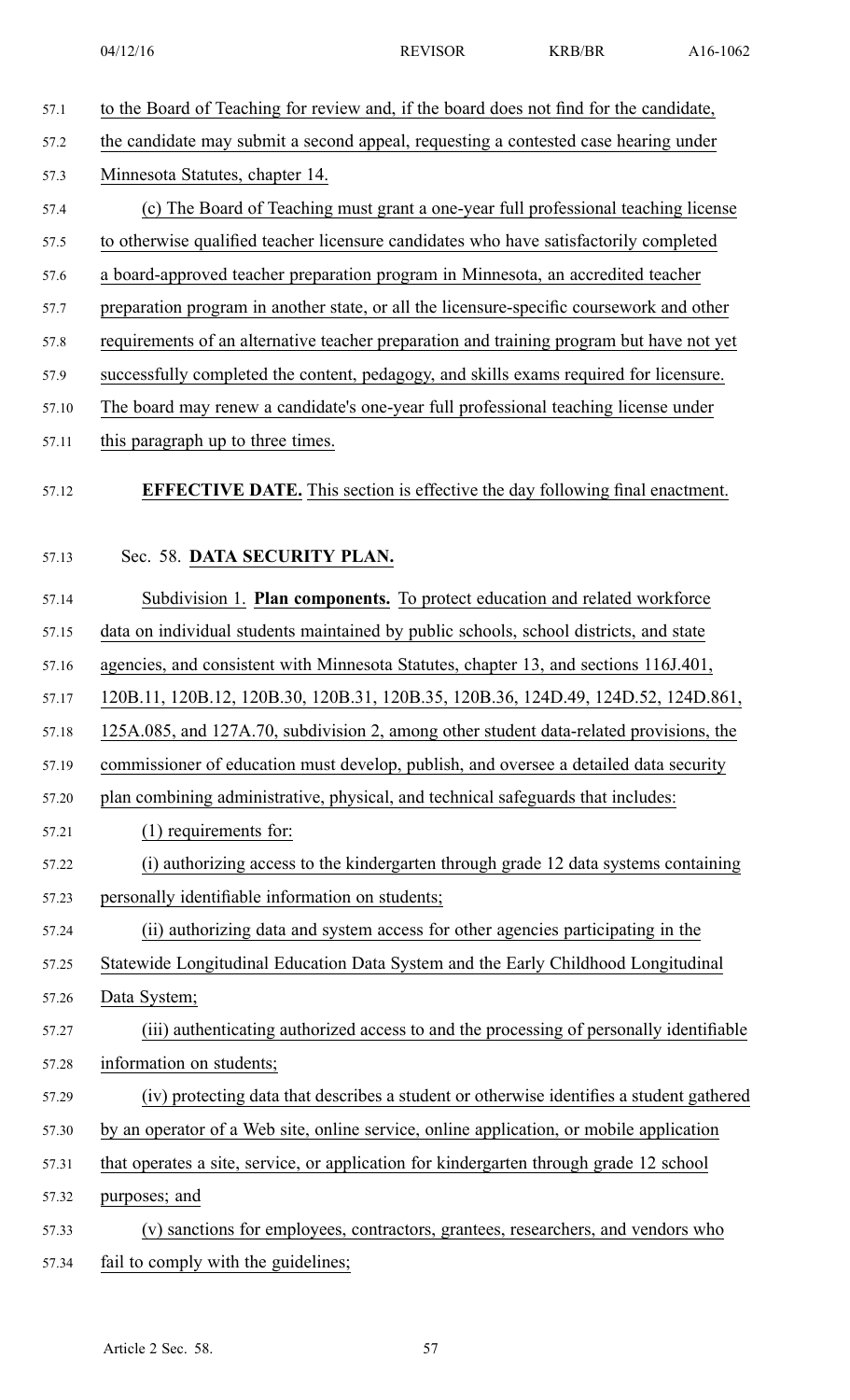| 58.1  | (2) minimum privacy compliance standards based on reasonable and enforceable               |
|-------|--------------------------------------------------------------------------------------------|
| 58.2  | security measures and practices, including background checks, training opportunities       |
| 58.3  | and resources, physical and technical safeguards, and privacy and security agreements      |
| 58.4  | for employees, contractors, grantees, researchers, and vendors with access to personally   |
| 58.5  | identifiable information on students, among other privacy and security measures and        |
| 58.6  | practices;                                                                                 |
| 58.7  | (3) regular privacy and security compliance audits of the Statewide Longitudinal           |
| 58.8  | Education Data System and other data systems; and                                          |
| 58.9  | (4) data retention, storage, disposal, and security policies and protocols that include:   |
| 58.10 | (i) safeguards for protecting, managing, accessing, and destroying students'               |
| 58.11 | personally identifiable data; and                                                          |
| 58.12 | (ii) plans, notices, and mitigation procedures for responding to data breaches, among      |
| 58.13 | other policies and protocols.                                                              |
| 58.14 | Subd. 2. <b>Plan report.</b> The commissioner of education must submit a report by         |
| 58.15 | January 10, 2017, to the committees of the legislature with jurisdiction over education    |
| 58.16 | and data practices on the Department of Education's progress in developing the data        |
| 58.17 | security plan and must include in the report estimates of the costs for further developing |
| 58.18 | and implementing the plan, including audit, background check, and training costs, among    |
| 58.19 | other costs.                                                                               |
|       |                                                                                            |
| 58.20 | Subd. 3. Plan costs. The commissioner of education must proceed in developing the          |
| 58.21 | data security plan under subdivision 1 using existing Department of Education resources.   |
| 58.22 | Subd. 4. Plan implementation. The commissioner of education may not proceed to             |
| 58.23 | implement the data security plan under this section until July 1, 2017.                    |
|       |                                                                                            |
| 58.24 | <b>EFFECTIVE DATE.</b> This section is effective the day following final enactment.        |
|       |                                                                                            |
| 58.25 | Sec. 59. STAFF DEVELOPMENT GRANTS FOR INTERMEDIATE SCHOOL                                  |
| 58.26 | DISTRICTS AND OTHER COOPERATIVE UNITS.                                                     |
| 58.27 | (a) For fiscal years 2017, 2018, and 2019 only, an intermediate school district or         |
| 58.28 | other cooperative unit providing instruction to students in federal instructional settings |
| 58.29 | of level 4 or higher qualifies for staff development grants equal to \$1,000 times the     |
| 58.30 | full-time equivalent number of licensed instructional staff and nonlicensed classroom      |
| 58.31 | aides employed by the intermediate school district or other cooperative unit during the    |
| 58.32 | previous fiscal year.                                                                      |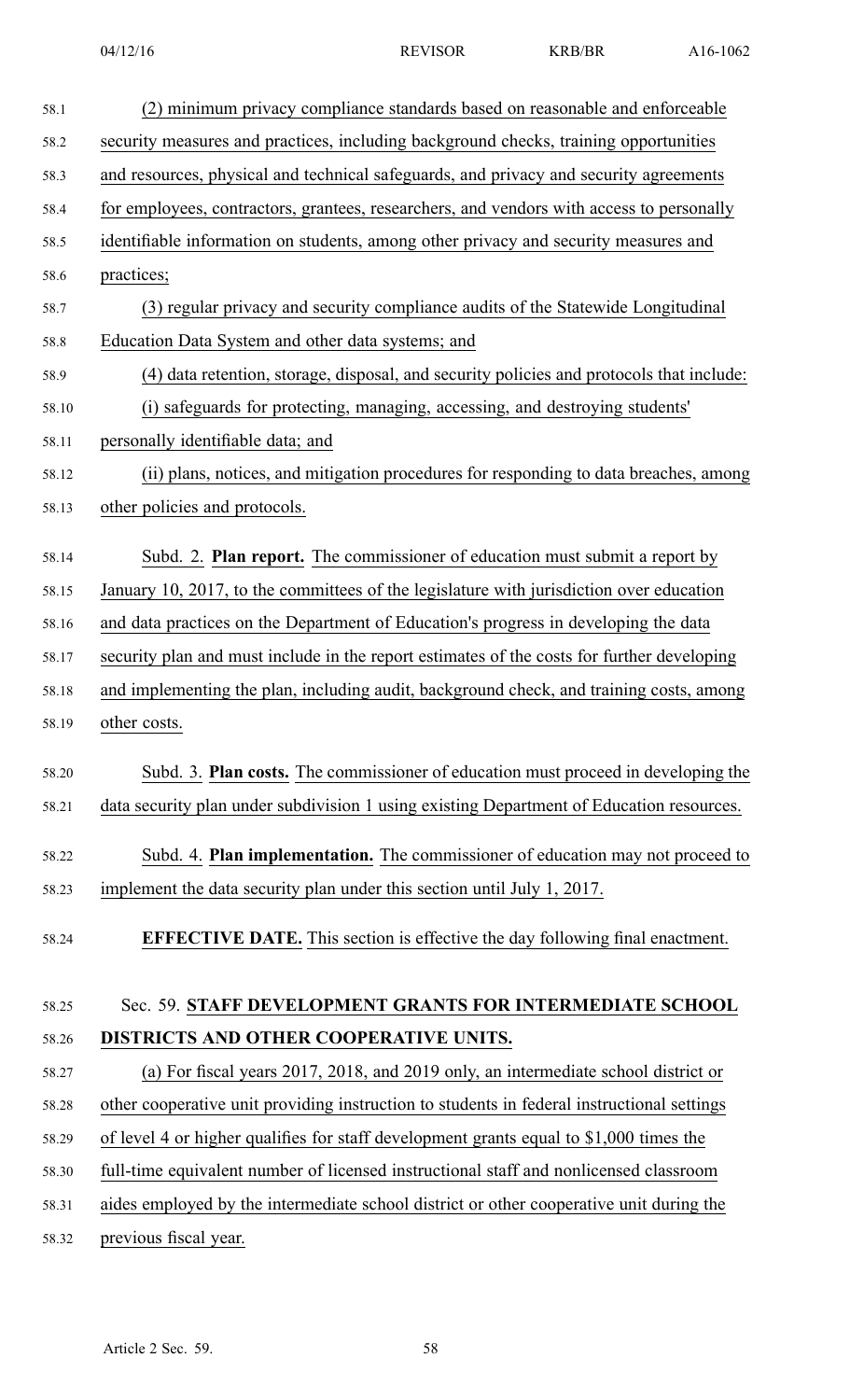| 59.1  | (b) Staff development grants received under this section must be used for activities           |
|-------|------------------------------------------------------------------------------------------------|
| 59.2  | related to enhancing services to students who may have challenging behaviors or mental         |
| 59.3  | health issues or be suffering from trauma. Specific qualifying staff development activities    |
| 59.4  | include but are not limited to:                                                                |
| 59.5  | (1) proactive behavior management;                                                             |
| 59.6  | (2) personal safety training;                                                                  |
| 59.7  | (3) de-escalation techniques; and                                                              |
| 59.8  | (4) adaptation of published curriculum and pedagogy for students with complex                  |
| 59.9  | learning and behavioral needs.                                                                 |
| 59.10 | (c) The grants received under this section must be reserved and spent only on the              |
| 59.11 | activities specified in this section. If funding for purposes of this section is insufficient, |
| 59.12 | the commissioner must prorate the grants.                                                      |
| 59.13 | <b>EFFECTIVE DATE.</b> This section is effective for revenue for fiscal year 2017              |
| 59.14 | and later.                                                                                     |
|       |                                                                                                |
| 59.15 | Sec. 60. STUDENT DISCIPLINE WORKING GROUP.                                                     |
| 59.16 | (a) A student discipline working group is created to review the substance,                     |
| 59.17 | application, and effect of Minnesota's Pupil Fair Dismissal Act under Minnesota Statutes,      |
| 59.18 | sections 121A.40 to 121A.56, and related student discipline provisions in Minnesota            |
| 59.19 | Statutes, chapter 121A, and submit written recommendations to the legislature by               |
| 59.20 | February 1, 2017, on improving disciplinary policies, practices, and procedures as they        |
| 59.21 | affect students and school officials and the effects on student outcomes.                      |
| 59.22 | (b) Consistent with paragraph (a), the working group must analyze:                             |
| 59.23 | (1) available summary data on elementary and secondary students' removal from                  |
| 59.24 | class, suspensions, exclusions, expulsions, and other disciplinary measures, disaggregated     |
| 59.25 | by categories of race, ethnicity, poverty, disability, homelessness, English language          |
| 59.26 | proficiency, gender, age, and foster care status;                                              |
| 59.27 | (2) the meaning and effect of "willful" in establishing grounds for dismissal under            |
| 59.28 | Minnesota Statutes, section 121A.45;                                                           |
| 59.29 | (3) the impact of positive behavioral interventions and supports and restorative               |
| 59.30 | practices on student behavior, student outcomes, and the school climate, including student     |
| 59.31 | engagement and connection, among other school climate measures;                                |
| 59.32 | (4) due process rights of students facing dismissal, including changes needed to               |
| 59.33 | ensure students' due process rights are fully observed and protected;                          |
|       |                                                                                                |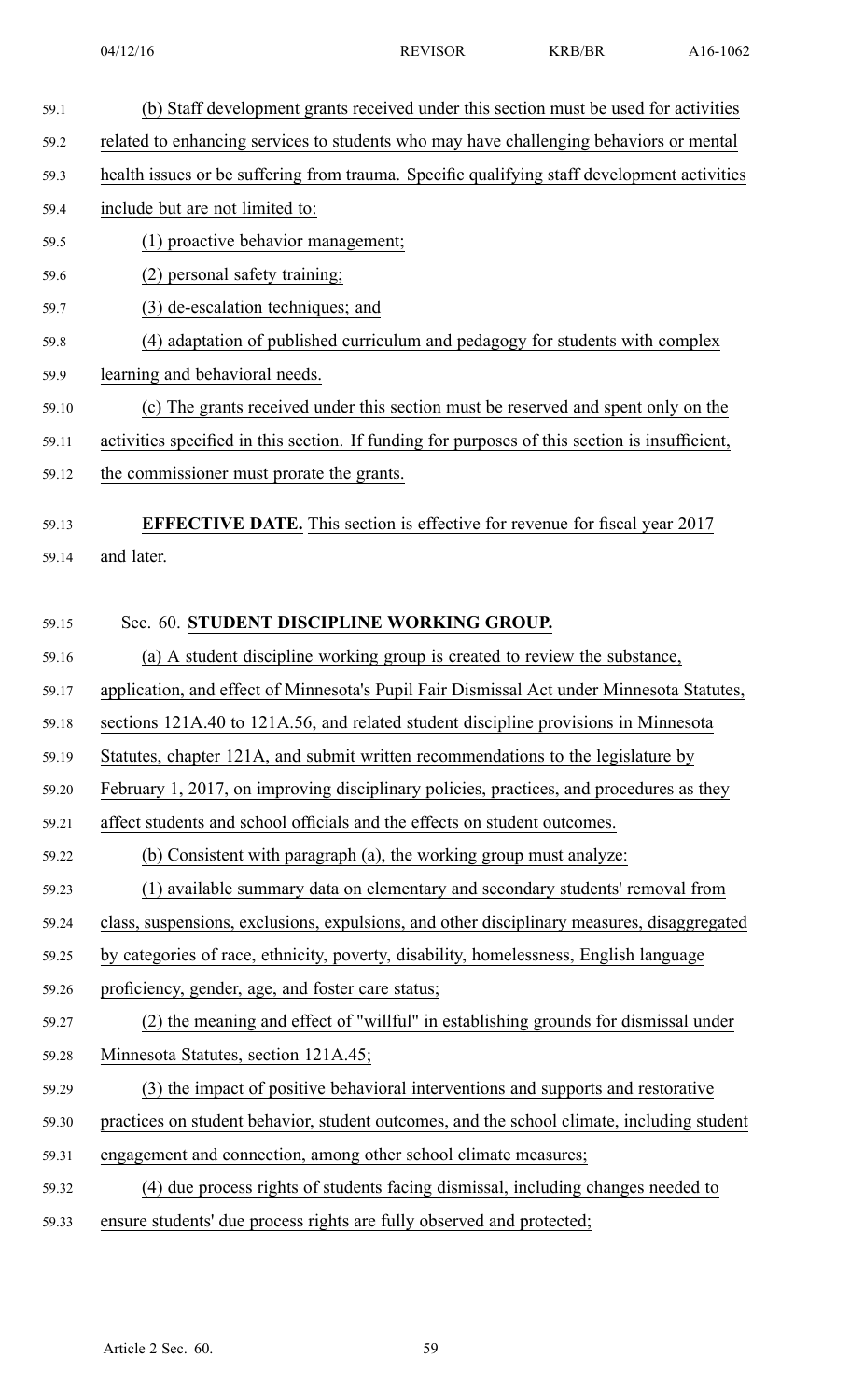| 60.1  | (5) students' need for and access to professional support service providers such            |
|-------|---------------------------------------------------------------------------------------------|
| 60.2  | as school counselors, school social workers, school psychologists, and mental health        |
| 60.3  | professionals;                                                                              |
| 60.4  | (6) the presence of school resource officers in school buildings, their role in affecting   |
| 60.5  | student discipline, and their impact on teacher safety and student outcomes;                |
| 60.6  | (7) policies for retaining and destroying student disciplinary data; and                    |
| 60.7  | (8) other related school discipline matters that are of concern to working group            |
| 60.8  | members.                                                                                    |
| 60.9  | (c) By June 1, 2016, the executive director of each of the following organizations          |
| 60.10 | shall appoint one representative to serve as a member of the working group: the Minnesota   |
| 60.11 | School Boards Association; the Minnesota Association of School Administrators;              |
| 60.12 | Education Minnesota; the Minnesota Board of Peace Officer Standards and Training; the       |
| 60.13 | Minnesota Disability Law Center; the National Alliance of Mental Illness Minnesota;         |
| 60.14 | the Parent Advocacy Coalition for Educational Rights (PACER) Center; the Minnesota          |
| 60.15 | Association of Secondary School Principals; the Minnesota Elementary School Principals'     |
| 60.16 | Association; the Association of Metropolitan School Districts; the Minnesota Rural          |
| 60.17 | Education Association; the Minnesota School Counselors Association; the Minnesota           |
| 60.18 | School Psychologists Association; the School Nurse Organization of Minnesota; the St.       |
| 60.19 | Paul Special Education Advisory Council; the Solutions Not Suspensions Coalition; the       |
| 60.20 | Minnesota Education Equity Partnership; MinnCAN; Students for Education Reform; the         |
| 60.21 | Minnesota Youth Council; Educators 4 Excellence; the African American Leadership            |
| 60.22 | Forum; the American Indian Opportunities Industrialization Center; the Minnesota            |
| 60.23 | Association of Charter School Authorizers; the Minnesota Indian Affairs Council; and        |
| 60.24 | the Minnesota School Social Workers Association. Six legislators shall also be appointed    |
| 60.25 | by June 1, 2016, and serve as members of the working group: three duly elected and          |
| 60.26 | currently serving senators, two appointed by the senate majority leader and one appointed   |
| 60.27 | by the senate minority leader; and three duly elected and currently serving members of the  |
| 60.28 | house of representatives, two appointed by the speaker of the house and one appointed       |
| 60.29 | by the house of representatives minority leader. Only duly elected and currently serving    |
| 60.30 | members of the senate or house of representatives may be working group members. If a        |
| 60.31 | vacancy occurs, the leader of the caucus in the senate or house of representatives to which |
| 60.32 | the vacating member belonged must fill the vacancy. Working group members must seek         |
| 60.33 | advice from experts and stakeholders in developing their recommendations.                   |
| 60.34 | (d) The commissioner of education, or the commissioner's designee, must convene             |
| 60.35 | the first meeting of the working group. The working group must select a chair or cochairs   |
| 60.36 | from among its members at the first meeting. The working group must meet periodically.      |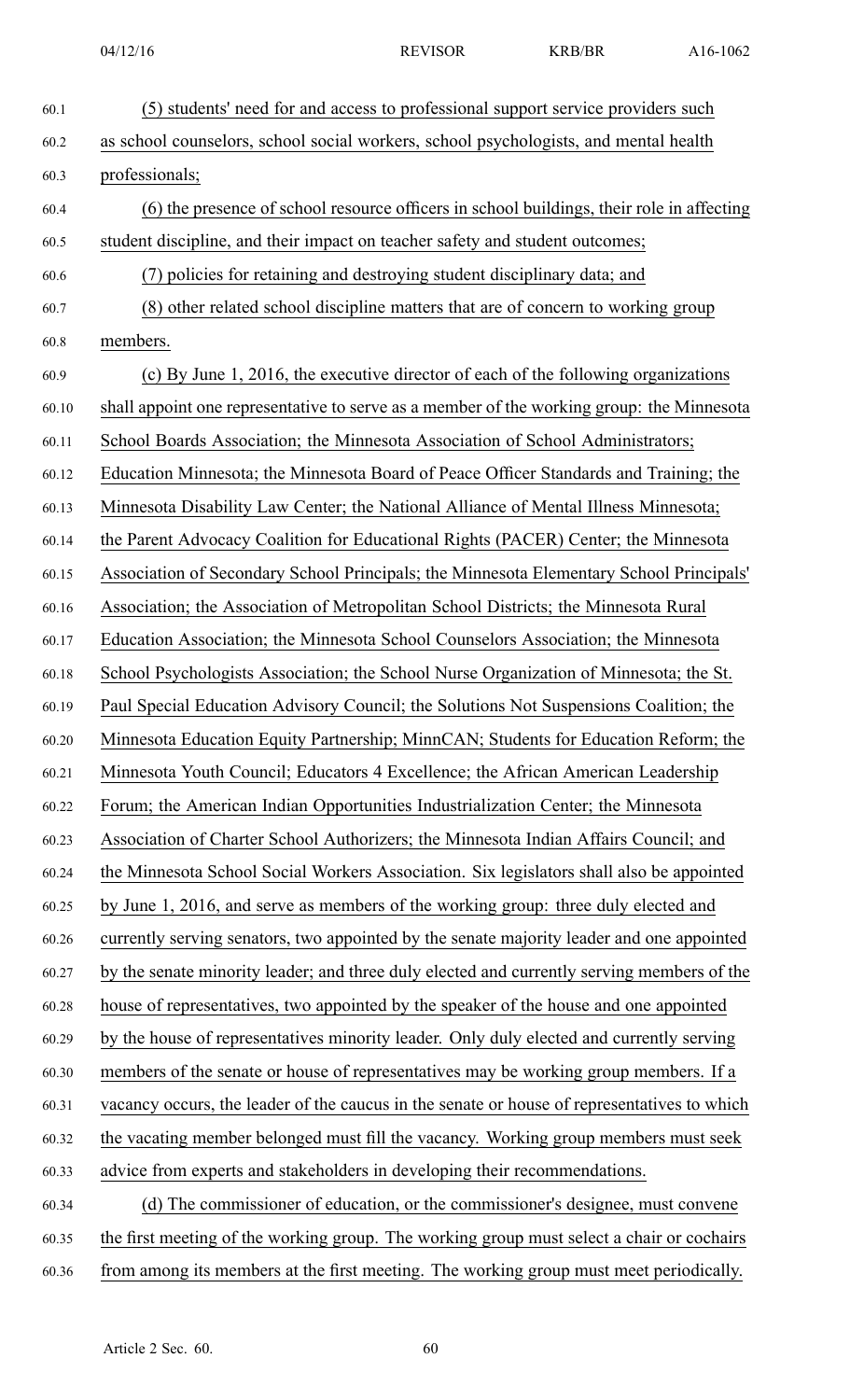| 61.1  | The commissioner must provide technical and administrative assistance to the working          |  |
|-------|-----------------------------------------------------------------------------------------------|--|
| 61.2  | group upon request. Working group members are not eligible to receive expenses or per         |  |
| 61.3  | diem payments for serving on the working group.                                               |  |
| 61.4  | (e) The working group expires February 2, 2017.                                               |  |
| 61.5  | <b>EFFECTIVE DATE.</b> This section is effective the day following final enactment.           |  |
| 61.6  | Sec. 61. NORTHWEST REGIONAL PARTNERSHIP CONCURRENT                                            |  |
| 61.7  | ENROLLMENT PROGRAM.                                                                           |  |
| 61.8  | Subdivision 1. Definition. "Northwest Regional Partnership" means a voluntary                 |  |
| 61.9  | association of the Lakes Country Service Cooperative, the Northwest Service Cooperative,      |  |
| 61.10 | and Minnesota State University-Moorhead that works together to provide coordinated            |  |
| 61.11 | higher learning opportunities for teachers.                                                   |  |
| 61.12 | Subd. 2. Establishment. Lakes Country Service Cooperative, in consultation with               |  |
| 61.13 | the Northwest Service Cooperative, may develop a continuing education program to allow        |  |
| 61.14 | eligible teachers to attain the requisite graduate credits necessary to be qualified to teach |  |
| 61.15 | secondary school courses for postsecondary credit.                                            |  |
| 61.16 | Subd. 3. Curriculum development. Minnesota State University-Moorhead may                      |  |
| 61.17 | develop an online education curriculum to allow eligible secondary school teachers to         |  |
| 61.18 | attain graduate credit at a reduced credit rate.                                              |  |
| 61.19 | Subd. 4. Funding for course development; scholarships; stipends. Lakes                        |  |
| 61.20 | Country Service Cooperative, in consultation with the other members of the Northwest          |  |
| 61.21 | Regional Partnership, shall:                                                                  |  |
| 61.22 | (1) provide funding for course development for up to 18 credits in applicable                 |  |
| 61.23 | postsecondary subject areas;                                                                  |  |
| 61.24 | (2) provide scholarships for eligible teachers to enroll in the continuing education          |  |
| 61.25 | program; and                                                                                  |  |
| 61.26 | (3) develop criteria for awarding educator stipends on a per-credit basis to                  |  |
| 61.27 | incentivize participation in the continuing education program.                                |  |
| 61.28 | Subd. 5. Participant eligibility. Participation in the continuing education program           |  |
| 61.29 | is reserved for teachers of secondary school courses for postsecondary credit. Priority       |  |
| 61.30 | must be given to teachers employed by a school district that is a member of the Lakes         |  |
| 61.31 | Country Service Cooperative or Northwest Service Cooperative. Teachers employed               |  |
| 61.32 | by a school district that is not a member of the Lakes Country Service Cooperative or         |  |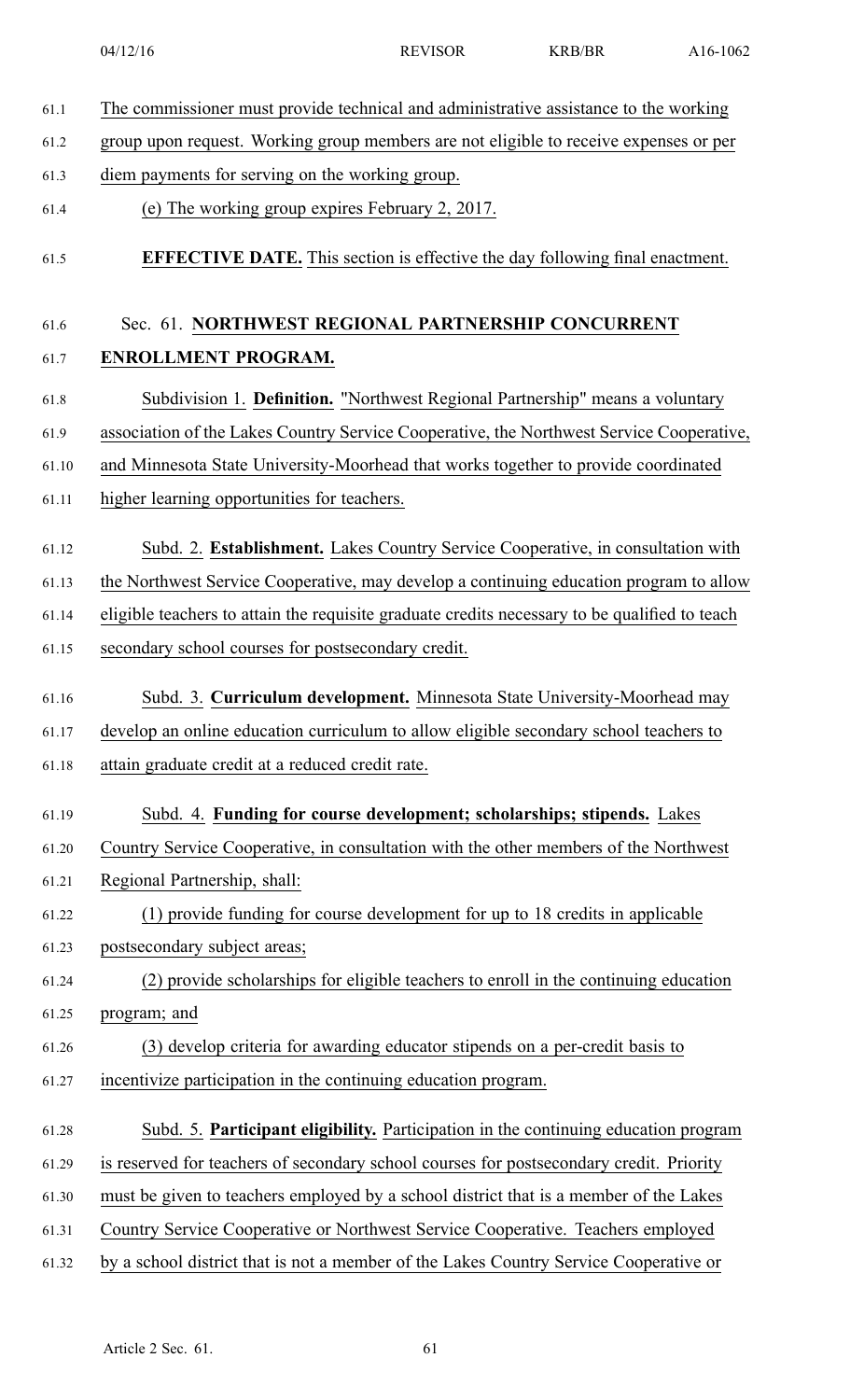- 62.1 Northwest Service Cooperative may participate in the continuing education program as
- 62.2 space allows. A teacher participating in this program is ineligible to participate in other

62.3 concurrent enrollment teacher training gran<sup>t</sup> programs.

- 62.4 Subd. 6. **Private funding.** The partnership may receive private resources to
- 62.5 supplement the available public money. All money received shall be administered by
- 62.6 the Lakes Country Service Cooperative.
- 62.7 Subd. 7. **Report required.** Northwest Regional Partnership must submit an annual
- 62.8 repor<sup>t</sup> by January 15 of each year on the progress of its activities to the legislature,
- 62.9 commissioner of education, and Board of Trustees of the Minnesota State Colleges and
- 62.10 Universities. The annual repor<sup>t</sup> shall contain <sup>a</sup> financial repor<sup>t</sup> for the preceding year. The
- 62.11 first repor<sup>t</sup> is due no later than January 15, 2018.
- 62.12 **EFFECTIVE DATE.** This section is effective July 1, 2016.

### 62.13 Sec. 62. **GROW YOUR OWN TEACHER RESIDENCY PILOT PROGRAM.**

62.14 (a) For fiscal years 2017, 2018, and 2019 only, <sup>a</sup> nonconventional teacher residency 62.15 pilot program under Minnesota Statutes, section 122A.09, subdivision 10, paragraph (a), 62.16 is established to provide tuition scholarships to enable education or teaching assistants 62.17 or other nonlicensed district employees who hold <sup>a</sup> bachelor's degree from an accredited 62.18 college or university and who seek an elementary education license to participate in <sup>a</sup> Board 62.19 of Teaching-approved nonconventional teacher residency program under this section. 62.20 (b) School districts or charter schools not participating under paragraph (a) may 62.21 use funds under this section to pay for tuition assistance or scholarships on behalf of 62.22 paraprofessionals employed in the school or district who are enrolled in <sup>a</sup> Board of

- 62.23 Teaching-approved teacher preparation program and who are making satisfactory progress
- 62.24 toward attaining teacher licensure.
- 62.25 (c) The commissioner of education and the commissioner of the Office of Higher 62.26 Education must evaluate the outcomes and efficacy of the program and, by February 1,
- 62.27 2017, submit written program recommendations to the committees of the legislature with
- 62.28 jurisdiction over kindergarten through grade 12 education and higher education, including
- 62.29 how to continue and expand the program throughout Minnesota.

## 62.30 Sec. 63. **PILOT PROJECT TO HELP STRUGGLING STUDENTS READ AT** 62.31 **GRADE LEVEL.**

- 62.32 (a) A pilot project for fiscal year 2017 is established to help struggling,
- 62.33 underperforming students in grades 3 through 5 read at grade level and close the academic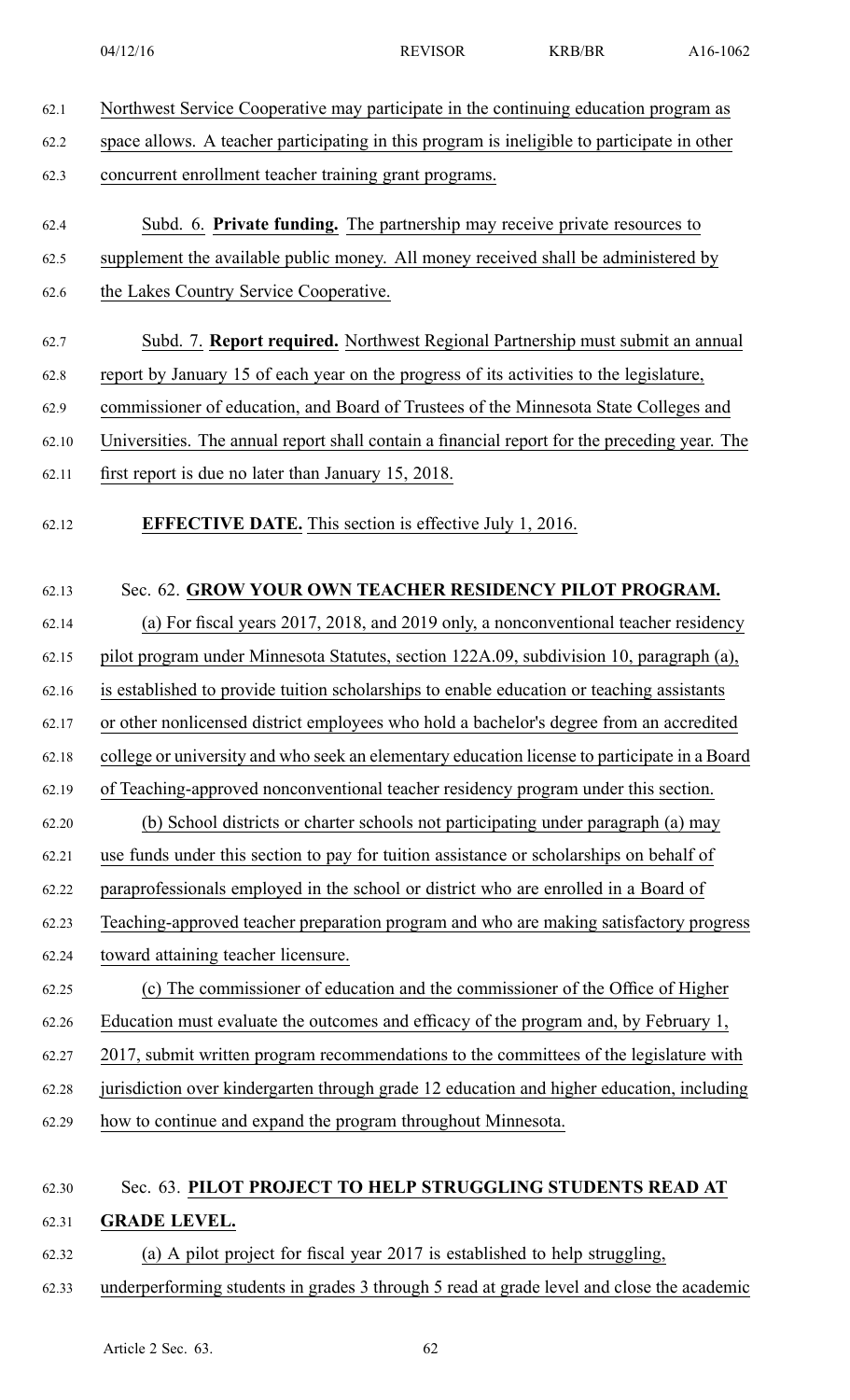| 63.1  | achievement gap. Under this pilot project, the commissioner of education shall make a          |
|-------|------------------------------------------------------------------------------------------------|
| 63.2  | grant to a qualified and experienced nonprofit organization to provide three Minnesota         |
| 63.3  | public schools with: a research-based intervention software program demonstrated to            |
| 63.4  | effectively use singing to improve students' reading ability; technical training and staff to  |
| 63.5  | install project software; on-site professional development and instructional monitoring        |
| 63.6  | and support for school staff and students; preproject and postproject online reading           |
| 63.7  | assessments developed by the University of Minnesota; and other project management             |
| 63.8  | services. A participating school must identify a trained supervisor and other school staff     |
| 63.9  | to work with students using the software in the computer lab and coordinate and review         |
| 63.10 | students' weekly lab use.                                                                      |
| 63.11 | (b) The commissioner, in consultation with the nonprofit organization receiving the            |
| 63.12 | grant, must select three public elementary schools, located in an urban, suburban, and         |
| 63.13 | greater Minnesota school district, respectively, to participate in the project based on:       |
| 63.14 | (1) the number and percent of enrolled students in grades 3 through 5 whose                    |
| 63.15 | proficiency on the Minnesota Comprehensive Assessment in reading is below grade level          |
| 63.16 | and who are eligible for free or reduced-price lunch;                                          |
| 63.17 | (2) the interest of the school principal, teachers, and other school staff in                  |
| 63.18 | participating in the project; and                                                              |
| 63.19 | (3) the availability of a computer lab for the project and its software.                       |
| 63.20 | (c) The nonprofit organization receiving the grant must submit a                               |
| 63.21 | commissioner-reviewed report to the committees of the legislature with jurisdiction over       |
| 63.22 | kindergarten through grade 12 education by February 1, 2017, using summary data to             |
| 63.23 | compare and evaluate the reading gains of the third to fifth grade students in the three       |
| 63.24 | schools that participated in the project and third to fifth grade students in schools that did |
| 63.25 | not participate in the project and recommend whether to continue or expand the project.        |
| 63.26 | <b>EFFECTIVE DATE.</b> This section is effective July 1, 2016.                                 |
|       |                                                                                                |
| 63.27 | Sec. 64. LEGISLATIVE AUDITOR.                                                                  |
| 63.28 | The legislative auditor is requested to perform a financial audit of the Perpich Center        |
| 63.29 | for Arts Education in calendar year 2016, and at least every four calendar years thereafter.   |
| 63.30 | <b>EFFECTIVE DATE.</b> This section is effective the day following final enactment.            |
| 63.31 | Sec. 65. STATEWIDE SCHOOL TEACHER AND ADMINISTRATOR JOB                                        |

63.32 **BOARD.**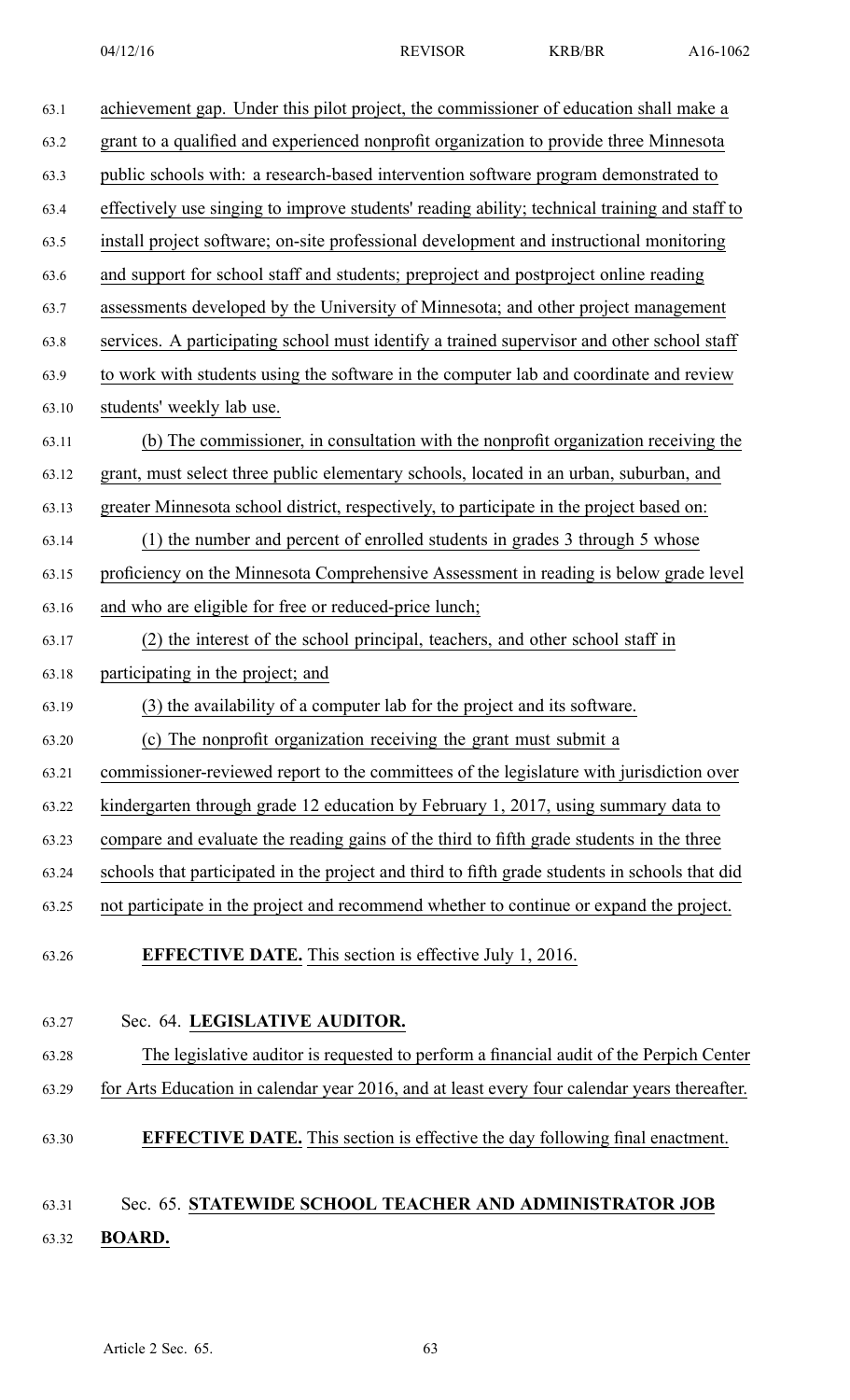| For fiscal years 2017, 2018, and 2019 only, the Board of Teaching must contract for          |
|----------------------------------------------------------------------------------------------|
| an electronic statewide school teacher and administrator job board. The job board must       |
| allow school districts to post job openings for prekindergarten through grade 12 teaching    |
| and administrative positions.                                                                |
| <b>EFFECTIVE DATE.</b> This section is effective July 1, 2016.                               |
| Sec. 66. CERTIFICATION INCENTIVE REVENUE.                                                    |
| Subdivision 1. Qualifying certificates. As soon as practicable, the commissioner             |
| of education, in consultation with the Governor's Workforce Development Council              |
| established under Minnesota Statutes, section 116L.665, and the P-20 education               |
| partnership operating under Minnesota Statutes, section 127A.70, must establish the list of  |
| qualifying career and technical certificates and post the names of those certificates on the |
| Department of Education's Web site. The certificates must be in fields where occupational    |
| opportunities exist.                                                                         |
| Subd. 2. School district participation. (a) A school board may adopt a policy                |
| authorizing its students in grades 9 through 12, including its students enrolled in          |
| postsecondary enrollment options courses under Minnesota Statutes, section 124D.09, the      |
| opportunity to complete a qualifying certificate. The certificate may be completed as part   |
| of a regularly scheduled course.                                                             |
| (b) A school district may register a student for any assessment necessary to complete        |
| a qualifying certificate and pay any associated registration fees for its students.          |
| Subd. 3. Incentive funding. (a) A school district's career and technical certification       |
| aid equals \$500 times the district's number of students enrolled during the current fiscal  |
| year who have obtained one or more qualifying certificates during the current fiscal year.   |
| (b) The statewide total certificate revenue must not exceed $$1,000,000$ . The               |
| commissioner must proportionately reduce the initial aid provided under this subdivision     |
| so that the statewide aid cap is not exceeded.                                               |
| Subd. 4. <b>Reports to the legislature.</b> (a) The commissioner of education must           |
| report to the committees of the legislature with jurisdiction over kindergarten through      |
| grade 12 education and higher education by February 1, 2017, on the number and types         |
| of certificates authorized for the 2016-2017 school year. The commissioner must also         |
| recommend whether the pilot program should be continued.                                     |
| (b) By February 1, 2018, the commissioner of education must report to the                    |
| committees of the legislature with jurisdiction over kindergarten through grade 12           |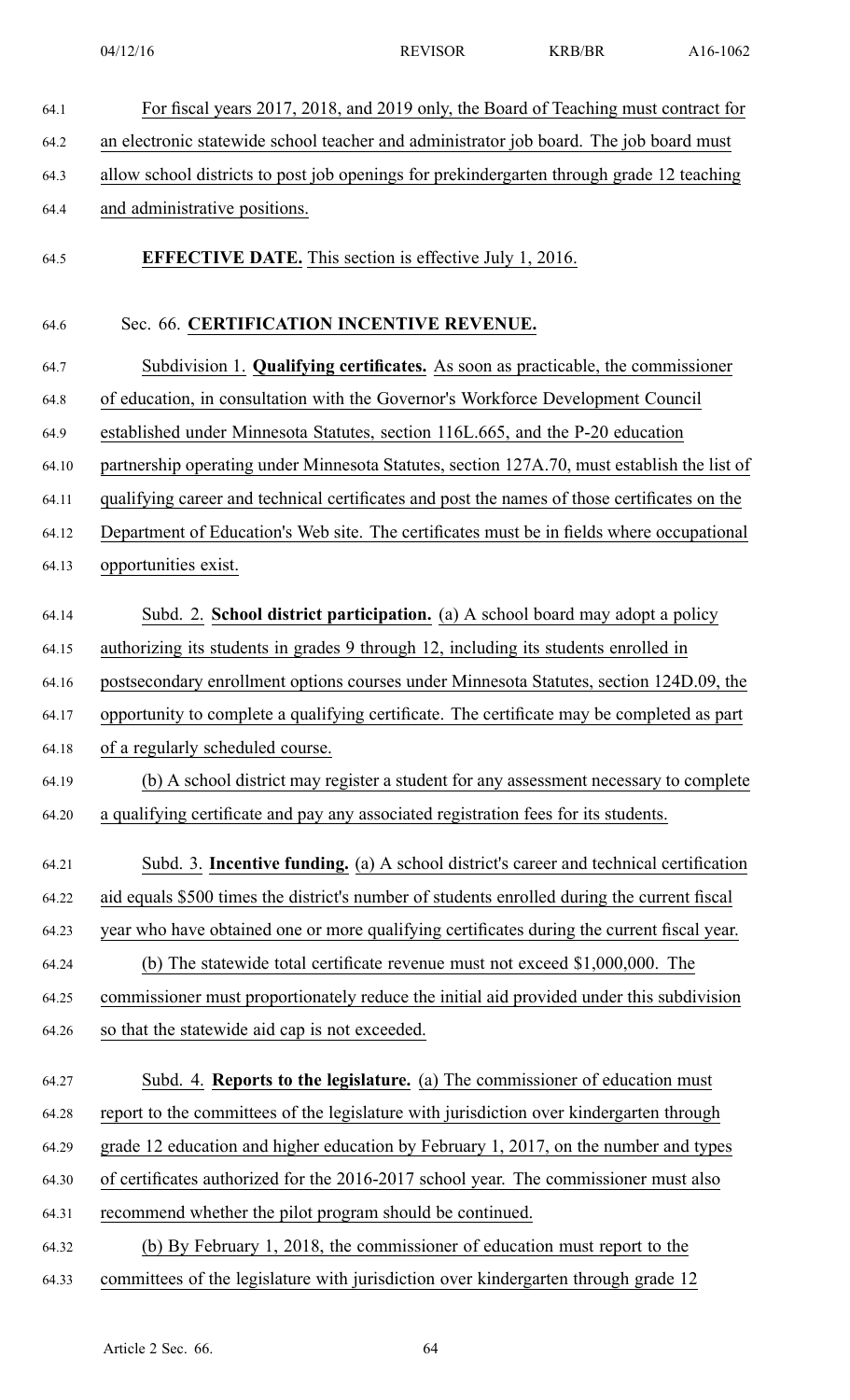|       | 04/12/16                                                                                    | <b>REVISOR</b> | <b>KRB/BR</b> | A16-1062 |
|-------|---------------------------------------------------------------------------------------------|----------------|---------------|----------|
| 65.1  | education and higher education about the number and types of certificates earned by         |                |               |          |
| 65.2  | Minnesota's students during the 2016-2017 school year.                                      |                |               |          |
| 65.3  | <b>EFFECTIVE DATE.</b> This section is effective the day following final enactment.         |                |               |          |
| 65.4  | Sec. 67. APPROPRIATIONS.                                                                    |                |               |          |
| 65.5  | Subdivision 1. Department of Education. The sums indicated in this section                  |                |               |          |
| 65.6  | are appropriated from the general fund to the Department of Education for the fiscal        |                |               |          |
| 65.7  | year designated.                                                                            |                |               |          |
| 65.8  | Subd. 2. Staff development grants for cooperative units. For payment of staff               |                |               |          |
| 65.9  | development grants to intermediate school districts and other cooperative units providing   |                |               |          |
| 65.10 | instruction to students in federal instructional settings of level 4 or higher:             |                |               |          |
| 65.11 | $\underline{\$}$<br>$6,000,000$ 2017                                                        |                |               |          |
| 65.12 | This is a onetime appropriation. This appropriation does not cancel and is available        |                |               |          |
| 65.13 | until June 30, 2019. To the extent practicable, this appropriation should fund staff        |                |               |          |
| 65.14 | development grants for intermediate school districts and other cooperative units for fiscal |                |               |          |
| 65.15 | years 2017, 2018, and 2019.                                                                 |                |               |          |
| 65.16 | Subd. 3. Northwest Regional Partnership concurrent enrollment program. For a                |                |               |          |
| 65.17 | grant to the Lakes Country Service Cooperative to operate a continuing education program:   |                |               |          |
| 65.18 | $\frac{\mathcal{S}}{\mathcal{S}}$<br>$3,000,000$ 2017                                       |                |               |          |
| 65.19 | This is a onetime appropriation. This appropriation does not cancel and is available        |                |               |          |
| 65.20 | until June 30, 2019.                                                                        |                |               |          |
| 65.21 | Subd. 4. Grow Your Own tuition scholarships. For a school district to provide               |                |               |          |
| 65.22 | tuition scholarships to eligible employees under the Grow Your Own teacher residency        |                |               |          |
| 65.23 | pilot program:                                                                              |                |               |          |
| 65.24 | S<br>$1,500,000$ 2017                                                                       |                |               |          |
| 65.25 | This is a onetime appropriation. This appropriation does not cancel and is available        |                |               |          |
| 65.26 | until June 30, 2019.                                                                        |                |               |          |
| 65.27 | Subd. 5. Sanneh Foundation. For a grant to the Sanneh Foundation:                           |                |               |          |
| 65.28 | $\underline{\$}$<br>$1,500,000$ 2017                                                        |                |               |          |
| 65.29 | Funds appropriated in this section are to provide all-day, in-school, and after-school      |                |               |          |
| 65.30 | academic and behavioral interventions for low-performing and chronically absent students    |                |               |          |
| 65.31 | with a focus on low-income students and students of color throughout the school year and    |                |               |          |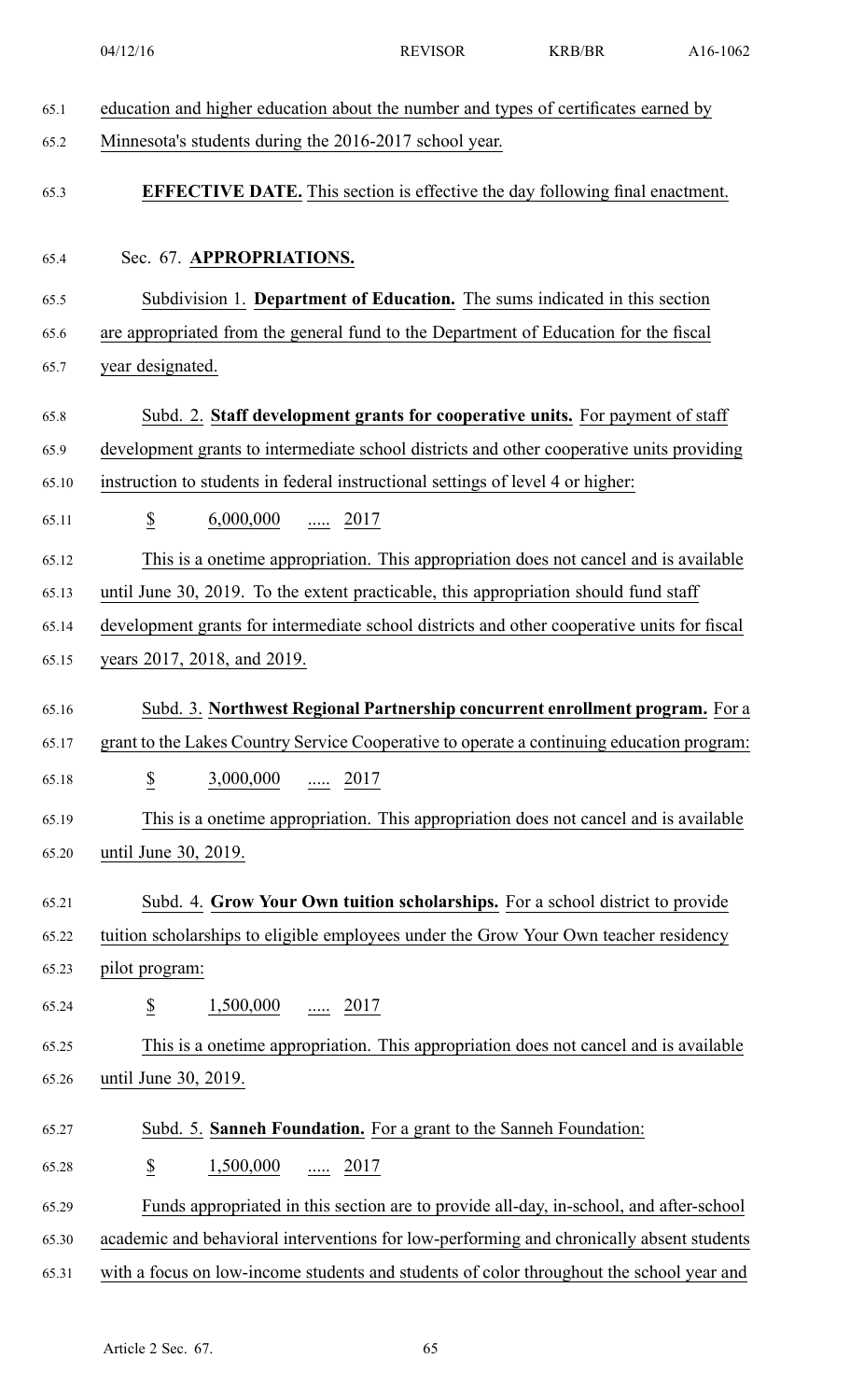|       | 04/12/16                                                                                   | <b>REVISOR</b> | <b>KRB/BR</b> | A16-1062 |
|-------|--------------------------------------------------------------------------------------------|----------------|---------------|----------|
| 66.1  | during the summer to decrease absenteeism, encourage school engagement, and improve        |                |               |          |
| 66.2  | grades and graduation rates. Funds appropriated in this section may be used to hire and    |                |               |          |
| 66.3  | train staff in areas of youth mentorship, behavior support, and academic tutoring in group |                |               |          |
| 66.4  | and individual settings and to promote pathways for teachers of color.                     |                |               |          |
| 66.5  | This is a onetime appropriation. This appropriation does not cancel and is available       |                |               |          |
| 66.6  | until June 30, 2019.                                                                       |                |               |          |
| 66.7  | Subd. 6. Western Minnesota mobile manufacturing lab. For a transfer to the                 |                |               |          |
| 66.8  | Pine to Prairie Cooperative Center:                                                        |                |               |          |
| 66.9  | $\underline{\$}$<br>$900,000$ 2017                                                         |                |               |          |
| 66.10 | The funds in this subdivision must be used to establish a western Minnesota mobile         |                |               |          |
| 66.11 | labs program, including manufacturing and welding labs to create interest in these careers |                |               |          |
| 66.12 | for secondary students. The program must be operated by Pine to Prairie Cooperative        |                |               |          |
| 66.13 | Center in collaboration with Northland Community and Technical College, Lakes Country      |                |               |          |
| 66.14 | Service Cooperative, and Minnesota State Community and Technical College.                  |                |               |          |
| 66.15 | This is a onetime appropriation. This appropriation does not cancel and is available       |                |               |          |
| 66.16 | until June 30, 2019.                                                                       |                |               |          |
| 66.17 | Subd. 7. Music pilot project appropriation. For a grant to a qualified nonprofit           |                |               |          |
| 66.18 | organization to provide three Minnesota public elementary schools with a research-based    |                |               |          |
| 66.19 | intervention software program that effectively uses singing to improve students' reading   |                |               |          |
| 66.20 | ability:                                                                                   |                |               |          |
| 66.21 | $\underline{\$}$<br>100,000<br><u></u> 2017                                                |                |               |          |
| 66.22 | This is a onetime appropriation.                                                           |                |               |          |
| 66.23 | Subd. 8. School crisis response teams. For school crisis response teams under              |                |               |          |
|       |                                                                                            |                |               |          |

66.24 Minnesota Statutes, section 119A.035:

- 66.25  $\frac{\$}{}$   $\frac{100,000}{...}$  ..... 2017
- 66.26 This is <sup>a</sup> onetime appropriation. This appropriation does not cancel and is available 66.27 until June 30, 2019.

## 66.28 Subd. 9. **Positive Behavioral Interventions and Supports (PBIS).** For

- 66.29 implementation of schoolwide Positive Behavioral Interventions and Supports (PBIS) in
- 66.30 schools and districts throughout Minnesota to reduce the use of restrictive procedures and
- 66.31 increase use of positive practices:
- 66.32 **\$** 2,750,000 ..... 2017
- 66.33 This is <sup>a</sup> onetime appropriation.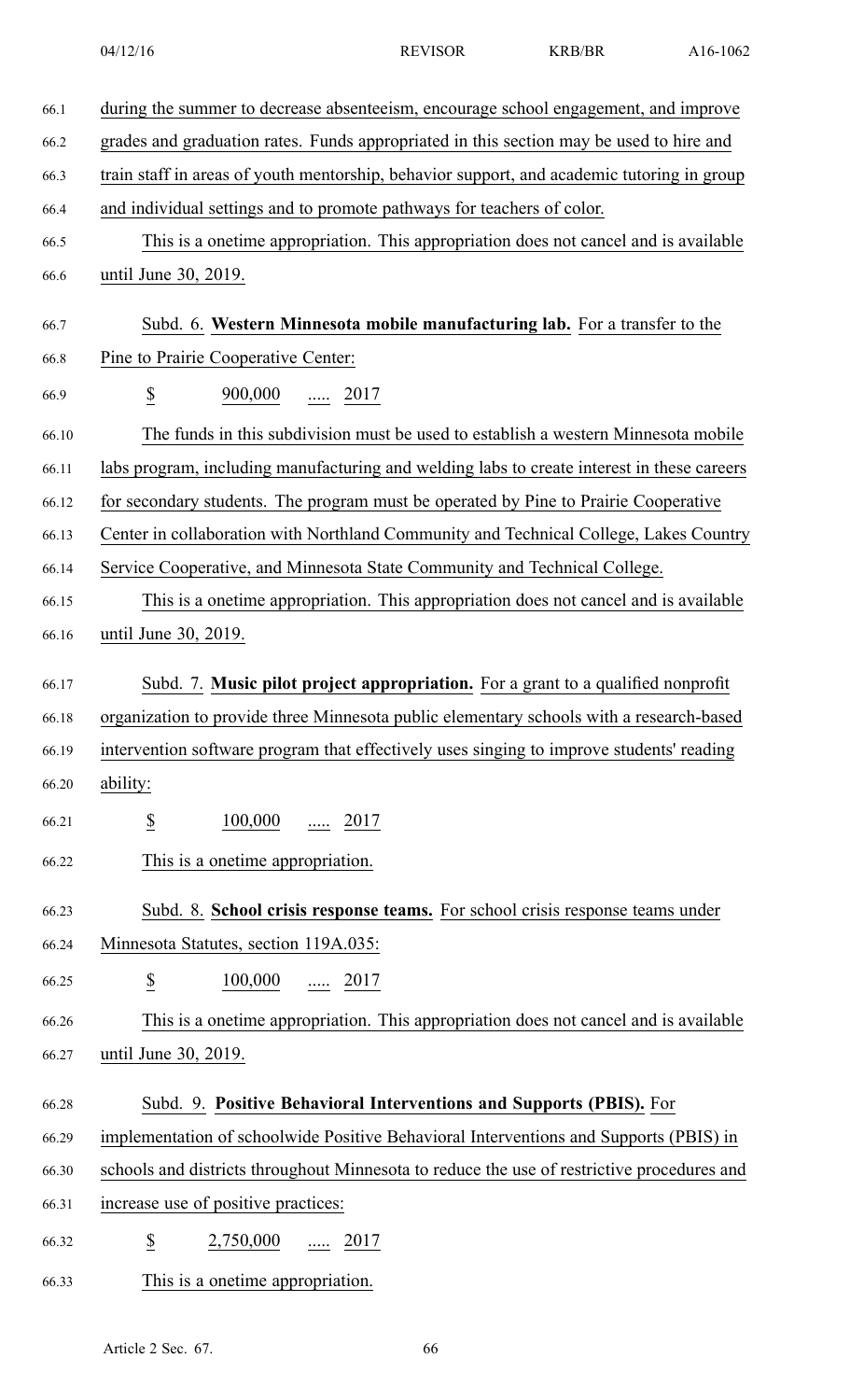| 67.1  | Subd. 10. Girls in Action grant. For a grant to the Girls in Action program to              |
|-------|---------------------------------------------------------------------------------------------|
| 67.2  | enable Girls in Action to continue to provide and to expand Twin Cities metropolitan area   |
| 67.3  | school and community-based programs that encourage and support low-income girls,            |
| 67.4  | including low-income girls of color, to graduate from high school on time, complete a       |
| 67.5  | postsecondary preparation program, become community leaders, and participate in service     |
| 67.6  | learning opportunities in their communities. Girls in Action must expend \$500,000 of this  |
| 67.7  | appropriation for community-based programs located in the Twin Cities metropolitan area:    |
| 67.8  | $\frac{1}{2}$<br>$1,500,000$ 2017                                                           |
| 67.9  | This is a onetime appropriation. This appropriation does not cancel and is available        |
| 67.10 | until June 30, 2019.                                                                        |
| 67.11 | Subd. 11. Concurrent enrollment teacher training grants. For concurrent                     |
| 67.12 | enrollment teacher training grants under Minnesota Statutes, section 124D.091,              |
| 67.13 | subdivision 4:                                                                              |
| 67.14 | $\overline{\mathcal{E}}$<br>$\frac{750,000}{\cdots}$ 2017                                   |
| 67.15 | This is a onetime appropriation. This appropriation does not cancel and is available        |
| 67.16 | until June 30, 2019.                                                                        |
| 67.17 | Subd. 12. Minnesota Council on Economic Education. For a grant to the                       |
| 67.18 | Minnesota Council on Economic Education to provide staff development to teachers            |
| 67.19 | for implementing the state graduation standards in learning areas relating to economic      |
| 67.20 | education:                                                                                  |
| 67.21 | $\frac{250,000}{}$ 2017<br>$\overline{\mathcal{E}}$                                         |
| 67.22 | The commissioner, in consultation with the council, shall develop expectations for          |
| 67.23 | staff development outcomes, eligibility criteria for participants, an evaluation procedure, |
| 67.24 | and guidelines for direct and in-kind contributions by the council.                         |
| 67.25 | This is a onetime appropriation. This appropriation does not cancel and is available        |
| 67.26 | until June 30, 2019.                                                                        |
| 67.27 | Subd. 13. Certificate incentive funding. For the certificate incentive program:             |
| 67.28 | $\overline{\mathcal{E}}$<br>$1,000,000$ 2017                                                |
| 67.29 | This is a onetime appropriation. This appropriation does not cancel and is available        |
| 67.30 | until June 30, 2019.                                                                        |
| 67.31 | Subd. 14. Southwest Minnesota State University special education teacher                    |
| 67.32 | education program. The following sums are appropriated in the fiscal years designated       |
| 67.33 | from the general fund to the commissioner of education for the Southwest Minnesota State    |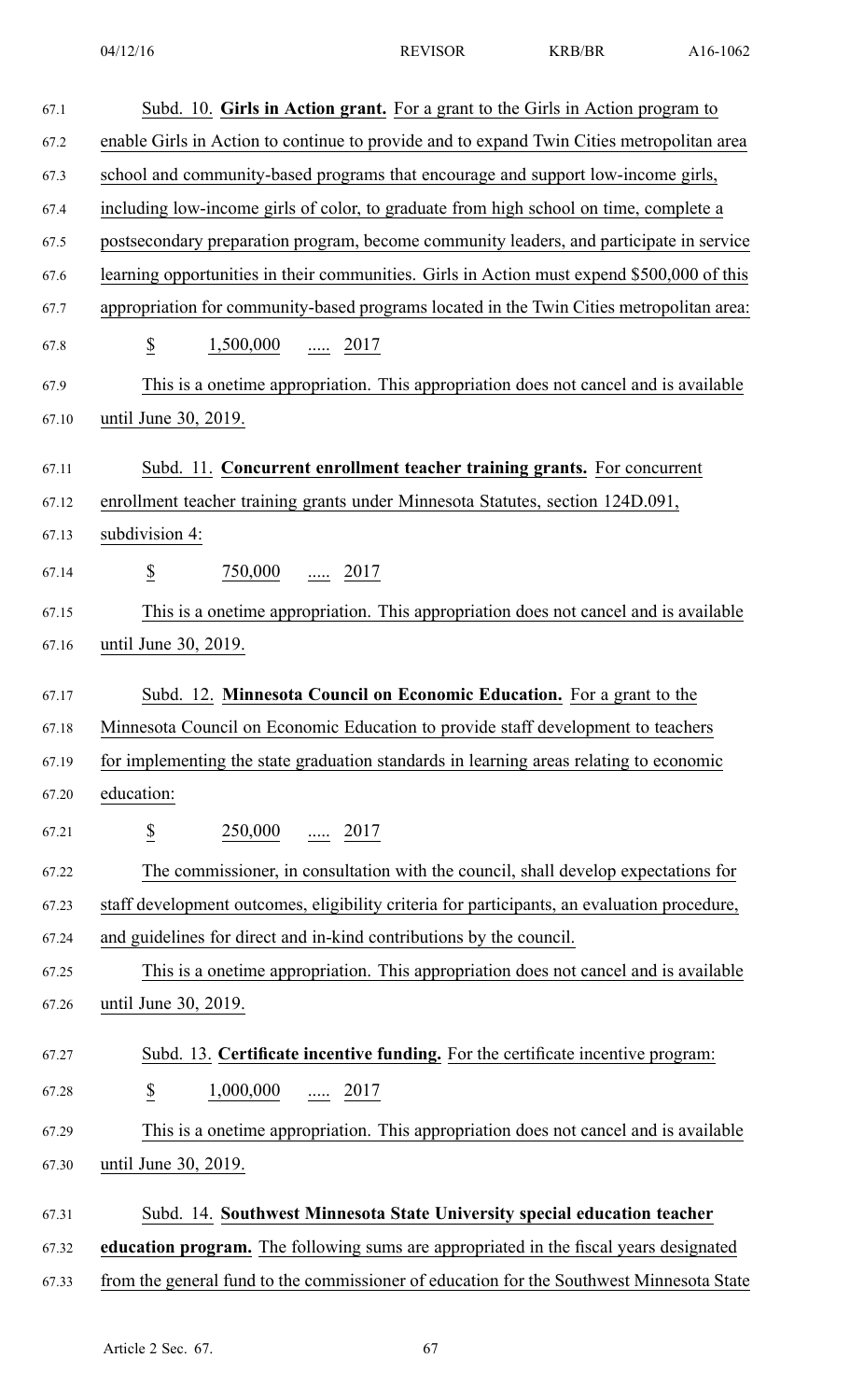|       | 04/12/16                                                                                    | <b>REVISOR</b> | <b>KRB/BR</b> | A16-1062 |
|-------|---------------------------------------------------------------------------------------------|----------------|---------------|----------|
| 68.1  | University special education teacher education program to support special education         |                |               |          |
| 68.2  | paraprofessionals working toward licensure in an online program:                            |                |               |          |
| 68.3  | $\overline{\mathcal{E}}$<br>$\frac{385,000}{}$ 2017                                         |                |               |          |
| 68.4  | The base for this program in fiscal year 2018 is \$0.                                       |                |               |          |
|       |                                                                                             |                |               |          |
| 68.5  | Sec. 68. APPROPRIATION; JOB BOARD.                                                          |                |               |          |
| 68.6  | \$239,000 in fiscal year 2017 is appropriated from the general fund to the Board of         |                |               |          |
| 68.7  | Teaching for an electronic statewide job board. The board may expend \$79,000 of this       |                |               |          |
| 68.8  | appropriation in fiscal year 2017, and the remaining unexpended funds are available         |                |               |          |
| 68.9  | until June 30, 2019.                                                                        |                |               |          |
|       |                                                                                             |                |               |          |
| 68.10 | Sec. 69. APPROPRIATION; FUTURE TEACHERS GRANT PROGRAM.                                      |                |               |          |
| 68.11 | \$4,500,000 in fiscal year 2017 is appropriated from the general fund to the                |                |               |          |
| 68.12 | commissioner of the Office of Higher Education for the Minnesota future teachers grant      |                |               |          |
| 68.13 | program. This is a onetime appropriation. This appropriation does not cancel and is         |                |               |          |
| 68.14 | available until June 30, 2019.                                                              |                |               |          |
|       |                                                                                             |                |               |          |
| 68.15 | Sec. 70. APPROPRIATION; STUDENT TEACHERS IN SHORTAGE AREAS;                                 |                |               |          |
| 68.16 | <b>GRANTS.</b>                                                                              |                |               |          |
| 68.17 | \$1,000,000 in fiscal year 2017 is appropriated from the general fund to the                |                |               |          |
| 68.18 | commissioner of the Office of Higher Education for grants to student teachers in shortage   |                |               |          |
| 68.19 | areas. This is a onetime appropriation. This appropriation does not cancel and is available |                |               |          |
| 68.20 | until June 30, 2019.                                                                        |                |               |          |
|       |                                                                                             |                |               |          |
| 68.21 | Sec. 71. APPROPRIATION; SCHOOL-LINKED MENTAL HEALTH                                         |                |               |          |
| 68.22 | <b>SERVICES.</b>                                                                            |                |               |          |
| 68.23 | \$5,000,000 in fiscal year 2017 is appropriated from the general fund to the                |                |               |          |
| 68.24 | commissioner of human services for children's mental health grants under Minnesota          |                |               |          |
| 68.25 | Statutes, section 245.4889, subdivision 1, paragraph (b), clause (8), for current grantees  |                |               |          |
| 68.26 | to expand access to school-linked mental health services and to provide training to         |                |               |          |
| 68.27 | grantees on the use of evidence-based practices. This appropriation does not cancel and     |                |               |          |
| 68.28 | is available until June 30, 2019. To the extent practicable, the commissioner of human      |                |               |          |
| 68.29 | services is encouraged to expend the fiscal year 2017 appropriation equally over fiscal     |                |               |          |
| 68.30 | years 2017, 2018, and 2019.                                                                 |                |               |          |

# 68.31 Sec. 72. **REVISOR'S INSTRUCTION.**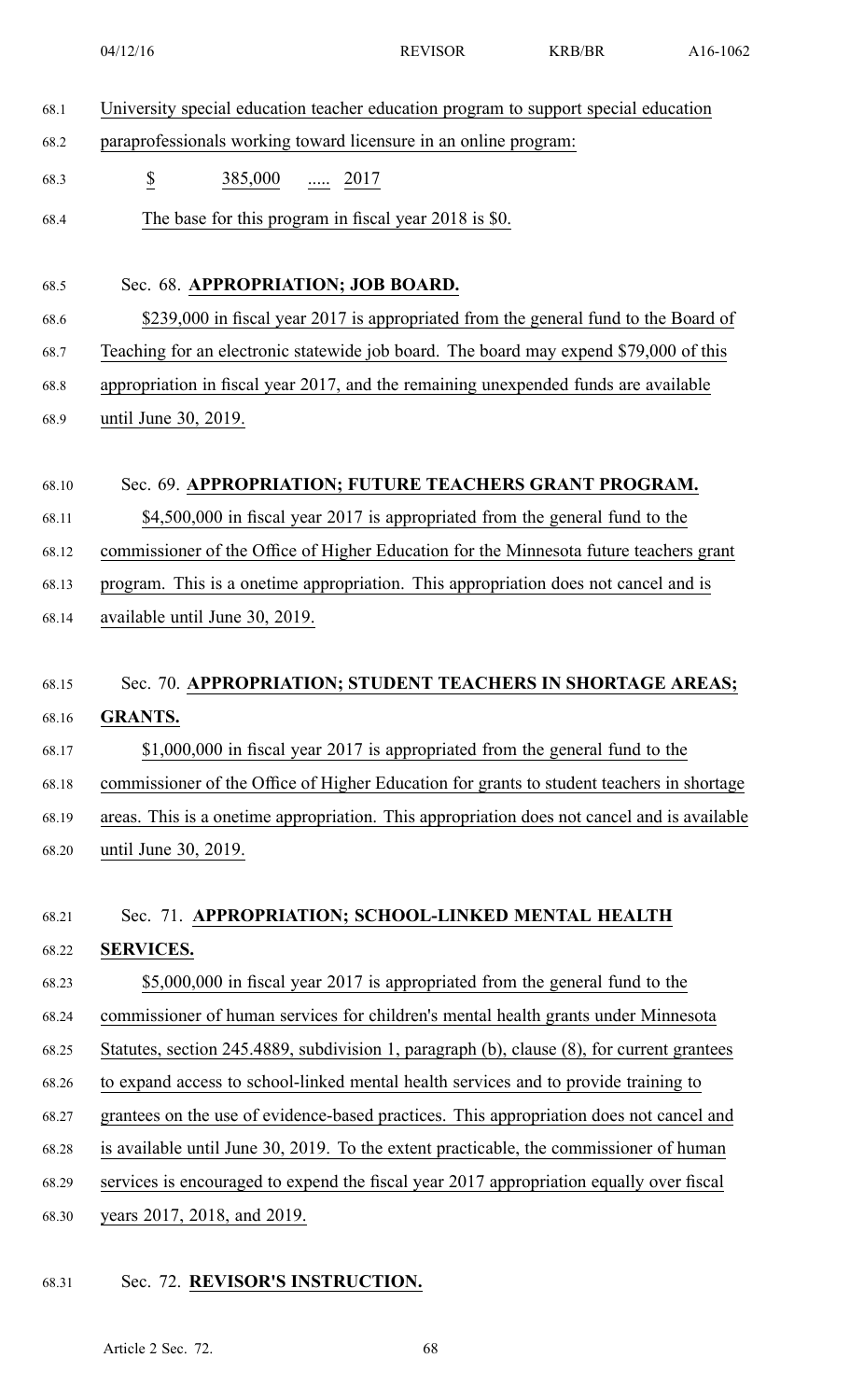| 69.1  | In the next and subsequent editions of Minnesota Statutes, the revisor of statutes         |
|-------|--------------------------------------------------------------------------------------------|
| 69.2  | shall renumber the section on innovative delivery of career and technical education        |
| 69.3  | programs as Minnesota Statutes, section 124D.339.                                          |
|       |                                                                                            |
| 69.4  | Sec. 73. REPEALER.                                                                         |
| 69.5  | (a) Minnesota Statutes 2014, sections $120B.299$ , subdivision 5; $122A.413$ ,             |
| 69.6  | subdivision 3; and 122A.74, are repealed.                                                  |
| 69.7  | (b) Minnesota Statutes 2015 Supplement, section 122A.413, subdivisions 1 and               |
| 69.8  | 2, are repealed.                                                                           |
| 69.9  | (c) Minnesota Statutes 2014, sections 122A.40, subdivision 11; and 122A.41,                |
| 69.10 | subdivision 14, are repealed effective July 1, 2017.                                       |
| 69.11 | <b>ARTICLE 3</b>                                                                           |
|       |                                                                                            |
| 69.12 | <b>CHARTER SCHOOLS</b>                                                                     |
| 69.13 | Section 1. Minnesota Statutes 2015 Supplement, section 124E.05, subdivision 4, is          |
| 69.14 | amended to read:                                                                           |
| 69.15 | Subd. 4. Application content. (a) An applicant must include in its application to          |
| 69.16 | the commissioner to be an approved authorizer at least the following:                      |
| 69.17 | (1) how chartering schools is a way for the organization to carry out its mission;         |
| 69.18 | $(2)$ a description of the capacity of the organization to serve as an authorizer,         |
| 69.19 | including the personnel who will perform the authorizing duties, their qualifications, the |
| 69.20 | amount of time they will be assigned to this responsibility, and the financial resources   |
| 69.21 | allocated by the organization to this responsibility;                                      |
| 69.22 | (2) a description of the capacity of the organization to serve as an authorizer,           |
| 69.23 | including the positions allocated to authorizing duties, the qualifications for those      |
| 69.24 | positions, the full-time equivalencies of those positions, and the financial resources     |
| 69.25 | available to fund the positions. The commissioner may use information about specific       |
| 69.26 | individuals expected to perform the authorizing duties in deciding whether to approve      |
| 69.27 | or disapprove an organization's application to be approved as an authorizer. The           |
| 69.28 | commissioner may not use information about specific individuals performing the             |
| 69.29 | authorizing duties in reviewing an approved authorizer's performance;                      |
| 69.30 | (3) a description of the application and review process the authorizer will use to         |
| 69.31 | make decisions regarding the granting of charters;                                         |
| 69.32 | (4) a description of the type of contract it will arrange with the schools it charters     |
| 69.33 | that meets the provisions of section 124E.10;                                              |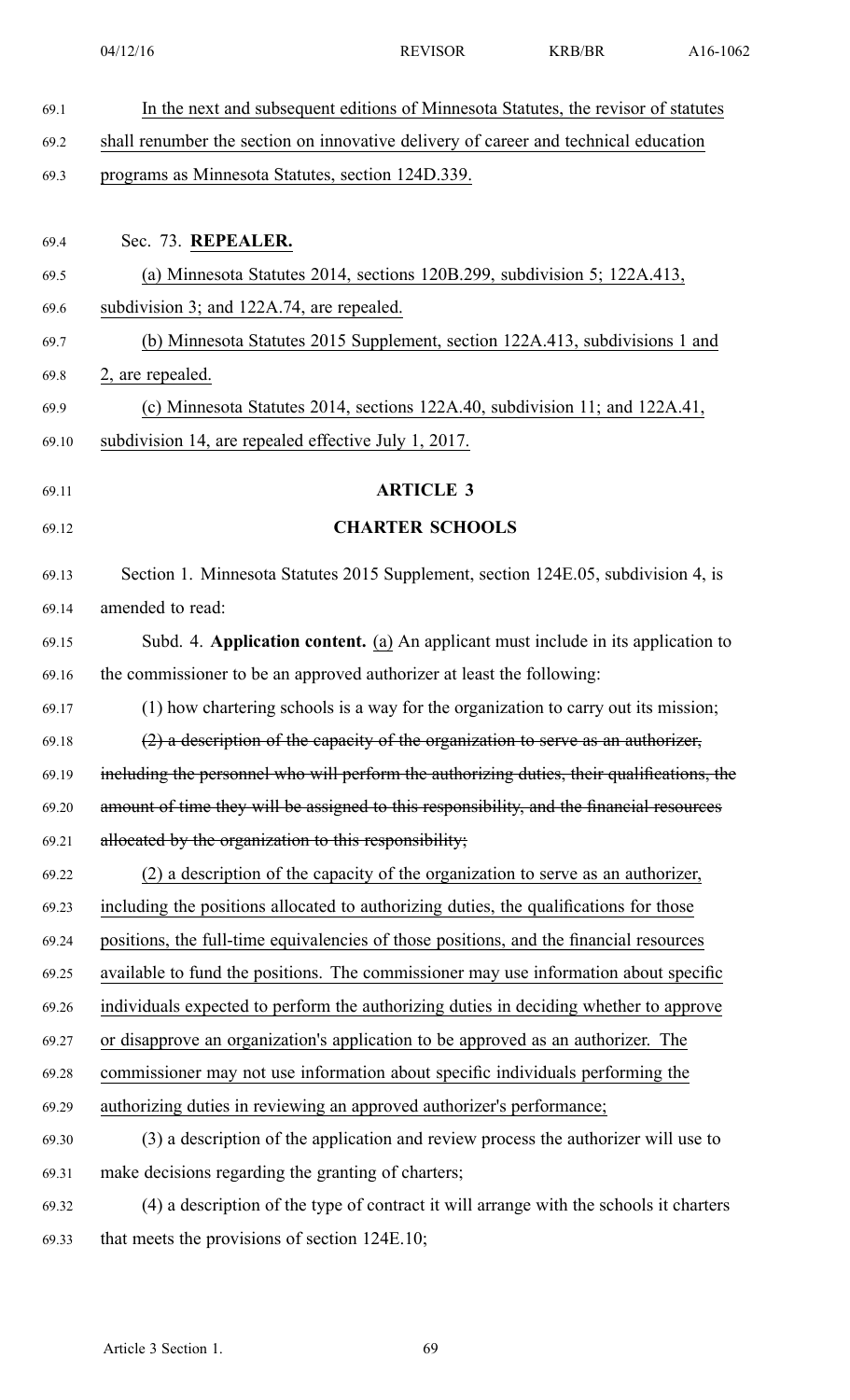70.1 (5) the process to be used for providing ongoing oversight of the school consistent

| 70.2  | with the contract expectations specified in clause (4) that assures that the schools chartered |
|-------|------------------------------------------------------------------------------------------------|
| 70.3  | are complying with both the provisions of applicable law and rules, and with the contract;     |
| 70.4  | (6) a description of the criteria and process the authorizer will use to grant expanded        |
| 70.5  | applications under section 124E.06, subdivision 5;                                             |
| 70.6  | (7) the process for making decisions regarding the renewal or termination of                   |
| 70.7  | the school's charter based on evidence that demonstrates the academic, organizational,         |
| 70.8  | and financial competency of the school, including its success in increasing student            |
| 70.9  | achievement and meeting the goals of the charter school agreement; and                         |
| 70.10 | (8) an assurance specifying that the organization is committed to serving as an                |
| 70.11 | authorizer for the full five-year term.                                                        |
| 70.12 | (b) Notwithstanding paragraph (a), an authorizer that is a school district may satisfy         |
| 70.13 | the requirements of paragraph (a), clauses $(1)$ and $(2)$ , and any requirement governing a   |
| 70.14 | conflict of interest between an authorizer and its charter schools or ongoing evaluation and   |
| 70.15 | continuing education of an administrator or other professional support staff by submitting     |
| 70.16 | to the commissioner a written promise to comply with the requirements.                         |
| 70.17 | <b>EFFECTIVE DATE.</b> This section is effective the day following final enactment.            |
| 70.18 | Sec. 2. Minnesota Statutes 2015 Supplement, section 124E.05, subdivision 5, is                 |
| 70.19 | amended to read:                                                                               |
| 70.20 | Subd. 5. Review by commissioner. (a) The commissioner shall review an                          |
| 70.21 | authorizer's performance every five years in a manner and form determined by the               |
| 70.22 | commissioner, subject to paragraphs (b) and (c), and may review an authorizer's                |
| 70.23 | performance more frequently at the commissioner's own initiative or at the request of a        |
| 70.24 | charter school operator, charter school board member, or other interested party. The           |
| 70.25 | commissioner, after completing the review, shall transmit a report with findings to the        |
| 70.26 | authorizer.                                                                                    |
| 70.27 | (b) Consistent with this subdivision, the commissioner must:                                   |
| 70.28 | (1) use criteria appropriate to the authorizer and the schools it charters to review           |
| 70.29 | the authorizer's performance; and                                                              |
| 70.30 | (2) consult with authorizers, charter school operators, and other charter school               |
| 70.31 | stakeholders in developing review criteria under this paragraph.                               |
| 70.32 | (c) The commissioner's form must use existing department data on the authorizer to             |
| 70.33 | minimize duplicate reporting to the extent practicable. When reviewing an authorizer's         |
| 70.34 | performance under this subdivision, the commissioner must not:                                 |
| 70.35 | $(1)$ fail to credit;                                                                          |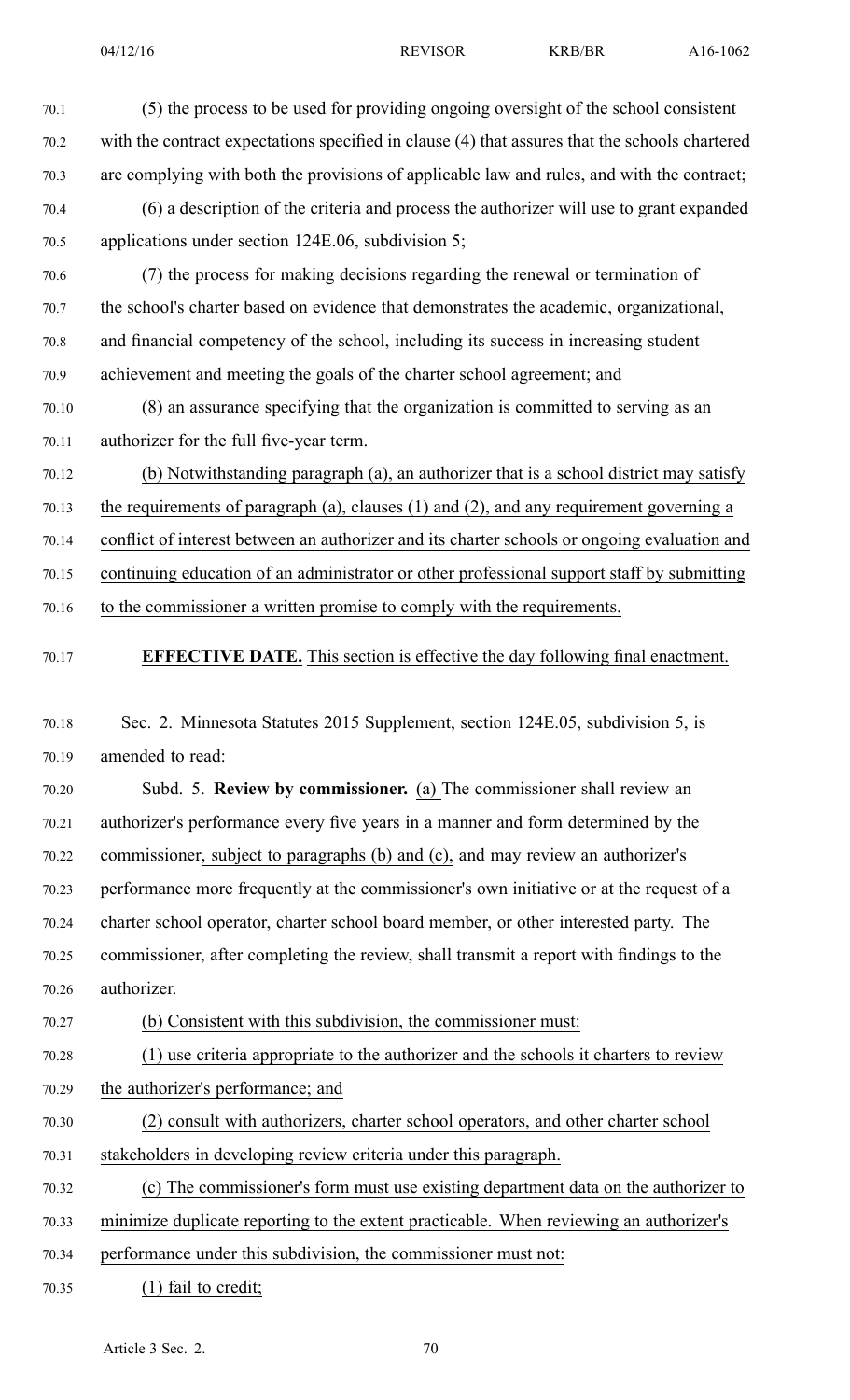04/12/16 REVISOR KRB/BR A16-1062 71.1 (2) withhold points; or 71.2 (3) otherwise penalize an authorizer for failing to charter additional schools or for 71.3 the absence of complaints against the authorizer's current portfolio of charter schools. 71.4 **EFFECTIVE DATE.** This section is effective the day following final enactment. 71.5 Sec. 3. Minnesota Statutes 2015 Supplement, section 124E.05, subdivision 7, is 71.6 amended to read: 71.7 Subd. 7. **Withdrawal.** If the governing board of an approved authorizer votes to 71.8 withdraw as an approved authorizer for <sup>a</sup> reason unrelated to any cause under section 71.9 124E.10, subdivision 4, the authorizer must notify all its chartered schools and the 71.10 commissioner in writing by July 15 of its intent to withdraw as an authorizer on June 30 71.11 in the next calendar year, regardless of when the authorizer's five-year term of approval 71.12 ends. The commissioner may approve the transfer of <sup>a</sup> charter school to <sup>a</sup> new authorizer 71.13 under this subdivision after the new authorizer submits an affidavit to the commissioner 71.14 section 124E.10, subdivision 5. 71.15 Sec. 4. Minnesota Statutes 2015 Supplement, section 124E.10, subdivision 1, is 71.16 amended to read: 71.17 Subdivision 1. **Contents.** (a) The authorization for <sup>a</sup> charter school must be in the 71.18 form of <sup>a</sup> written contract signed by the authorizer and the board of directors of the charter 71.19 school. The contract must be completed within 45 business days of the commissioner's 71.20 approval of the authorizer's affidavit. The authorizer shall submit to the commissioner <sup>a</sup> 71.21 copy of the signed charter contract within ten business days of its execution. The contract 71.22 for <sup>a</sup> charter school must be in writing and contain at least the following: 71.23 (1) <sup>a</sup> declaration that the charter school will carry out the primary purpose in section 71.24 124E.01, subdivision 1, and how the school will repor<sup>t</sup> its implementation of the primary 71.25 purpose; 71.26 (2) <sup>a</sup> declaration of the additional purpose or purposes in section 124E.01, 71.27 subdivision 1, that the school intends to carry out and how the school will repor<sup>t</sup> its 71.28 implementation of those purposes; 71.29 (3) <sup>a</sup> description of the school program and the specific academic and nonacademic 71.30 outcomes that pupils must achieve; 71.31 (4) <sup>a</sup> statement of admission policies and procedures; 71.32 (5) <sup>a</sup> governance, management, and administration plan for the school;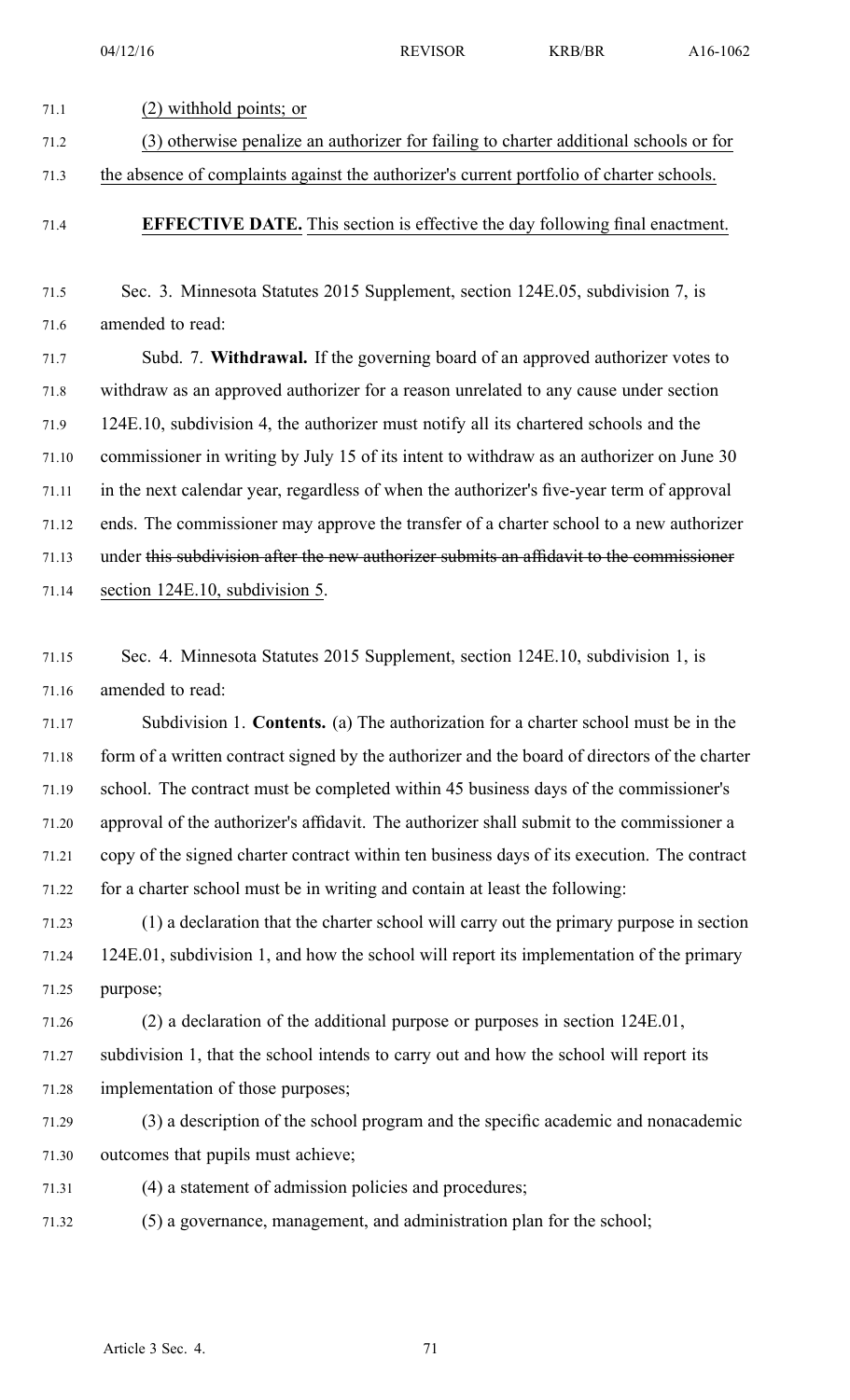72.1 (6) signed agreements from charter school board members to comply with all 72.2 federal and state laws governing organizational, programmatic, and financial requirements 72.3 applicable to charter schools;

72.4 (7) the criteria, processes, and procedures that the authorizer will use to monitor and 72.5 evaluate the fiscal, operational, and academic performance consistent with subdivision  $72.6$  3, paragraphs (a) and (b);

72.7 (8) for contract renewal, the formal written performance evaluation of the school 72.8 that is <sup>a</sup> prerequisite for reviewing <sup>a</sup> charter contract under subdivision 3;

72.9 (9) types and amounts of insurance liability coverage to be obtained by the charter 72.10 school, consistent with section 124E.03, subdivision 2, paragraph (d);

72.11 (10) consistent with section 124E.09, paragraph (d), <sup>a</sup> provision to indemnify and 72.12 hold harmless the authorizer and its officers, agents, and employees from any suit, claim, 72.13 or liability arising from any operation of the charter school, and the commissioner and 72.14 department officers, agents, and employees notwithstanding section 3.736;

 $72.15$  (11) the term of the initial contract, which may be up to five years plus an additional 72.16 a preoperational planning year period, and up to five years for a renewed contract or a 72.17 contract with <sup>a</sup> new authorizer after <sup>a</sup> transfer of authorizers, if warranted by the school's 72.18 academic, financial, and operational performance;

72.19 (12) how the board of directors or the operators of the charter school will provide 72.20 special instruction and services for children with <sup>a</sup> disability under sections 125A.03 72.21 to 125A.24, and 125A.65, <sup>a</sup> description of the financial parameters within which the 72.22 charter school will operate to provide the special instruction and services to children 72.23 with <sup>a</sup> disability;

72.24 (13) the specific conditions for contract renewal that identify performance of all 72.25 students under the primary purpose of section 124E.01, subdivision 1, as the most 72.26 important factor in determining contract renewal;

72.27 (14) the additional purposes under section 124E.01, subdivision 1, and related 72.28 performance obligations under clause (7) contained in the charter contract as additional 72.29 factors in determining contract renewal; and

72.30 (15) the plan for an orderly closing of the school under chapter 317A, whether 72.31 the closure is <sup>a</sup> termination for cause, <sup>a</sup> voluntary termination, or <sup>a</sup> nonrenewal of the 72.32 contract, that includes establishing the responsibilities of the school board of directors 72.33 and the authorizer and notifying the commissioner, authorizer, school district in which the 72.34 charter school is located, and parents of enrolled students about the closure, information 72.35 and assistance sufficient to enable the student to re-enroll in another school, the transfer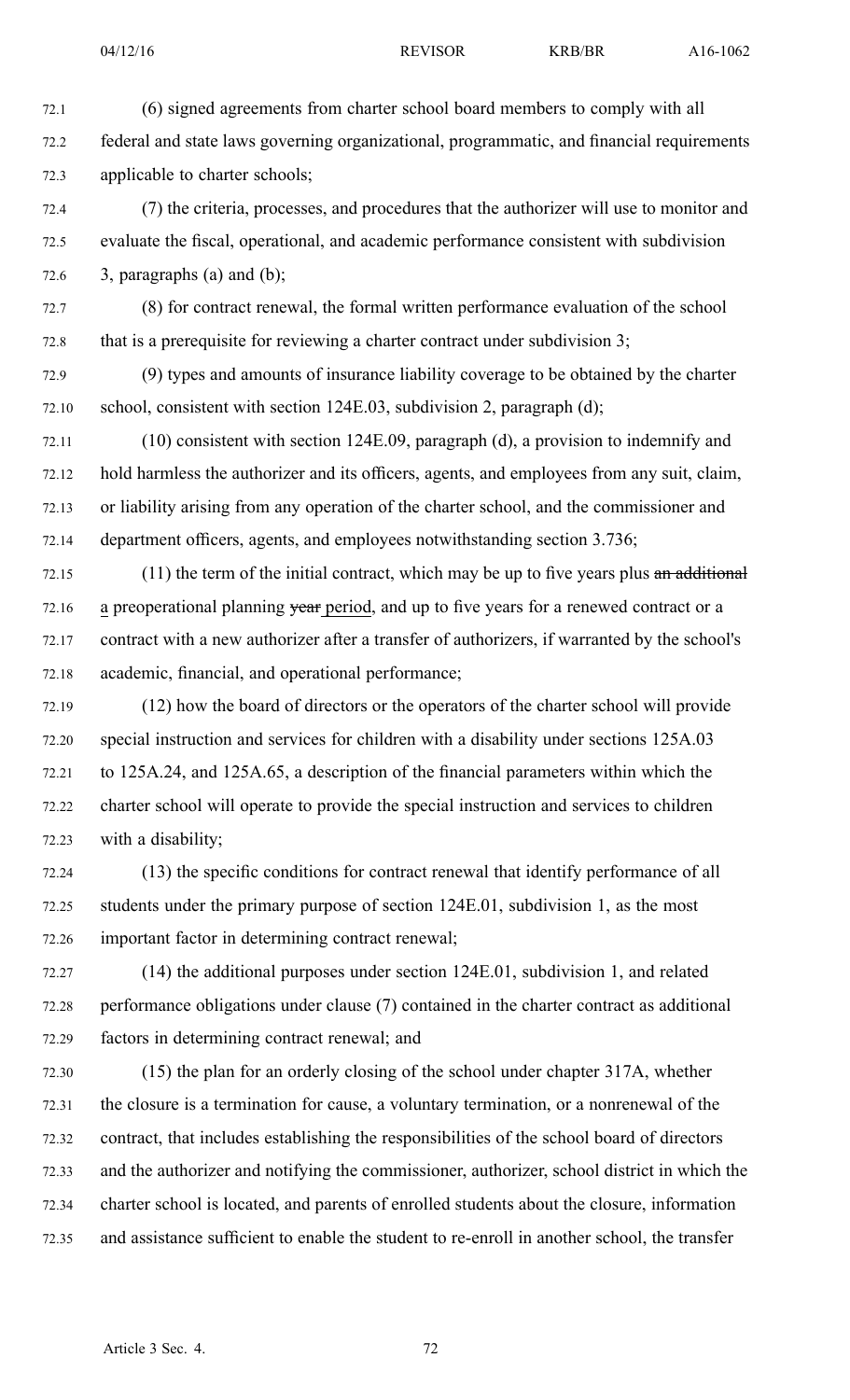73.1 of student records under section 124E.03, subdivision 5, paragraph (b), and procedures 73.2 for closing financial operations.

73.3 (b) A charter school must design its programs to at least meet the outcomes adopted 73.4 by the commissioner for public school students, including world's best workforce goals 73.5 under section 120B.11, subdivision 1. In the absence of the commissioner's requirements, 73.6 the school must meet the outcomes contained in the contract with the authorizer. The 73.7 achievement levels of the outcomes contained in the contract may exceed the achievement 73.8 levels of any outcomes adopted by the commissioner for public school students.

73.9 Sec. 5. Minnesota Statutes 2015 Supplement, section 124E.10, subdivision 5, is 73.10 amended to read:

73.11 Subd. 5. **Mutual nonrenewal.** If the authorizer and the charter school board of 73.12 directors mutually agree not to renew the contract, or if the governing board of an approved 73.13 authorizer votes to withdraw as an approved authorizer for <sup>a</sup> reason unrelated to any cause 73.14 under subdivision 4, <sup>a</sup> change in authorizers is allowed. The authorizer and the school 73.15 board must jointly submit <sup>a</sup> written and signed letter of their intent to the commissioner to 73.16 mutually not renew the contract. The authorizer that is <sup>a</sup> party to the existing contract must 73.17 inform the proposed authorizer about the fiscal, operational, and student performance status 73.18 of the school, as well as any including unmet contract outcomes and other outstanding 73.19 contractual obligations that exist. The charter contract between the proposed authorizer 73.20 and the school must identify and provide <sup>a</sup> plan to address any outstanding obligations from 73.21 the previous contract. The proposed contract must be submitted at least 105 business days 73.22 before the end of the existing charter contract. The commissioner shall have 30 business 73.23 days to review and make <sup>a</sup> determination. The proposed authorizer and the school shall 73.24 have 15 business days to respond to the determination and address any issues identified by 73.25 the commissioner. A final determination by the commissioner shall be made no later than 73.26 45 business days before the end of the current charter contract. If no change in authorizer 73.27 is approved, the school and the current authorizer may withdraw their letter of nonrenewal 73.28 and enter into <sup>a</sup> new contract. If the transfer of authorizers is not approved and the current 73.29 authorizer and the school do not withdraw their letter and enter into <sup>a</sup> new contract, the 73.30 school must be dissolved according to applicable law and the terms of the contract.

73.31 Sec. 6. Minnesota Statutes 2015 Supplement, section 124E.16, subdivision 2, is 73.32 amended to read:

73.33 Subd. 2. **Annual public reports.** (a) A charter school must publish an annual repor<sup>t</sup> 73.34 approved by the board of directors. The annual repor<sup>t</sup> must at least include information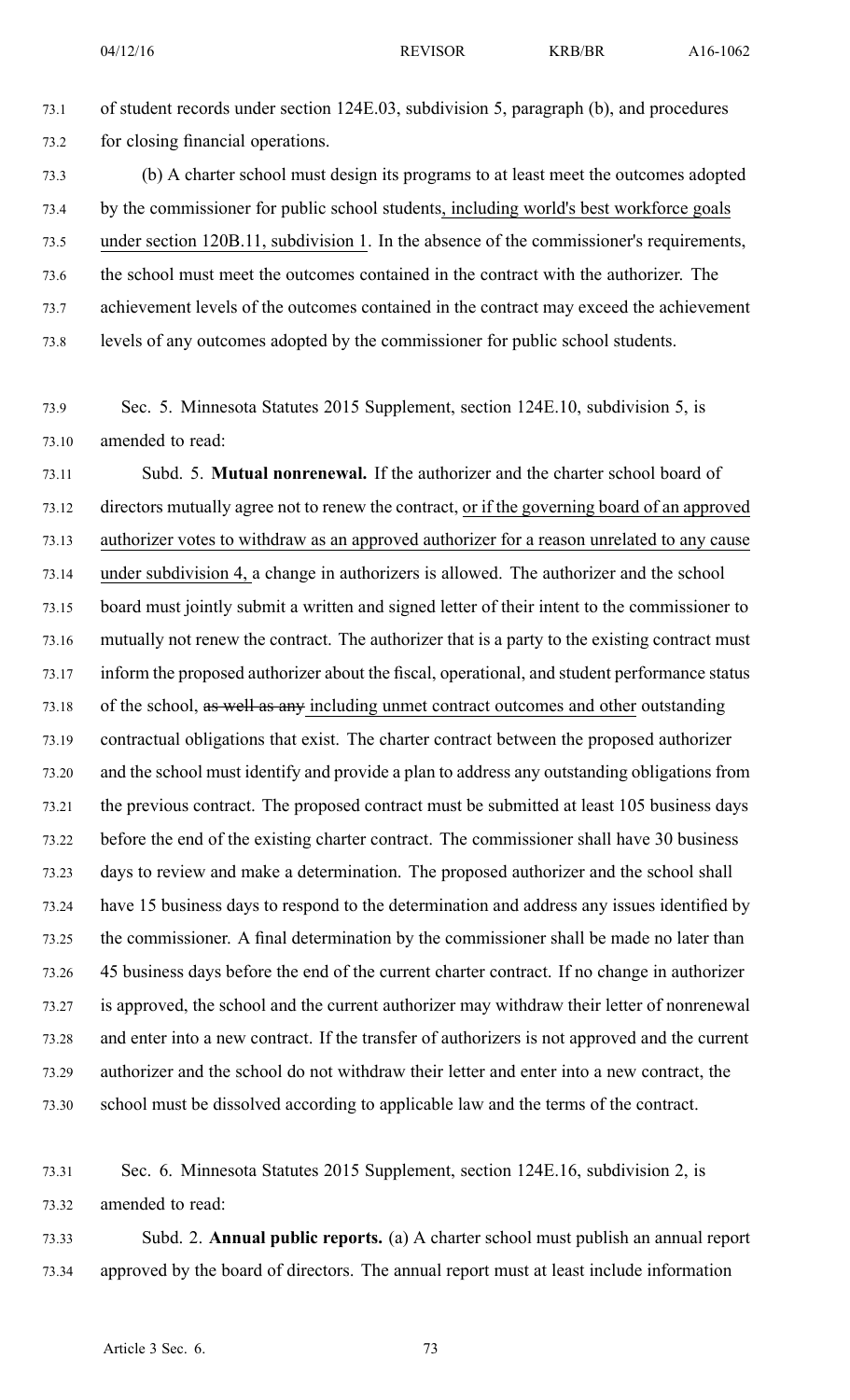74.1 on school enrollment, student attrition, governance and management, staffing, finances, 74.2 academic performance, innovative practices and implementation, and future plans. A 74.3 charter school may combine this repor<sup>t</sup> with the reporting required under section 120B.11. 74.4 A charter school must pos<sup>t</sup> the annual repor<sup>t</sup> on the school's official Web site. A charter 74.5 school must also distribute the annual repor<sup>t</sup> by publication, mail, or electronic means to 74.6 its authorizer, school employees, and parents and legal guardians of students enrolled in 74.7 the charter school. The reports are public data under chapter 13. 74.8 (b) The commissioner shall establish specifications for An authorizer must submit an 74.9 authorizer's annual public report that in a manner specified by the commissioner by January 74.10 15 for the previous school year ending June 30 that shall at least include key indicators of 74.11 school academic, operational, and financial performance. The repor<sup>t</sup> is par<sup>t</sup> of the system 74.12 to evaluate authorizer performance under section 124E.05, subdivision 5. The report shall 74.13 at least include key indicators of school academic, operational, and financial performance. 74.14 Sec. 7. Minnesota Statutes 2014, section 127A.45, subdivision 6a, is amended to read: 74.15 Subd. 6a. **Cash flow adjustment.** The board of directors of any charter school 74.16 serving fewer than 200 students where the percen<sup>t</sup> of students eligible for special 74.17 education services equals at least 90 percent of the charter school's total enrollment 74.18 eligible special education charter school under section 124E.21, subdivision 2, may 74.19 reques<sup>t</sup> that the commissioner of education accelerate the school's cash flow under this 74.20 section. The commissioner must approve <sup>a</sup> properly submitted reques<sup>t</sup> within 30 days of 74.21 its receipt. The commissioner must accelerate the school's regular special education aid 74.22 payments according to the schedule in the school's reques<sup>t</sup> and modify the payments to the 74.23 school under subdivision 3 accordingly. A school must not receive current payments of 74.24 regular special education aid exceeding 90 percen<sup>t</sup> of its estimated aid entitlement for the 74.25 fiscal year. The commissioner must delay the special education aid payments to all other 74.26 school districts and charter schools in proportion to each district or charter school's total 74.27 share of regular special education aid such that the overall aid paymen<sup>t</sup> savings from the

74.28 aid paymen<sup>t</sup> shift remains unchanged for any fiscal year.

# 74.29 **EFFECTIVE DATE.** This section is effective for revenue in fiscal year 2017 and 74.30 later.

74.31 Sec. 8. Laws 2015, First Special Session chapter 3, article 4, section 4, the effective 74.32 date, is amended to read: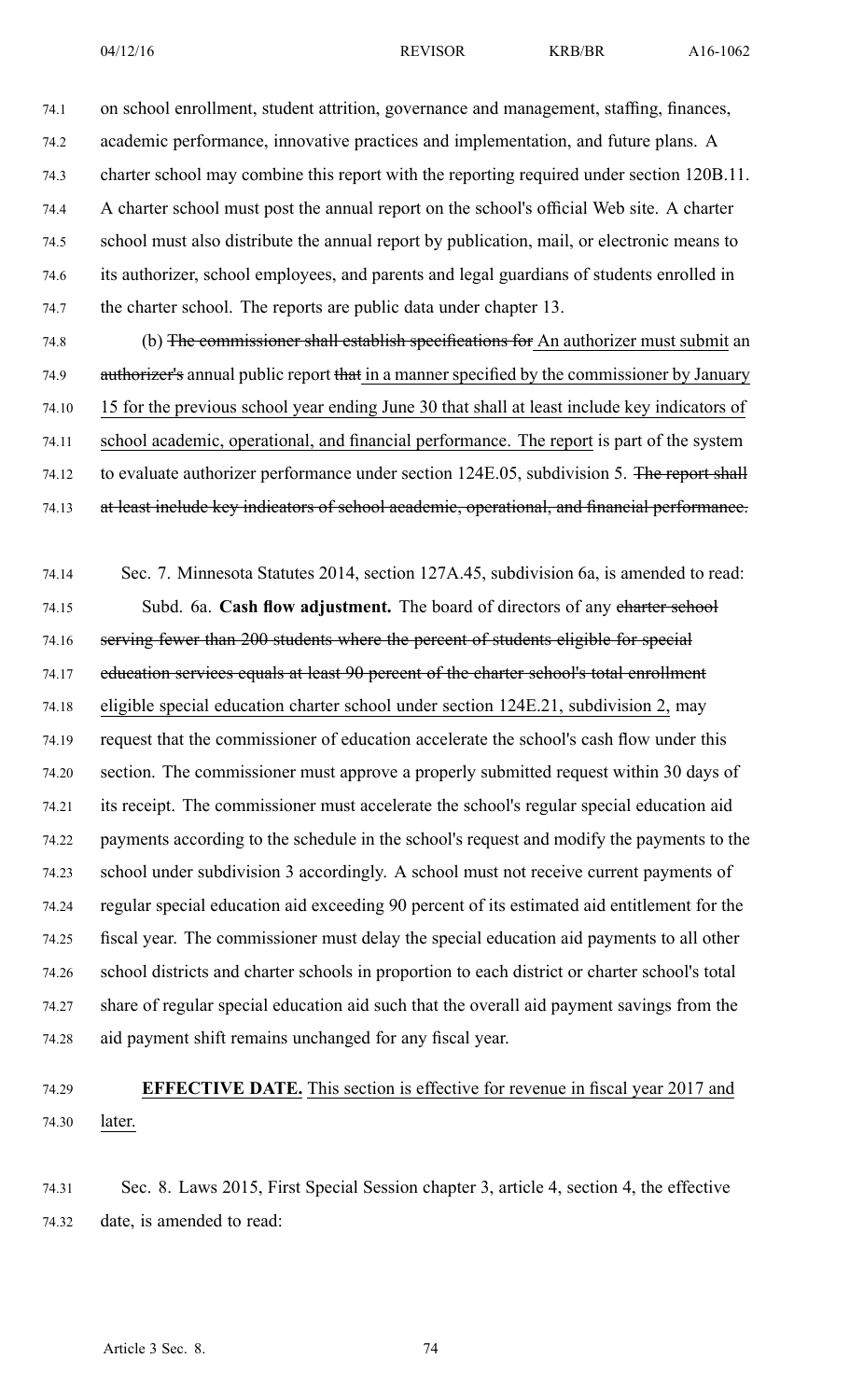| 75.1  | <b>EFFECTIVE DATE.</b> This section is effective the day following final enactment        |
|-------|-------------------------------------------------------------------------------------------|
| 75.2  | except the provision under paragraph (g) allowing prekindergarten deaf or hard-of-hearing |
| 75.3  | pupils to enroll in a charter school is effective only if the commissioner of education   |
| 75.4  | determines there is no added cost attributable to the pupil for the 2016-2017 school year |
| 75.5  | and later.                                                                                |
| 75.6  | <b>EFFECTIVE DATE.</b> This section is effective the day following final enactment.       |
| 75.7  | <b>ARTICLE 4</b>                                                                          |
| 75.8  | <b>SPECIAL EDUCATION</b>                                                                  |
| 75.9  | Section 1. Minnesota Statutes 2015 Supplement, section 120B.125, is amended to read:      |
| 75.10 | <b>120B.125 PLANNING FOR STUDENTS' SUCCESSFUL TRANSITION</b>                              |
| 75.11 | TO POSTSECONDARY EDUCATION AND EMPLOYMENT; PERSONAL                                       |
| 75.12 | <b>LEARNING PLANS.</b>                                                                    |
| 75.13 | (a) Consistent with sections 120B.13, 120B.131, 120B.132, 120B.14, 120B.15,               |
| 75.14 | 120B.30, subdivision 1, paragraph (c), 125A.08, and other related sections, school        |
| 75.15 | districts, beginning in the 2013-2014 school year, must assist all students by no later   |
| 75.16 | than grade 9 to explore their educational, college, and career interests, aptitudes, and  |
| 75.17 | aspirations and develop a plan for a smooth and successful transition to postsecondary    |
| 75.18 | education or employment. All students' plans must:                                        |
| 75.19 | (1) provide a comprehensive plan to prepare for and complete a career and college         |
| 75.20 | ready curriculum by meeting state and local academic standards and developing career and  |
| 75.21 | employment-related skills such as team work, collaboration, creativity, communication,    |
| 75.22 | critical thinking, and good work habits;                                                  |
| 75.23 | (2) emphasize academic rigor and high expectations;                                       |
| 75.24 | (3) help students identify interests, aptitudes, aspirations, and personal learning       |
| 75.25 | styles that may affect their career and college ready goals and postsecondary education   |
| 75.26 | and employment choices;                                                                   |
| 75.27 | (4) set appropriate career and college ready goals with timelines that identify           |
| 75.28 | effective means for achieving those goals;                                                |
| 75.29 | (5) help students access education and career options;                                    |
| 75.30 | (6) integrate strong academic content into career-focused courses and applied and         |
| 75.31 | experiential learning opportunities and integrate relevant career-focused courses and     |
| 75.32 | applied and experiential learning opportunities into strong academic content;             |
| 75.33 | (7) help identify and access appropriate counseling and other supports and assistance     |
| 75.34 | that enable students to complete required coursework, prepare for postsecondary education |
|       |                                                                                           |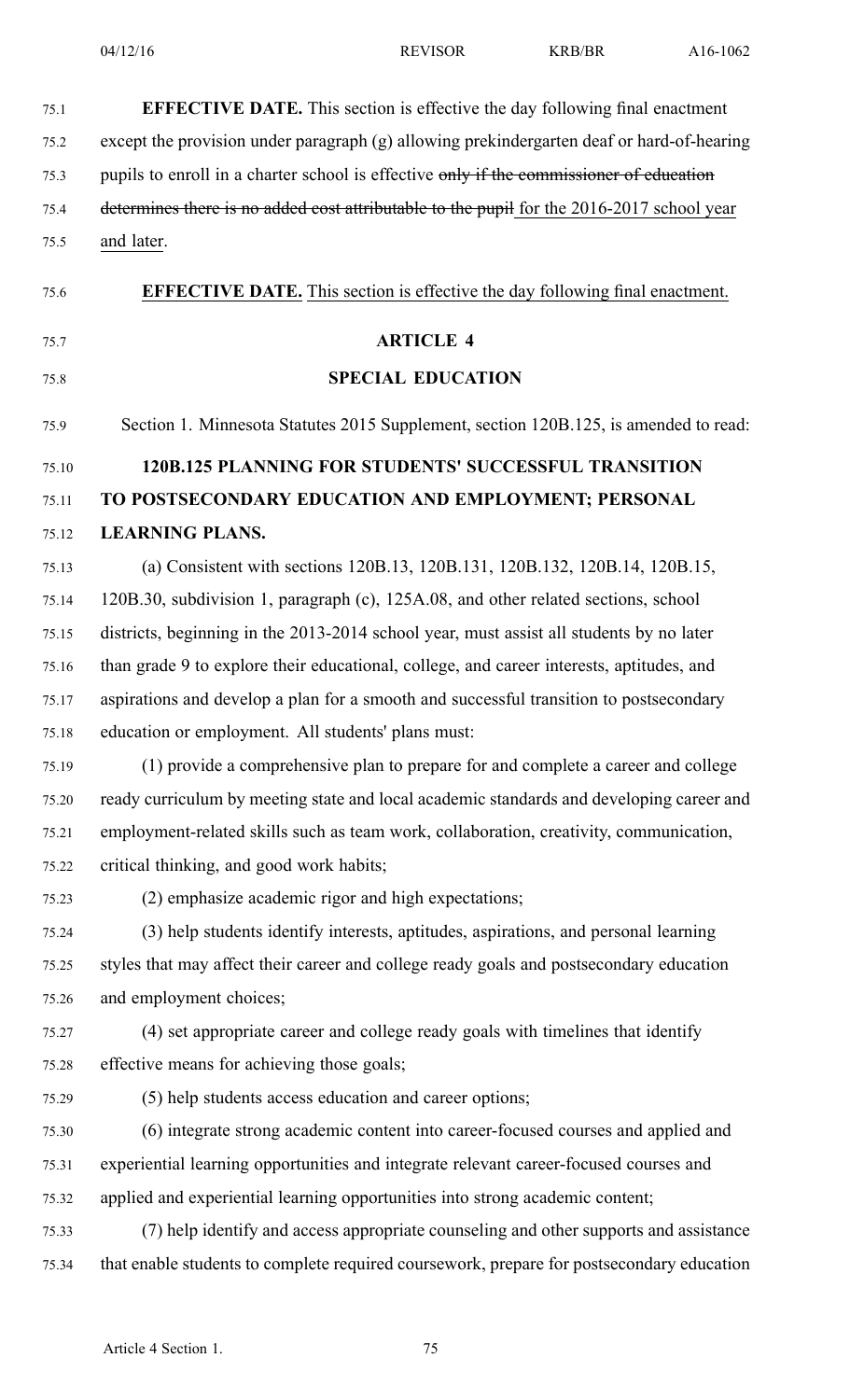76.1 and careers, and obtain information about postsecondary education costs and eligibility 76.2 for financial aid and scholarship;

- 76.3 (8) help identify collaborative partnerships among prekindergarten through grade 76.4 12 schools, postsecondary institutions, economic development agencies, and local and 76.5 regional employers that suppor<sup>t</sup> students' transition to postsecondary education and 76.6 employment and provide students with applied and experiential learning opportunities; and
- 76.7 (9) be reviewed and revised at least annually by the student, the student's paren<sup>t</sup> or 76.8 guardian, and the school or district to ensure that the student's course-taking schedule keeps 76.9 the student making adequate progress to meet state and local academic standards and high 76.10 school graduation requirements and with <sup>a</sup> reasonable chance to succeed with employment 76.11 or postsecondary education without the need to first complete remedial course work.
- 76.12 (b) A school district may develop grade-level curricula or provide instruction that 76.13 introduces students to various careers, but must not require any curriculum, instruction, 76.14 or employment-related activity that obligates an elementary or secondary student to 76.15 involuntarily select or pursue <sup>a</sup> career, career interest, employment goals, or related job 76.16 training.
- 76.17 (c) Educators must possess the knowledge and skills to effectively teach all English 76.18 learners in their classrooms. School districts must provide appropriate curriculum, 76.19 targeted materials, professional development opportunities for educators, and sufficient 76.20 resources to enable English learners to become career and college ready.
- 76.21 (d) When assisting students in developing <sup>a</sup> plan for <sup>a</sup> smooth and successful 76.22 transition to postsecondary education and employment, districts must recognize the unique 76.23 possibilities of each student and ensure that the contents of each student's plan reflect the 76.24 student's unique talents, skills, and abilities as the student grows, develops, and learns.
- 76.25 (e) If <sup>a</sup> student with <sup>a</sup> disability has an individualized education program (IEP) or 76.26 standardized written plan that meets the plan components of this section, the IEP satisfies 76.27 the requirement and no additional transition plan is needed.
- 76.28 Sec. 2. Minnesota Statutes 2014, section 122A.31, subdivision 3, is amended to read: 76.29 Subd. 3. **Qualified interpreters.** The Department of Education and the resource 76.30 eenter: state specialist for deaf and hard of hearing hard-of-hearing shall work with 76.31 existing interpreter/transliterator training programs, other training/educational institutions, 76.32 and the regional service centers to ensure that ongoing staff development training for 76.33 educational interpreters/transliterators is provided throughout the state.
- 

76.34 Sec. 3. Minnesota Statutes 2014, section 124D.15, subdivision 15, is amended to read: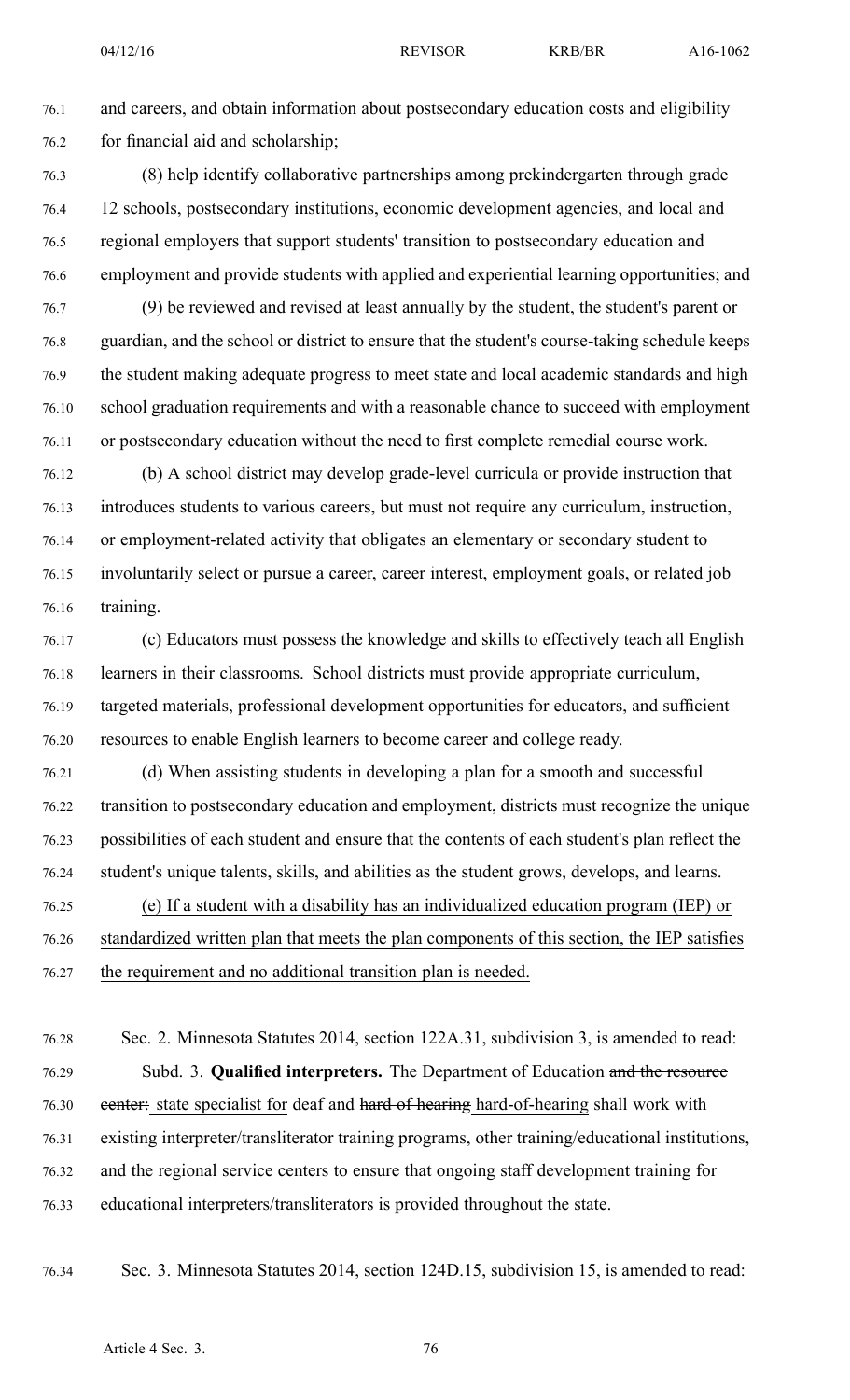04/12/16 REVISOR KRB/BR A16-1062

| 77.1  | Subd. 15. Eligibility. A child is eligible to participate in a school readiness program      |
|-------|----------------------------------------------------------------------------------------------|
| 77.2  | if the child:                                                                                |
| 77.3  | $(1)$ is at least three years old on September 1;                                            |
| 77.4  | (2) has completed health and developmental screening within 90 days of program               |
| 77.5  | enrollment under sections 121A.16 to 121A.19; and                                            |
| 77.6  | (3) has one or more of the following risk factors:                                           |
| 77.7  | (i) qualifies for free or reduced-price lunch;                                               |
| 77.8  | (ii) is an English learner;                                                                  |
| 77.9  | (iii) is homeless;                                                                           |
| 77.10 | (iv) has an individualized education program (IEP) or an individual interagency              |
| 77.11 | intervention plan (IIIP) standardized written plan;                                          |
| 77.12 | (v) is identified, through health and developmental screenings under sections                |
| 77.13 | 121A.16 to 121A.19, with a potential risk factor that may influence learning; or             |
| 77.14 | (vi) is defined as at-risk at risk by the school district.                                   |
| 77.15 | Sec. 4. Minnesota Statutes 2015 Supplement, section 125A.08, is amended to read:             |
| 77.16 | 125A.08 INDIVIDUALIZED EDUCATION PROGRAMS.                                                   |
| 77.17 | (a) At the beginning of each school year, each school district shall have in effect, for     |
| 77.18 | each child with a disability, an individualized education program.                           |
| 77.19 | (b) As defined in this section, every district must ensure the following:                    |
| 77.20 | (1) all students with disabilities are provided the special instruction and services         |
| 77.21 | which are appropriate to their needs. Where the individualized education program team        |
| 77.22 | has determined appropriate goals and objectives based on the student's needs, including      |
| 77.23 | the extent to which the student can be included in the least restrictive environment,        |
| 77.24 | and where there are essentially equivalent and effective instruction, related services, or   |
| 77.25 | assistive technology devices available to meet the student's needs, cost to the district may |
| 77.26 | be among the factors considered by the team in choosing how to provide the appropriate       |
| 77.27 | services, instruction, or devices that are to be made part of the student's individualized   |
| 77.28 | education program. The individualized education program team shall consider and              |
| 77.29 | may authorize services covered by medical assistance according to section 256B.0625,         |
| 77.30 | subdivision 26. The student's needs and the special education instruction and services to    |
| 77.31 | be provided must be agreed upon through the development of an individualized education       |
| 77.32 | program. The program must address the student's need to develop skills to live and work      |
| 77.33 | as independently as possible within the community. The individualized education program      |
| 77.34 | team must consider positive behavioral interventions, strategies, and supports that address  |
| 77.35 | behavior needs for children. During grade 9, the program must address the student's          |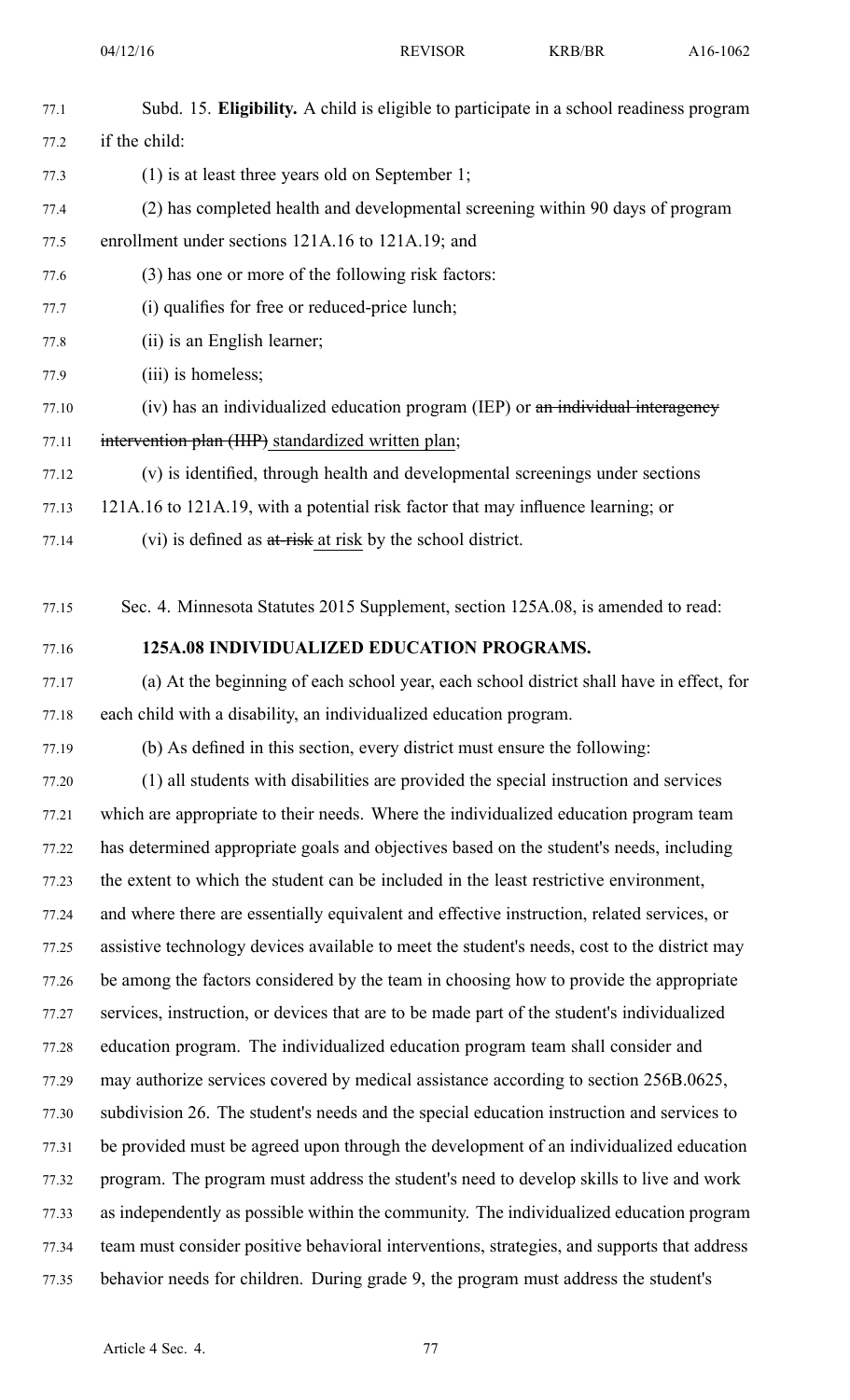78.1 needs for transition from secondary services to postsecondary education and training, 78.2 employment, community participation, recreation, and leisure and home living. In 78.3 developing the program, districts must inform parents of the full range of transitional goals 78.4 and related services that should be considered. The program must include <sup>a</sup> statement of 78.5 the needed transition services, including <sup>a</sup> statement of the interagency responsibilities 78.6 or linkages or both before secondary services are concluded. If the IEP meets the plan 78.7 components in section 120B.125, the IEP satisfies the requirement and no additional

78.8 transition plan is needed;

78.9 (2) children with <sup>a</sup> disability under age five and their families are provided special 78.10 instruction and services appropriate to the child's level of functioning and needs;

78.11 (3) children with <sup>a</sup> disability and their parents or guardians are guaranteed procedural 78.12 safeguards and the right to participate in decisions involving identification, assessment 78.13 including assistive technology assessment, and educational placement of children with <sup>a</sup> 78.14 disability;

78.15 (4) eligibility and needs of children with <sup>a</sup> disability are determined by an initial 78.16 evaluation or reevaluation, which may be completed using existing data under United 78.17 States Code, title 20, section 33, et seq.;

78.18 (5) to the maximum extent appropriate, children with <sup>a</sup> disability, including those 78.19 in public or private institutions or other care facilities, are educated with children who 78.20 are not disabled, and that special classes, separate schooling, or other removal of children 78.21 with <sup>a</sup> disability from the regular educational environment occurs only when and to the 78.22 extent that the nature or severity of the disability is such that education in regular classes 78.23 with the use of supplementary services cannot be achieved satisfactorily;

78.24 (6) in accordance with recognized professional standards, testing and evaluation 78.25 materials, and procedures used for the purposes of classification and placement of children 78.26 with <sup>a</sup> disability are selected and administered so as not to be racially or culturally 78.27 discriminatory; and

78.28 (7) the rights of the child are protected when the parents or guardians are not known 78.29 or not available, or the child is <sup>a</sup> ward of the state.

78.30 (c) For all paraprofessionals employed to work in programs whose role in par<sup>t</sup> is 78.31 to provide direct suppor<sup>t</sup> to students with disabilities, the school board in each district 78.32 shall ensure that:

78.33 (1) before or beginning at the time of employment, each paraprofessional must 78.34 develop sufficient knowledge and skills in emergency procedures, building orientation, 78.35 roles and responsibilities, confidentiality, vulnerability, and reportability, among other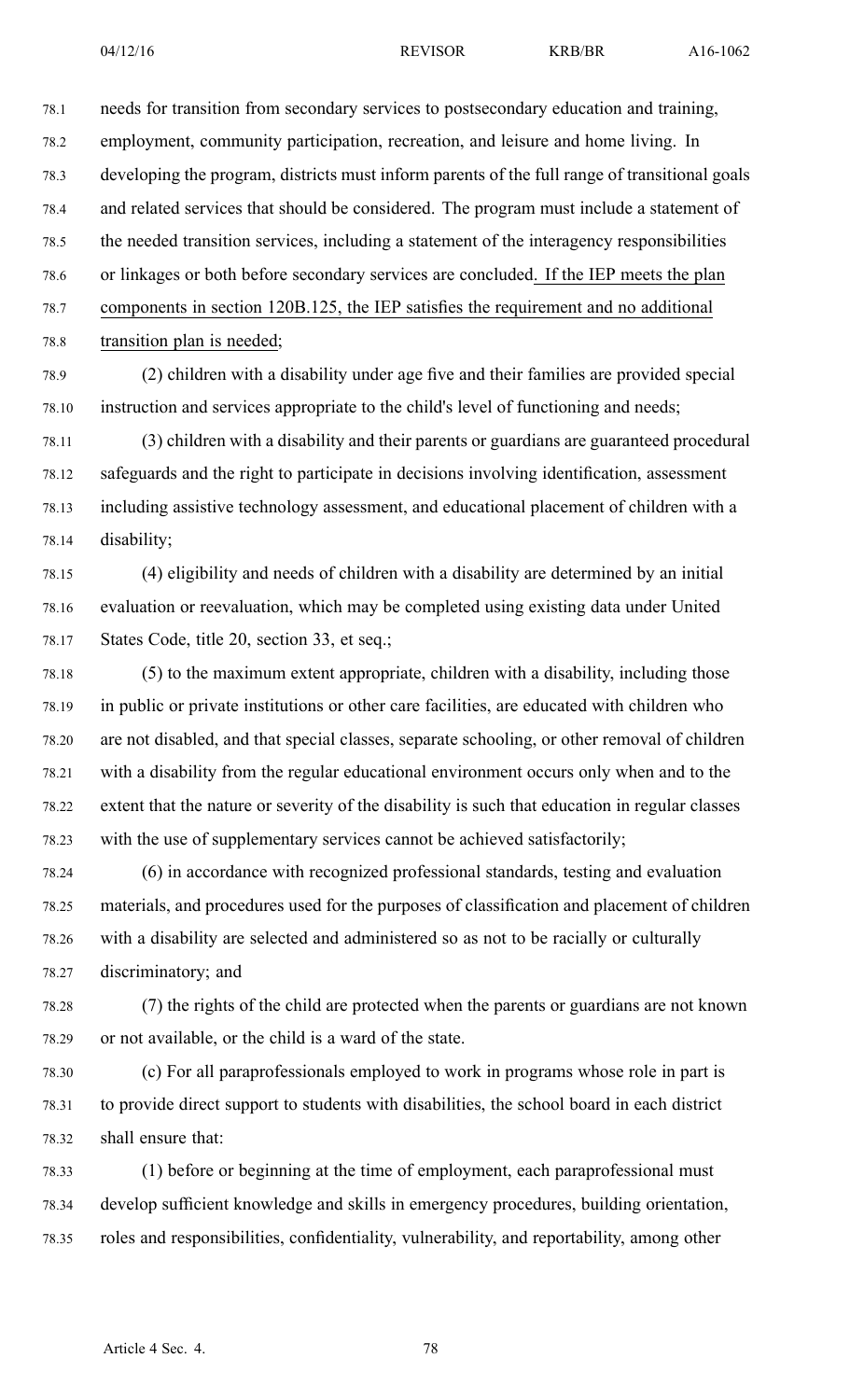79.1 things, to begin meeting the needs, especially disability-specific and behavioral needs, of 79.2 the students with whom the paraprofessional works;

79.3 (2) annual training opportunities are required to enable the paraprofessional to 79.4 continue to further develop the knowledge and skills that are specific to the students with 79.5 whom the paraprofessional works, including understanding disabilities, the unique and 79.6 individual needs of each student according to the student's disability and how the disability 79.7 affects the student's education and behavior, following lesson plans, and implementing 79.8 follow-up instructional procedures and activities; and

79.9 (3) <sup>a</sup> districtwide process obligates each paraprofessional to work under the ongoing 79.10 direction of <sup>a</sup> licensed teacher and, where appropriate and possible, the supervision of <sup>a</sup> 79.11 school nurse.

79.12 Sec. 5. Minnesota Statutes 2015 Supplement, section 125A.083, is amended to read:

## 79.13 **125A.083 STUDENT INFORMATION SYSTEMS; TRANSFERRING**

#### 79.14 **RECORDS.**

79.15 (a) To efficiently and effectively meet federal and state compliance and 79.16 accountability requirements using an online case managemen<sup>t</sup> reporting system, beginning 79.17 July 1, 2018, a school <del>districts</del> district may contract only for a student information system 79.18 that is Schools Interoperability Framework compliant and compatible with the.

79.19 (b) Beginning on July 1 of the fiscal year following the year that the commissioner 79.20 of education certifies to the legislature under paragraph (c) that <sup>a</sup> compatible compliant 79.21 system exists, <sup>a</sup> school district must use an online system for compliance reporting 79.22 under section 125A.085 beginning in the 2018-2019 school year and later. A district's 79.23 information system under this section must facilitate the seamless transfer of student 79.24 records for <sup>a</sup> student with disabilities who transfers between school districts, including 79.25 records containing the student's evaluation report, service plan, and other due process 79.26 forms and information, regardless of what information system any one district uses. 79.27 (c) As <sup>a</sup> par<sup>t</sup> of the annual repor<sup>t</sup> required under section 125A.085, paragraph (f), the

79.28 commissioner must specify whether <sup>a</sup> compatible compliant system exists and if so, list 79.29 each vendor's systems that meet the criteria in paragraph (b).

79.30 **EFFECTIVE DATE.** This section is effective the day following final enactment.

79.31 Sec. 6. Minnesota Statutes 2014, section 125A.091, subdivision 11, is amended to read: 79.32 Subd. 11. **Facilitated team meeting.** A facilitated team meeting is an IEP, IFSP, or 79.33 IIIP multiagency team meeting led by an impartial state-provided facilitator to promote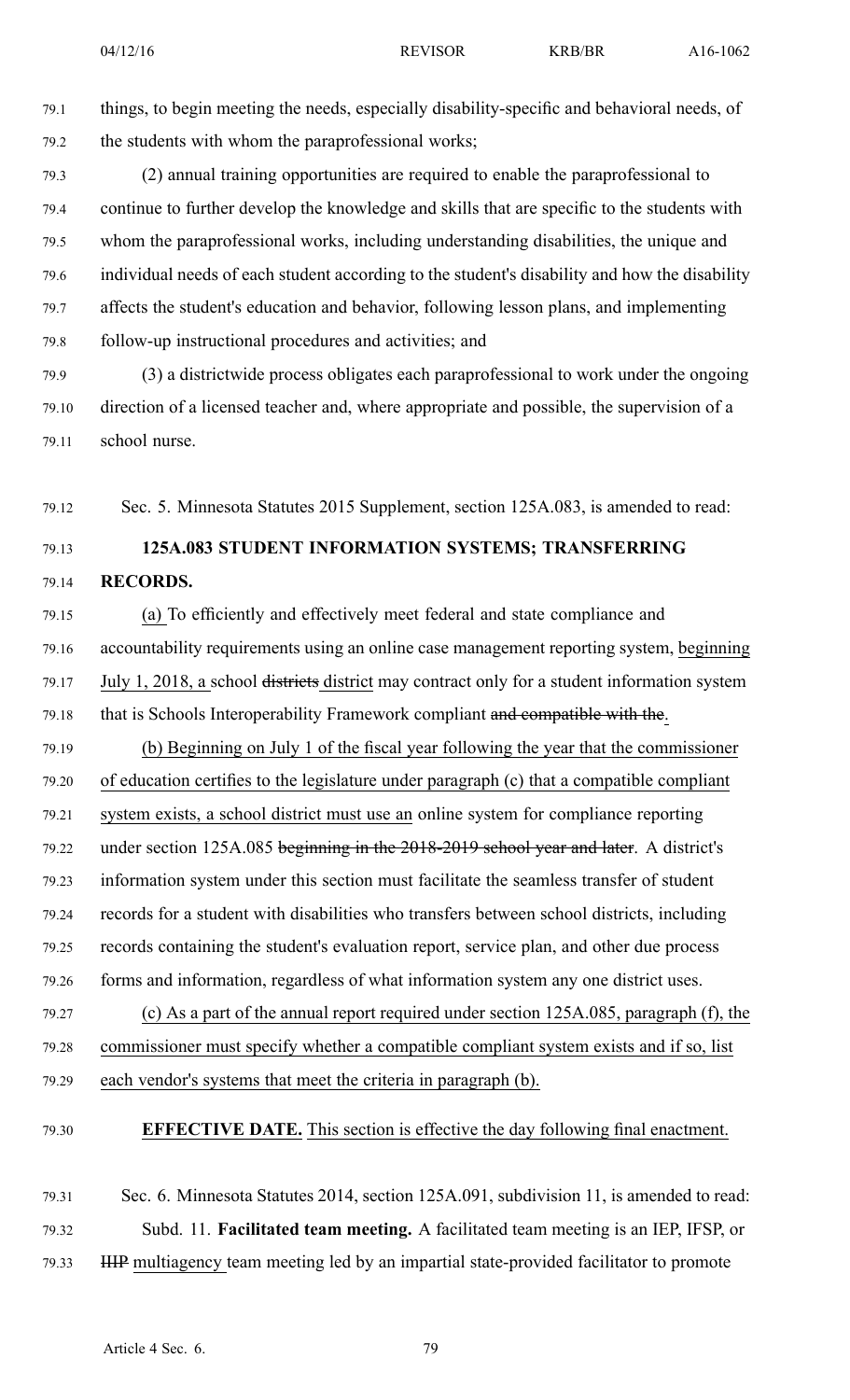| 80.1  | effective communication and assist a team in developing an individualized education        |
|-------|--------------------------------------------------------------------------------------------|
| 80.2  | program.                                                                                   |
|       |                                                                                            |
| 80.3  | Sec. 7. Minnesota Statutes 2015 Supplement, section 125A.0942, subdivision 3,              |
| 80.4  | is amended to read:                                                                        |
| 80.5  | Subd. 3. Physical holding or seclusion. (a) Physical holding or seclusion may be           |
| 80.6  | used only in an emergency. A school that uses physical holding or seclusion shall meet the |
| 80.7  | following requirements:                                                                    |
| 80.8  | (1) physical holding or seclusion is the least intrusive intervention that effectively     |
| 80.9  | responds to the emergency;                                                                 |
| 80.10 | (2) physical holding or seclusion is not used to discipline a noncompliant child;          |
| 80.11 | (3) physical holding or seclusion ends when the threat of harm ends and the staff          |
| 80.12 | determines the child can safely return to the classroom or activity;                       |
| 80.13 | (4) staff directly observes the child while physical holding or seclusion is being used;   |
| 80.14 | (5) each time physical holding or seclusion is used, the staff person who implements       |
| 80.15 | or oversees the physical holding or seclusion documents, as soon as possible after the     |
| 80.16 | incident concludes, the following information:                                             |
| 80.17 | (i) a description of the incident that led to the physical holding or seclusion;           |
| 80.18 | (ii) why a less restrictive measure failed or was determined by staff to be                |
| 80.19 | inappropriate or impractical;                                                              |
| 80.20 | (iii) the time the physical holding or seclusion began and the time the child was          |
| 80.21 | released; and                                                                              |
| 80.22 | (iv) a brief record of the child's behavioral and physical status;                         |
| 80.23 | (6) the room used for seclusion must:                                                      |
| 80.24 | (i) be at least six feet by five feet;                                                     |
| 80.25 | (ii) be well lit, well ventilated, adequately heated, and clean;                           |
| 80.26 | (iii) have a window that allows staff to directly observe a child in seclusion;            |
| 80.27 | (iv) have tamperproof fixtures, electrical switches located immediately outside the        |
| 80.28 | door, and secure ceilings;                                                                 |
| 80.29 | (v) have doors that open out and are unlocked, locked with keyless locks that              |
| 80.30 | have immediate release mechanisms, or locked with locks that have immediate release        |
| 80.31 | mechanisms connected with a fire and emergency system; and                                 |
| 80.32 | (vi) not contain objects that a child may use to injure the child or others; and           |
| 80.33 | (7) before using a room for seclusion, a school must:                                      |
| 80.34 | (i) receive written notice from local authorities that the room and the locking            |
| 80.35 | mechanisms comply with applicable building, fire, and safety codes; and                    |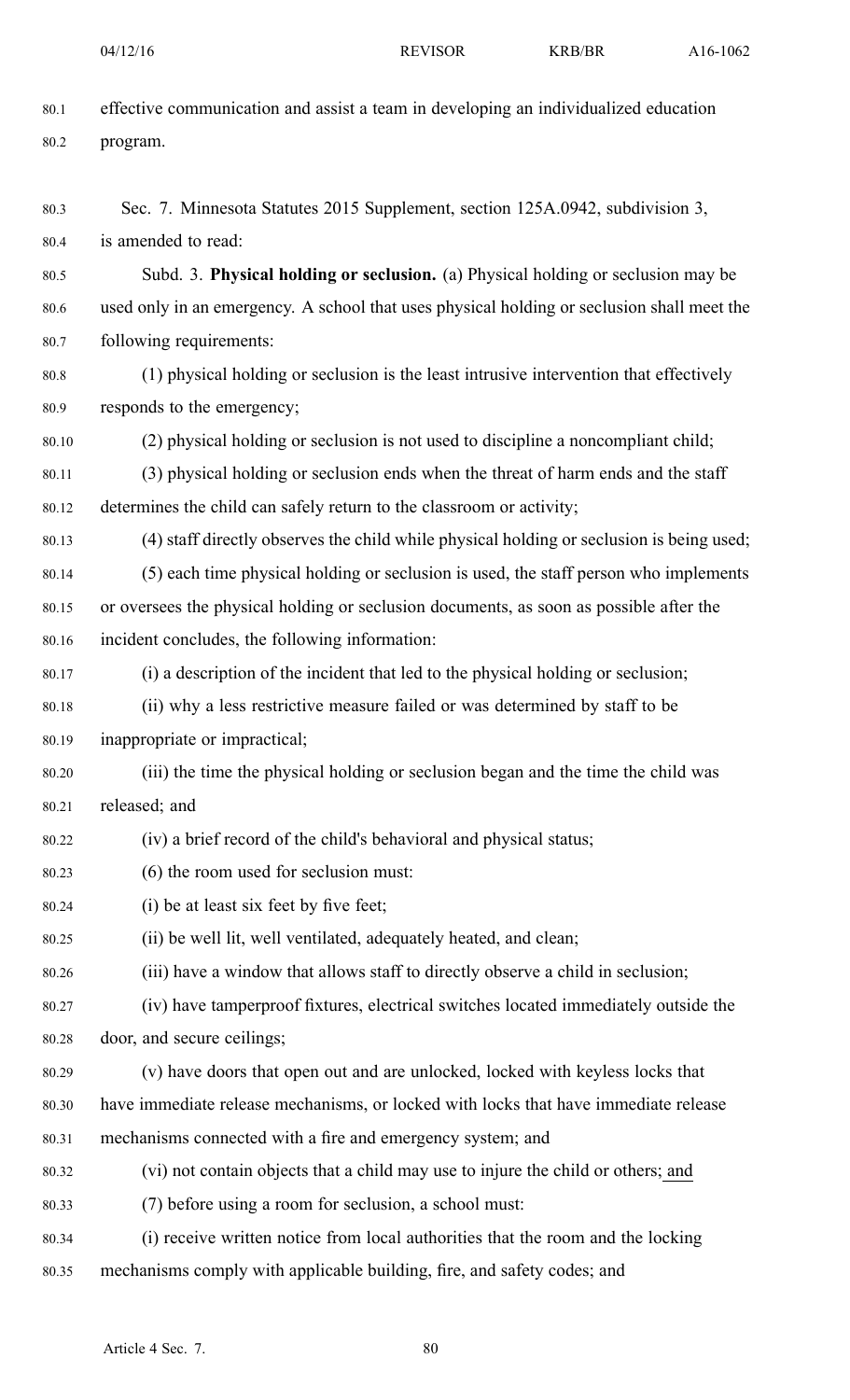| 81.1  | (ii) register the room with the commissioner, who may view that room, and.                    |
|-------|-----------------------------------------------------------------------------------------------|
| 81.2  | (8) until August 1, 2015, a school district may use prone restraints with children            |
| 81.3  | age five or older if:                                                                         |
| 81.4  | (i) the district has provided to the department a list of staff who have had specific         |
| 81.5  | training on the use of prone restraints;                                                      |
| 81.6  | (ii) the district provides information on the type of training that was provided and          |
| 81.7  | by whom;                                                                                      |
| 81.8  | (iii) only staff who received specific training use prone restraints;                         |
| 81.9  | (iv) each incident of the use of prone restraints is reported to the department within        |
| 81.10 | five working days on a form provided by the department; and                                   |
| 81.11 | (v) the district, before using prone restraints, must review any known medical or             |
| 81.12 | psychological limitations that contraindicate the use of prone restraints.                    |
| 81.13 | The department must collect data on districts' use of prone restraints and publish the        |
| 81.14 | data in a readily accessible format on the department's Web site on a quarterly basis.        |
| 81.15 | (b) By February 1, 2015, and annually thereafter, stakeholders may, as necessary,             |
| 81.16 | recommend to the commissioner specific and measurable implementation and outcome              |
| 81.17 | goals for reducing the use of restrictive procedures and the commissioner must submit to      |
| 81.18 | the legislature a report on districts' progress in reducing the use of restrictive procedures |
| 81.19 | that recommends how to further reduce these procedures and eliminate the use of               |
| 81.20 | prone restraints seclusion. The statewide plan includes the following components:             |
| 81.21 | measurable goals; the resources, training, technical assistance, mental health services,      |
| 81.22 | and collaborative efforts needed to significantly reduce districts' use of prone restraints   |
| 81.23 | seclusion; and recommendations to clarify and improve the law governing districts' use        |
| 81.24 | of restrictive procedures. The commissioner must consult with interested stakeholders         |
| 81.25 | when preparing the report, including representatives of advocacy organizations, special       |
| 81.26 | education directors, teachers, paraprofessionals, intermediate school districts, school       |
| 81.27 | boards, day treatment providers, county social services, state human services department      |
| 81.28 | staff, mental health professionals, and autism experts. By June $30$ Beginning with the       |
| 81.29 | 2016-2017 school year, in a form and manner determined by the commissioner, districts         |
| 81.30 | must report data quarterly to the department by January 15, April 15, July 15, and October    |
| 81.31 | 15 about individual students who have been secluded. By July 15 each year, districts          |
| 81.32 | must report summary data on their use of restrictive procedures to the department for         |
| 81.33 | the prior school year, July 1 through June 30, in a form and manner determined by the         |
| 81.34 | commissioner. The summary data must include information about the use of restrictive          |
| 81.35 | procedures, including use of reasonable force under section 121A.582.                         |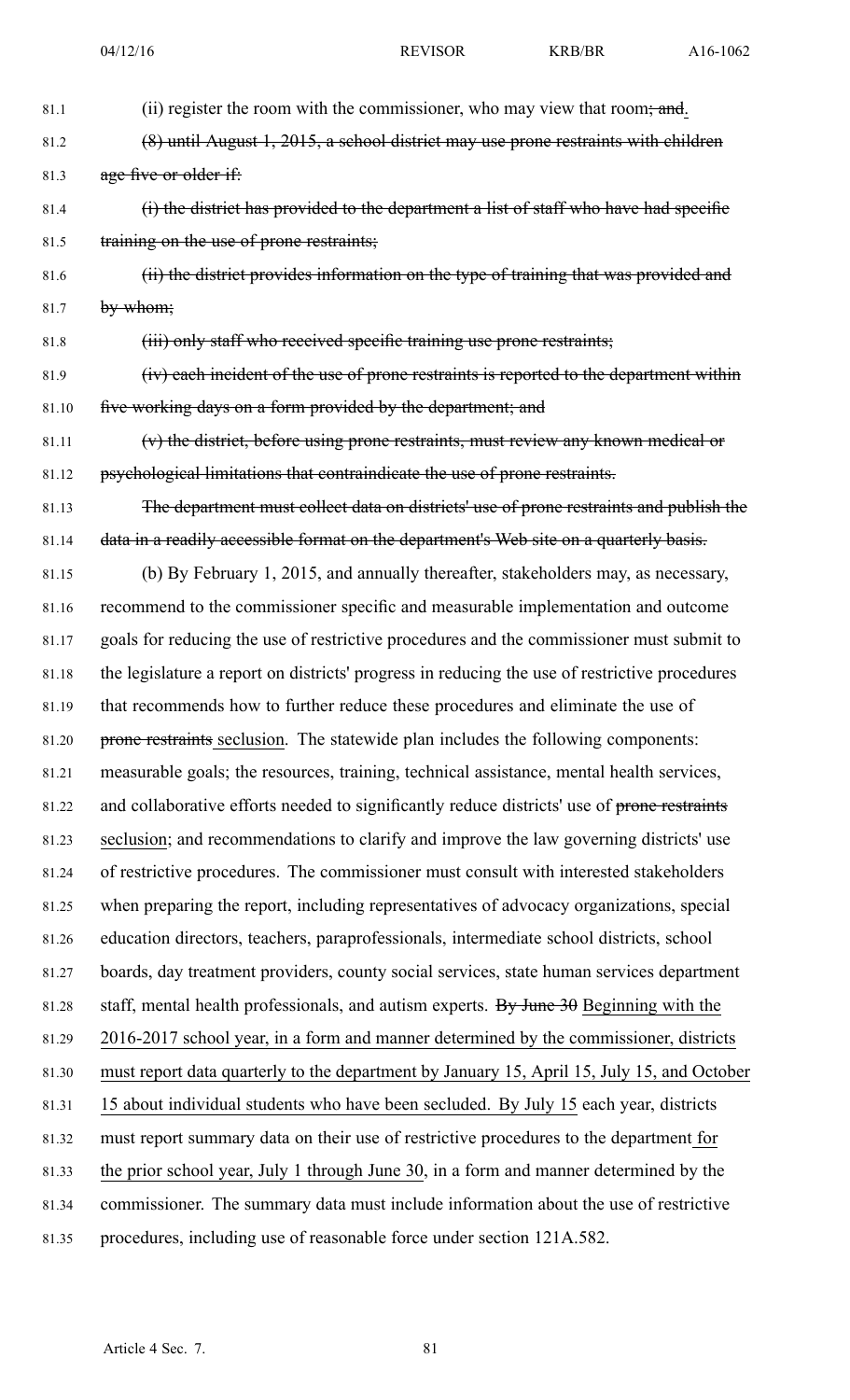| 82.1  | <b>EFFECTIVE DATE.</b> This section is effective for the 2016-2017 school year and           |
|-------|----------------------------------------------------------------------------------------------|
| 82.2  | later.                                                                                       |
|       |                                                                                              |
| 82.3  | Sec. 8. Minnesota Statutes 2014, section 125A.0942, subdivision 4, is amended to read:       |
| 82.4  | Subd. 4. Prohibitions. The following actions or procedures are prohibited:                   |
| 82.5  | $(1)$ engaging in conduct prohibited under section 121A.58;                                  |
| 82.6  | (2) requiring a child to assume and maintain a specified physical position, activity,        |
| 82.7  | or posture that induces physical pain;                                                       |
| 82.8  | (3) totally or partially restricting a child's senses as punishment;                         |
| 82.9  | (4) presenting an intense sound, light, or other sensory stimuli using smell, taste,         |
| 82.10 | substance, or spray as punishment;                                                           |
| 82.11 | (5) denying or restricting a child's access to equipment and devices such as walkers,        |
| 82.12 | wheelchairs, hearing aids, and communication boards that facilitate the child's functioning, |
| 82.13 | except when temporarily removing the equipment or device is needed to prevent injury         |
| 82.14 | to the child or others or serious damage to the equipment or device, in which case the       |
| 82.15 | equipment or device shall be returned to the child as soon as possible;                      |
| 82.16 | (6) interacting with a child in a manner that constitutes sexual abuse, neglect, or          |
| 82.17 | physical abuse under section 626.556;                                                        |
| 82.18 | (7) withholding regularly scheduled meals or water;                                          |
| 82.19 | (8) denying access to bathroom facilities; and                                               |
| 82.20 | (9) physical holding that restricts or impairs a child's ability to breathe, restricts or    |
| 82.21 | impairs a child's ability to communicate distress, places pressure or weight on a child's    |
| 82.22 | head, throat, neck, chest, lungs, sternum, diaphragm, back, or abdomen, or results in        |
| 82.23 | straddling a child's torso.; and                                                             |
| 82.24 | $(10)$ prone restraint.                                                                      |
| 82.25 | <b>EFFECTIVE DATE.</b> This section is effective the day following final enactment.          |
| 82.26 | Sec. 9. Minnesota Statutes 2015 Supplement, section 125A.63, subdivision 4, is               |
| 82.27 | amended to read:                                                                             |
| 82.28 | Subd. 4. Advisory committees. (a) The commissioner shall establish advisory                  |
| 82.29 | committees for the deaf and hard-of-hearing and for the blind and visually impaired. The     |
| 82.30 | advisory committees shall develop recommendations and submit an annual report to the         |
| 82.31 | commissioner on the form and in the manner prescribed by the commissioner.                   |
| 82.32 | (b) The advisory committees for the deaf and hard of hearing and for the blind and           |
| 82.33 | visually impaired shall meet periodically at least four times per year and. The committees   |
| 82.34 | must each review, approve, and submit an annual a biennial report to the commissioner,       |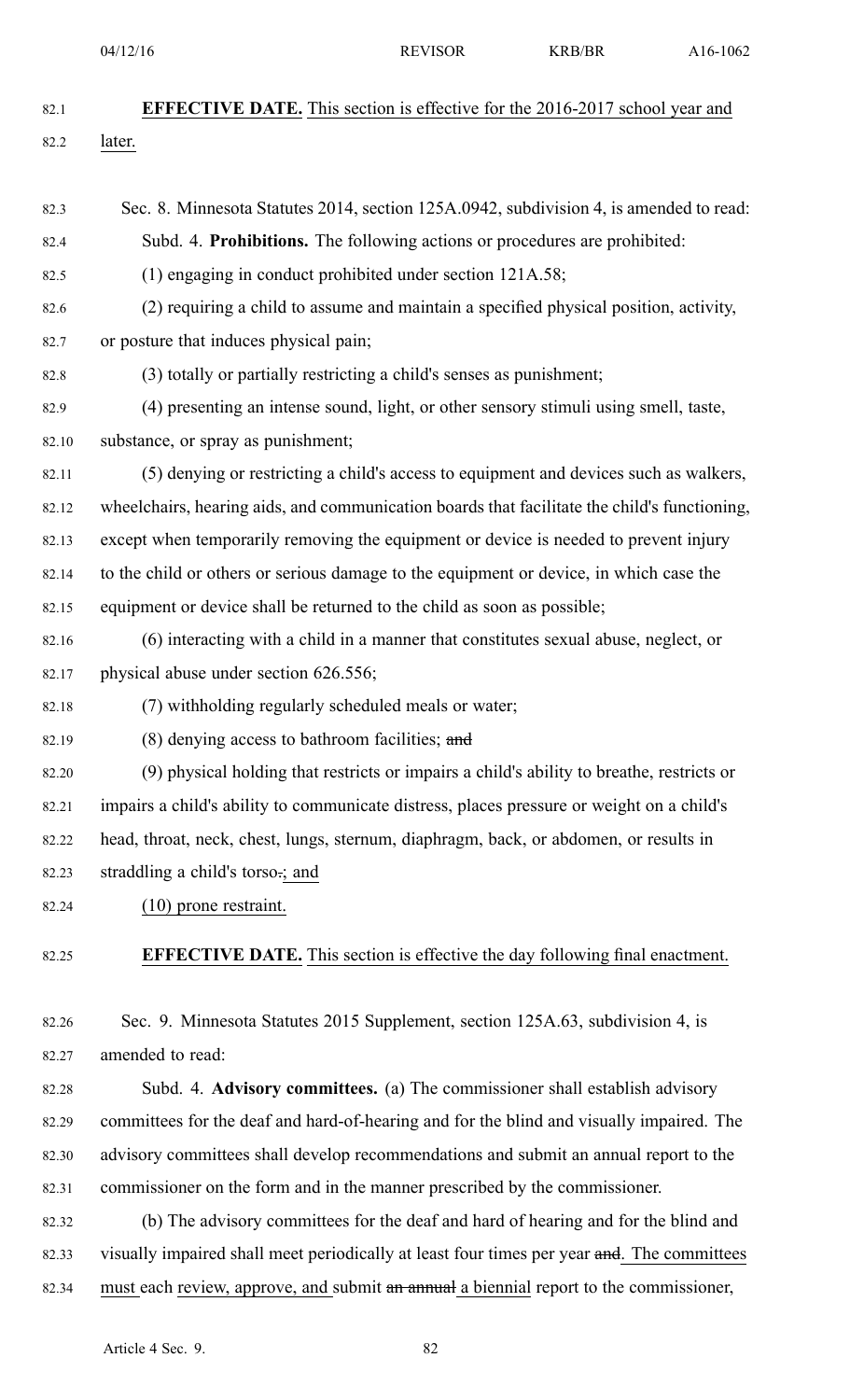04/12/16 REVISOR KRB/BR A16-1062

83.1 the education policy and finance committees of the legislature, and the Commission of 83.2 Deaf, DeafBlind, and Hard-of-Hearing Minnesotans. The reports must, at least: 83.3 (1) identify and repor<sup>t</sup> the aggregate, data-based education outcomes for children 83.4 with the primary disability classification of deaf and hard of hearing or of blind and 83.5 visually impaired, consistent with the commissioner's child count reporting practices, the 83.6 commissioner's state and local outcome data reporting system by district and region, and 83.7 the school performance repor<sup>t</sup> cards under section 120B.36, subdivision 1; and 83.8 (2) describe the implementation of <sup>a</sup> data-based plan for improving the education 83.9 outcomes of deaf and hard of hearing or blind and visually impaired children that is

- 83.10 premised on evidence-based best practices, and provide <sup>a</sup> cost estimate for ongoing 83.11 implementation of the plan.
- 83.12 Sec. 10. Laws 2015, First Special Session chapter 3, article 5, section 30, subdivision 83.13 2, is amended to read:

83.14 Subd. 2. **Special education; regular.** For special education aid under Minnesota 83.15 Statutes, section 125A.75:

\$ 83.16 1,170,929,000 83.17 1,183,619,000 ..... 2016  $\mathbf S$ 83.18 1,229,706,000 83.19 1,246,997,000 ..... 2017

83.20 The 2016 appropriation includes \$137,932,000 for 2015 and \$1,032,997,000 83.21 \$1,045,687,000 for 2016.

83.22 The 2017 appropriation includes \$145,355,000 \$147,202,000 for 2016 and 83.23 \$1,084,351,000 \$1,099,795,000 for 2017.

## 83.24 Sec. 11. **REDUCING STATE-GENERATED SPECIAL EDUCATION** 83.25 **PAPERWORK.**

- 83.26 Notwithstanding other law to the contrary in fiscal years 2017 and 2018, the
- 83.27 commissioner of education must use existing budgetary resources to identify and remove
- 83.28 25 percent of the paperwork burden on Minnesota special education teachers that results
- 83.29 from state but not federally mandated special education compliance reporting requirements.

### 83.30 **EFFECTIVE DATE.** This section is effective the day following final enactment.

#### 83.31 Sec. 12. **APPROPRIATION CANCELED.**

#### 83.32 \$1,686,000 on June 30, 2016, is transferred from the information and

83.33 telecommunications technology systems and services account under Minnesota Statutes,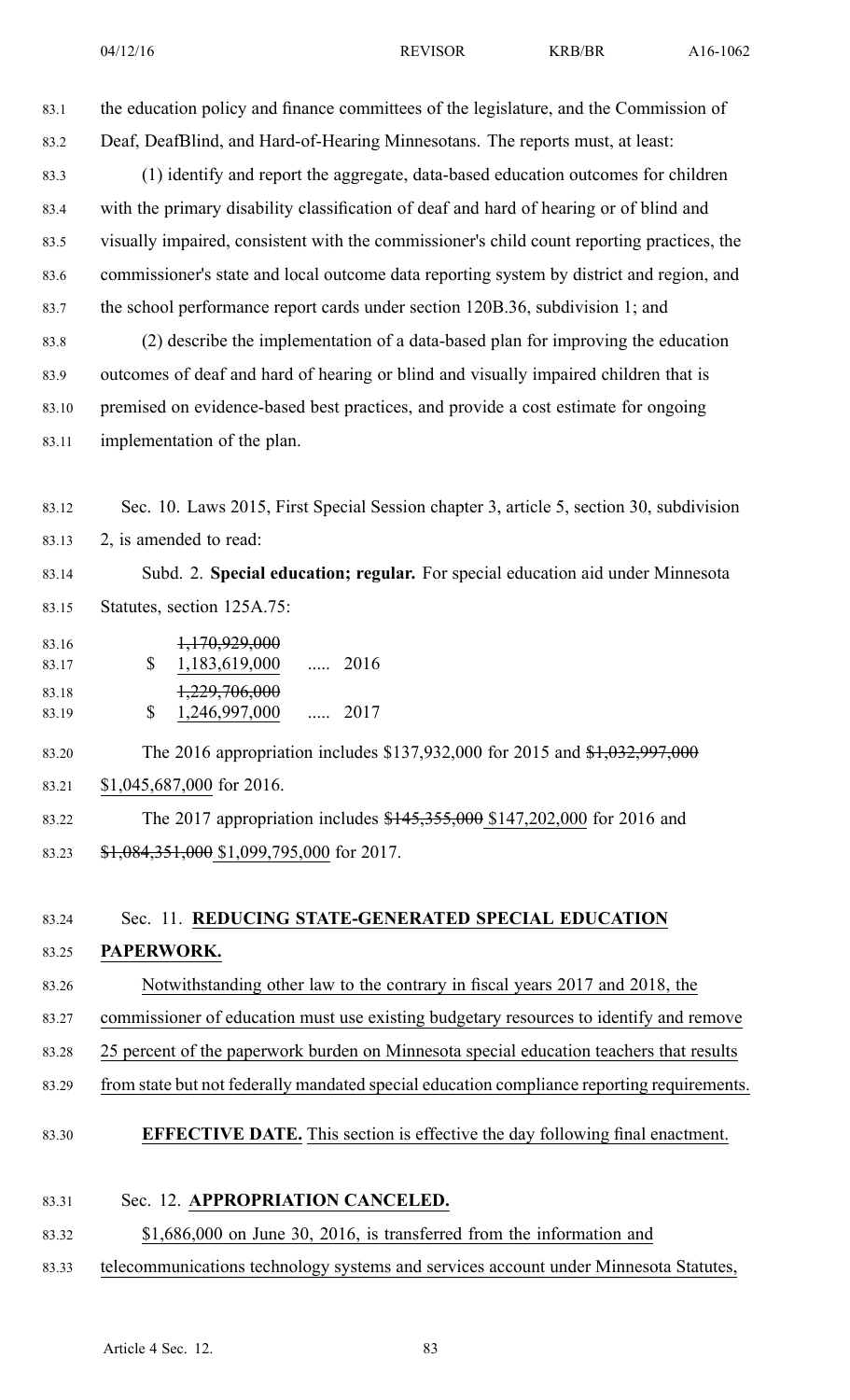04/12/16 REVISOR KRB/BR A16-1062

| section 16E.21, to the general fund. This represents the amount the Department of            |
|----------------------------------------------------------------------------------------------|
| Education transferred to that account in fiscal year 2015 after determining that the special |
| education paperwork reduction activities authorized in an appropriation under Laws 2013,     |
| chapter 116, article 5, section 31, subdivision 8, were not feasible based on a onetime      |
| appropriation.                                                                               |
| <b>EFFECTIVE DATE.</b> This section is effective the day following final enactment.          |
| <b>ARTICLE 5</b>                                                                             |
| <b>FACILITIES AND TECHNOLOGY</b>                                                             |
| Section 1. Minnesota Statutes 2015 Supplement, section 123B.53, subdivision 1, is            |
| amended to read:                                                                             |
| Subdivision 1. Definitions. (a) For purposes of this section, the eligible debt service      |
| revenue of a district is defined as follows:                                                 |
| (1) the amount needed to produce between five and six percent in excess of the               |
| amount needed to meet when due the principal and interest payments on the obligations        |
| of the district for eligible projects according to subdivision 2, including the amounts      |
| necessary for repayment of energy loans according to section 216C.37 or sections 298.292     |
| to 298.298, debt service loans, capital loans, and lease purchase payments under section     |
| 126C.40, subdivision 2, excluding long-term facilities maintenance levies under section      |
| 123B.595, minus                                                                              |
| (2) the amount of debt service excess levy reduction for that school year calculated         |
| according to the procedure established by the commissioner.                                  |
| (b) The obligations in this paragraph are excluded from eligible debt service revenue:       |
| $(1)$ obligations under section 123B.61;                                                     |
| (2) the part of debt service principal and interest paid from the taconite environmental     |
| protection fund or Douglas J. Johnson economic protection trust, excluding the portion of    |
| taconite payments from the Iron Range school consolidation and cooperatively operated        |
| school account under section 298.28, subdivision 7a;                                         |
| (3) obligations issued under Laws 1991, chapter 265, article 5, section 18, as               |
| amended by Laws 1992, chapter 499, article 5, section 24;                                    |
| $(4)$ obligations under section 123B.62; and                                                 |
| (5) obligations equalized under section 123B.535.                                            |
| (c) For purposes of this section, if a preexisting school district reorganized under         |
| sections 123A.35 to 123A.43, 123A.46, and 123A.48 is solely responsible for retirement       |
| of the preexisting district's bonded indebtedness, capital loans or debt service loans, debt |
| service equalization aid must be computed separately for each of the preexisting districts.  |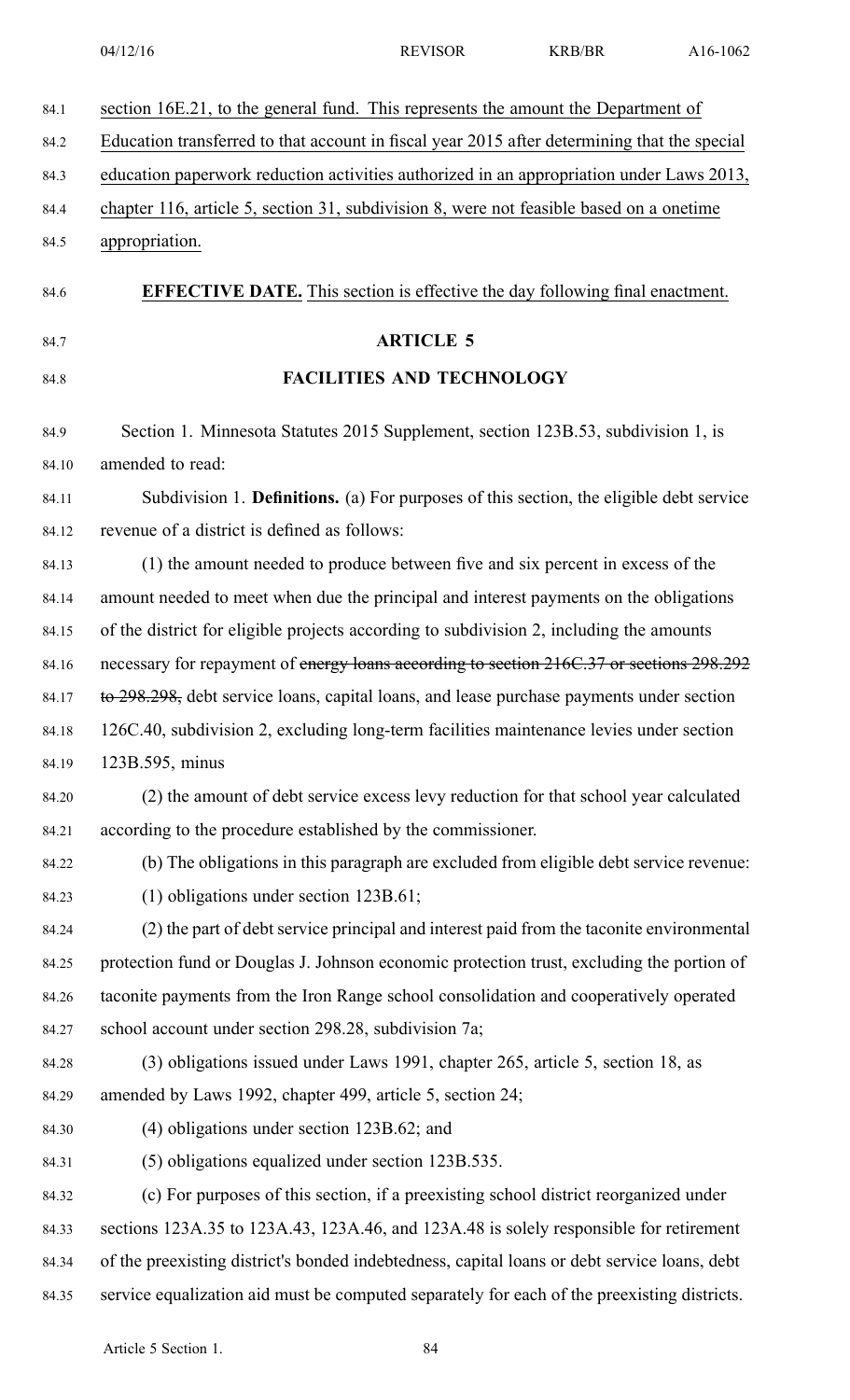85.1 (d) For purposes of this section, the adjusted net tax capacity determined according 85.2 to sections 127A.48 and 273.1325 shall be adjusted to include the tax capacity of property

85.3 generally exempted from ad valorem taxes under section 272.02, subdivision 64.

85.4 **EFFECTIVE DATE.** This section is effective for revenue in fiscal year 2017 and 85.5 later.

85.6 Sec. 2. Minnesota Statutes 2014, section 123B.571, subdivision 2, is amended to read: 85.7 Subd. 2. **Radon testing.** A school district may include radon testing as <sup>a</sup> par<sup>t</sup> of 85.8 its health and safety ten-year facility plan under section 123B.595, subdivision 4. If a 85.9 school district receives authority to use health and safety long-term facilities maintenance 85.10 revenue to conduct radon testing, the district shall conduct the testing according to the 85.11 radon testing plan developed by the commissioners of health and education.

## 85.12 **EFFECTIVE DATE.** This section is effective for revenue in fiscal year 2017 and 85.13 later.

85.14 Sec. 3. Minnesota Statutes 2015 Supplement, section 123B.595, subdivision 4, is 85.15 amended to read:

85.16 Subd. 4. **Facilities plans.** (a) To qualify for revenue under this section, <sup>a</sup> school 85.17 district or intermediate district, not including <sup>a</sup> charter school, must have <sup>a</sup> ten-year facility 85.18 plan adopted by the school board and approved by the commissioner. The plan must include 85.19 provisions for implementing <sup>a</sup> health and safety program that complies with health, safety, 85.20 and environmental regulations and best practices, including indoor air quality management.

85.21 (b) The district must annually update the plan, biennially submit a facility 85.22 maintenance the plan to the commissioner for approval by July 31, and indicate whether 85.23 the district will issue bonds to finance the plan or levy for the costs.

85.24 (c) For school districts issuing bonds to finance the plan, the plan must include <sup>a</sup> 85.25 debt service schedule demonstrating that the debt service revenue required to pay the 85.26 principal and interest on the bonds each year will not exceed the projected long-term 85.27 facilities revenue for that year.

## 85.28 **EFFECTIVE DATE.** This section is effective for revenue in fiscal year 2017 and 85.29 later.

85.30 Sec. 4. Minnesota Statutes 2015 Supplement, section 123B.595, subdivision 7, is 85.31 amended to read: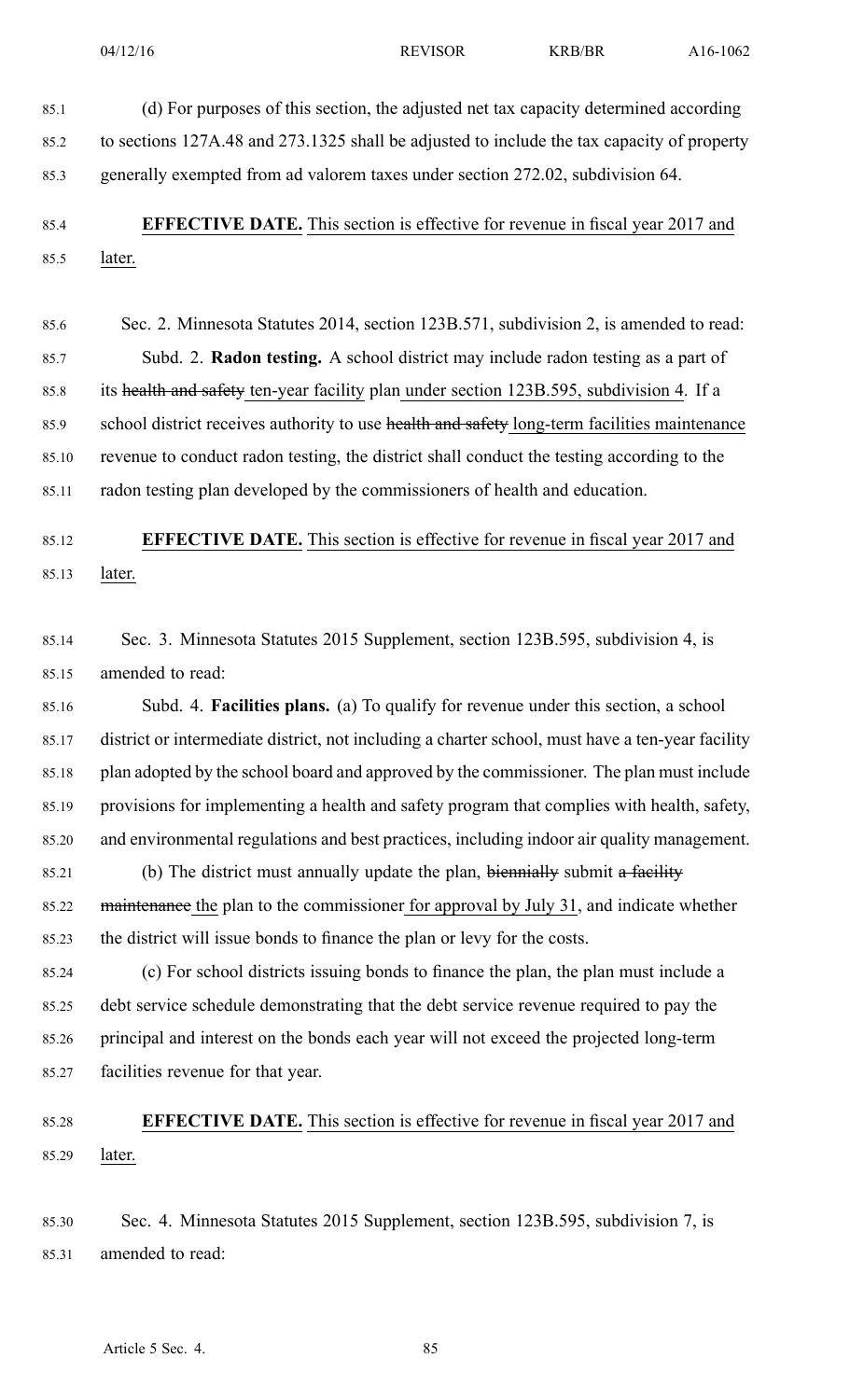86.1 Subd. 7. **Long-term facilities maintenance equalization revenue.** (a) For fiscal 86.2 year 2017 only, <sup>a</sup> district's long-term facilities maintenance equalization revenue equals 86.3 the lesser of (1) \$193 times the adjusted pupil units or (2) the district's revenue under 86.4 subdivision 1. 86.5 (b) For fiscal year 2018 only, <sup>a</sup> district's long-term facilities maintenance 86.6 equalization revenue equals the lesser of (1) \$292 times the adjusted pupil units or (2) 86.7 the district's revenue under subdivision 1. 86.8 (c) For fiscal year 2019 and later, <sup>a</sup> district's long-term facilities maintenance 86.9 equalization revenue equals the lesser of (1) \$380 times the adjusted pupil units or (2) 86.10 the district's revenue under subdivision 1. 86.11 (d) Notwithstanding paragraphs (a) to (c), <sup>a</sup> district's long-term facilities maintenance 86.12 equalization revenue must not be less than the lesser of the district's long-term facilities 86.13 maintenance revenue or the amount of aid the district received for fiscal year 2015 under 86.14 section 123B.59, subdivision 6. 86.15 **EFFECTIVE DATE.** This section is effective for revenue in fiscal year 2017 and 86.16 later. 86.17 Sec. 5. Minnesota Statutes 2015 Supplement, section 123B.595, subdivision 8, is 86.18 amended to read: 86.19 Subd. 8. **Long-term facilities maintenance equalized levy.** (a) For fiscal year 2017 86.20 and later, <sup>a</sup> district's long-term facilities maintenance equalized levy equals the district's 86.21 long-term facilities maintenance equalization revenue minus the greater of: 86.22 (1) the lesser of the district's long-term facilities maintenance equalization revenue 86.23 or the amount of aid the district received for fiscal year 2015 under Minnesota Statutes 86.24 2014, section 123B.59, subdivision 6; or 86.25 (2) the district's long-term facilities maintenance equalization revenue times the 86.26 greater of (i) zero or (ii) one minus the ratio of its adjusted net tax capacity per adjusted 86.27 pupil unit in the year preceding the year the levy is certified to 123 percen<sup>t</sup> of the state 86.28 average adjusted net tax capacity per adjusted pupil unit for all school districts in the 86.29 year preceding the year the levy is certified. 86.30 (b) For purposes of this subdivision, "adjusted net tax capacity" means the value 86.31 described in section 126C.01, subdivision 2, paragraph (b). 86.32 **EFFECTIVE DATE.** This section is effective for revenue in fiscal year 2017 and 86.33 later.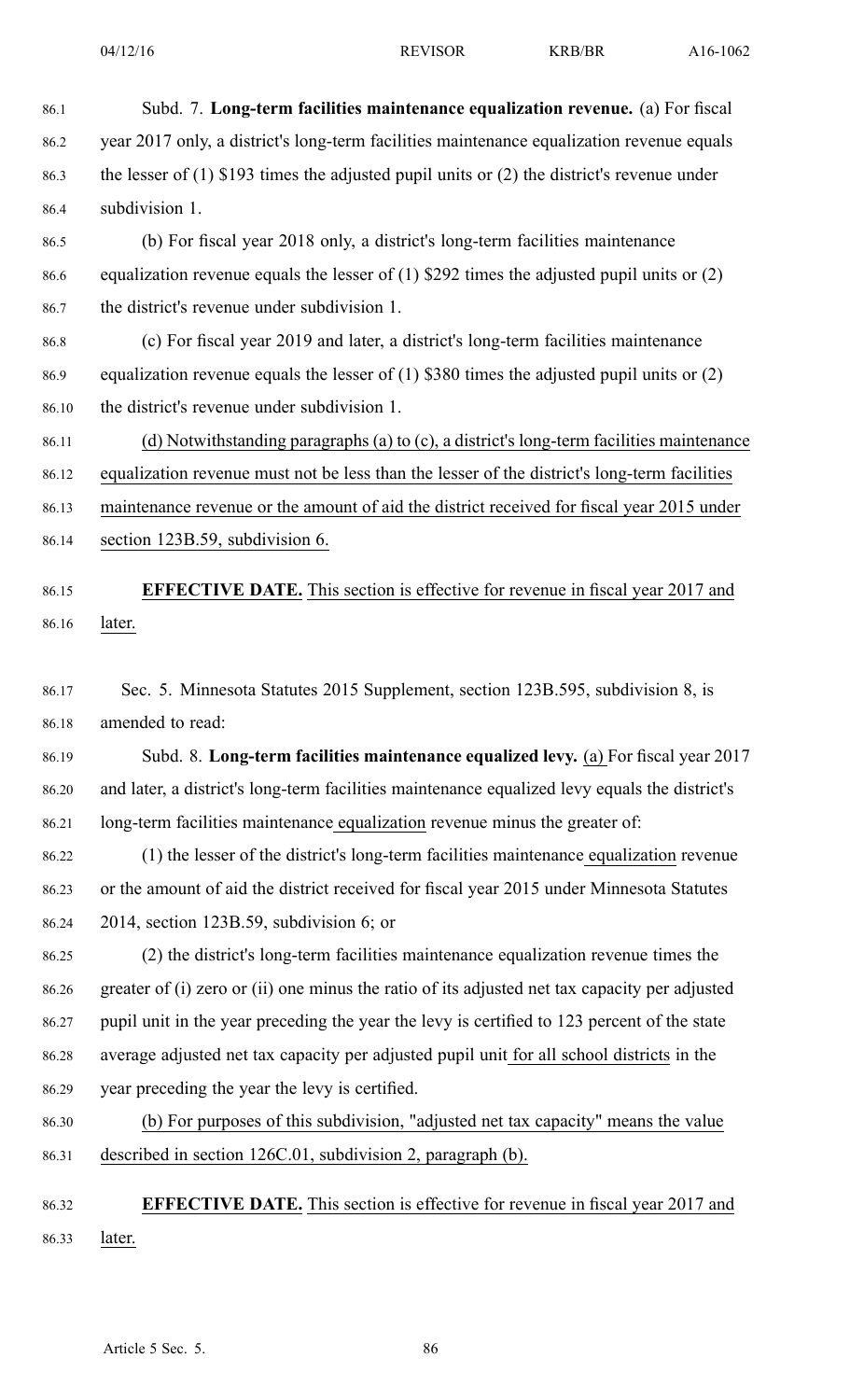04/12/16 REVISOR KRB/BR A16-1062

| 87.1  | Sec. 6. Minnesota Statutes 2015 Supplement, section 123B.595, is amended by adding            |
|-------|-----------------------------------------------------------------------------------------------|
| 87.2  | a subdivision to read:                                                                        |
| 87.3  | Subd. 8a. Long-term facilities maintenance unequalized levy. For fiscal year                  |
| 87.4  | 2017 and later, a district's long-term facilities maintenance unequalized levy equals the     |
| 87.5  | difference between the district's revenue under subdivision 1 and the district's equalization |
| 87.6  | revenue under subdivision 7.                                                                  |
| 87.7  | <b>EFFECTIVE DATE.</b> This section is effective for revenue in fiscal year 2017 and          |
| 87.8  | later.                                                                                        |
| 87.9  | Sec. 7. Minnesota Statutes 2015 Supplement, section 123B.595, subdivision 9, is               |
| 87.10 | amended to read:                                                                              |
| 87.11 | Subd. 9. Long-term facilities maintenance equalized aid. For fiscal year 2017                 |
| 87.12 | and later, a district's long-term facilities maintenance equalized aid equals its long-term   |
| 87.13 | facilities maintenance equalization revenue minus its long-term facilities maintenance        |
| 87.14 | equalized levy times the ratio of the actual equalized amount levied to the permitted         |
| 87.15 | equalized levy.                                                                               |
| 87.16 | <b>EFFECTIVE DATE.</b> This section is effective for revenue in fiscal year 2017 and          |
| 87.17 | later.                                                                                        |
| 87.18 | Sec. 8. Minnesota Statutes 2015 Supplement, section 123B.595, subdivision 10,                 |
| 87.19 | is amended to read:                                                                           |
| 87.20 | Subd. 10. Allowed uses for long-term facilities maintenance revenue. (a) A                    |
| 87.21 | district may use revenue under this section for any of the following:                         |
| 87.22 | (1) deferred capital expenditures and maintenance projects necessary to prevent               |
| 87.23 | further erosion of facilities;                                                                |
| 87.24 | (2) increasing accessibility of school facilities; $\theta$                                   |
| 87.25 | $(3)$ health and safety capital projects under section 123B.57 $\div$ ; or                    |
| 87.26 | (4) by board resolution, to transfer money from the general fund reserve for long-term        |
| 87.27 | facilities maintenance to the debt redemption fund to pay the amounts needed to meet,         |
| 87.28 | when due, principal and interest on general obligation bonds issued under subdivision 5.      |
| 87.29 | (b) A charter school may use revenue under this section for any purpose related               |
| 87.30 | to the school.                                                                                |
| 87.31 | <b>EFFECTIVE DATE.</b> This section is effective for revenue in fiscal year 2017 and          |
| 87.32 | later.                                                                                        |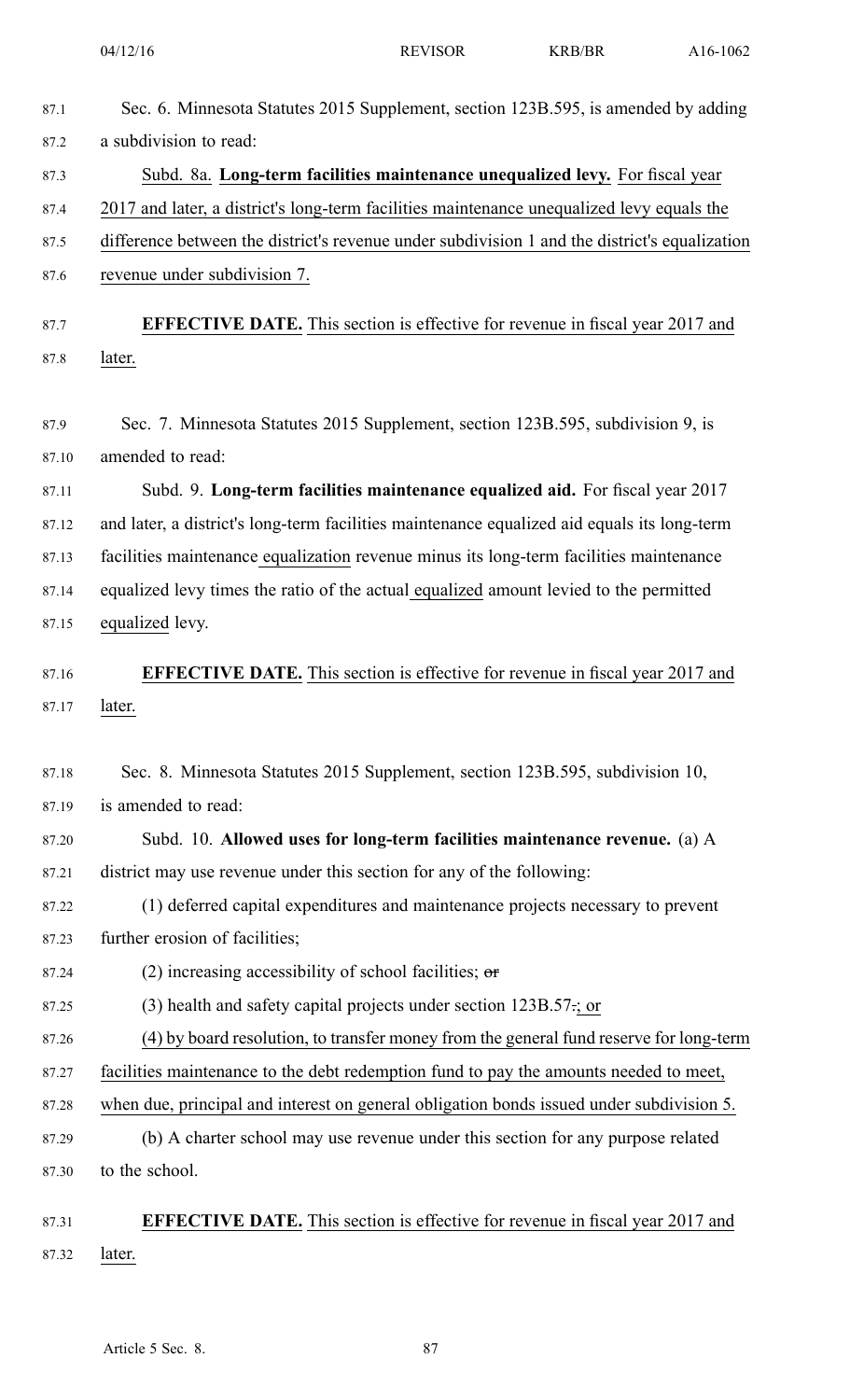| 88.1  | Sec. 9. Minnesota Statutes 2015 Supplement, section 123B.595, subdivision 11,                |
|-------|----------------------------------------------------------------------------------------------|
| 88.2  | is amended to read:                                                                          |
| 88.3  | Subd. 11. Restrictions on long-term facilities maintenance revenue.                          |
| 88.4  | Notwithstanding subdivision + 10, long-term facilities maintenance revenue may not           |
| 88.5  | be used:                                                                                     |
| 88.6  | (1) for the construction of new facilities, remodeling of existing facilities, or the        |
| 88.7  | purchase of portable classrooms;                                                             |
| 88.8  | (2) to finance a lease purchase agreement, installment purchase agreement, or other          |
| 88.9  | deferred payments agreement;                                                                 |
| 88.10 | (3) for energy-efficiency projects under section 123B.65, for a building or property         |
| 88.11 | or part of a building or property used for postsecondary instruction or administration, or   |
| 88.12 | for a purpose unrelated to elementary and secondary education; or                            |
| 88.13 | (4) for violence prevention and facility security, ergonomics, or emergency                  |
| 88.14 | communication devices.                                                                       |
| 88.15 | <b>EFFECTIVE DATE.</b> This section is effective for revenue in fiscal year 2017 and         |
| 88.16 | later.                                                                                       |
|       |                                                                                              |
| 88.17 | Sec. 10. Minnesota Statutes 2014, section 123B.60, subdivision 1, is amended to read:        |
| 88.18 | Subdivision 1. Bonds. When a building owned by a district is substantially damaged           |
| 88.19 | by an act of God or other means beyond the control of the district, the district may issue   |
| 88.20 | general obligation bonds without an election to provide money immediately to carry           |
| 88.21 | out its adopted health and safety long-term facilities maintenance program. Each year        |
| 88.22 | the district must pledge an attributable share of its health and safety long-term facilities |
| 88.23 | maintenance revenue to the repayment of principal and interest on the bonds. The pledged     |
| 88.24 | revenue must be transferred to recognized in the debt redemption fund of the district. The   |
| 88.25 | district must submit to the department the repayment schedule for any bonds issued under     |
| 88.26 | this section. The district must deposit in the debt redemption fund all proceeds received    |
| 88.27 | for specific costs for which the bonds were issued, including but not limited to:            |
| 88.28 | (1) insurance proceeds;                                                                      |
| 88.29 | (2) restitution proceeds; and                                                                |
| 88.30 | (3) proceeds of litigation or settlement of a lawsuit.                                       |
| 88.31 | Before bonds are issued, the district must submit a combined an amended                      |
| 88.32 | application to the commissioner for health and safety long-term facilities maintenance       |
| 88.33 | revenue, according to section 123B.57, and requesting review and comment, according          |
| 88.34 | to section 123B.71, subdivisions 8, 9, 11, and 12 123B.595. The commissioner shall           |

88.35 complete all procedures concerning the combined application within 20 days of receiving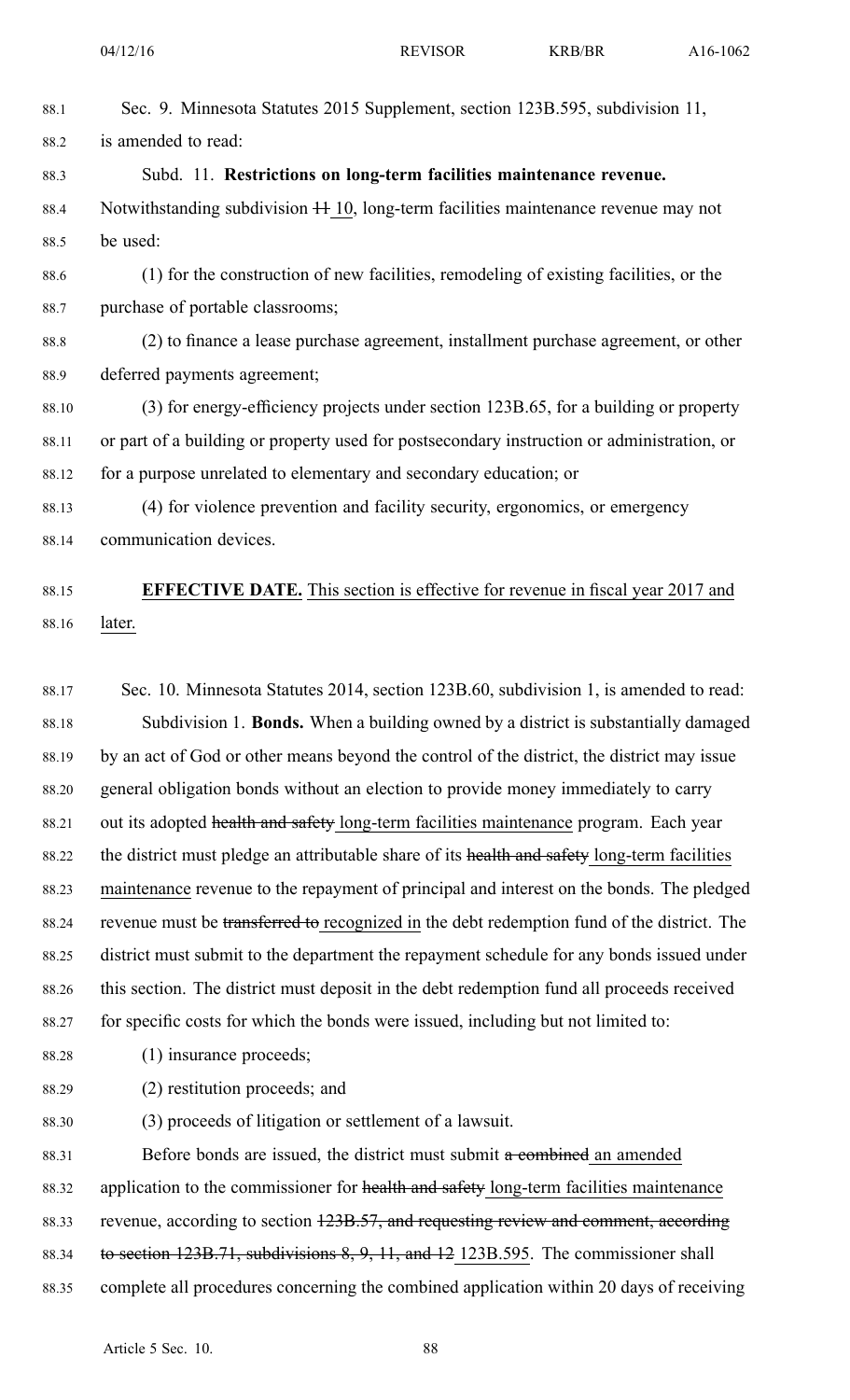89.1 the application. The publication provisions of section 123B.71, subdivision 12, do not 89.2 apply to bonds issued under this section.

89.3 **EFFECTIVE DATE.** This section is effective for revenue in fiscal year 2017 and 89.4 later.

89.5 Sec. 11. Minnesota Statutes 2014, section 123B.71, subdivision 8, is amended to read: 89.6 Subd. 8. **Review and comment.** A school district, <sup>a</sup> special education cooperative, 89.7 or <sup>a</sup> cooperative unit of government, as defined in section 123A.24, subdivision 2, 89.8 must not initiate an installment contract for purchase or <sup>a</sup> lease agreement, hold <sup>a</sup> 89.9 referendum for bonds, nor solicit bids for new construction, expansion, or remodeling of 89.10 an educational facility that requires an expenditure in excess of \$500,000 per school site if 89.11 it has <sup>a</sup> capital loan outstanding, or \$2,000,000 per school site if it does not have <sup>a</sup> capital 89.12 loan outstanding, prior to review and comment by the commissioner. A facility addition, 89.13 maintenance project, or remodeling project funded only with general education revenue, 89.14 deferred maintenance revenue, alternative facilities bonding and levy program revenue, 89.15 lease levy proceeds, capital facilities bond proceeds, or health and safety long-term 89.16 facilities maintenance revenue is exemp<sup>t</sup> from this provision. A capital project under 89.17 section 123B.63 addressing only technology is exemp<sup>t</sup> from this provision if the district 89.18 submits <sup>a</sup> school board resolution stating that funds approved by the voters will be used 89.19 only as authorized in section 126C.10, subdivision 14. A school board shall not separate 89.20 portions of <sup>a</sup> single project into components to avoid the requirements of this subdivision.

# 89.21 **EFFECTIVE DATE.** This section is effective the day following final enactment 89.22 and applies to review and comments for projects funded with revenue for fiscal year 89.23 2017 and later.

89.24 Sec. 12. Minnesota Statutes 2014, section 123B.79, subdivision 5, is amended to read: 89.25 Subd. 5. **Deficits; exception.** For the purposes of this section, <sup>a</sup> permanen<sup>t</sup> transfer 89.26 includes creating <sup>a</sup> deficit in <sup>a</sup> nonoperating fund for <sup>a</sup> period pas<sup>t</sup> the end of the current 89.27 fiscal year which is covered by moneys in an operating fund. However, A deficit in the 89.28 capital expenditure fund reserve for operating capital account pursuan<sup>t</sup> to section 123B.78, 89.29 subdivision 5, does not constitute <sup>a</sup> permanen<sup>t</sup> transfer.

89.30 Sec. 13. Minnesota Statutes 2014, section 123B.79, subdivision 8, is amended to read: 89.31 Subd. 8. **Account transfer for reorganizing districts.** A district that has 89.32 reorganized according to sections 123A.35 to 123A.43, 123A.46, or 123A.48, or has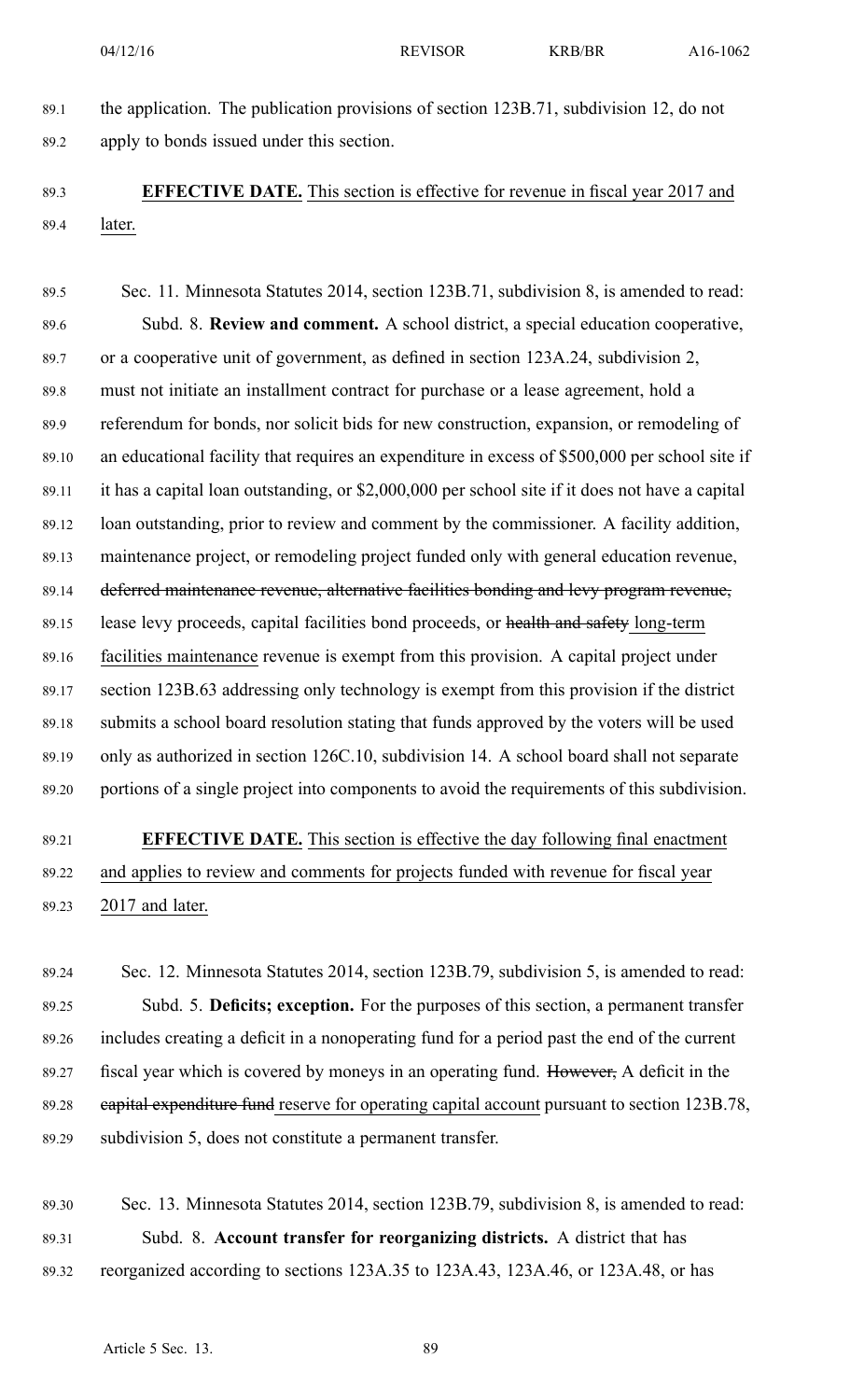90.1 conducted <sup>a</sup> successful referendum on the question of combination under section 90.2 123A.37, subdivision 2, or consolidation under section 123A.48, subdivision 15, or has 90.3 been assigned an identification number by the commissioner under section 123A.48, 90.4 subdivision 16, may make permanen<sup>t</sup> transfers between any of the funds or accounts in 90.5 the newly created or enlarged district with the exception of the debt redemption fund, 90.6 building construction fund, food service fund, and health and safety long-term facilities 90.7 maintenance account of the eapital expenditure general fund. Fund transfers under this 90.8 section may be made for up to one year prior to the effective date of combination or 90.9 consolidation by the consolidating boards and during the year following the effective date 90.10 of reorganization by the consolidated board. The newly formed board of the combined 90.11 district may adopt <sup>a</sup> resolution on or before August 30 of the year of the reorganization 90.12 authorizing <sup>a</sup> transfer among accounts or funds of the previous independent school 90.13 districts which transfer or transfers shall be reported in the affected districts' audited 90.14 financial statements for the year immediately preceding the consolidation.

# 90.15 **EFFECTIVE DATE.** This section is effective July 1, 2016, for fiscal year 2017 90.16 and later.

90.17 Sec. 14. Minnesota Statutes 2014, section 123B.79, subdivision 9, is amended to read: 90.18 Subd. 9. **Elimination of reserve accounts.** A school board shall eliminate all 90.19 reserve accounts established in the school district's general fund under Minnesota Statutes 90.20 before July 1, 2006, for which no specific authority remains in statute as of June 30, 2007. 90.21 Any balance in the district's reserved for bus purchases account for deferred maintenance 90.22 as of June 30, 2007 2016, shall be transferred to the reserved account for operating capital 90.23 long-term facilities maintenance in the school district's general fund. Any balance in 90.24 other reserved accounts established in the school district's general fund under Minnesota 90.25 Statutes before July 1, 2006, for which no specific authority remains in statute as of June 90.26 30, 2007, shall be transferred to the school district's unreserved general fund balance. 90.27 A school board may, upon adoption of a resolution by the school board, establish a 90.28 designated account for any program for which a reserved account has been eliminated. 90.29 Any balance in the district's reserved account for health and safety as of June 30, 2019, 90.30 shall be transferred to the unassigned fund balance account in the district's general fund. 90.31 Any balance in the district's reserved account for alternative facilities as of June 30, 2016, 90.32 shall be transferred to the reserved account for long-term facilities maintenance in the 90.33 district's building construction fund.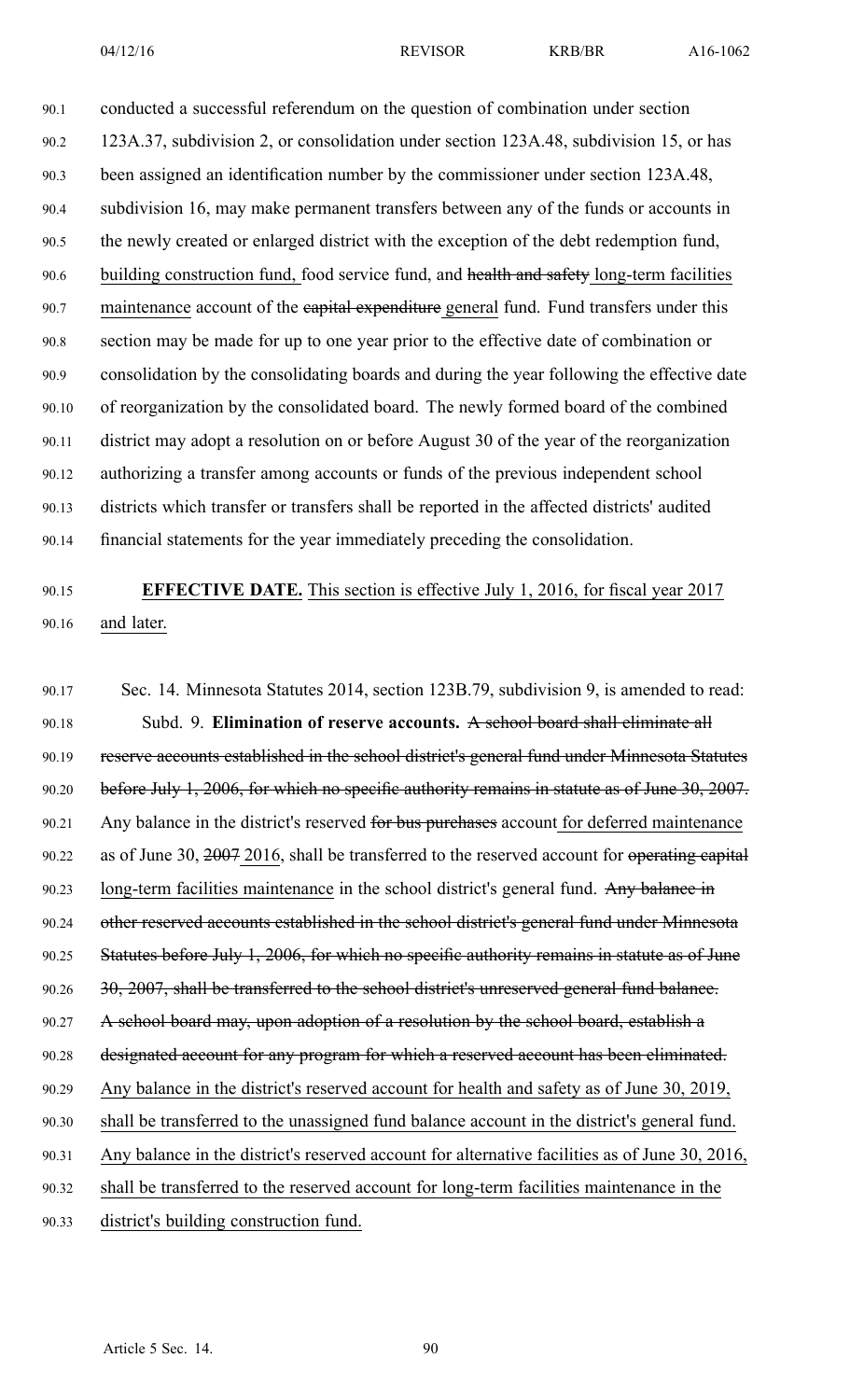- 91.1 **EFFECTIVE DATE.** This section is effective July 1, 2016, for fiscal year 2017 91.2 and later. 91.3 Sec. 15. Minnesota Statutes 2014, section 126C.40, subdivision 5, is amended to read: 91.4 Subd. 5. **Energy conservation.** For loans approved before March 1, 1998, the 91.5 district may annually include as revenue under section 123B.53, without the approval of a 91.6 majority of the voters in the district, an amount sufficient to repay the annual principal and 91.7 interest of the loan made pursuant to sections 216C.37 and 298.292 to 298.298. For energy 91.8 loans approved after March 1, 1998, under sections 216C.37 and 298.292 to 298.298, 91.9 school districts must annually transfer from the general fund to the debt redemption fund 91.10 the amount sufficient to pay interest and principal on the loans. 91.11 **EFFECTIVE DATE.** This section is effective for revenue in fiscal year 2017 and 91.12 later. 91.13 Sec. 16. Minnesota Statutes 2015 Supplement, section 126C.48, subdivision 8, is 91.14 amended to read: 91.15 Subd. 8. **Taconite paymen<sup>t</sup> and other reductions.** (1) Reductions in levies 91.16 pursuan<sup>t</sup> to subdivision 1 must be made prior to the reductions in clause (2). 91.17 (2) Notwithstanding any other law to the contrary, districts that have revenue 91.18 pursuan<sup>t</sup> to sections 298.018; 298.225; 298.24 to 298.28, excep<sup>t</sup> an amount distributed 91.19 under sections 298.26; 298.28, subdivision 4, paragraphs (c), clause (ii), and (d); 298.34 to 91.20 298.39; 298.391 to 298.396; 298.405; 477A.15; and any law imposing <sup>a</sup> tax upon severed 91.21 mineral values must reduce the levies authorized by this chapter and chapters 120B, 122A, 91.22 123A, 123B, 124A, 124D, 125A, and 127A, excluding the student achievement levy 91.23 under section 126C.13, subdivision 3b, by 95 percen<sup>t</sup> of the sum of the previous year's 91.24 revenue specified under this clause and the amount attributable to the same production 91.25 year distributed to the cities and townships within the school district under section 298.28, 91.26 subdivision 2, paragraph (c). 91.27 (3) The amount of any voter approved referendum, facilities down payment, and 91.28 debt levies shall not be reduced by more than 50 percen<sup>t</sup> under this subdivision, excep<sup>t</sup> 91.29 that payments under section 298.28, subdivision 7a, may reduce the debt service levy by 91.30 more than 50 percent. In administering this paragraph, the commissioner shall first reduce 91.31 the nonvoter approved levies of <sup>a</sup> district; then, if any payments, severed mineral value 91.32 tax revenue or recognized revenue under paragraph (2) remains, the commissioner shall
- 91.33 reduce any voter approved referendum levies authorized under section 126C.17; then, if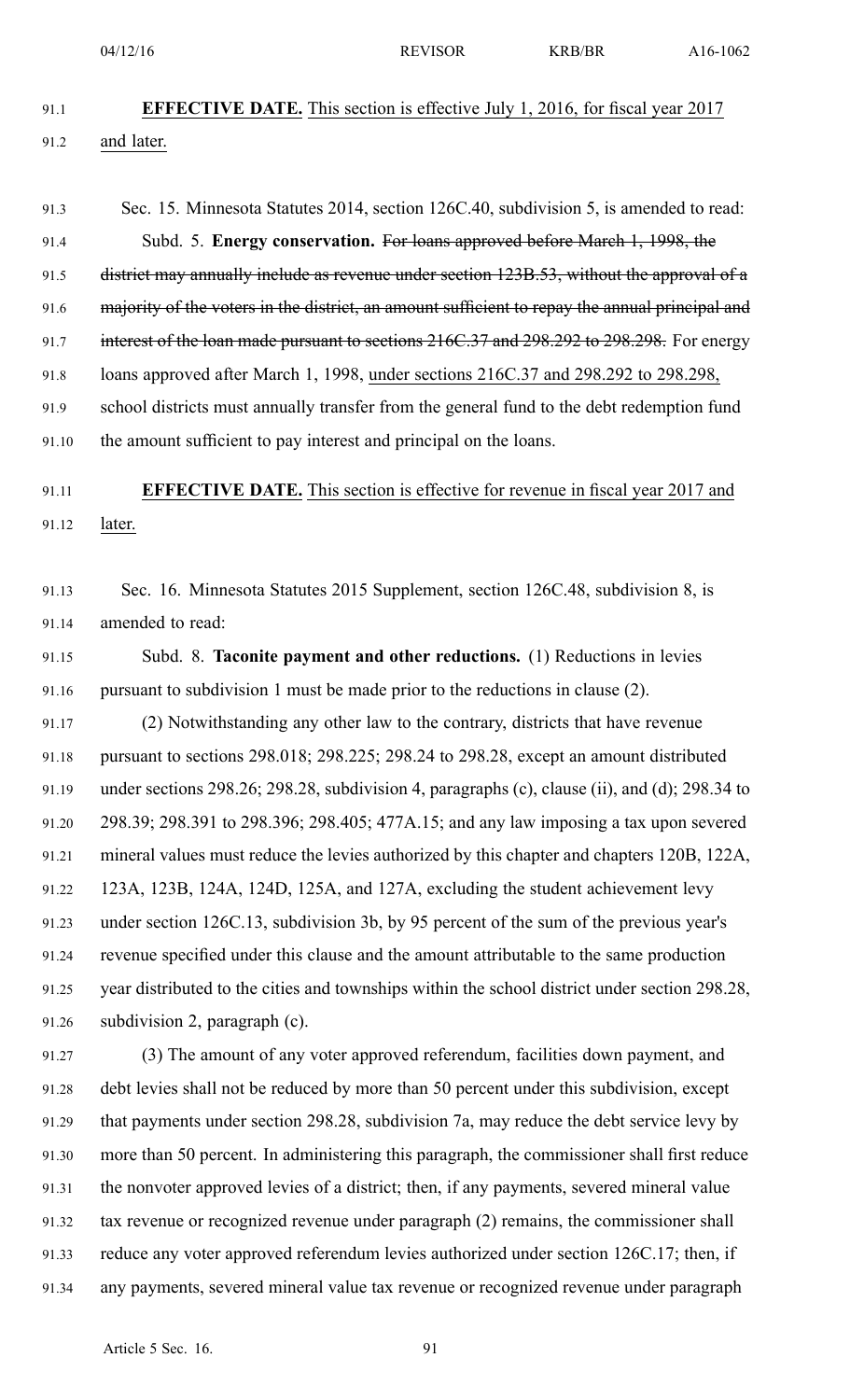92.1 (2) remains, the commissioner shall reduce any voter approved facilities down paymen<sup>t</sup> 92.2 levies authorized under section 123B.63 and then, if any payments, severed mineral value 92.3 tax revenue or recognized revenue under paragraph (2) remains, the commissioner shall 92.4 reduce any voter approved debt levies.

- 92.5 (4) Before computing the reduction pursuant to this subdivision of the health and 92.6 safety long-term facilities maintenance levy authorized by sections 123B.57 and 126C.40, 92.7 subdivision 5 section 123B.595, the commissioner shall ascertain from each affected 92.8 school district the amount it proposes to levy under each section or subdivision. The 92.9 reduction shall be computed on the basis of the amount so ascertained.
- 92.10 (5) To the extent the levy reduction calculated under paragraph (2) exceeds the 92.11 limitation in paragraph (3), an amount equal to the excess must be distributed from the 92.12 school district's distribution under sections 298.225, 298.28, and 477A.15 in the following 92.13 year to the cities and townships within the school district in the proportion that their 92.14 taxable net tax capacity within the school district bears to the taxable net tax capacity of 92.15 the school district for property taxes payable in the year prior to distribution. No city or 92.16 township shall receive <sup>a</sup> distribution greater than its levy for taxes payable in the year prior 92.17 to distribution. The commissioner of revenue shall certify the distributions of cities and 92.18 towns under this paragraph to the county auditor by September 30 of the year preceding 92.19 distribution. The county auditor shall reduce the proposed and final levies of cities and 92.20 towns receiving distributions by the amount of their distribution. Distributions to the cities 92.21 and towns shall be made at the times provided under section 298.27.

# 92.22 **EFFECTIVE DATE.** This section is effective for revenue in fiscal year 2017 and 92.23 later.

92.24 Sec. 17. Minnesota Statutes 2014, section 126C.63, subdivision 7, is amended to read: 92.25 Subd. 7. **Required debt service levy.** "Required debt service levy" means the total 92.26 dollar amount needed to be included in the taxes levied by the district in any year for 92.27 paymen<sup>t</sup> of interest and principal falling due on its debts prior to collection of the next 92.28 ensuing year's debt service levy, excluding the debt service levy for obligations under 92.29 sections 123B.595, 123B.61, and 123B.62.

# 92.30 **EFFECTIVE DATE.** This section is effective for revenue in fiscal year 2017 and 92.31 later.

92.32 Sec. 18. Laws 2011, First Special Session chapter 11, article 4, section 8, is amended to 92.33 read: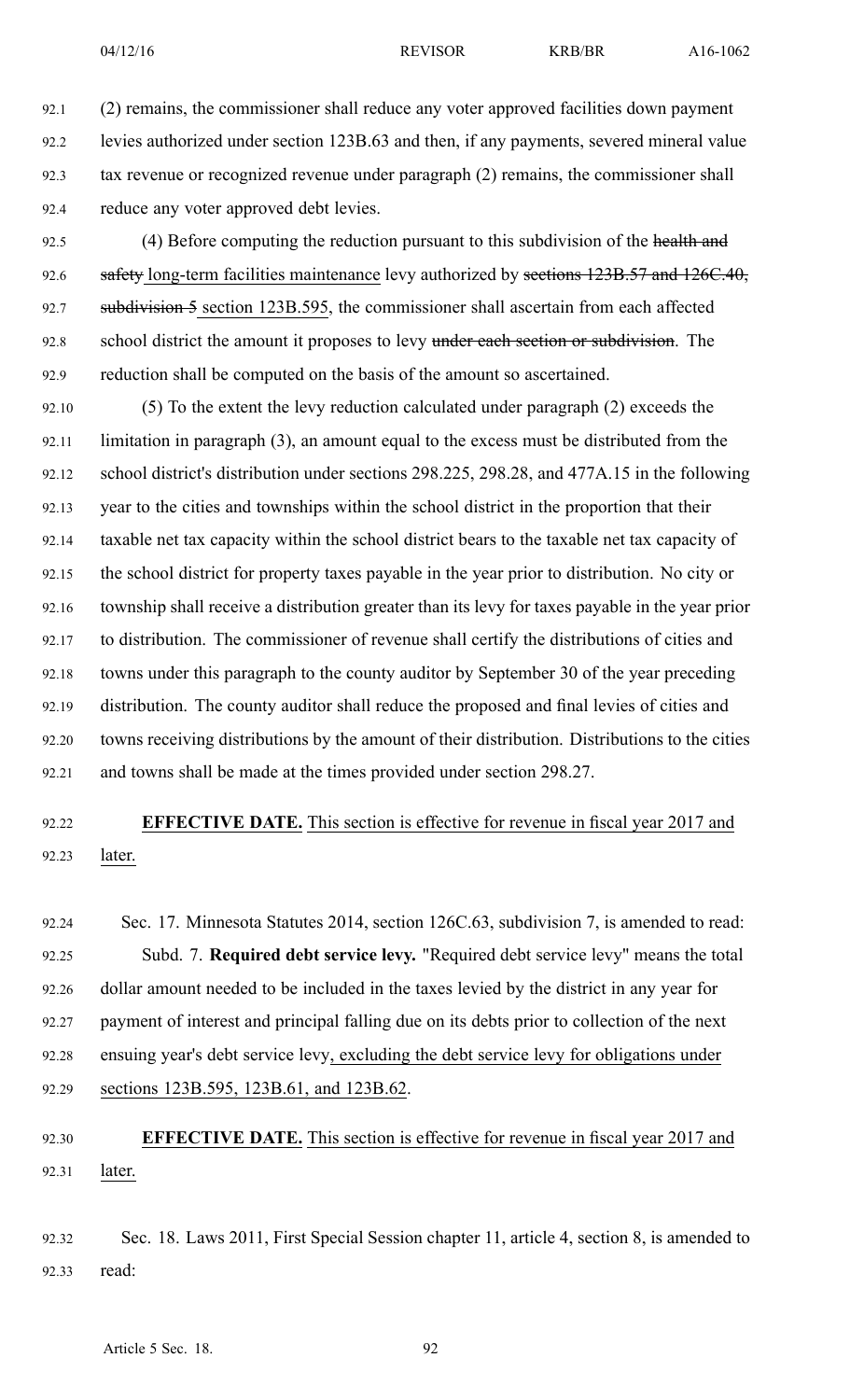| 93.1  | Sec. 8. EARLY REPAYMENT.                                                                     |
|-------|----------------------------------------------------------------------------------------------|
| 93.2  | (a) A school district that received a maximum effort capital loan prior to January           |
| 93.3  | 1, 1997, may repay the full outstanding original principal on its capital loan prior to      |
| 93.4  | July 1, 2012, and the liability of the district on the loan is satisfied and discharged and  |
| 93.5  | interest on the loan ceases.                                                                 |
| 93.6  | (b) A school district with an outstanding capital loan balance that received a               |
| 93.7  | maximum effort capital loan prior to January 1, 2007, may repay to the commissioner of       |
| 93.8  | education by November 30, 2016, the full outstanding original principal on its capital       |
| 93.9  | loan and the liability of the district on the loan is satisfied and discharged and interest  |
| 93.10 | on the loan ceases.                                                                          |
| 93.11 | <b>EFFECTIVE DATE.</b> This section is effective the day following final enactment.          |
| 93.12 | Sec. 19. INTERNET BROADBAND EXPANSION FOR STUDENTS;                                          |
| 93.13 | <b>INNOVATIVE GRANTS.</b>                                                                    |
| 93.14 | Subdivision 1. Broadband Wi-Fi hot spots. (a) A school district is eligible for a            |
| 93.15 | broadband hot spot grant not to exceed \$100,000 to support wireless off-campus learning     |
| 93.16 | through a student's use of a data card, USB modem, or other mobile broadband device          |
| 93.17 | that enables the student to access learning materials available on the Internet through a    |
| 93.18 | mobile broadband connection. A district's application for a grant under this subdivision     |
| 93.19 | must describe its approach for identifying and prioritizing access for low-income students   |
| 93.20 | and others otherwise unable to access the Internet and may include a description of          |
| 93.21 | local or private matching grants or in-kind contributions. When evaluating applications,     |
| 93.22 | the commissioner may give priority to grant applications that include local in-kind          |
| 93.23 | contributions.                                                                               |
| 93.24 | (b) A school district may develop its application in cooperation with its community          |
| 93.25 | education department, its adult basic education program provider, a public library, or other |
| 93.26 | community partner. A cooperative grant award under this paragraph may not exceed             |
| 93.27 | \$200,000.                                                                                   |
| 93.28 | (c) A school district that qualifies for general education transportation sparsity           |
| 93.29 | revenue under Minnesota Statutes, section 126C.10, may apply to the commissioner of          |
| 93.30 | education for a school bus Internet access grant as a part of its grant application under    |
| 93.31 | paragraph (a). The commissioner of education must prioritize grants to districts with the    |
| 93.32 | longest bus routes. A school district that receives a grant under this subdivision may use   |
| 93.33 | the grant to purchase or lease equipment designed to make Internet access available on       |
| 93.34 | school buses, including routers and mobile Wi-Fi hot spots to connect to the Internet, and   |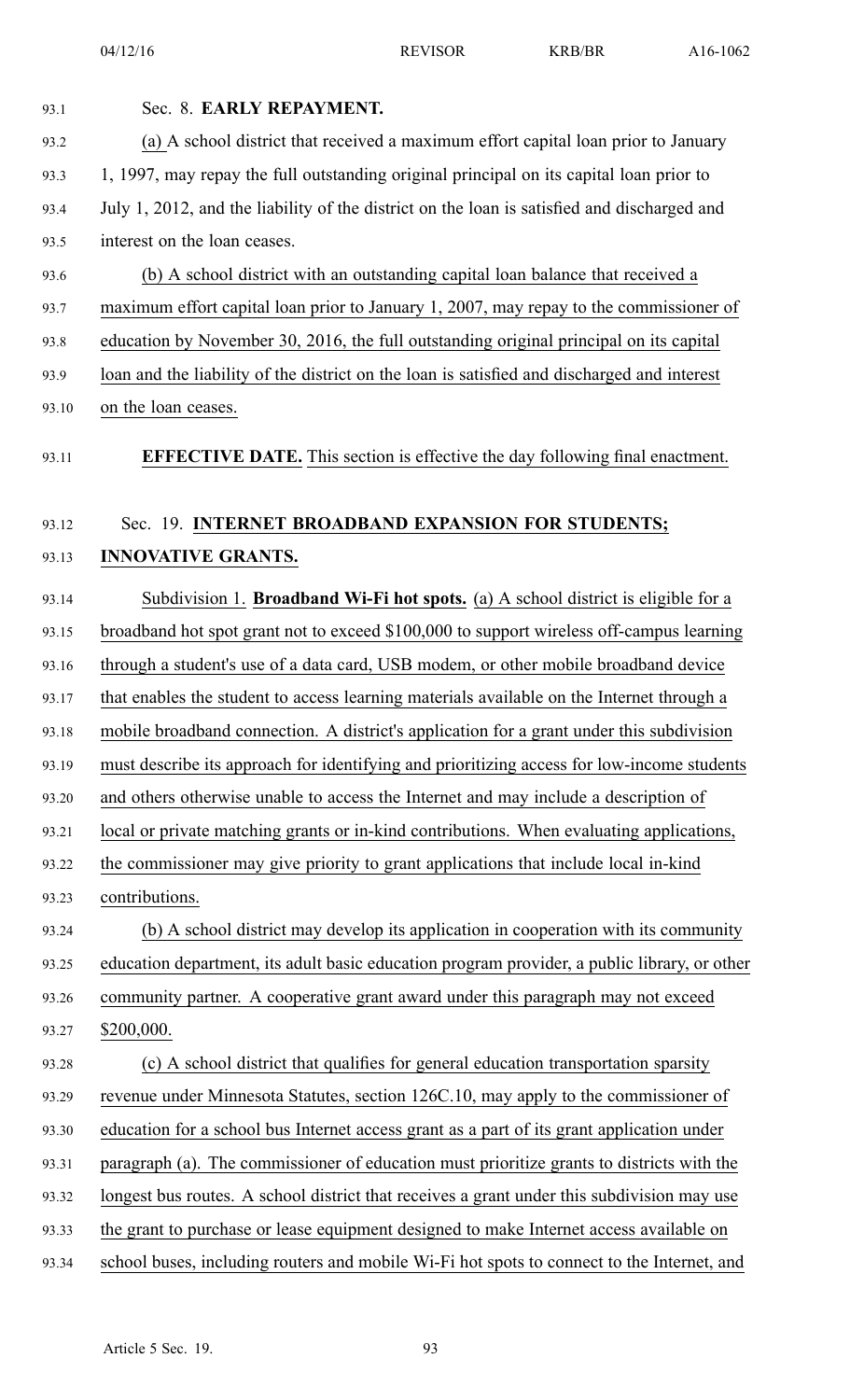| 94.1                             | may also purchase or lease one-to-one devices for students. The one-to-one devices may                                                                                                                                |
|----------------------------------|-----------------------------------------------------------------------------------------------------------------------------------------------------------------------------------------------------------------------|
| 94.2                             | be connected to the Internet through the Wi-Fi hot spot or otherwise contain content                                                                                                                                  |
| 94.3                             | for age-appropriate, self-directed learning.                                                                                                                                                                          |
| 94.4                             | (d) A school district that has equipped a school bus with Wi-Fi access may park the                                                                                                                                   |
| 94.5                             | school bus, when not in use, in locations most likely to provide Internet access to members                                                                                                                           |
| 94.6                             | of the community who would not otherwise have access to the Internet.                                                                                                                                                 |
| 94.7                             | Subd. 2. Capacity-building grants. A school district that is a member of                                                                                                                                              |
| 94.8                             | a telecommunications access cluster may submit an application approved by its                                                                                                                                         |
| 94.9                             | telecommunications access cluster to the commissioner of education for a broadband                                                                                                                                    |
| 94.10                            | access grant. The grant application may include a description of local or private matching                                                                                                                            |
| 94.11                            | grants or in-kind contributions. When evaluating applications, the commissioner may give                                                                                                                              |
| 94.12                            | priority to grant applications that include local in-kind contributions. The maximum                                                                                                                                  |
| 94.13                            | amount of each grant may not exceed \$100,000. The grant may be used in any manner and                                                                                                                                |
| 94.14                            | with any community partners that allow the school district to expand telecommunications                                                                                                                               |
| 94.15                            | access to its students, teachers, and community members.                                                                                                                                                              |
| 94.16<br>94.17<br>94.18<br>94.19 | Sec. 20. APPROPRIATIONS.<br>Subdivision 1. Department of Education. The sums indicated in this section are<br>appropriated from the general fund to the commissioner of education for the fiscal years<br>designated. |
|                                  |                                                                                                                                                                                                                       |
| 94.20                            | Subd. 2. Broadband expansion grants. For broadband expansion grants:                                                                                                                                                  |
| 94.21                            | $\underline{\$}$<br>7,000,000<br><u></u> 2017                                                                                                                                                                         |
| 94.22                            | Of this amount, \$5,000,000 is for broadband Wi-Fi hot spots under section 19,                                                                                                                                        |
| 94.23                            | subdivision 1, and \$2,000,000 is for capacity-building grants under section 19, subdivision                                                                                                                          |
| 94.24                            | 2. This is a onetime appropriation. This appropriation does not cancel and is available                                                                                                                               |
| 94.25                            | until June 30, 2019.                                                                                                                                                                                                  |
|                                  |                                                                                                                                                                                                                       |
| 94.26                            | Sec. 21. REPEALER.                                                                                                                                                                                                    |
| 94.27                            | Minnesota Statutes 2014, sections 123B.60, subdivision 2; and 123B.79,                                                                                                                                                |
| 94.28                            | subdivisions 2 and 6, are repealed for fiscal year 2017 and later.                                                                                                                                                    |
| 94.29                            | <b>ARTICLE 6</b>                                                                                                                                                                                                      |
| 94.30                            | <b>EARLY CHILDHOOD EDUCATION</b>                                                                                                                                                                                      |
| 94.31                            | Section 1. [124D.1295] EARLY LEARNING PROGRAM COORDINATION.                                                                                                                                                           |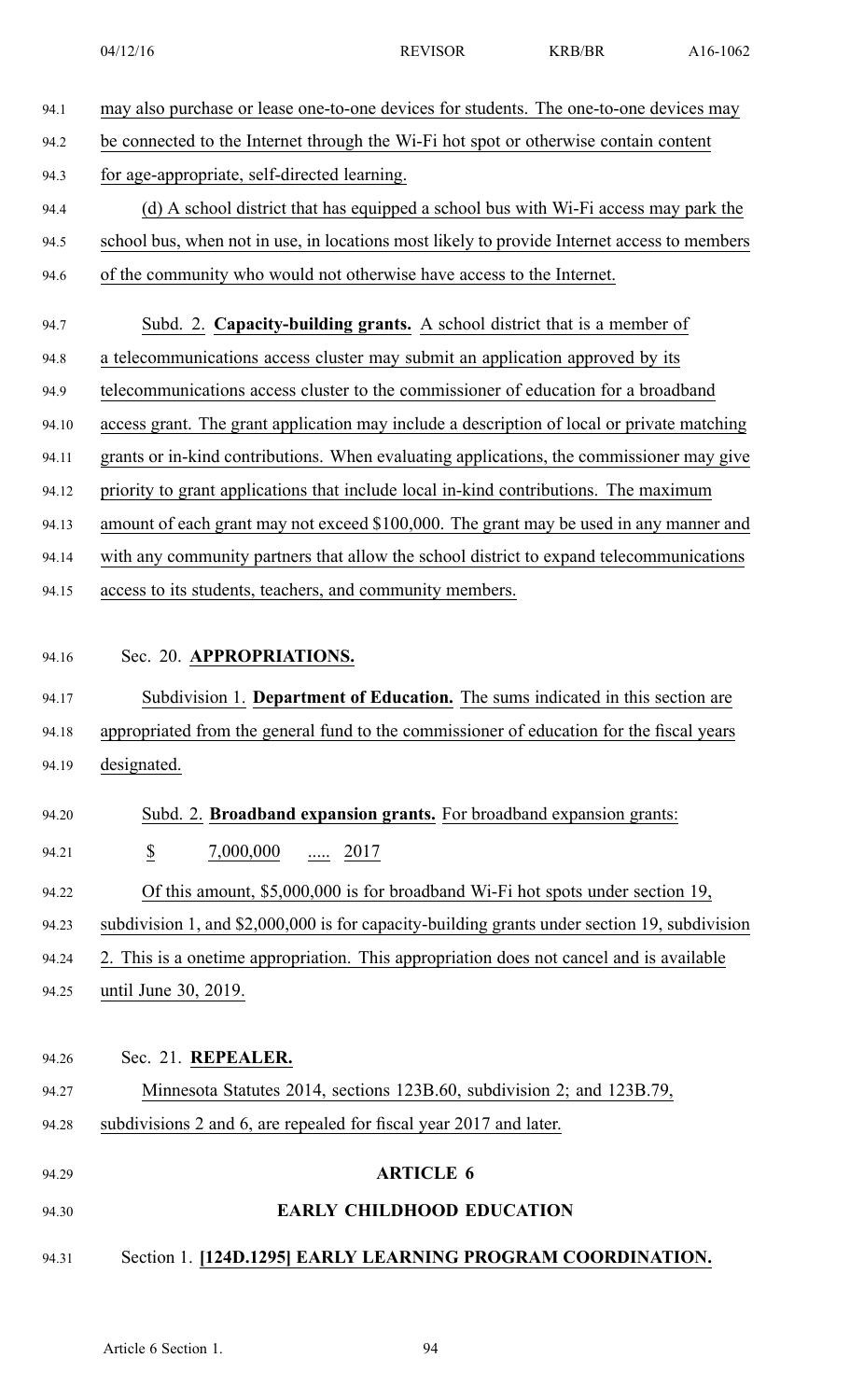| 95.1  | Subdivision 1. Early learning program coordination. A school board, after                    |
|-------|----------------------------------------------------------------------------------------------|
| 95.2  | receiving written comments from its early childhood advisory and community education         |
| 95.3  | councils, may adopt a resolution allowing the district to offer an integrated early learning |
| 95.4  | program. An integrated early learning program may provide for early childhood family         |
| 95.5  | education services, school readiness services, and other early learning programs providing   |
| 95.6  | services to parents and children. A school district's integrated early learning program must |
| 95.7  | continue to contain components of parent education, opportunities for early learning         |
| 95.8  | activities for families with young children, and school readiness activities.                |
| 95.9  | Subd. 2. Early learning program revenue sources. A school district's early                   |
| 95.10 | learning program revenue includes its early childhood family education revenue under         |
| 95.11 | section 124D.135, school readiness program revenue under section 124D.16, and any            |
| 95.12 | other revenues set aside for early learning activities.                                      |
| 95.13 | Subd. 3. Reserve account. A district that offers an integrated early learning                |
| 95.14 | program must place all of the revenue it receives under subdivision 2 in an early learning   |
| 95.15 | program reserve account established in the community service fund.                           |
| 95.16 | <b>EFFECTIVE DATE.</b> This section is effective for fiscal year 2017 and later.             |
| 95.17 | Sec. 2. Minnesota Statutes 2014, section 124D.13, subdivision 1, is amended to read:         |
| 95.18 | Subdivision 1. Establishment; purpose. A district that provides a community                  |
| 95.19 | education program under sections 124D.18 and 124D.19 may establish an early childhood        |
| 95.20 | family education program as an individual program or as a part of an early learning          |
| 95.21 | program under section 124D.1295. Two or more districts, each of which provides a             |
| 95.22 | community education program, may cooperate to jointly provide an early childhood             |
| 95.23 | family education program. The purpose of the early childhood family education program        |
| 95.24 | is to provide parenting education to support children's learning and development.            |
|       |                                                                                              |

95.25 **EFFECTIVE DATE.** This section is effective July 1, 2016.

95.26 Sec. 3. Minnesota Statutes 2014, section 124D.13, subdivision 5, is amended to read: 95.27 Subd. 5. **Separate accounts.** The A district operating an early childhood family 95.28 education program independent of an early learning program under section 124D.1295 95.29 must maintain <sup>a</sup> separate account within the community education fund for money for 95.30 early childhood family education programs.

#### 95.31 **EFFECTIVE DATE.** This section is effective for fiscal year 2017 and later.

95.32 Sec. 4. Minnesota Statutes 2014, section 124D.13, subdivision 9, is amended to read: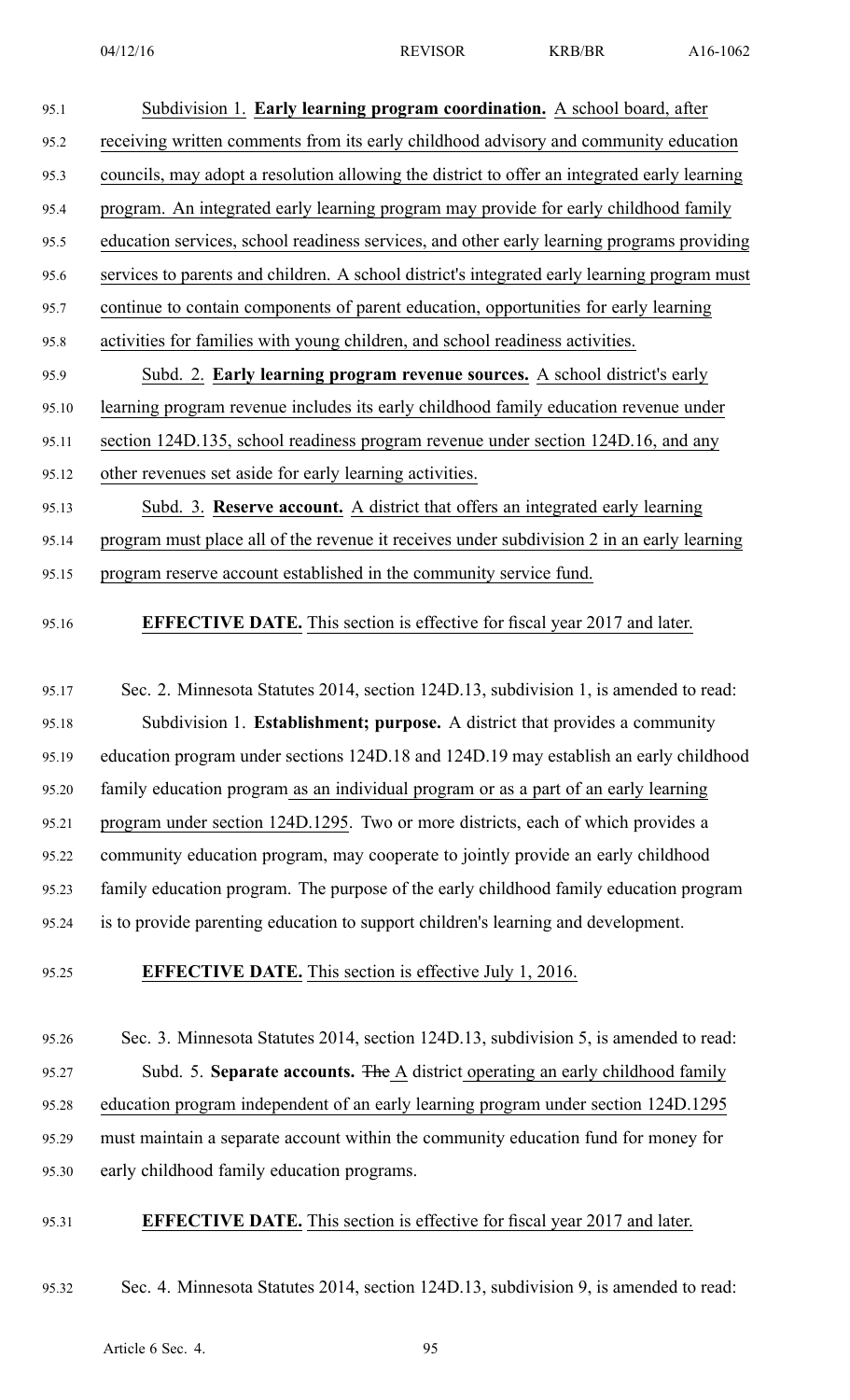96.1 Subd. 9. **District advisory councils.** The board must appoint an advisory council 96.2 from the area in which the program is provided. A majority of the council must be parents 96.3 participating in the program, who represen<sup>t</sup> the demographics of the community. The 96.4 district must ensure, to the extent possible, that the council includes representation of 96.5 families who are racially, culturally, linguistically, and economically diverse. The council 96.6 must assist the board in developing, planning, and monitoring the early childhood family 96.7 education program and the early learning program under section 124D.1295. The council 96.8 must repor<sup>t</sup> to the board and the community education advisory council.

#### 96.9 **EFFECTIVE DATE.** This section is effective July 1, 2016.

96.10 Sec. 5. Minnesota Statutes 2014, section 124D.135, subdivision 5, is amended to read: 96.11 Subd. 5. **Use of revenue restricted.** (a) Early childhood family education revenue 96.12 may be used only for early learning programs, including early childhood family education 96.13 programs.

96.14 (b) Not more than five percen<sup>t</sup> of early childhood family education revenue, as defined 96.15 in subdivision 7, may be used to administer early childhood family education programs.

96.16 (c) An early childhood family education program may use up to ten percen<sup>t</sup> of its 96.17 early childhood family education revenue as defined in subdivision 1, including revenue 96.18 from participant fees, for equipment that is used in the early childhood family education 96.19 program. This revenue may only be used for the following purposes:

96.20 (1) to purchase or lease computers and related materials; and

96.21 (2) to purchase or lease equipment for instruction for participating children and 96.22 their families.

96.23 If <sup>a</sup> district anticipates an unusual circumstance requiring its early childhood family 96.24 education program capital expenditures to exceed the ten percen<sup>t</sup> limitation, prior approval 96.25 to exceed the limit must be obtained in writing from the commissioner.

96.26 **EFFECTIVE DATE.** This section is effective for fiscal year 2017 and later.

96.27 Sec. 6. Minnesota Statutes 2014, section 124D.135, subdivision 7, is amended to read: 96.28 Subd. 7. **Reserve account.** Early childhood family education revenue, which 96.29 includes aids, levies, fees, grants, and all other revenues received by the district for early 96.30 childhood family education programs, must be maintained in either an early learning 96.31 program reserve account or <sup>a</sup> separate early childhood family education reserve account 96.32 within the community service fund.

#### 96.33 **EFFECTIVE DATE.** This section is effective for fiscal year 2017 and later.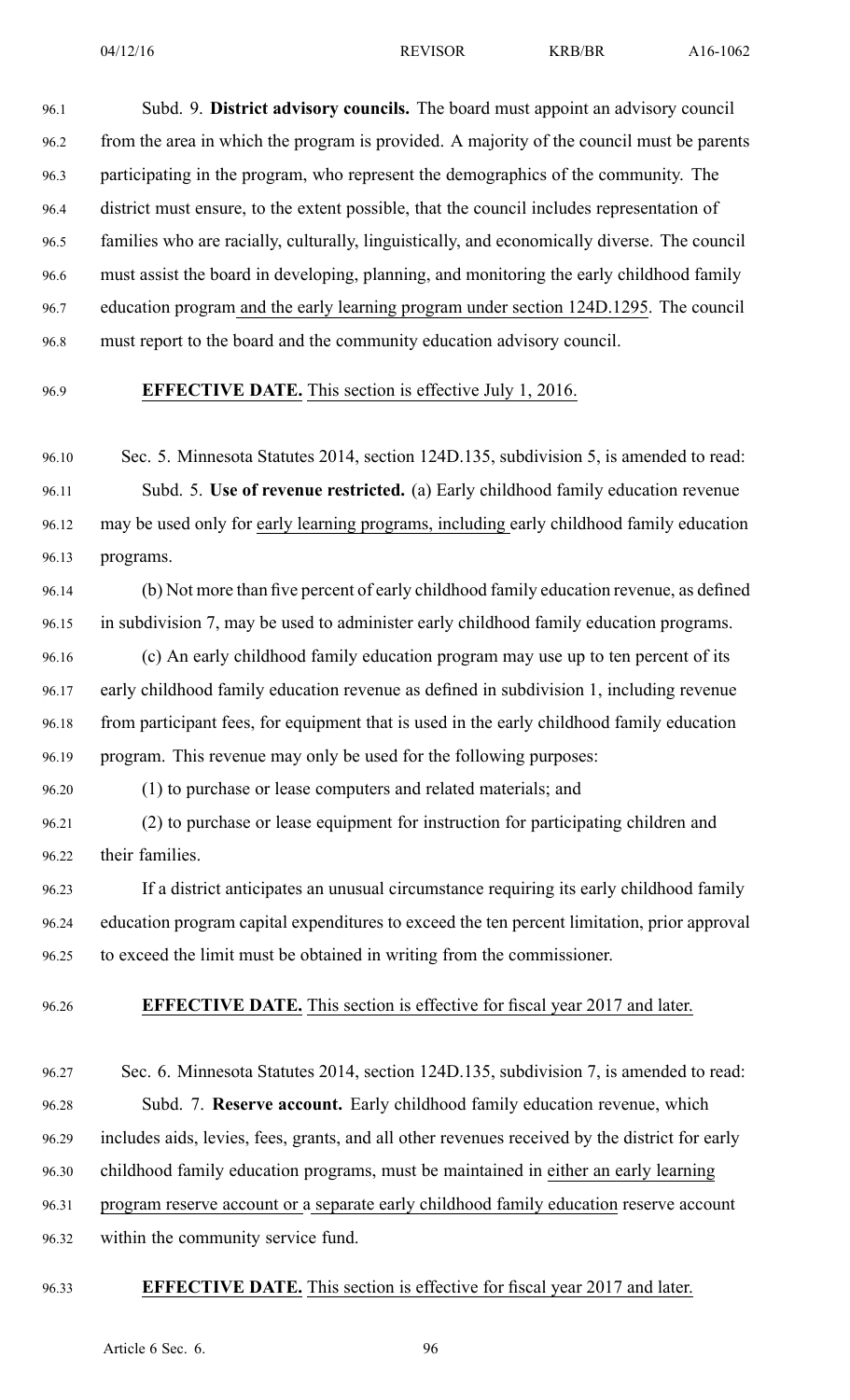97.1 Sec. 7. Minnesota Statutes 2014, section 124D.15, subdivision 1, is amended to read: 97.2 Subdivision 1. **Establishment; purpose.** A district, charter school, or <sup>a</sup> group of 97.3 districts or charter schools may establish <sup>a</sup> school readiness program for children age 97.4 three to kindergarten entrance. The purpose of <sup>a</sup> school readiness program is to prepare 97.5 children to enter kindergarten.

97.6 Sec. 8. Minnesota Statutes 2014, section 124D.15, subdivision 3a, is amended to read: 97.7 Subd. 3a. **Application and reporting requirements.** (a) A school readiness 97.8 program provider must submit <sup>a</sup> biennial plan for approval by the commissioner before 97.9 receiving aid under section 124D.16. The plan must describe how the program meets the 97.10 program requirements under subdivision 3. A school district by April 1 or charter school 97.11 must submit the plan for approval by the commissioner in the form and manner and by the 97.12 date prescribed by the commissioner. One-half the districts must first submit the plan by 97.13 April 1, 2006, and one-half the districts must first submit the plan by April 1, 2007, as 97.14 determined by the commissioner.

- 97.15 (b) Programs receiving school readiness funds annually must submit <sup>a</sup> repor<sup>t</sup> to 97.16 the department.
- 97.17 Sec. 9. Minnesota Statutes 2015 Supplement, section 124D.16, subdivision 2, is 97.18 amended to read:

97.19 Subd. 2. **Amount of aid.** (a) A district or charter school is eligible to receive school 97.20 readiness aid for eligible prekindergarten pupils enrolled in <sup>a</sup> school readiness program 97.21 under section 124D.15 if the biennial plan required by section 124D.15, subdivision 3a, 97.22 has been approved by the commissioner.

97.23 (b) A school district must receive school readiness aid equal to:

97.24 (1) the number of four-year-old children in the district on October 1 for the previous 97.25 school year times the ratio of 50 percen<sup>t</sup> of the total school readiness aid for that year to 97.26 the total number of four-year-old children reported to the commissioner for the previous 97.27 school year; plus

97.28 (2) the number of pupils enrolled in the school district from families eligible for the 97.29 free or reduced school lunch program for the previous school year times the ratio of 97.30 50 percen<sup>t</sup> of the total school readiness aid for that year to the total number of pupils 97.31 in the state from families eligible for the free or reduced school lunch program for the 97.32 previous school year.

97.33 (c) The total school readiness aid entitlement equals \$23,558,000 for fiscal year 2016 97.34 and \$33,683,000 for fiscal year 2017 and later.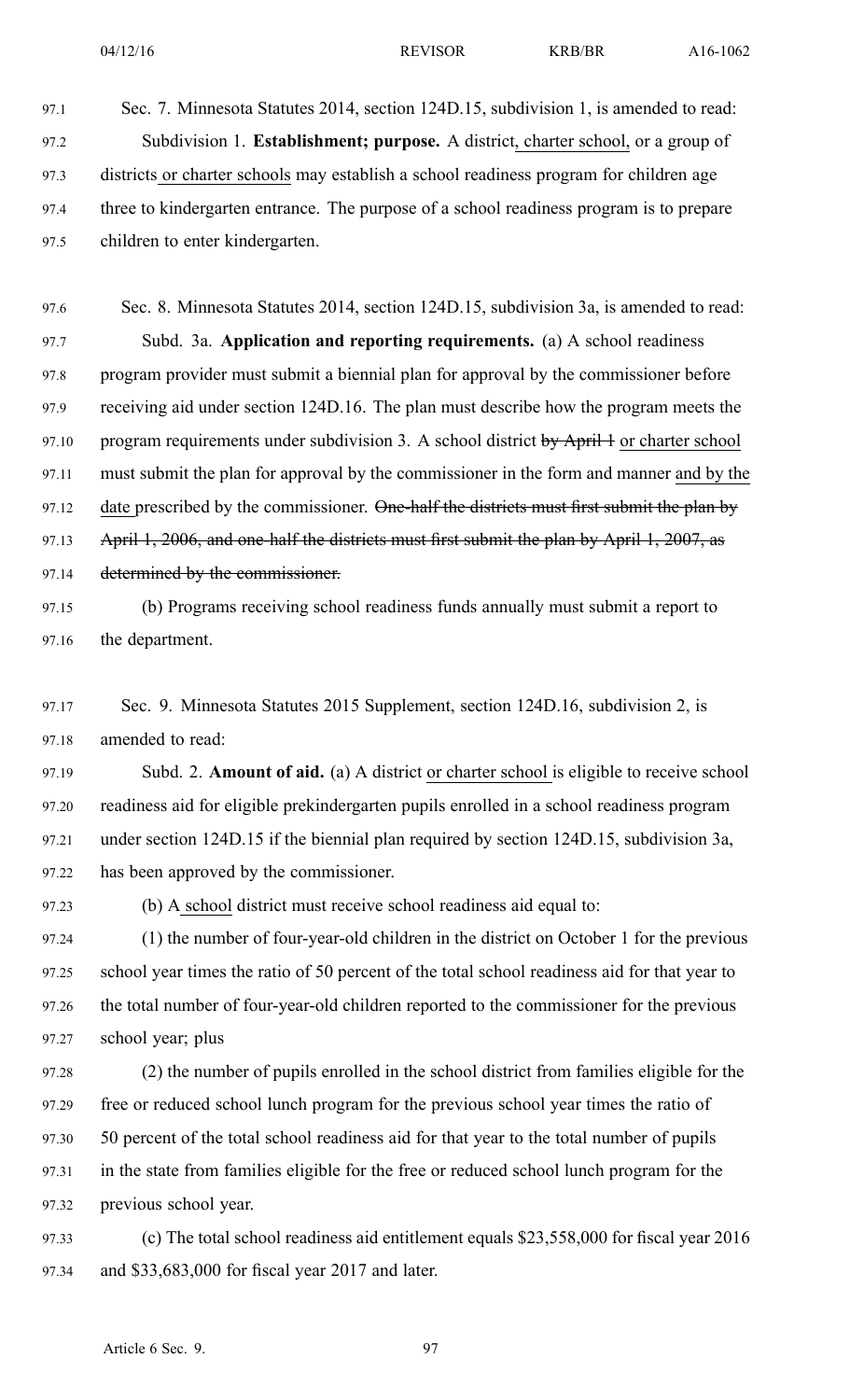- 98.1 (d) If the aid entitlement in paragraph (c) is increased above \$33,683,000 for any 98.2 year, the commissioner must calculate the school readiness aid entitlement for charter 98.3 schools equal to the aid entitlement in the current year less \$33,683,000. A charter 98.4 school's school readiness aid equals: 98.5 (1) the number of kindergarten pupils enrolled in the charter school on October 1 for 98.6 the previous school year times the ratio of 50 percen<sup>t</sup> of the total charter school readiness 98.7 aid for that year to the total number of charter school kindergarten pupils reported to the 98.8 commissioner for the previous school year; plus 98.9 (2) the number of pupils enrolled in the charter school from families eligible for the 98.10 free or reduced-price school lunch program for the previous school year times the ratio 98.11 of 50 percen<sup>t</sup> of the total charter school readiness aid for that year to the total number of 98.12 pupils in all charter schools from families eligible for the free or reduced-price school
- 98.13 lunch program for the previous school year.

98.14 (e) If the aid entitlement under paragraph (c) is increased above \$36,683,000, the 98.15 commissioner must combine the counts for school districts and charter schools under 98.16 paragraphs (b) and (c) and compute aid amounts accordingly.

98.17 **EFFECTIVE DATE.** This section is effective for revenue for fiscal year 2018 98.18 and later.

98.19 Sec. 10. Minnesota Statutes 2014, section 124D.16, subdivision 3, is amended to read: 98.20 Subd. 3. **Use of aid.** School readiness aid shall be used only to provide <sup>a</sup> school 98.21 readiness program or an early learning program and may be used to provide transportation. 98.22 Not more than five percen<sup>t</sup> of program revenue, as defined in subdivision 5, may be used 98.23 for the cost of administering the program. Aid must be used to supplement and not supplant 98.24 local, state, and federal funding. Aid may not be used for instruction and services required 98.25 under sections 125A.03 to 125A.24 and 125A.65. Aid may not be used to purchase land 98.26 or construct buildings, but may be used to lease or renovate existing buildings.

98.27 **EFFECTIVE DATE.** This section is effective for fiscal year 2017 and later.

98.28 Sec. 11. Minnesota Statutes 2014, section 124D.16, subdivision 5, is amended to read: 98.29 Subd. 5. **Reserve account.** School readiness revenue, which includes aids, fees, 98.30 grants, and all other revenues received by the district school readiness programs, must 98.31 be maintained in either an early learning program reserve account or <sup>a</sup> school readiness 98.32 reserve account within the community service fund.

#### 98.33 **EFFECTIVE DATE.** This section is effective for fiscal year 2017 and later.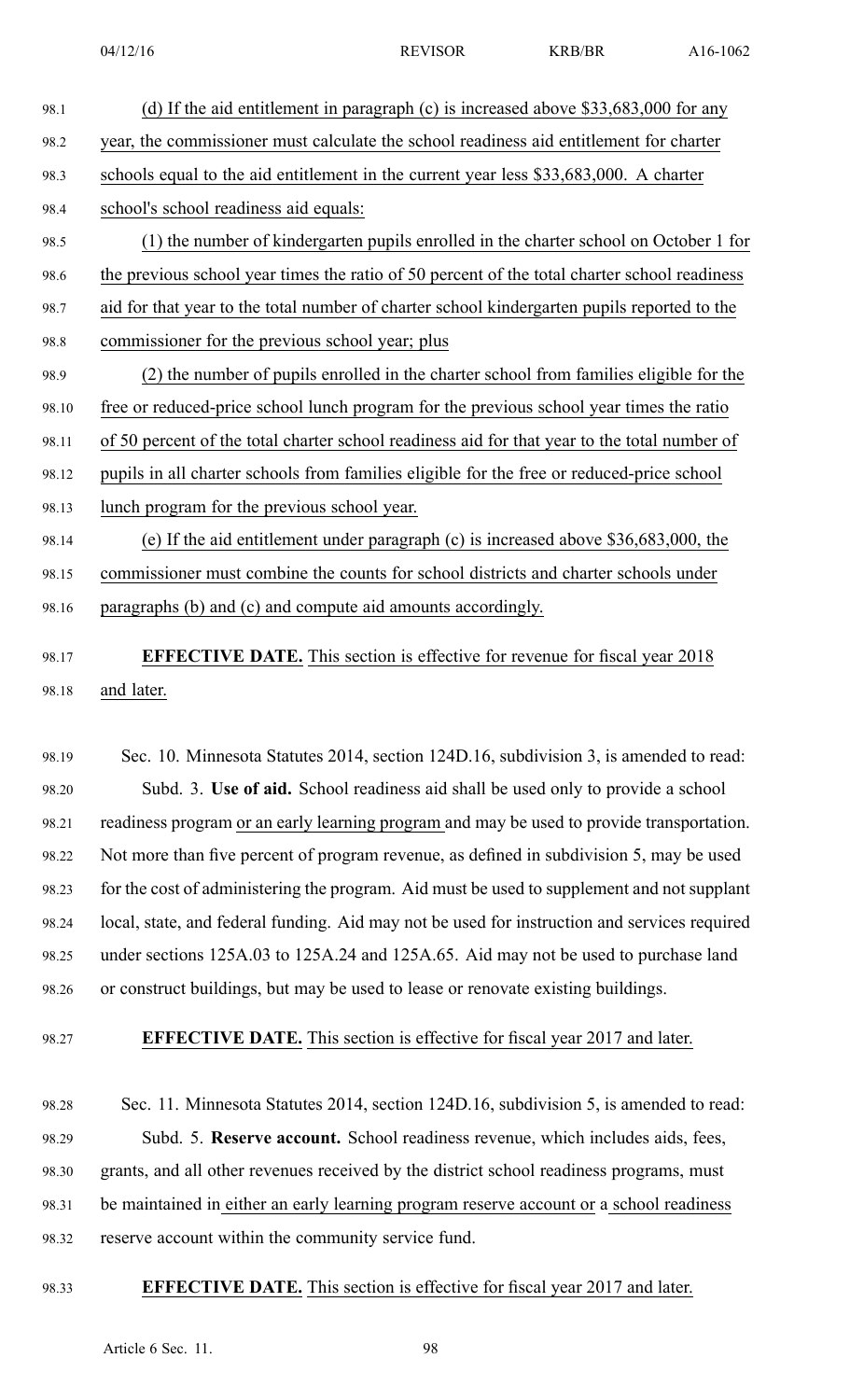- 99.1 Sec. 12. Minnesota Statutes 2014, section 124D.165, as amended by Laws 2015, First 99.2 Special Session chapter 3, article 9, section 6, is amended to read:
- 

## 99.3 **124D.165 EARLY LEARNING SCHOLARSHIPS.**

- 99.4 Subdivision 1. **Establishment; purpose.** There is established an early learning 99.5 scholarships program in order to increase access to high-quality early childhood programs 99.6 for children ages three to five.
- 99.7 Subd. 2. **Family eligibility.** (a) For <sup>a</sup> family to receive an early learning scholarship, 99.8 parents or guardians must meet the following eligibility requirements:
- 99.9 (1) have <sup>a</sup> child three or four years of age on September 1 of the current school year, 99.10 who has not ye<sup>t</sup> started kindergarten; and
- 99.11 (2) have income equal to or less than 185 percen<sup>t</sup> of federal poverty level income 99.12 in the current calendar year, or be able to document their child's current participation in 99.13 the free and reduced-price lunch program or child and adult care food program, National 99.14 School Lunch Act, United States Code, title 42, sections 1751 and 1766; the Food 99.15 Distribution Program on Indian Reservations, Food and Nutrition Act, United States 99.16 Code, title 7, sections 2011-2036; Head Start under the federal Improving Head Start for 99.17 School Readiness Act of 2007; Minnesota family investment program under chapter 256J; 99.18 child care assistance programs under chapter 119B; the supplemental nutrition assistance 99.19 program; or placement in foster care under section 260C.212.
- 99.20 (b) Notwithstanding the other provisions of this section, <sup>a</sup> child from birth to age five 99.21 and not ye<sup>t</sup> enrolled in kindergarten is eligible for an early learning scholarship if the child's 99.22 family meets the income eligibility standard established in paragraph (a), clause (2), and:
- 99.23 (1) the child's parent is under age 21 who and is pursuing a high school or general 99.24 education equivalency diploma is eligible for an early learning scholarship if the parent 99.25 has a child age zero to five years old and meets the income eligibility guidelines in this 99.26 **subdivision**.;
- 99.27 (2) the child is in foster care or otherwise <sup>a</sup> child in need of protection or services; or 99.28 (3) the child's family has experienced homelessness in the last 24 months.
	- 99.29 (c) Any siblings between the ages zero to five years old of <sup>a</sup> child who has been 99.30 awarded <sup>a</sup> scholarship under this section must be awarded <sup>a</sup> scholarship upon request, 99.31 provided the sibling attends the same program as long as funds are available.
	- 99.32 (d) A child who has received <sup>a</sup> scholarship under this section must continue to 99.33 receive <sup>a</sup> scholarship each year until that child is eligible for kindergarten under section 99.34 120A.20 and as long as funds are available.
	- 99.35 (e) Early learning scholarships may not be counted as earned income for the 99.36 purposes of medical assistance under chapter 256B, MinnesotaCare under chapter 256L,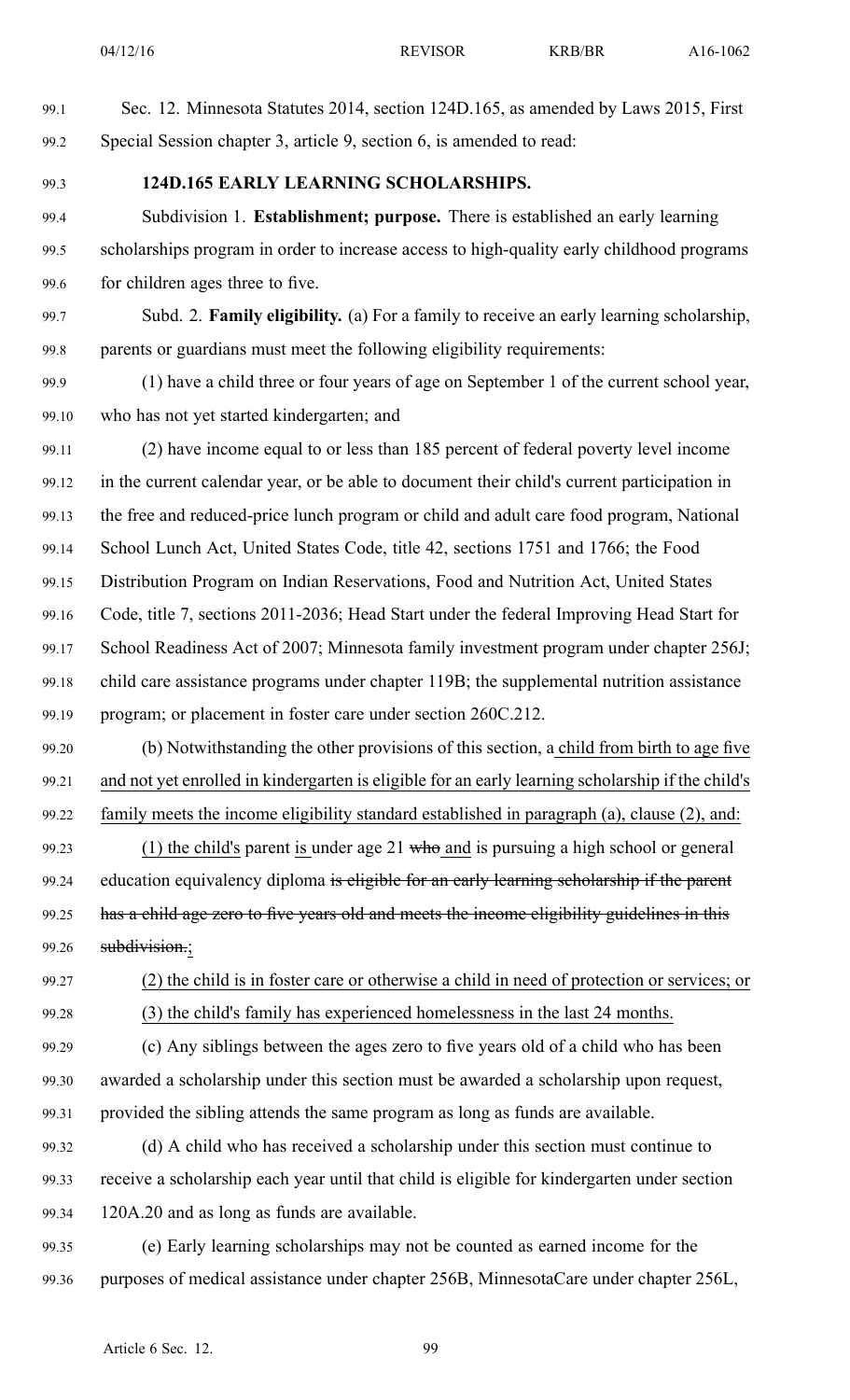- 100.1 Minnesota family investment program under chapter 256J, child care assistance programs 100.2 under chapter 119B, or Head Start under the federal Improving Head Start for School 100.3 Readiness Act of 2007. 100.4 (f) A child from an adjoining state whose family resides at <sup>a</sup> Minnesota address as 100.5 assigned by the United States Postal Service, who has received developmental screening 100.6 under sections 121A.16 to 121A.19, who intends to enroll in <sup>a</sup> Minnesota school district, 100.7 and whose family meets the criteria of paragraph (a) is eligible for an early learning 100.8 scholarship under this section. 100.9 Subd. 3. **Administration.** (a) The commissioner shall establish application 100.10 timelines and determine the schedule for awarding scholarships that meets operational 100.11 needs of eligible families and programs. The commissioner may prioritize applications 100.12 on factors including: 100.13 (1) family income,; 100.14 (2) geographic location,  $\frac{100.14}{2}$ 100.15 (3) whether the child's family is on <sup>a</sup> waiting list for <sup>a</sup> publicly funded program 100.16 providing early education or child care services.; 100.17 (4) whether the child is in foster care or otherwise <sup>a</sup> child in need of protection or 100.18 services; and 100.19 (5) whether the child's family has experienced homelessness in the last 24 months. 100.20 (b) For fiscal years 2014 and 2015 only, scholarships may not exceed \$5,000 per year 100.21 for each eligible child. For fiscal year 2016 and later, the commissioner shall establish 100.22 <sup>a</sup> target for the average scholarship amount per child based on the results of the rate 100.23 survey conducted under section 119B.02. The commissioner may award <sup>a</sup> scholarship 100.24 in excess of this amount to <sup>a</sup> child who qualifies for priority enrollment under paragraph 100.25 (a), clause (4) or (5). 100.26 (c) A four-star rated program that has children eligible for <sup>a</sup> scholarship enrolled 100.27 in or on <sup>a</sup> waiting list for <sup>a</sup> program beginning in July, August, or September may notify 100.28 the commissioner, in the form and manner prescribed by the commissioner, each year of 100.29 the program's desire to enhance program services or and to serve more children than 100.30 current funding provides. The commissioner may designate <sup>a</sup> predetermined number of 100.31 scholarship slots for that program and notify the program of that number. Beginning July 100.32 1, 2016, <sup>a</sup> school district or Head Start program qualifying under this paragraph, <sup>a</sup> licensed 100.33 child care center, or <sup>a</sup> family child care provider may use its established registration 100.34 process to enroll scholarship recipients and may verify <sup>a</sup> scholarship recipient's family
- 100.35 income in the same manner as for other program participants. Scholarships awarded under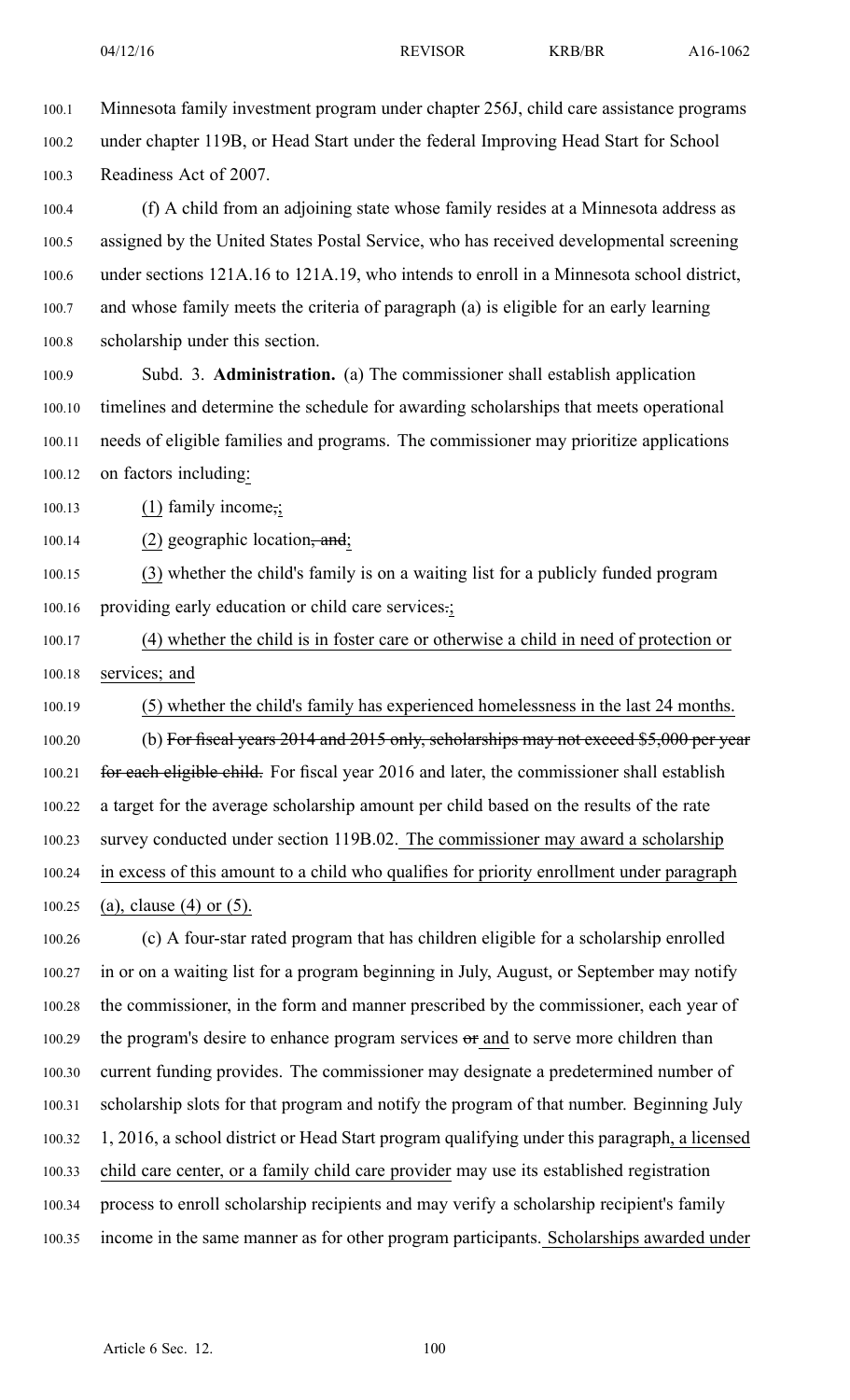101.1 this section must be paid to the eligible program provider designated by the award recipient 101.2 and must be transferred to another eligible program provider at the recipient's request.

101.3 (d) A scholarship is awarded for <sup>a</sup> 12-month period. If the scholarship recipient has 101.4 not been accepted and subsequently enrolled in <sup>a</sup> rated program within ten months of the 101.5 awarding of the scholarship, the scholarship cancels and the recipient must reapply in 101.6 order to be eligible for another scholarship. A child may not be awarded more than one 101.7 scholarship in <sup>a</sup> 12-month period.

101.8 (e) A child who receives <sup>a</sup> scholarship who has not completed development 101.9 screening under sections 121A.16 to 121A.19 must complete that screening within 90 101.10 days of first attending an eligible program.

101.11 (f) For fiscal year 2017 2018 and later, a school district or Head Start program 101.12 enrolling scholarship recipients under paragraph (e) may apply to the commissioner, in

101.13 the form and manner prescribed by the commissioner, for direct payment of state aid.

101.14 Upon receipt of the application, the commissioner must pay each program directly for

101.15 each approved scholarship recipient enrolled under paragraph (e) according to the metered

101.16 payment system or another schedule established by the commissioner. the total amount of

101.17 funding directly allocated to <sup>a</sup> program under paragraph (c) must not exceed the amount 101.18 directly awarded to that program in fiscal year 2017.

101.19 Subd. 4. **Early childhood program eligibility.** (a) In order to be eligible to accep<sup>t</sup> 101.20 an early learning scholarship, <sup>a</sup> program must:

101.21 (1) participate in the quality rating and improvement system under section 101.22 124D.142; and

101.23 (2) beginning July 1, 2016 2020, have <sup>a</sup> three- or four-star rating in the quality 101.24 rating and improvement system.

101.25 (b) Any program accepting scholarships must use the revenue to supplement and not 101.26 supplant federal funding.

101.27 (c) Notwithstanding paragraph (a), all Minnesota early learning foundation 101.28 scholarship program pilot sites are eligible to accep<sup>t</sup> an early learning scholarship under 101.29 this section.

101.30 Subd. 5. **Report required.** The commissioner shall contract with an independent 101.31 contractor to evaluate the early learning scholarship program. The evaluation must 101.32 include recommendations regarding the appropriate scholarship amount, efficiency, and 101.33 effectiveness of the administration, and impact on kindergarten readiness. By January 101.34 15, 2016, the commissioner shall submit <sup>a</sup> written copy of the evaluation to the chairs 101.35 and ranking minority members of the legislative committees and divisions with primary 101.36 jurisdiction over kindergarten through grade 12 education.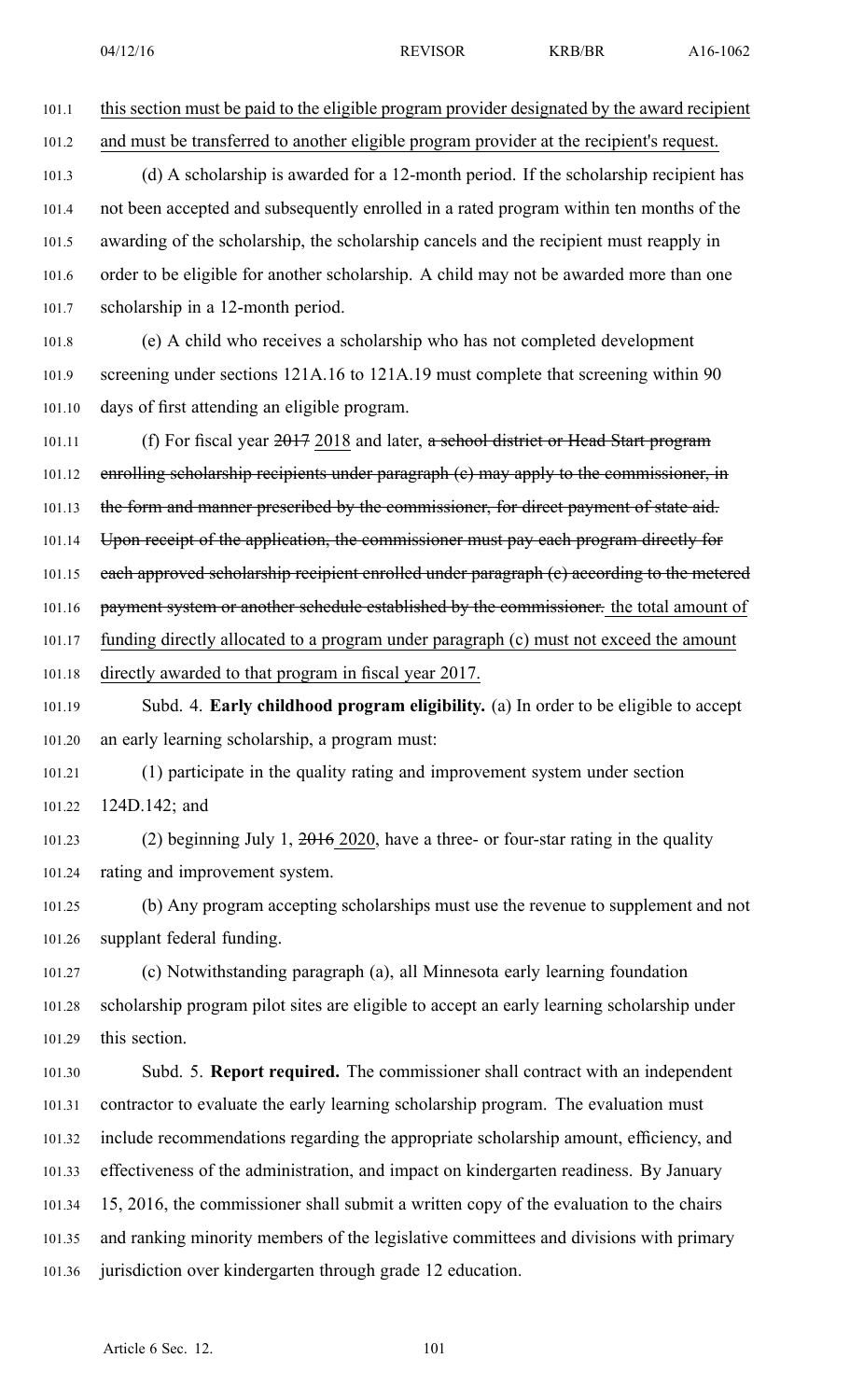| 102.1          | <b>EFFECTIVE DATE.</b> This section is effective July 1, 2016.                            |
|----------------|-------------------------------------------------------------------------------------------|
|                |                                                                                           |
| 102.2          | Sec. 13. Laws 2015, First Special Session chapter 3, article 9, section 8, subdivision 7, |
| 102.3          | is amended to read:                                                                       |
| 102.4          | Subd. 7. Parent-child home program. For a grant to the parent-child home                  |
| 102.5          | program:                                                                                  |
| 102.6          | \$<br>350,000  2016                                                                       |
| 102.7<br>102.8 | <del>350,000</del><br>\$<br>2,350,000<br>$\ldots$ 2017                                    |
| 102.9          | The grant must be used for an evidence-based and research-validated early childhood       |
| 102.10         | literacy and school readiness program for children ages 16 months to four years at its    |
| 102.11         | existing suburban program location. The program must include urban and rural program      |
| 102.12         | locations for fiscal years 2016 and 2017.                                                 |
| 102.13         | The base appropriation for this program for fiscal year 2018 and later is \$350,000.      |
| 102.14         | The 2017 appropriation does not cancel and is available until June 30, 2019.              |
| 102.15         | To the extent practicable, the parent-child home program is encouraged to expend          |
| 102.16         | the fiscal year 2017 appropriation equally over fiscal years 2017, 2018, and 2019.        |
|                |                                                                                           |
| 102.17         | Sec. 14. Laws 2015, First Special Session chapter 3, article 9, section 8, subdivision 9, |
| 102.18         | is amended to read:                                                                       |
| 102.19         | Subd. 9. Quality Rating System. For transfer to the commissioner of human                 |
| 102.20         | services for the purposes of expanding the Quality Rating and Improvement System under    |
| 102.21         | Minnesota Statutes, section 124D.142, in greater Minnesota and increasing supports for    |
| 102.22         | providers participating in the Quality Rating and Improvement System:                     |
| 102.23         | $\mathbb{S}$<br>$1,200,000$ 2016                                                          |
| 102.24         | 2,300,000<br>\$                                                                           |
| 102.25         | 4,125,000<br>$\ldots$ 2017                                                                |
| 102.26         | To the extent possible, the commissioner must direct at least \$2,000,000 of the 2017     |
| 102.27         | appropriation toward increasing access and providing training assistance to providers who |
| 102.28         | are located in underserved or low-income neighborhoods.                                   |
| 102.29         | Any balance in the first year does not cancel but is available in the second year. The    |
| 102.30         | base for this program in fiscal year 2018 and later is \$1,750,000.                       |
| 102.31         | <b>EFFECTIVE DATE.</b> This section is effective July 1, 2016.                            |
| 102.32         | Sec. 15. APPROPRIATION.                                                                   |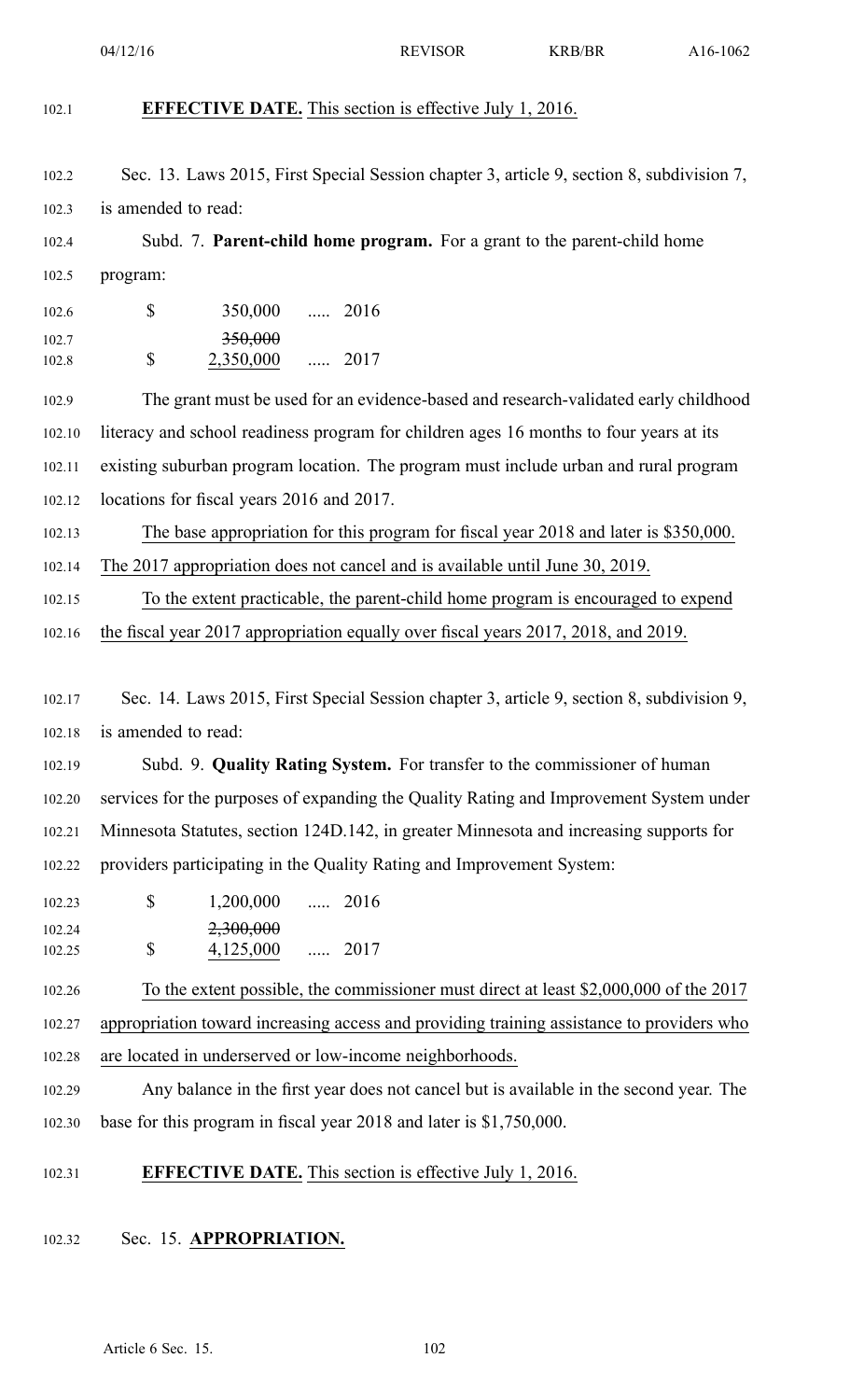103.1 Subdivision 1. **Department of Education.** The sums indicated in this section are 103.2 appropriated from the general fund to the commissioner of education for the fiscal year 103.3 designated. 103.4 Subd. 2. **St. Cloud preschool pilot program.** For <sup>a</sup> gran<sup>t</sup> to Independent School 103.5 District No. 742, St. Cloud, to establish <sup>a</sup> preschool pilot program targeting low-income 103.6 students and English language learners. 103.7 \$ 430,000 ..... 2017 103.8 Funds appropriated in this section are to be used to create morning and afternoon 103.9 preschool sections, each consisting of 15 low-income students and English language 103.10 learners at <sup>a</sup> ratio of ten English language learners to five English-speaking students, 103.11 at three elementary schools. The funds appropriated under this section may be used to 103.12 purchase developmentally appropriate furniture and materials, instructional materials, and 103.13 curriculum materials; hire and train teachers and staff; and offset transportation costs. 103.14 Independent School District No. 742, St. Cloud, must submit an annual repor<sup>t</sup> by 103.15 January 15 of 2017, 2018, and 2019, describing the activities undertaken and outcomes 103.16 achieved with this grant. The 2019 repor<sup>t</sup> must contain recommendations for other 103.17 districts interested in similar prekindergarten programs. 103.18 This is <sup>a</sup> onetime appropriation. The fiscal year 2017 appropriation does not cancel 103.19 and is available until June 30, 2019. 103.20 **ARTICLE 7** 103.21 **SELF-SUFFICIENCY AND LIFELONG LEARNING** 103.22 Section 1. Minnesota Statutes 2014, section 124D.52, subdivision 1, is amended to read: 103.23 Subdivision 1. **Program requirements.** (a) An adult basic education program is 103.24 a day or evening program offered by a district that is for people over 16 years of age 103.25 who do not attend an elementary or secondary school and are not subject to compulsory 103.26 attendance. The program offers academic and English language instruction necessary to 103.27 earn <sup>a</sup> high school diploma or equivalency certificate. 103.28 (b) Notwithstanding any law to the contrary, <sup>a</sup> school board or the governing body of 103.29 <sup>a</sup> consortium offering an adult basic education program may adopt <sup>a</sup> sliding fee schedule 103.30 based on <sup>a</sup> family's income, but must waive the fee for participants who are under the age 103.31 of 21 or unable to pay. The fees charged must be designed to enable individuals of all 103.32 socioeconomic levels to participate in the program. A program may charge <sup>a</sup> security 103.33 deposit to assure return of materials, supplies, and equipment.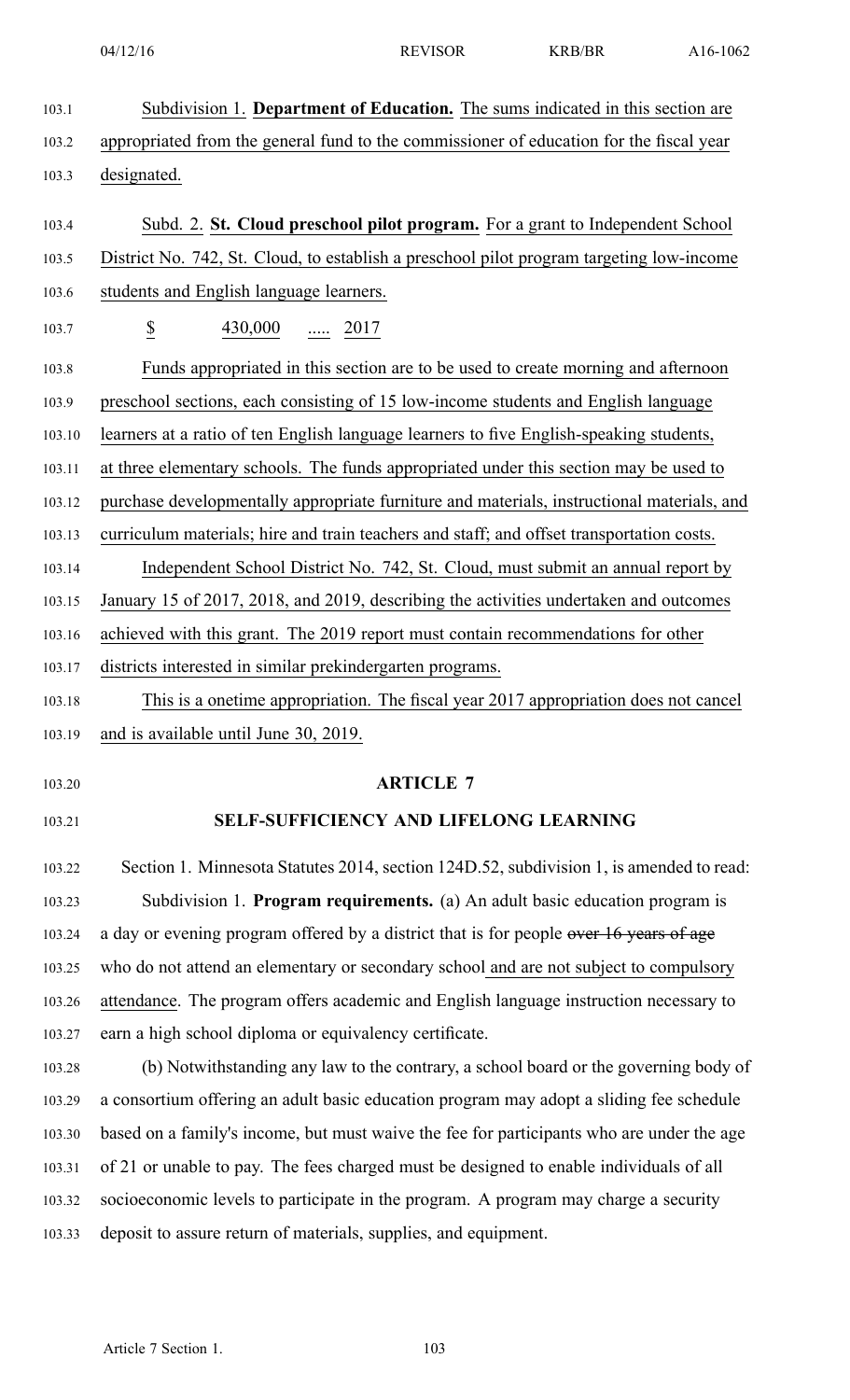04/12/16 REVISOR KRB/BR A16-1062

104.1 (c) Each approved adult basic education program must develop <sup>a</sup> memorandum of 104.2 understanding with the local workforce development centers located in the approved 104.3 program's service delivery area. The memorandum of understanding must describe how 104.4 the adult basic education program and the workforce development centers will cooperate 104.5 and coordinate services to provide unduplicated, efficient, and effective services to clients. 104.6 (d) Adult basic education aid must be spen<sup>t</sup> for adult basic education purposes as

104.7 specified in sections 124D.518 to 124D.531.

104.8 (e) A state-approved adult basic education program must count and submit student 104.9 contact hours for <sup>a</sup> program that offers high school credit toward an adult high school 104.10 diploma according to student eligibility requirements and measures of student progress 104.11 toward work-based competency and, where appropriate, English language proficiency 104.12 requirements established by the commissioner and posted on the department Web site in 104.13 <sup>a</sup> readily accessible location and format.

104.14 Sec. 2. Minnesota Statutes 2014, section 124D.52, subdivision 2, is amended to read: 104.15 Subd. 2. **Program approval.** (a) To receive aid under this section, <sup>a</sup> district, <sup>a</sup> 104.16 consortium of districts, the Department of Corrections, or a private nonprofit organization, 104.17 or <sup>a</sup> consortium including districts, nonprofit organizations, or both must submit an 104.18 application by June 1 describing the program, on <sup>a</sup> form provided by the department. The 104.19 program must be approved by the commissioner according to the following criteria:

104.20 (1) how the needs of different levels of learning and English language proficiency 104.21 will be met;

104.22 (2) for continuing programs, an evaluation of results;

104.23 (3) anticipated number and education level of participants;

104.24 (4) coordination with other resources and services;

104.25 (5) participation in <sup>a</sup> consortium, if any, and money available from other participants;

- 104.26 (6) managemen<sup>t</sup> and program design;
- 104.27 (7) volunteer training and use of volunteers;
- 104.28 (8) staff development services;
- 104.29 (9) program sites and schedules;
- 104.30 (10) program expenditures that qualify for aid;

104.31 (11) program ability to provide data related to learner outcomes as required by 104.32 law; and

104.33 (12) <sup>a</sup> copy of the memorandum of understanding described in subdivision 1 104.34 submitted to the commissioner.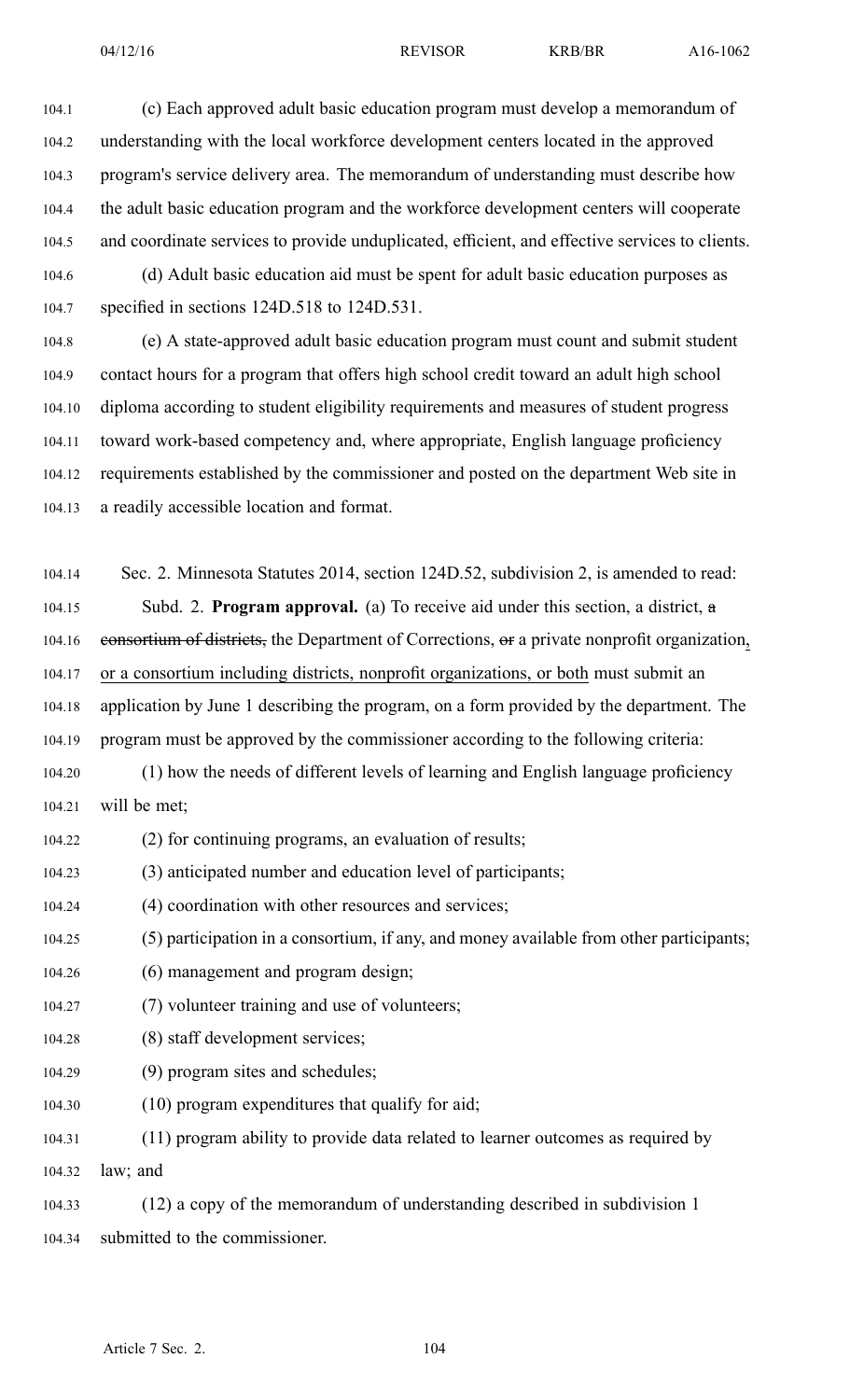105.1 (b) Adult basic education programs may be approved under this subdivision for 105.2 up to five years. Five-year program approval must be granted to an applicant who has 105.3 demonstrated the capacity to: 105.4 (1) offer comprehensive learning opportunities and suppor<sup>t</sup> service choices 105.5 appropriate for and accessible to adults at all basic skill and English language levels of need; 105.6 (2) provide <sup>a</sup> participatory and experiential learning approach based on the strengths,

105.7 interests, and needs of each adult, that enables adults with basic skill needs to:

105.8 (i) identify, plan for, and evaluate their own progress toward achieving their defined 105.9 educational and occupational goals;

105.10 (ii) master the basic academic reading, writing, and computational skills, as well 105.11 as the problem-solving, decision making, interpersonal effectiveness, and other life and 105.12 learning skills they need to function effectively in <sup>a</sup> changing society;

105.13 (iii) locate and be able to use the health, governmental, and social services and 105.14 resources they need to improve their own and their families' lives; and

105.15 (iv) continue their education, if they desire, to at least the level of secondary school 105.16 completion, with the ability to secure and benefit from continuing education that will 105.17 enable them to become more employable, productive, and responsible citizens;

105.18 (3) plan, coordinate, and develop cooperative agreements with community resources 105.19 to address the needs that the adults have for support services, such as transportation, English 105.20 language learning, flexible course scheduling, convenient class locations, and child care;

105.21 (4) collaborate with business, industry, labor unions, and employment-training 105.22 agencies, as well as with family and occupational education providers, to arrange for 105.23 resources and services through which adults can attain economic self-sufficiency;

105.24 (5) provide sensitive and well trained adult education personnel who participate in 105.25 local, regional, and statewide adult basic education staff development events to master 105.26 effective adult learning and teaching techniques;

105.27 (6) participate in regional adult basic education peer program reviews and evaluations;

105.28 (7) submit accurate and timely performance and fiscal reports;

105.29 (8) submit accurate and timely reports related to program outcomes and learner 105.30 follow-up information; and

105.31 (9) spend adult basic education aid on adult basic education purposes only, which 105.32 are specified in sections 124D.518 to 124D.531.

105.33 (c) The commissioner shall require each district to provide notification by February 105.34 1, 2001, of its intent to apply for funds under this section as <sup>a</sup> single district or as par<sup>t</sup> of 105.35 an identified consortium of districts. A district receiving funds under this section must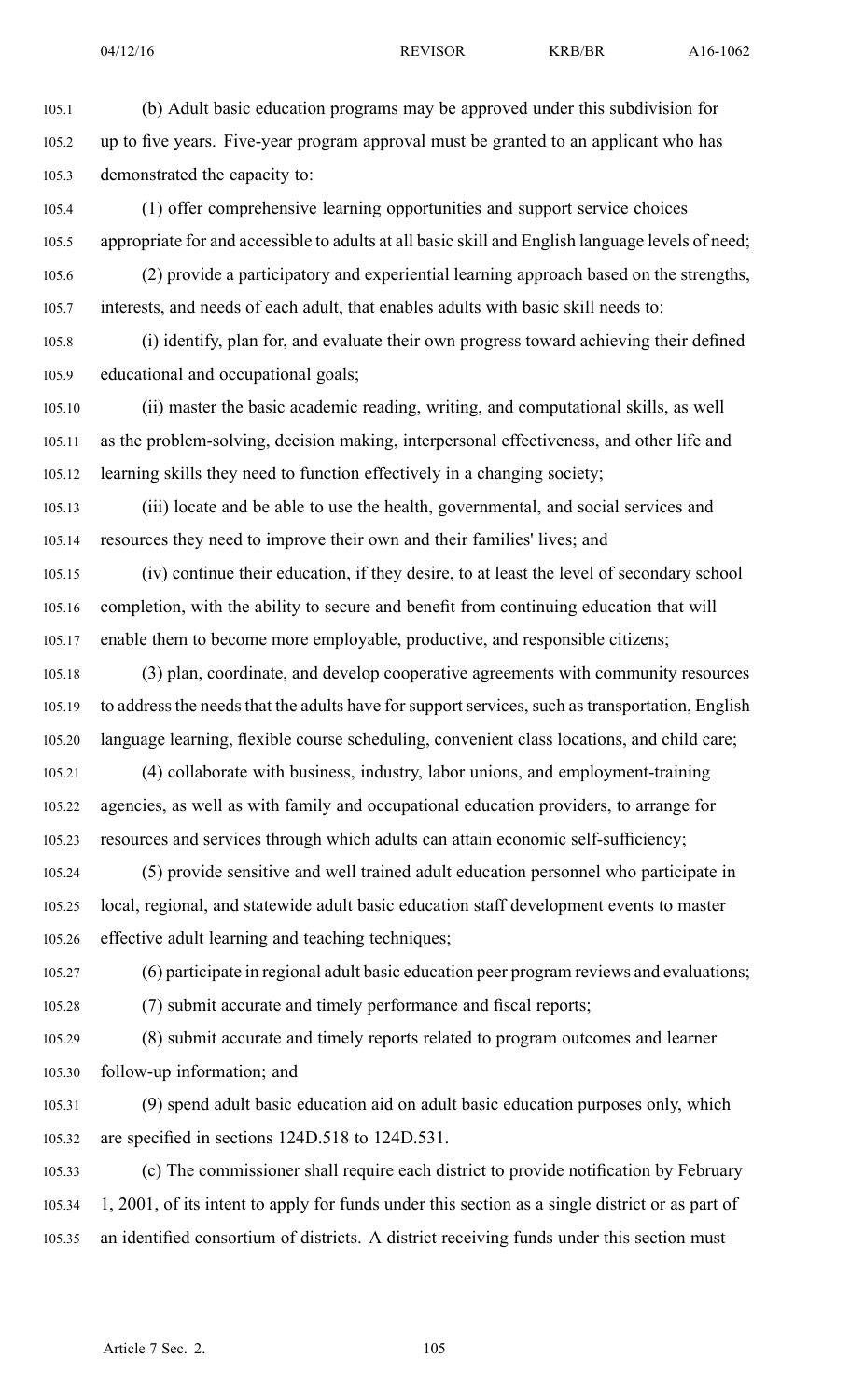- 106.1 notify the commissioner by February 1 of its intent to change its application status for 106.2 applications due the following June 1. 106.3 Sec. 3. Minnesota Statutes 2014, section 124D.55, is amended to read: 106.4 **124D.55 GENERAL EDUCATION DEVELOPMENT (GED) TEST FEES.** 106.5 The commissioner shall pay 60 percen<sup>t</sup> of the fee that is charged to an eligible 106.6 individual for the full battery of a general education development (GED) test tests, but not 106.7 more than \$40 for an eligible individual. 106.8 For fiscal year 2017 only, the commissioner shall pay 100 percen<sup>t</sup> of the fee charged 106.9 to an eligible individual for the full battery of general education development (GED) tests, 106.10 but not more than the cost of one full battery of tests per year for any individual. 106.11 Sec. 4. Laws 2015, First Special Session chapter 3, article 11, section 3, subdivision 3, 106.12 is amended to read: 106.13 Subd. 3. **GED tests.** For paymen<sup>t</sup> of 60 percen<sup>t</sup> of the costs of GED tests under 106.14 Minnesota Statutes, section 124D.55: 106.15 **\$** 125,000 ..... 2016 \$ 106.16 125,000 106.17 245,000 ..... 2017 106.18 The base appropriation for fiscal year 2018 and later is \$125,000. 106.19 Sec. 5. **APPROPRIATIONS.** 106.20 Subdivision 1. **Department of Education.** The sums indicated in this section are 106.21 appropriated from the general fund to the commissioner of education for the fiscal years 106.22 designated. 106.23 Subd. 2. **Adult basic education.** For <sup>a</sup> gran<sup>t</sup> for additional adult basic aid: 106.24 \$ 400,000 ..... 2017 106.25 The International Education Center, the American Indian Opportunities 106.26 Industrialization Center, and the Minnesota Office of Communication Service for the Deaf 106.27 are eligible for additional adult basic education aid for innovative programs for fiscal year 106.28 2017 only. The onetime aid for each organization equals \$400,000 times the ratio of the 106.29 organization's number of students served for the previous fiscal year to the sum of the 106.30 three organizations' number of students served for the previous fiscal year.
- 106.31 This is <sup>a</sup> onetime appropriation.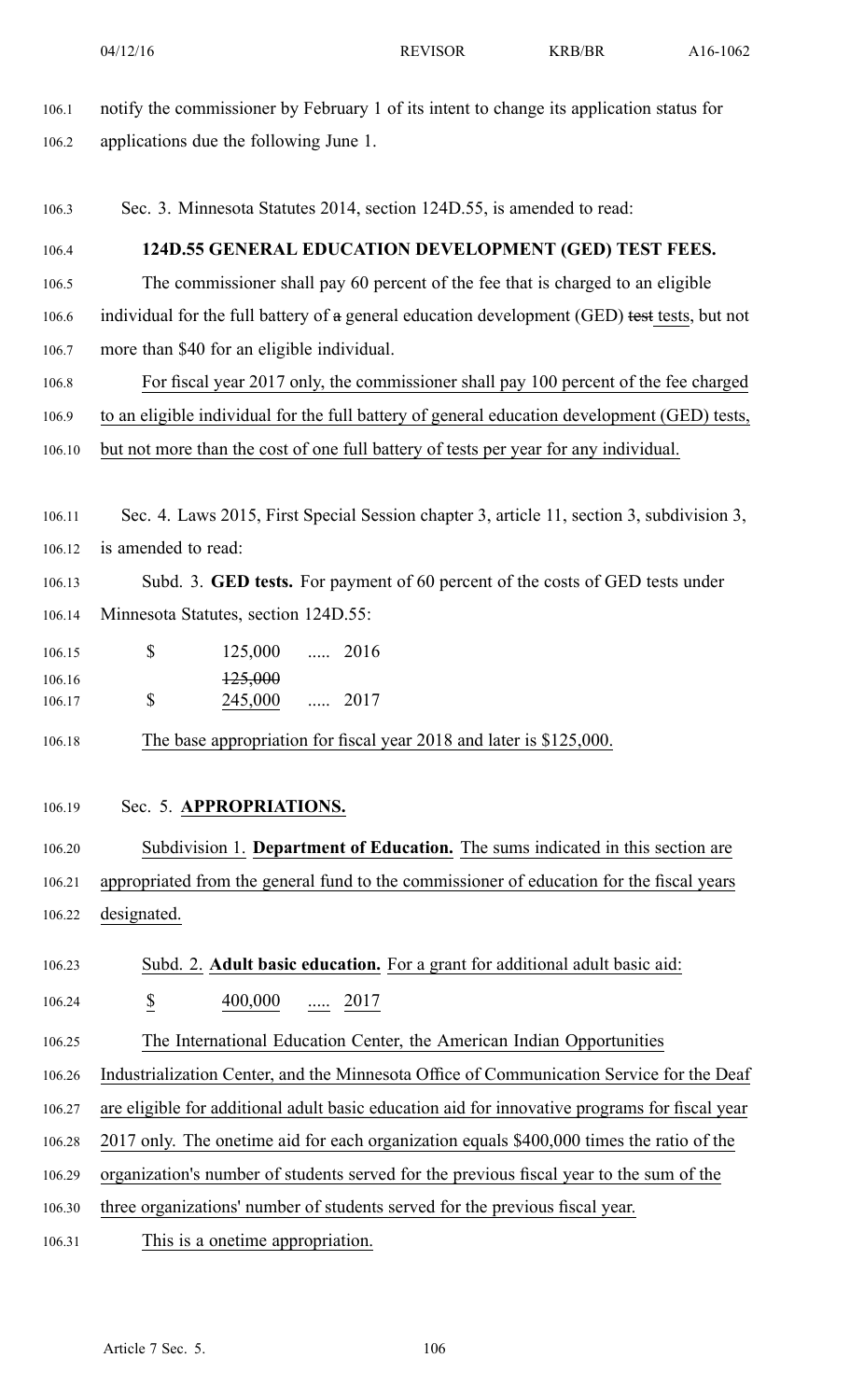| 107.1  | <b>ARTICLE 8</b>                                                                              |
|--------|-----------------------------------------------------------------------------------------------|
| 107.2  | <b>STATE AGENCIES</b>                                                                         |
| 107.3  | Section 1. Minnesota Statutes 2014, section 122A.14, subdivision 9, is amended to read:       |
| 107.4  | Subd. 9. Fee. Each person licensed by the Board of School Administrators shall pay            |
| 107.5  | the board a fee of \$75, collected each fiscal year. When transmitting notice of the license  |
| 107.6  | fee, the board also must notify the licensee of the penalty for failing to pay the fee within |
| 107.7  | the time specified by the board. The board may provide a lower fee for persons on retired     |
| 107.8  | or inactive status. After receiving notice from the board, any licensed school administrator  |
| 107.9  | who does not pay the fee in the given fiscal year shall have all administrative licenses held |
| 107.10 | by the person automatically suspended, without the right to a hearing, until the fee has been |
| 107.11 | paid to the board. If the board suspends a licensed school administrator for failing to pay   |
| 107.12 | the fee, it must immediately notify the district currently employing the school administrator |
| 107.13 | of the school administrator's suspension. The executive secretary shall deposit the fees in   |
| 107.14 | the educator licensure account in the special revenue fund in the state treasury.             |
| 107.15 | <b>EFFECTIVE DATE.</b> This section is effective July 1, 2016.                                |
| 107.16 | Sec. 2. Minnesota Statutes 2014, section 122A.18, subdivision 7c, is amended to read:         |
| 107.17 | Subd. 7c. Temporary military license. The Board of Teaching shall establish                   |
| 107.18 | a temporary license in accordance with section 197.4552 for teaching. The fee for a           |
| 107.19 | temporary license under this subdivision shall be \$87.90 for an online application or        |
| 107.20 | \$86.40 for a paper application. The board must deposit the fees received from applicants     |
| 107.21 | in the educator licensure account in the special revenue fund.                                |
| 107.22 | <b>EFFECTIVE DATE.</b> This section is effective July 1, 2016.                                |
| 107.23 | Sec. 3. Minnesota Statutes 2014, section 122A.18, subdivision 8, is amended to read:          |
| 107.24 | Subd. 8. Background checks. (a) The Board of Teaching and the commissioner                    |
| 107.25 | of education must request a criminal history background check from the superintendent         |

107.26 of the Bureau of Criminal Apprehension on all applicants for initial licenses under their

107.27 jurisdiction. An application for <sup>a</sup> license under this section must be accompanied by:

107.28 (1) an executed criminal history consent form, including fingerprints; and

107.29 (2) a money order or cashier's check payable to the Bureau of Criminal Apprehension 107.30 for the fee for conducting payment to conduct the criminal history background check. The

107.31 Board of Teaching and the commissioner of education must deposit payments received

- 107.32 under this subdivision in the educator licensure background check account in the special
- 107.33 revenue fund.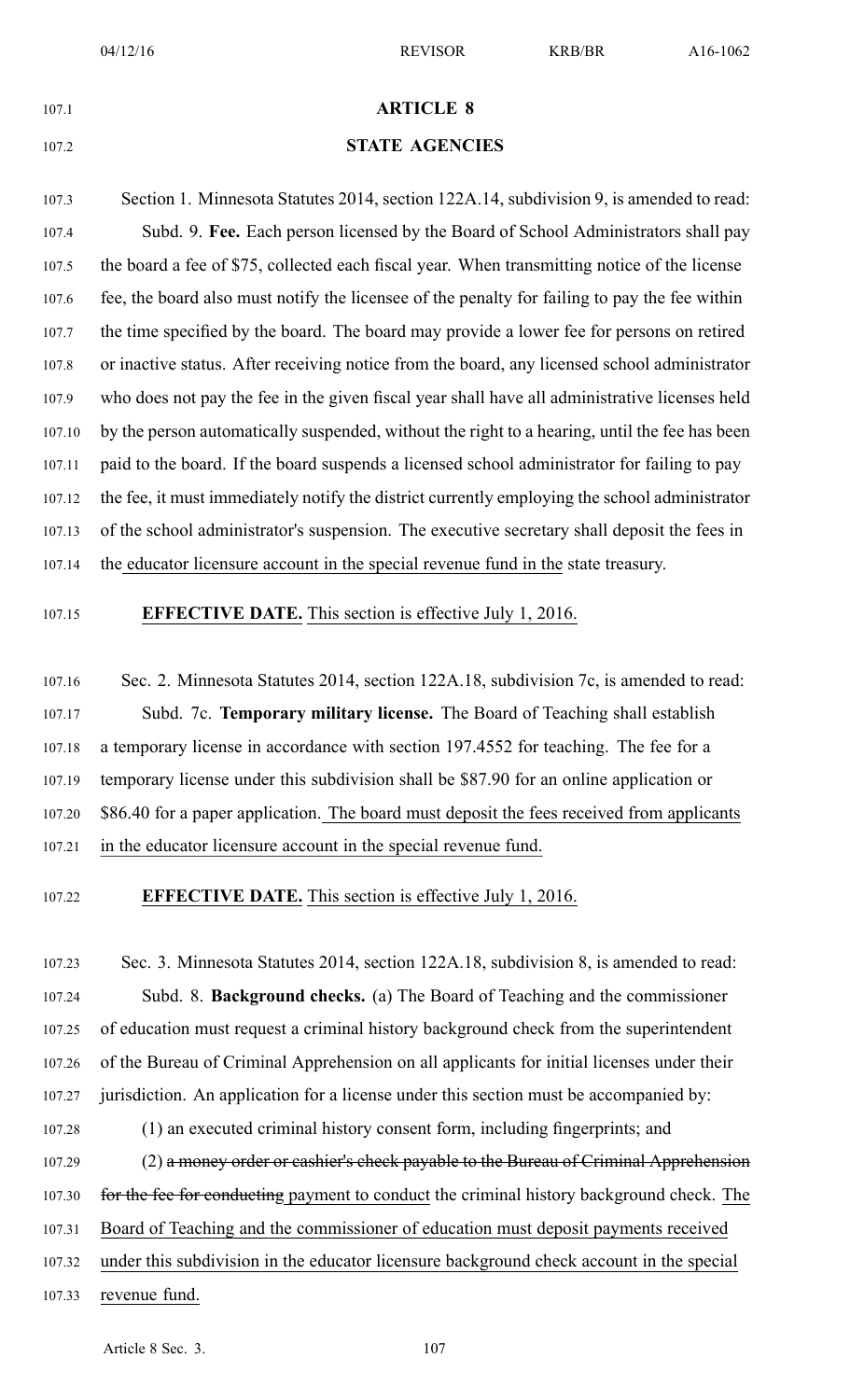108.1 (b) The superintendent of the Bureau of Criminal Apprehension shall perform the 108.2 background check required under paragraph (a) by retrieving criminal history data as 108.3 defined in section 13.87 and shall also conduct <sup>a</sup> search of the national criminal records 108.4 repository. The superintendent is authorized to exchange fingerprints with the Federal 108.5 Bureau of Investigation for purposes of the criminal history check. The superintendent 108.6 shall recover the cost to the bureau of <sup>a</sup> background check through the fee charged to 108.7 the applicant under paragraph (a).

108.8 (c) The Board of Teaching or the commissioner of education may issue <sup>a</sup> license 108.9 pending completion of <sup>a</sup> background check under this subdivision, but must notify 108.10 the individual that the individual's license may be revoked based on the result of the 108.11 background check.

108.12 **EFFECTIVE DATE.** This section is effective July 1, 2016.

## 108.13 Sec. 4. **[122A.185] SPECIAL REVENUE FUND ACCOUNTS; EDUCATOR** 108.14 **LICENSURE AND BACKGROUND CHECKS.**

108.15 Subdivision 1. **Educator licensure account.** An educator licensure account is 108.16 created in the special revenue fund. Applicant licensure fees received by the Department 108.17 of Education, the Board of Teaching, or the Board of School Administrators must be 108.18 deposited in the educator licensure account. Any funds appropriated from this account 108.19 that remain unexpended at the end of the biennium cancel to the educator licensure 108.20 account in the special revenue fund. 108.21 Subd. 2. **Background check account.** An educator licensure background check 108.22 account is created in the special revenue fund. The Department of Education, the Board of 108.23 Teaching, and the Board of School Administrators must deposit all payments submitted by 108.24 license applicants for criminal background checks conducted by the Bureau of Criminal 108.25 Apprehension in the educator licensure background check account. Amounts in the 108.26 account are annually appropriated to the commissioner of education for paymen<sup>t</sup> to the

108.27 superintendent of the Bureau of Criminal Apprehension for the costs of background

- 108.28 checks on applicants for licensure.
- 

108.29 **EFFECTIVE DATE.** This section is effective July 1, 2016.

108.30 Sec. 5. Minnesota Statutes 2014, section 122A.21, subdivision 1, is amended to read: 108.31 Subdivision 1. **Licensure applications.** Each applicant submitting an application 108.32 for the issuance, renewal, or extension of to the Board of Teaching to issue, renew, or 108.33 extend a teaching license to teach, including applications for licensure via portfolio under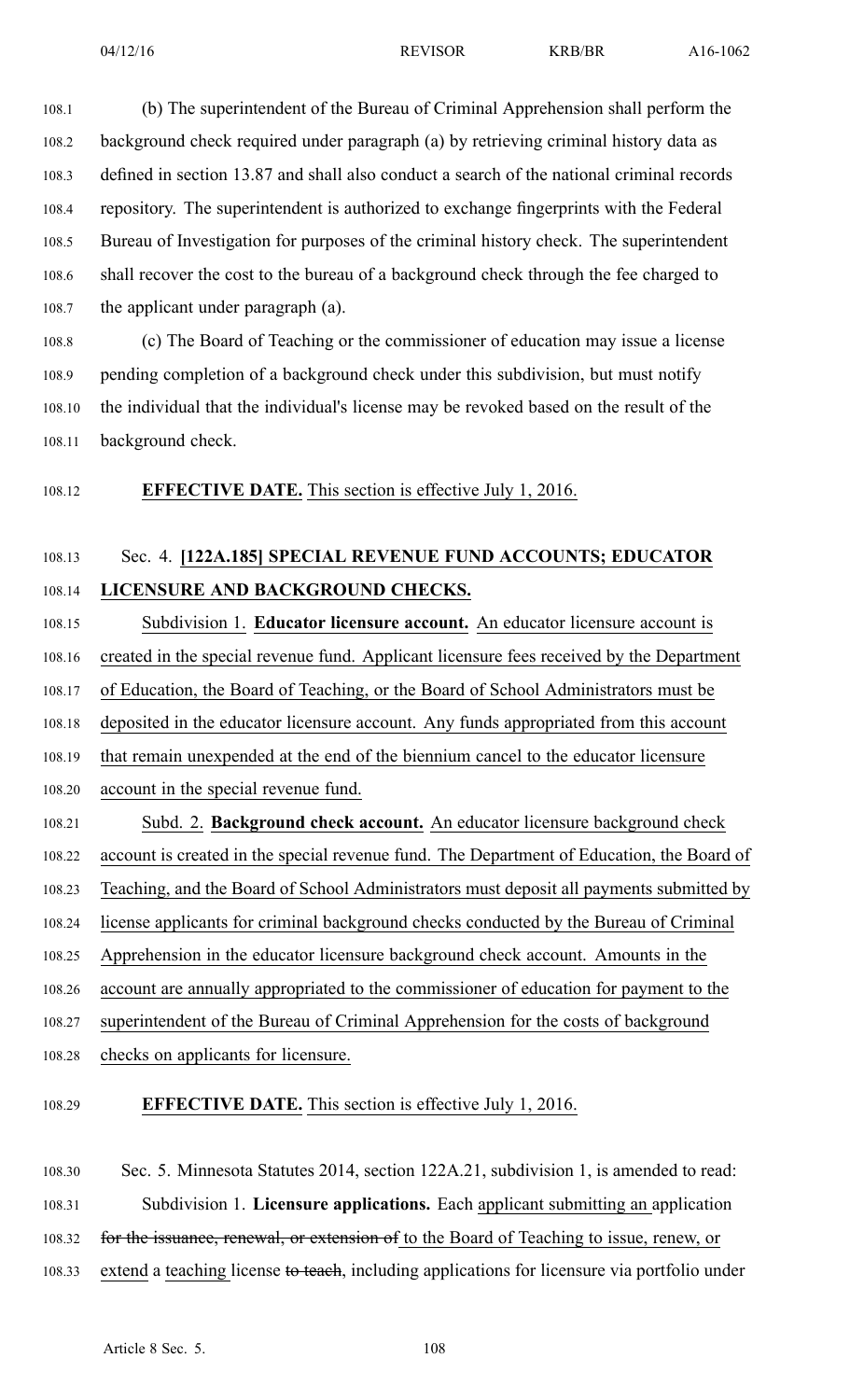109.1 subdivision 2, must be accompanied by include a processing fee of \$57. Each application 109.2 for issuing, renewing, or extending the license of a school administrator or supervisor 109.3 must be accompanied by a processing fee in the amount set by the Board of Teaching. The 109.4 processing fee for <sup>a</sup> teacher's license and for the licenses of supervisory personnel must 109.5 be paid to the executive secretary of the appropriate board and deposited in the educator 109.6 licensure account in the special revenue fund. The executive secretary of the board shall 109.7 deposit the fees with the commissioner of management and budget. The fees as set by the 109.8 board are nonrefundable for applicants not qualifying for a license. However,  $a$  fee must 109.9 be refunded by the commissioner of management and budget must refund a fee in any 109.10 case in which the applicant already holds <sup>a</sup> valid unexpired license. The board may waive 109.11 or reduce fees for applicants who apply at the same time for more than one license.

### 109.12 **EFFECTIVE DATE.** This section is effective July 1, 2016.

109.13 Sec. 6. Minnesota Statutes 2015 Supplement, section 122A.21, subdivision 2, is 109.14 amended to read:

109.15 Subd. 2. **Licensure via portfolio.** (a) An eligible candidate may use licensure via 109.16 portfolio to obtain an initial licensure or to add <sup>a</sup> licensure field, consistent with applicable 109.17 Board of Teaching licensure rules.

109.18 (b) A candidate for initial licensure must submit to the Educator Licensing Division 109.19 at the department one portfolio demonstrating pedagogical competence and one portfolio 109.20 demonstrating content competence.

109.21 (c) A candidate seeking to add <sup>a</sup> licensure field must submit to the Educator 109.22 Licensing Division at the department one portfolio demonstrating content competence.

109.23 (d) The Board of Teaching must notify <sup>a</sup> candidate who submits <sup>a</sup> portfolio under 109.24 paragraph (b) or (c) within 90 calendar days after the portfolio is received whether or not 109.25 the portfolio was approved. If the portfolio was not approved, the board must immediately 109.26 inform the candidate how to revise the portfolio to successfully demonstrate the requisite 109.27 competence. The candidate may resubmit <sup>a</sup> revised portfolio at any time and the Educator 109.28 Licensing Division at the department must approve or disapprove the portfolio within 109.29 60 calendar days of receiving it.

109.30 (e) A candidate must pay to the executive secretary of the Board of Teaching <sup>a</sup> \$300 109.31 fee for the first portfolio submitted for review and <sup>a</sup> \$200 fee for any portfolio submitted 109.32 subsequently. The candidate must pay the fees must be paid to the executive secretary 109.33 of the Board of Teaching. The revenue generated from Board of Teaching executive 109.34 secretary must deposit the fee must be deposited in an education the educator licensure 109.35 portfolio account in the special revenue fund. The fees set by the Board of Teaching are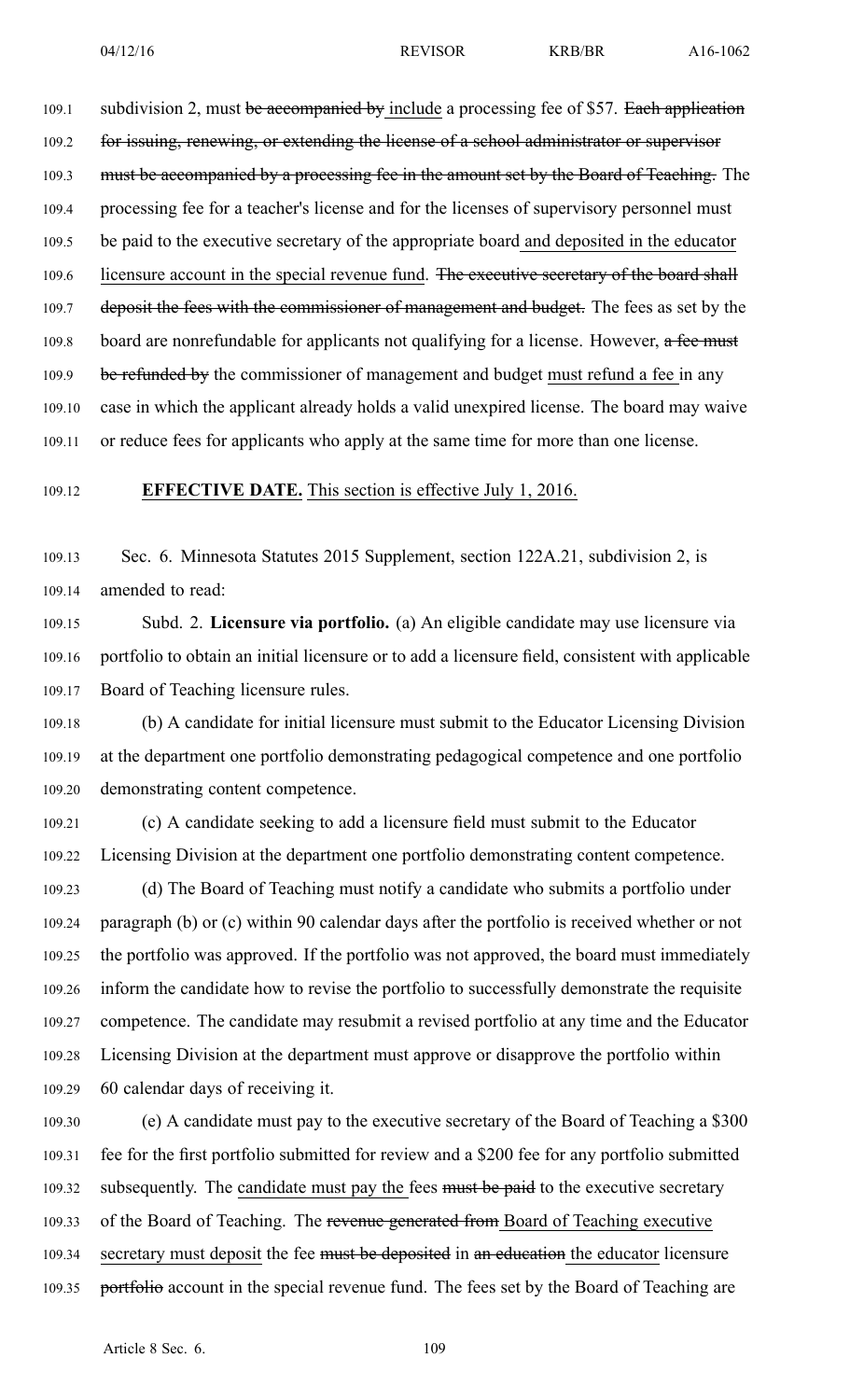110.1 nonrefundable for applicants not qualifying for <sup>a</sup> license. The Board of Teaching may

110.2 waive or reduce fees for candidates based on financial need.

### 110.3 **EFFECTIVE DATE.** This section is effective July 1, 2016.

110.4 Sec. 7. Minnesota Statutes 2014, section 122A.21, is amended by adding <sup>a</sup> subdivision 110.5 to read:

110.6 Subd. 3. **Annual appropriations.** The amounts collected under subdivision 2

110.7 and deposited in the educator licensure account in the special revenue fund are annually

110.8 appropriated to the Board of Teaching.

110.9 **EFFECTIVE DATE.** This section is effective July 1, 2016.

110.10 Sec. 8. Minnesota Statutes 2015 Supplement, section 122A.415, subdivision 3, is 110.11 amended to read:

110.12 Subd. 3. **Revenue timing.** (a) Districts, intermediate school districts, cooperatives, 110.13 school sites, or charter schools with approved applications must receive alternative 110.14 compensation revenue for each school year that the district, intermediate school district, 110.15 cooperative, school site, or charter school implements an alternative teacher professional 110.16 pay system under this subdivision and section 122A.414. A qualifying district, intermediate 110.17 school district, cooperative, school site, or charter school that received alternative teacher 110.18 compensation aid for the previous fiscal year must receive at least an amount of alternative 110.19 teacher compensation revenue equal to the lesser of the amount it received for the previous 110.20 fiscal year or the amount it qualifies for under subdivision 1 for the current fiscal year if 110.21 the district, intermediate school district, cooperative, school site, or charter school submits 110.22 <sup>a</sup> timely application and the commissioner determines that the district, intermediate school 110.23 district, cooperative, school site, or charter school continues to implement an alternative 110.24 teacher professional pay system, consistent with its application under this section.

110.25 (b) The commissioner shall approve applications that comply with subdivision 1, 110.26 and section 122A.414, subdivisions 2, paragraph (b), and 2a, if the applicant is <sup>a</sup> charter 110.27 school or cooperative, in the order in which they are received, select applicants that 110.28 qualify for this program, notify school districts, intermediate school districts, cooperatives, 110.29 school sites, and charter schools about the program, develop and disseminate application 110.30 materials, and carry out other activities needed to implement this section.

110.31 (c) A school district, intermediate school district, cooperative, school site, or charter 110.32 school with an approved application and <sup>a</sup> written notice from the commissioner that the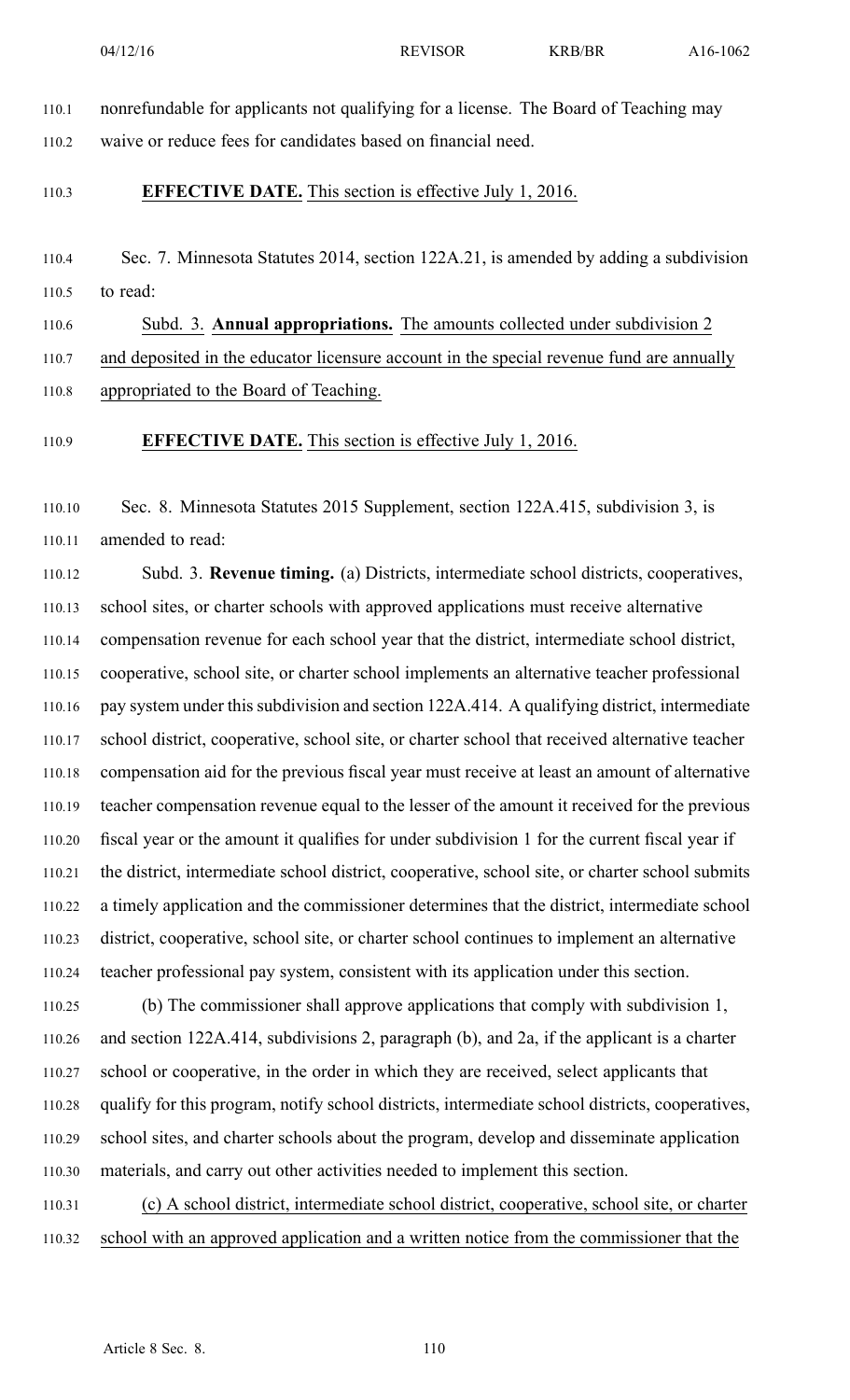04/12/16 REVISOR KRB/BR A16-1062

111.1 district qualifies for its first year of alternative compensation revenue must receive revenue 111.2 for that year according to section 127A.41, subdivision 2.

## 111.3 **EFFECTIVE DATE.** This section is effective for revenue for fiscal year 2016 111.4 and later.

111.5 Sec. 9. Minnesota Statutes 2014, section 127A.41, subdivision 2, is amended to read: 111.6 Subd. 2. **Errors in distribution.** (a) On determining that the amount of state aid 111.7 distributed to <sup>a</sup> school district is in error, the commissioner is authorized to adjust the 111.8 amount of aid consistent with this subdivision. On determining that the amount of aid is 111.9 in excess of the school district's entitlement, the commissioner is authorized to recover 111.10 the amount of the excess by any appropriate means. Notwithstanding the fiscal years 111.11 designated by the appropriation, the excess may be recovered by reducing future aid 111.12 payments to the district. Notwithstanding any law to the contrary, if the aid reduced is not 111.13 of the same type as that overpaid, the district must adjust all necessary financial accounts 111.14 to properly reflect all revenues earned in accordance with the uniform financial accounting 111.15 and reporting standards pursuan<sup>t</sup> to sections 123B.75 to 123B.83. Notwithstanding the 111.16 fiscal years designated by the appropriation, on determining that the amount of an aid paid 111.17 is less than the school district's entitlement, the commissioner is authorized to increase 111.18 such aid from the current appropriation. If the aid program has been discontinued and has 111.19 no appropriation, the appropriation for general education shall be used for recovery or 111.20 paymen<sup>t</sup> of the aid decrease or increase. Any excess of aid recovery over aid paymen<sup>t</sup> 111.21 shall be canceled to the state general fund.

- 111.22 (b) If the commissioner determines that an error in aid payments to <sup>a</sup> school under 111.23 section 122A.415, subdivision 3, paragraph (c), cannot be corrected under this section, 111.24 the commissioner must transfer the necessary funds and make those payments from the
- 111.25 Department of Education's annual operating budget.

# 111.26 **EFFECTIVE DATE.** This section is effective the day following final enactment for 111.27 aid adjustments for fiscal year 2016 and later.

111.28 Sec. 10. Laws 2015, First Special Session chapter 3, article 12, section 4, is amended 111.29 to read:

### 111.30 Sec. 4. **APPROPRIATIONS; DEPARTMENT OF EDUCATION.**

111.31 Subdivision 1. **Department of Education.** Unless otherwise indicated, the sums 111.32 indicated in this section are appropriated from the general fund to the Department of 111.33 Education for the fiscal years designated.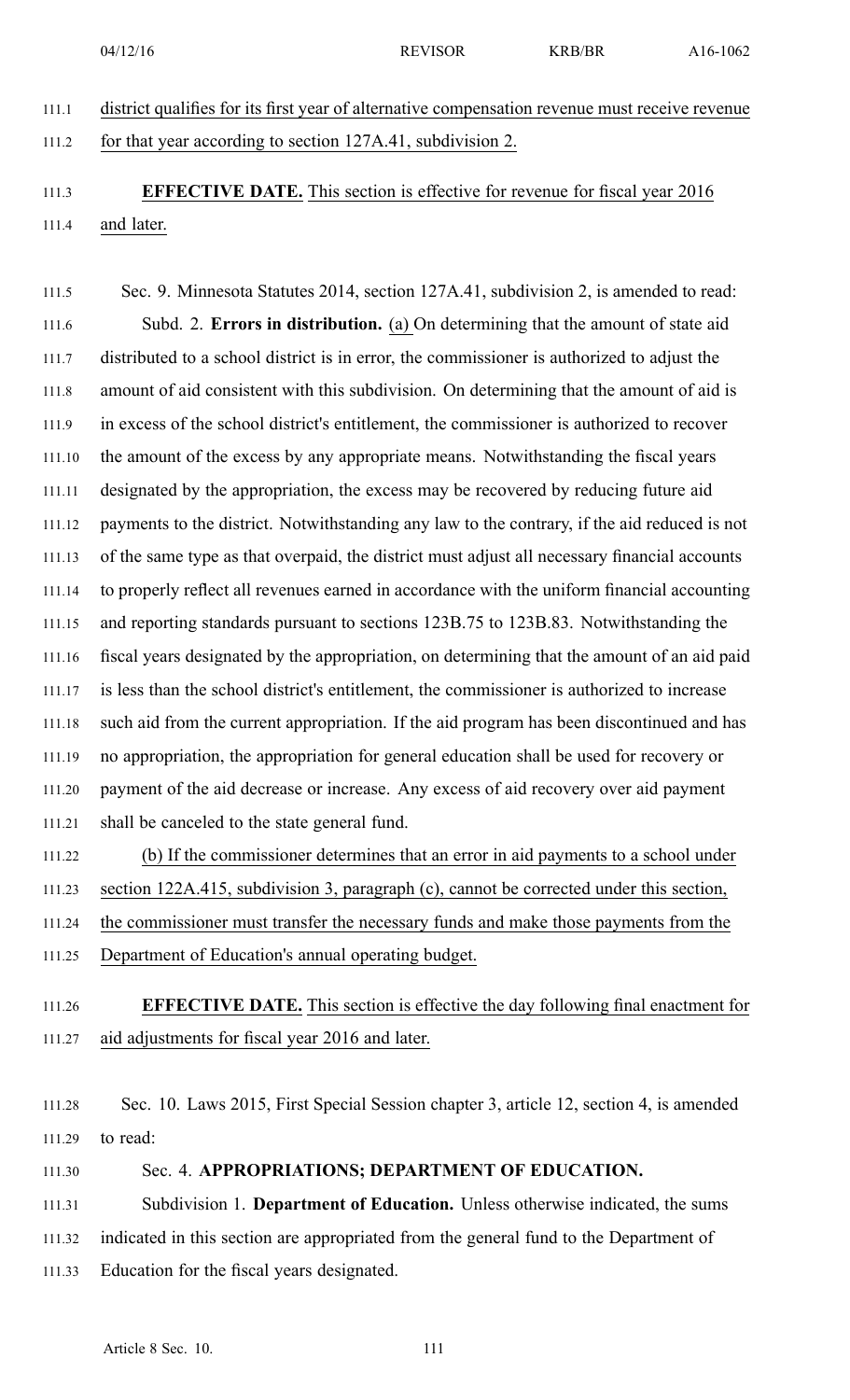| 112.1          | Subd. 2. Department. (a) For the Department of Education:                                    |
|----------------|----------------------------------------------------------------------------------------------|
| 112.2          | \$<br>21,246,000  2016                                                                       |
| 112.3<br>112.4 | 21,973,000<br>\$<br>20,099,000<br>$\cdots$ 2017                                              |
|                | Of these amounts:                                                                            |
| 112.5          |                                                                                              |
| 112.6          | $(1)$ \$718,000 each in fiscal year 2016 is for the Board of Teaching;                       |
| 112.7          | (2) $$228,000$ in fiscal year 2016 and $$231,000$ in fiscal year 2017 are is for the         |
| 112.8          | Board of School Administrators;                                                              |
| 112.9          | (3) \$1,000,000 each in fiscal year 2016 only is for Regional Centers of Excellence          |
| 112.10         | under Minnesota Statutes, section 120B.115;                                                  |
| 112.11         | (4) \$500,000 each year is for the School Safety Technical Assistance Center under           |
| 112.12         | Minnesota Statutes, section 127A.052;                                                        |
| 112.13         | (5) \$250,000 each year is for the School Finance Division to enhance financial              |
| 112.14         | data analysis; and                                                                           |
| 112.15         | $(6)$ \$441,000 in fiscal year 2016 and \$720,000 in fiscal year 2017 is for implementing    |
| 112.16         | Laws 2014, chapter 272, article 1, Minnesota's Learning for English Academic Proficiency     |
| 112.17         | and Success Act, as amended.                                                                 |
| 112.18         | (b) \$916,000 in fiscal year 2017 is appropriated from the educator licensure account        |
|                |                                                                                              |
| 112.19         | in the special revenue fund to the commissioner of education for teacher licensure           |
| 112.20         | activities and other operational needs.                                                      |
| 112.21         | (c) Any balance in the first year does not cancel but is available in the second year.       |
| 112.22         | $\overline{e}$ (d) None of the amounts appropriated under this subdivision may be used for   |
| 112.23         | Minnesota's Washington, D.C. office.                                                         |
| 112.24         | $(d)$ (e) The expenditures of federal grants and aids as shown in the biennial budget        |
| 112.25         | document and its supplements are approved and appropriated and shall be spent as             |
| 112.26         | indicated.                                                                                   |
| 112.27         | $(e)$ (f) This appropriation includes funds for information technology project services      |
| 112.28         | and support subject to the provisions of Minnesota Statutes, section 16E.0466. Any           |
| 112.29         | ongoing information technology costs will be incorporated into the service level agreement   |
| 112.30         | and will be paid to the Office of MN.IT Services by the Department of Education under        |
| 112.31         | the rates and mechanism specified in that agreement.                                         |
| 112.32         | $(\text{f})$ (g) If a school qualifying for aid under Minnesota Statutes, section 122A.415,  |
| 112.33         | subdivision 3, paragraph (c), does not receive aid under that section or Minnesota Statutes, |
| 112.34         | section 127A.41, subdivision 2, paragraph (b), the commissioner must transfer the            |
| 112.35         | amounts necessary to make these payments from the agency appropriation in paragraph          |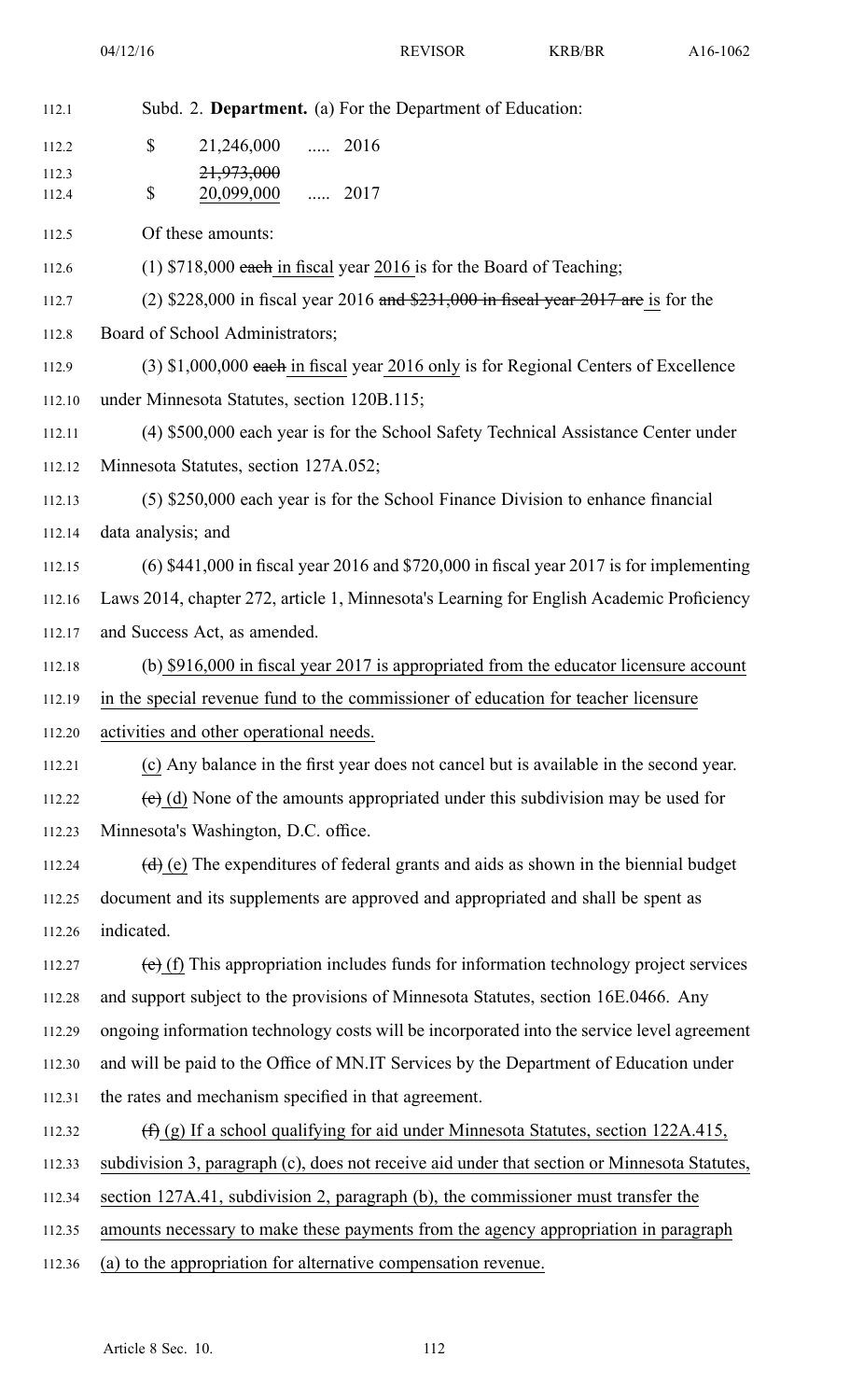04/12/16 REVISOR KRB/BR A16-1062 113.1 (h) \$65,000 in fiscal year 2017 is for agency compliance. 113.2 (i) The agency's base budget in fiscal year 2018 is  $\frac{21,973,000}{20,024,000}$ . The 113.3 agency's base budget in fiscal year 2019 is \$21,948,000 \$19,999,000. 113.4 **EFFECTIVE DATE.** This section is effective the day following final enactment. 113.5 Sec. 11. **TRANSFERS.** 113.6 Subdivision 1. **Portfolio account.** On July 1, 2016, the commissioner of managemen<sup>t</sup> 113.7 and budget shall transfer any balances in the educator licensure portfolio account in the 113.8 special revenue fund to the educator licensure account in the special revenue fund. 113.9 Subd. 2. **Background check.** Any balance in an account that holds fees collected 113.10 under Minnesota Statutes, section 122A.18, subdivision 8, is transferred to the educator 113.11 licensure background check account in the special revenue fund under Minnesota Statutes, 113.12 section 122A.185, subdivision 2. On July 2, 2016, \$80,000 is transferred from the 113.13 education licensure background check account in the special revenue fund to the educator 113.14 licensure account in the special revenue fund. 113.15 Sec. 12. **APPROPRIATION; BOARD OF TEACHING.** 113.16 \$718,000 in fiscal year 2017 is appropriated from the educator licensure account in 113.17 the special revenue fund to the Board of Teaching. 113.18 Sec. 13. **APPROPRIATION; BOARD OF SCHOOL ADMINISTRATORS.** 113.19 \$231,000 in fiscal year 2017 is appropriated from the educator licensure account in 113.20 the special revenue fund to the Board of School Administrators. 113.21 **ARTICLE 9** 113.22 **FORECAST ADJUSTMENTS** 113.23 Section 1. Laws 2015, First Special Session chapter 3, article 1, section 27, subdivision 113.24 4, is amended to read: 113.25 Subd. 4. **Abatement revenue.** For abatement aid under Minnesota Statutes, section 113.26 127A.49: \$ 113.27 2,740,000 113.28 \$ 3,051,000 ..... 2016 \$ 113.29 2,932,000 113.30 **\$** 3,425,000 ..... 2017 113.31 The 2016 appropriation includes \$278,000 for 2015 and \$2,462,000 \$2,773,000 113.32 for 2016.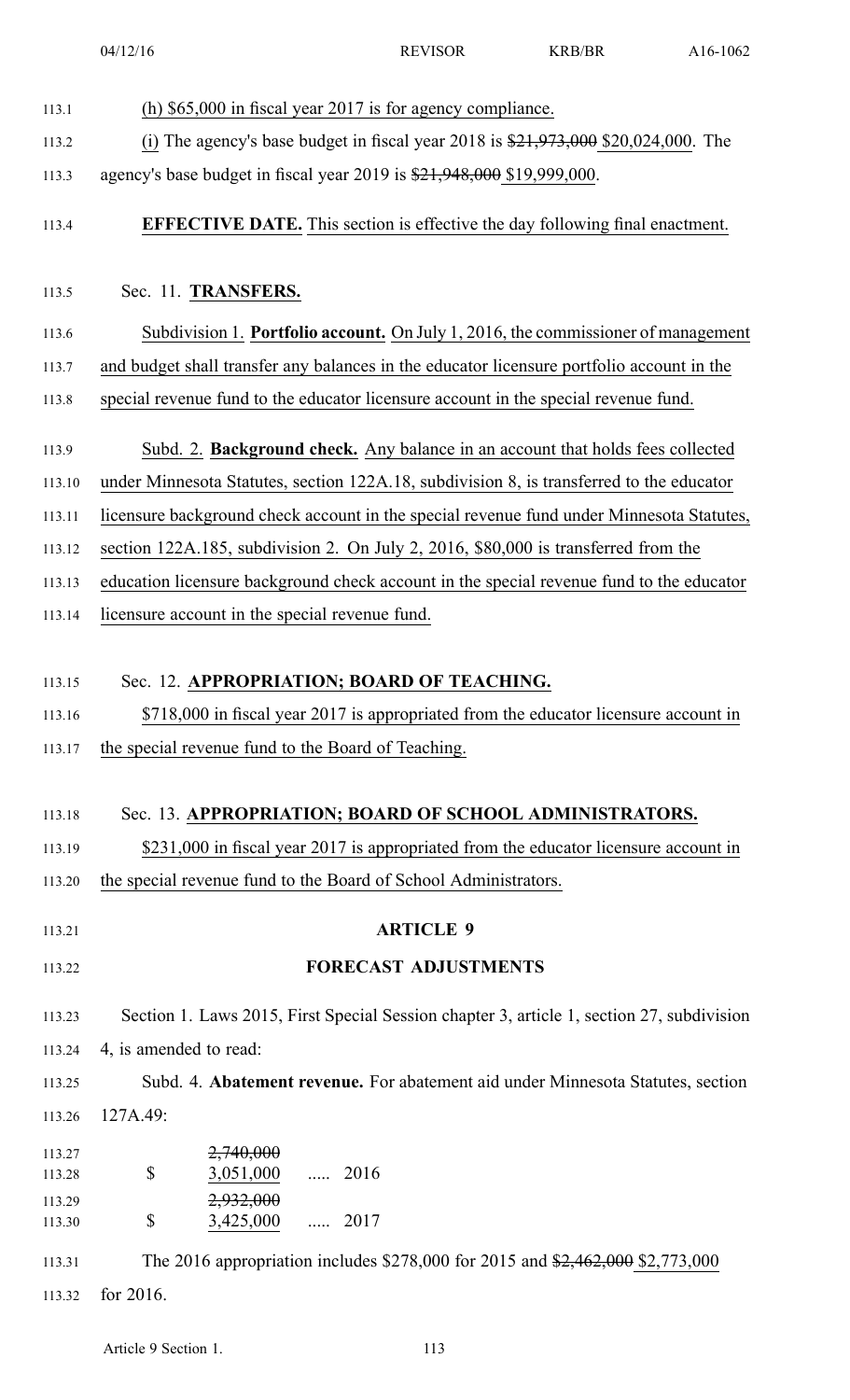|                                   | 04/12/16                                                                                                         |                                      | <b>REVISOR</b> | <b>KRB/BR</b> | A16-1062 |
|-----------------------------------|------------------------------------------------------------------------------------------------------------------|--------------------------------------|----------------|---------------|----------|
| 114.1<br>114.2                    | The 2017 appropriation includes \$273,000 \$308,000 for 2016 and \$2,659,000<br>\$3,117,000 for 2017.            |                                      |                |               |          |
| 114.3<br>114.4                    | Sec. 2. Laws 2015, First Special Session chapter 3, article 1, section 27, subdivision 5,<br>is amended to read: |                                      |                |               |          |
| 114.5                             | Subd. 5. Consolidation transition. For districts consolidating under Minnesota                                   |                                      |                |               |          |
| 114.6                             | Statutes, section 123A.485:                                                                                      |                                      |                |               |          |
| 114.7<br>114.8<br>114.9<br>114.10 | 292,000<br>\$<br>165,000<br>\$                                                                                   | 22,000  2016<br>$\underline{0}$ 2017 |                |               |          |
| 114.11                            | The 2016 appropriation includes \$22,000 for 2015 and $\frac{$270,000}{$270,000}$ \$0 for 2016.                  |                                      |                |               |          |
| 114.12                            | The 2017 appropriation includes $$30,000$ \$0 for 2016 and $$135,000$ \$0 for 2017.                              |                                      |                |               |          |
|                                   |                                                                                                                  |                                      |                |               |          |
| 114.13                            | Sec. 3. Laws 2015, First Special Session chapter 3, article 1, section 27, subdivision 6,                        |                                      |                |               |          |
| 114.14                            | is amended to read:                                                                                              |                                      |                |               |          |
| 114.15                            | Subd. 6. Nonpublic pupil education aid. For nonpublic pupil education aid under                                  |                                      |                |               |          |
| 114.16                            | Minnesota Statutes, sections 123B.40 to 123B.43 and 123B.87:                                                     |                                      |                |               |          |
| 114.17<br>114.18                  | 16,881,000<br>\$<br>16,759,000  2016                                                                             |                                      |                |               |          |
| 114.19<br>114.20                  | 17,460,000<br>\$<br>17,235,000                                                                                   | $\ldots$ 2017                        |                |               |          |
| 114.21                            | The 2016 appropriation includes \$1,575,000 for 2015 and \$15,306,000 \$15,184,000                               |                                      |                |               |          |
| 114.22                            | for 2016.                                                                                                        |                                      |                |               |          |
| 114.23                            | The 2017 appropriation includes \$1,700,000 \$1,687,000 for 2016 and \$15,760,000                                |                                      |                |               |          |
| 114.24                            | \$15,548,000 for 2017.                                                                                           |                                      |                |               |          |
|                                   |                                                                                                                  |                                      |                |               |          |
| 114.25                            | Sec. 4. Laws 2015, First Special Session chapter 3, article 1, section 27, subdivision 7,                        |                                      |                |               |          |
| 114.26                            | is amended to read:                                                                                              |                                      |                |               |          |
| 114.27                            | Subd. 7. Nonpublic pupil transportation. For nonpublic pupil transportation aid                                  |                                      |                |               |          |
| 114.28                            | under Minnesota Statutes, section 123B.92, subdivision 9:                                                        |                                      |                |               |          |
| 114.29<br>114.30                  | 17,654,000<br>\$<br>17,673,000  2016                                                                             |                                      |                |               |          |
| 114.31<br>114.32                  | 17,792,000<br>\$<br>18,103,000  2017                                                                             |                                      |                |               |          |
| 114.33                            | The 2016 appropriation includes \$1,816,000 for 2015 and \$15,838,000 \$15,857,000                               |                                      |                |               |          |

114.34 for 2016.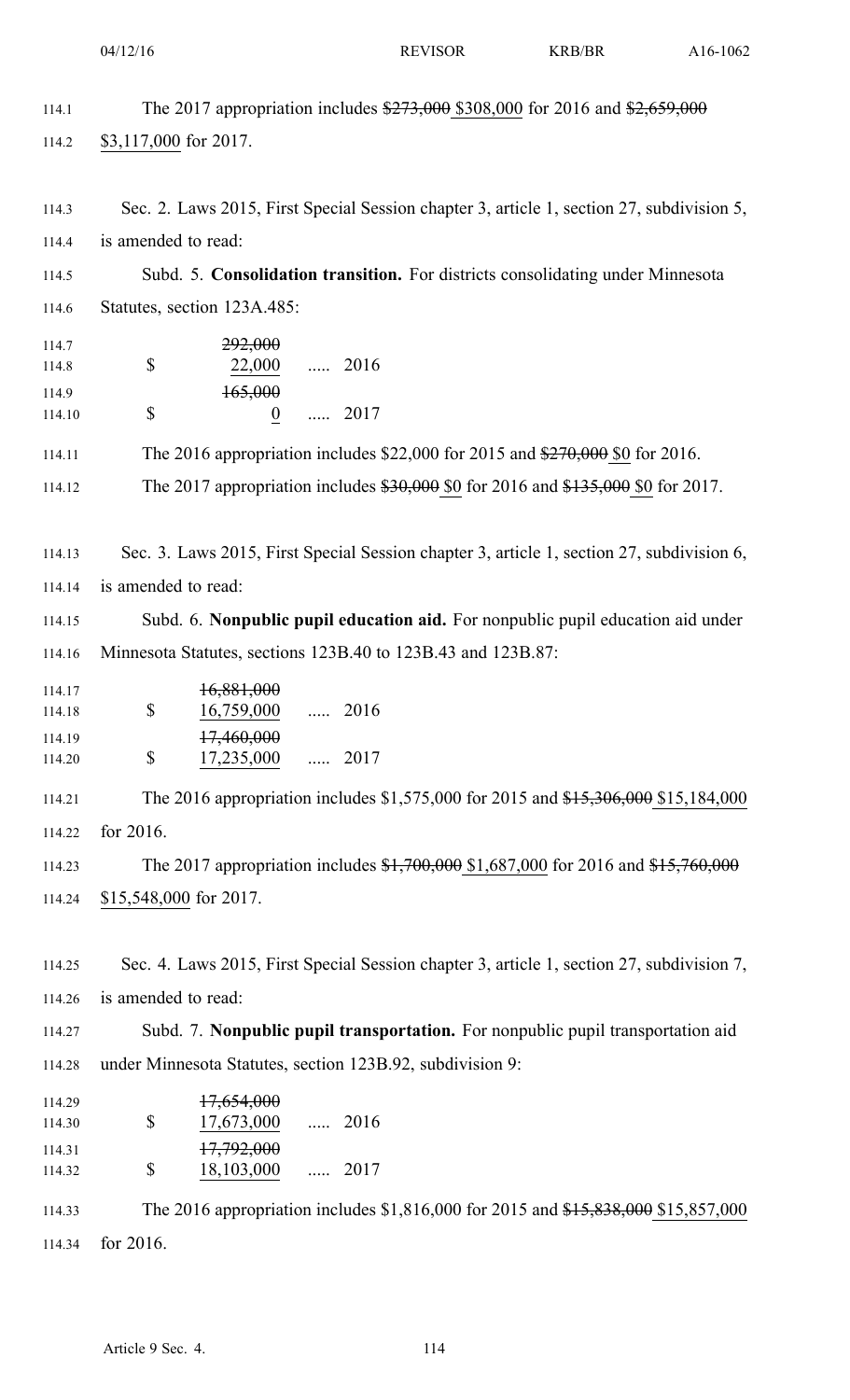|                  | 04/12/16                                                                                  | <b>REVISOR</b>                                                                     | <b>KRB/BR</b> | A16-1062 |  |
|------------------|-------------------------------------------------------------------------------------------|------------------------------------------------------------------------------------|---------------|----------|--|
| 115.1            |                                                                                           | The 2017 appropriation includes \$1,759,000 \$1,761,000 for 2016 and \$16,033,000  |               |          |  |
| 115.2            | $$16,342,000$ for 2017.                                                                   |                                                                                    |               |          |  |
| 115.3            | Sec. 5. Laws 2015, First Special Session chapter 3, article 1, section 27, subdivision 9, |                                                                                    |               |          |  |
| 115.4            | is amended to read:                                                                       |                                                                                    |               |          |  |
| 115.5            |                                                                                           | Subd. 9. Career and technical aid. For career and technical aid under Minnesota    |               |          |  |
| 115.6            | Statutes, section 124D.4531, subdivision 1b:                                              |                                                                                    |               |          |  |
| 115.7<br>115.8   | 5,420,000<br>5,922,000  2016<br>\$                                                        |                                                                                    |               |          |  |
| 115.9<br>115.10  | 4,405,000<br>\$<br>$4,262,000$ 2017                                                       |                                                                                    |               |          |  |
| 115.11           |                                                                                           | The 2016 appropriation includes \$574,000 for 2015 and \$4,846,000 \$5,348,000     |               |          |  |
| 115.12           | for 2016.                                                                                 |                                                                                    |               |          |  |
| 115.13           |                                                                                           | The 2017 appropriation includes \$538,000 \$517,000 for 2016 and \$3,867,000       |               |          |  |
| 115.14           | \$3,745,000 for 2017.                                                                     |                                                                                    |               |          |  |
| 115.15           | Sec. 6. Laws 2015, First Special Session chapter 3, article 2, section 70, subdivision 3, |                                                                                    |               |          |  |
| 115.16           | is amended to read:                                                                       |                                                                                    |               |          |  |
| 115.17           |                                                                                           | Subd. 3. Achievement and integration aid. For achievement and integration aid      |               |          |  |
| 115.18           | under Minnesota Statutes, section 124D.862:                                               |                                                                                    |               |          |  |
| 115.19<br>115.20 | 65,539,000<br>\$<br>65,439,000                                                            | $\ldots$ 2016                                                                      |               |          |  |
| 115.21<br>115.22 | 68,745,000<br>\$<br>69,255,000                                                            | $\cdots$ 2017                                                                      |               |          |  |
| 115.23           |                                                                                           | The 2016 appropriation includes \$6,382,000 for 2015 and \$59,157,000 \$59,057,000 |               |          |  |
| 115.24           | for 2016.                                                                                 |                                                                                    |               |          |  |
| 115.25           |                                                                                           | The 2017 appropriation includes \$6,573,000 \$6,561,000 for 2016 and \$62,172,000  |               |          |  |
| 115.26           | \$62,694,000 for 2017.                                                                    |                                                                                    |               |          |  |
| 115.27           | Sec. 7. Laws 2015, First Special Session chapter 3, article 2, section 70, subdivision 4, |                                                                                    |               |          |  |
| 115.28           | is amended to read:                                                                       |                                                                                    |               |          |  |
| 115.29           |                                                                                           | Subd. 4. Literacy incentive aid. For literacy incentive aid under Minnesota        |               |          |  |
| 115.30           | Statutes, section 124D.98:                                                                |                                                                                    |               |          |  |
| 115.31<br>115.32 | 44,552,000<br>\$<br>44,538,000  2016                                                      |                                                                                    |               |          |  |
| 115.33<br>115.34 | 45,508,000<br>\$<br>45,855,000                                                            | $\ldots$ 2017                                                                      |               |          |  |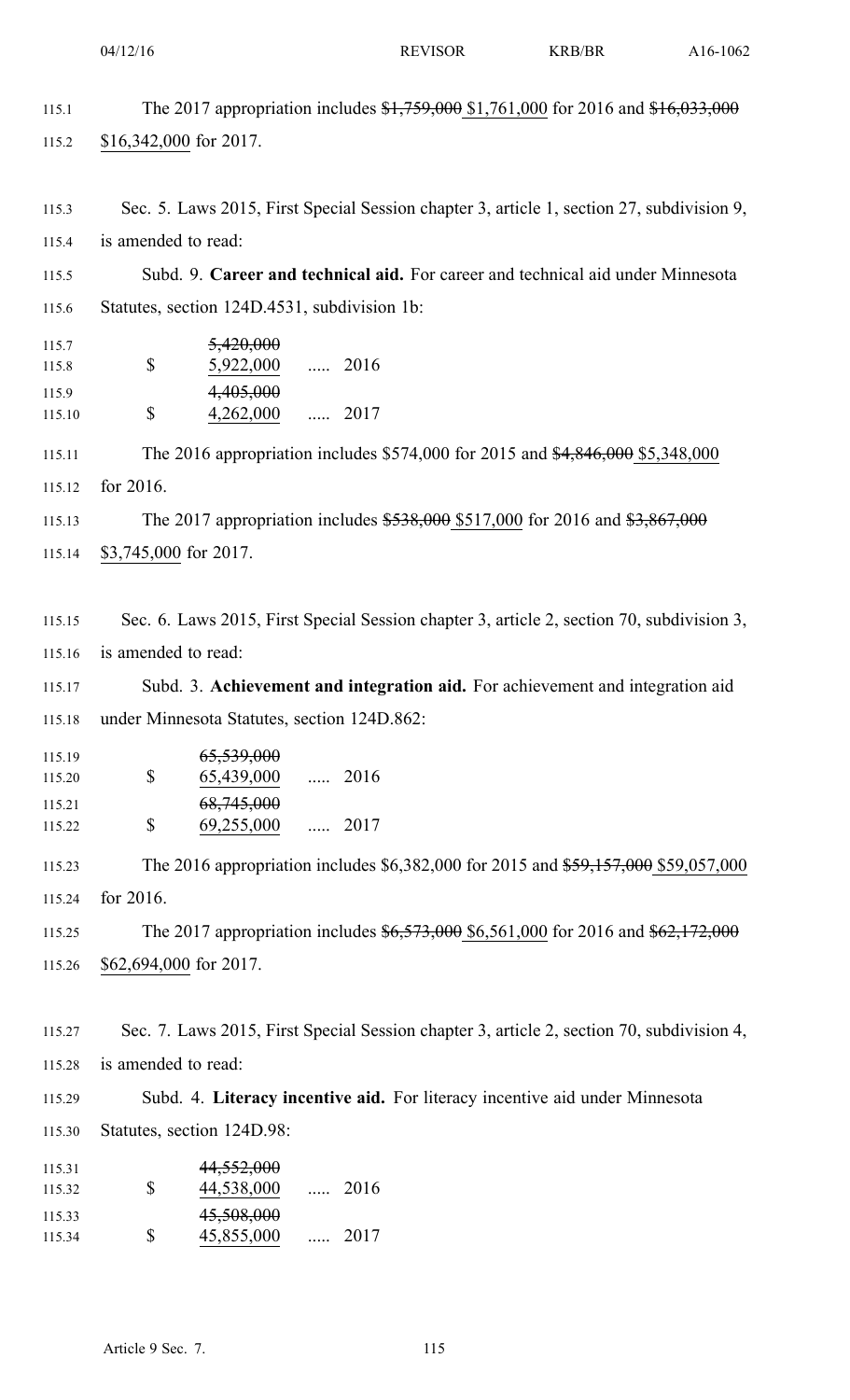| 116.1  | The 2016 appropriation includes \$4,683,000 for 2015 and \$39,869,000 \$39,855,000         |
|--------|--------------------------------------------------------------------------------------------|
| 116.2  | for $2016$ .                                                                               |
| 116.3  | The 2017 appropriation includes \$4,429,000 \$4,428,000 for 2016 and \$41,079,000          |
| 116.4  | \$41,427,000 for 2017.                                                                     |
|        |                                                                                            |
| 116.5  | Sec. 8. Laws 2015, First Special Session chapter 3, article 2, section 70, subdivision 5,  |
| 116.6  | is amended to read:                                                                        |
| 116.7  | Subd. 5. Interdistrict desegregation or integration transportation grants. For             |
| 116.8  | interdistrict desegregation or integration transportation grants under Minnesota Statutes, |
| 116.9  | section $124D.87$ :                                                                        |
| 116.10 | <del>15,023,000</del>                                                                      |

 $\mathbb{S}$ 116.11 14,423,000 ..... 2016 \$ 116.12 15,825,000 116.13 **\$** 15,193,000 ..... 2017

116.14 Sec. 9. Laws 2015, First Special Session chapter 3, article 2, section 70, subdivision 7, 116.15 is amended to read:

116.16 Subd. 7. **Tribal contract schools.** For tribal contract school aid under Minnesota 116.17 Statutes, section 124D.83:

| 116.18 |   | 4,340,000 |          |      |
|--------|---|-----------|----------|------|
| 116.19 | S | 3,539,000 | $\ldots$ | 2016 |
| 116.20 |   | 5,090,000 |          |      |
| 116.21 | S | 3,715,000 |          | 2017 |
|        |   |           |          |      |

116.22 The 2016 appropriation includes \$204,000 for 2015 and \$4,136,000 \$3,335,000 116.23 for 2016.

116.24 The 2017 appropriation includes \$459,000 \$370,000 for 2016 and \$4,631,000 116.25 \$3,345,000 for 2017.

116.26 Sec. 10. Laws 2015, First Special Session chapter 3, article 2, section 70, subdivision 116.27 11, is amended to read:

116.28 Subd. 11. **American Indian education aid.** For American Indian education aid 116.29 under Minnesota Statutes, section 124D.81, subdivision 2a:

\$ 116.30 7,868,000 116.31 **\$** 7,740,000 ..... 2016 \$ 116.32 8,875,000 116.33 **\$** 8,878,000 ..... 2017

116.34 The 2016 appropriation includes \$0 for 2015 and \$7,868,000 \$7,740,000 for 2016.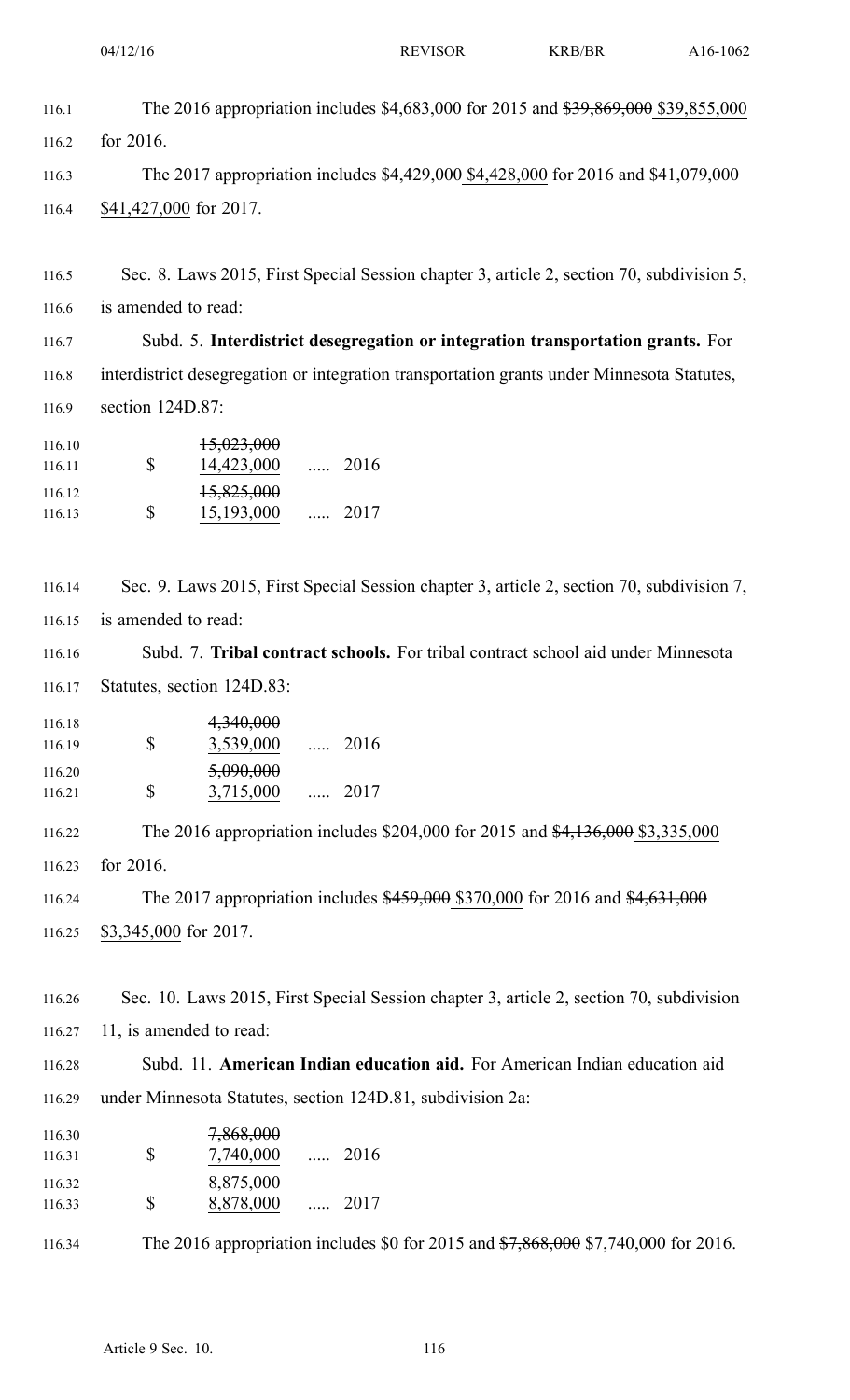|                  | 04/12/16                                                           | <b>REVISOR</b> | <b>KRB/BR</b>                                                                                   | A16-1062 |
|------------------|--------------------------------------------------------------------|----------------|-------------------------------------------------------------------------------------------------|----------|
| 117.1            |                                                                    |                | The 2017 appropriation includes \$874,000 \$860,000 for 2016 and \$8,001,000                    |          |
| 117.2            | \$8,018,000 for 2017.                                              |                |                                                                                                 |          |
|                  |                                                                    |                |                                                                                                 |          |
| 117.3            |                                                                    |                | Sec. 11. Laws 2015, First Special Session chapter 3, article 4, section 9, subdivision 2,       |          |
| 117.4            | is amended to read:                                                |                |                                                                                                 |          |
| 117.5            |                                                                    |                | Subd. 2. Charter school building lease aid. For building lease aid under Minnesota              |          |
| 117.6            | Statutes, section 124D.11, subdivision 4 124E.22:                  |                |                                                                                                 |          |
| 117.7            | 66,787,000<br>\$<br>63,540,000                                     | $\ldots$ 2016  |                                                                                                 |          |
| 117.8<br>117.9   | 73,603,000                                                         |                |                                                                                                 |          |
| 117.10           | \$<br>69,962,000                                                   | $\ldots$ 2017  |                                                                                                 |          |
| 117.11           |                                                                    |                | The 2016 appropriation includes \$6,032,000 for 2015 and \$60,755,000 \$57,508,000              |          |
| 117.12           | for 2016.                                                          |                |                                                                                                 |          |
| 117.13           |                                                                    |                | The 2017 appropriation includes \$6,750,000 \$6,389,000 for 2016 and \$66,853,000               |          |
| 117.14           | \$63,573,000 for 2017.                                             |                |                                                                                                 |          |
|                  |                                                                    |                |                                                                                                 |          |
| 117.15           |                                                                    |                | Sec. 12. Laws 2015, First Special Session chapter 3, article 5, section 30, subdivision         |          |
| 117.16           | 3, is amended to read:                                             |                |                                                                                                 |          |
| 117.17           |                                                                    |                | Subd. 3. Travel for home-based services. For aid for teacher travel for home-based              |          |
| 117.18           | services under Minnesota Statutes, section 125A.75, subdivision 1: |                |                                                                                                 |          |
| 117.19<br>117.20 | 361,000<br>\$<br>416,000                                           | $2016$         |                                                                                                 |          |
| 117.21           | 371,000                                                            |                |                                                                                                 |          |
| 117.22           | \$<br>435,000                                                      | $\ldots$ 2017  |                                                                                                 |          |
| 117.23           |                                                                    |                | The 2016 appropriation includes \$35,000 for 2015 and \$326,000 \$381,000 for 2016.             |          |
| 117.24           |                                                                    |                | The 2017 appropriation includes \$36,000 \$42,000 for 2016 and \$335,000 \$393,000              |          |
| 117.25           | for 2017.                                                          |                |                                                                                                 |          |
| 117.26           |                                                                    |                | Sec. 13. Laws 2015, First Special Session chapter 3, article 5, section 30, subdivision         |          |
| 117.27           | 5, is amended to read:                                             |                |                                                                                                 |          |
| 117.28           |                                                                    |                | Subd. 5. Aid for children with disabilities. For aid under Minnesota Statutes,                  |          |
| 117.29           |                                                                    |                | section 125A.75, subdivision 3, for children with disabilities placed in residential facilities |          |
| 117.30           |                                                                    |                | within the district boundaries for whom no district of residence can be determined:             |          |
| 117.31           | 1,406,000                                                          |                |                                                                                                 |          |
| 117.32           | \$<br>1,307,000                                                    | 2016           |                                                                                                 |          |
| 117.33<br>117.34 | $+629,000$<br>\$<br>1,516,000                                      | 2017           |                                                                                                 |          |
|                  |                                                                    |                |                                                                                                 |          |
|                  |                                                                    |                |                                                                                                 |          |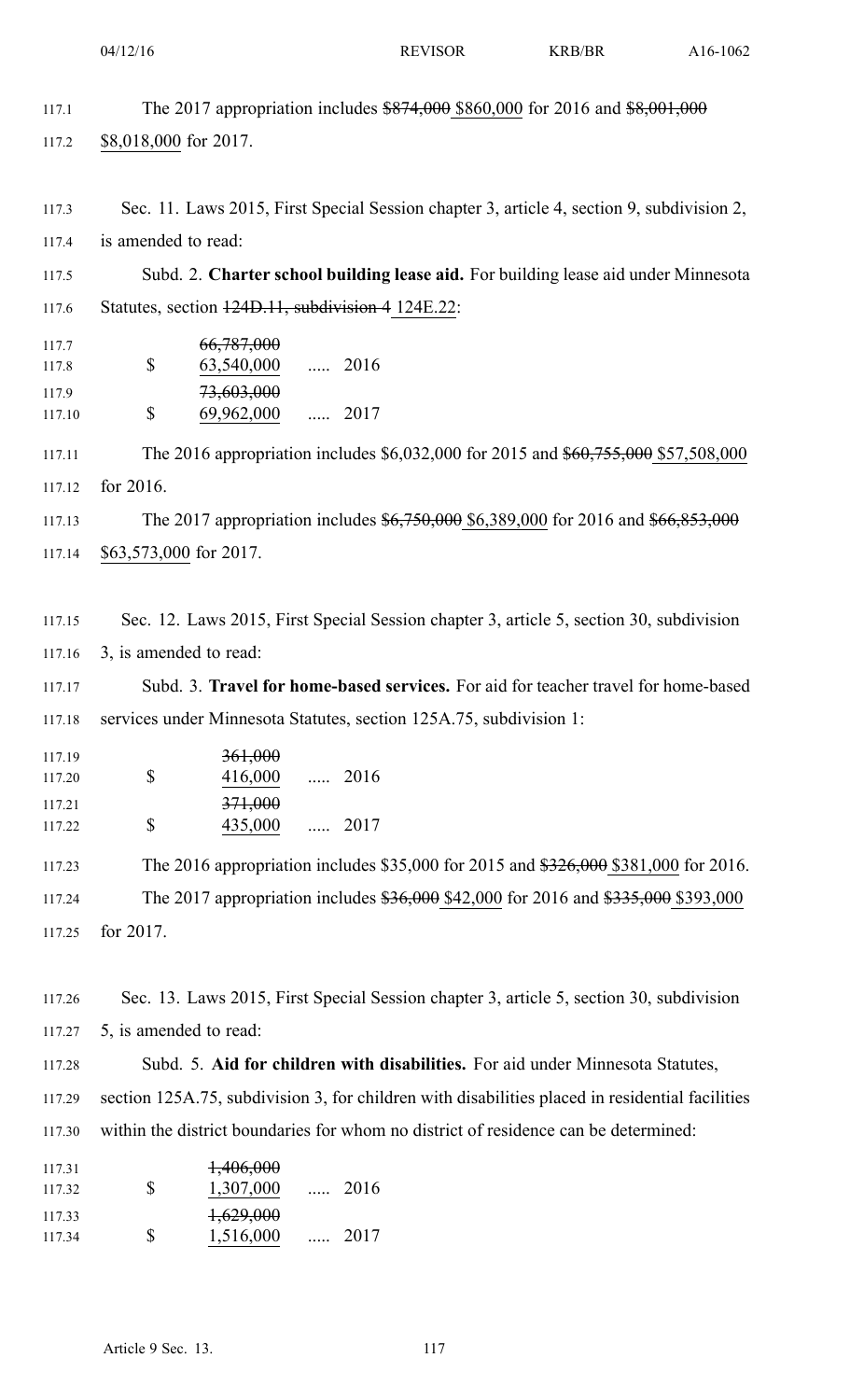04/12/16 REVISOR KRB/BR A16-1062

| 118.1  | If the appropriation for either year is insufficient, the appropriation for the other   |
|--------|-----------------------------------------------------------------------------------------|
| 118.2  | year is available.                                                                      |
|        |                                                                                         |
| 118.3  | Sec. 14. Laws 2015, First Special Session chapter 3, article 6, section 13, subdivision |
| 118.4  | 2, is amended to read:                                                                  |
| 118.5  | Subd. 2. Long-term maintenance equalization aid. For long-term maintenance              |
| 118.6  | equalization aid under Minnesota Statutes, section 123B.595:                            |
| 118.7  | \$<br>$\ldots$ 2016<br>$\boldsymbol{0}$                                                 |
| 118.8  | 52,088,000                                                                              |
| 118.9  | \$<br>52,553,000  2017                                                                  |
| 118.10 | The 2017 appropriation includes \$0 for 2016 and \$52,088,000 \$52,553,000 for 2017.    |
|        |                                                                                         |
| 118.11 | Sec. 15. Laws 2015, First Special Session chapter 3, article 6, section 13, subdivision |
| 118.12 | 3, is amended to read:                                                                  |
| 118.13 | Subd. 3. Debt service equalization. For debt service aid according to Minnesota         |
| 118.14 | Statutes, section 123B.53, subdivision 6:                                               |
| 118.15 | \$<br>20,349,000  2016                                                                  |
| 118.16 | 22,171,000                                                                              |
| 118.17 | \$<br>22,926,000  2017                                                                  |
| 118.18 | The 2016 appropriation includes \$2,295,000 for 2015 and \$18,054,000 for 2016.         |
| 118.19 | The 2017 appropriation includes \$2,005,000 for 2016 and \$20,166,000 \$20,921,000      |
| 118.20 | for 2017.                                                                               |
|        |                                                                                         |
| 118.21 | Sec. 16. Laws 2015, First Special Session chapter 3, article 6, section 13, subdivision |
| 118.22 | 6, is amended to read:                                                                  |
| 118.23 | Subd. 6. Deferred maintenance aid. For deferred maintenance aid, according to           |
| 118.24 | Minnesota Statutes, section 123B.591, subdivision 4:                                    |
| 118.25 | 3,520,000                                                                               |
| 118.26 | \$<br>3,523,000  2016                                                                   |
| 118.27 | $\mathbb{S}$<br>345,000  2017                                                           |
| 118.28 | The 2016 appropriation includes \$409,000 for 2015 and \$3,111,000 \$3,114,000          |
| 118.29 | for 2016.                                                                               |
| 118.30 | The 2017 appropriation includes \$345,000 for 2016 and \$0 for 2017.                    |
|        |                                                                                         |
| 118.31 | Sec. 17. Laws 2015, First Special Session chapter 3, article 6, section 13, subdivision |
| 118.32 | 7, is amended to read:                                                                  |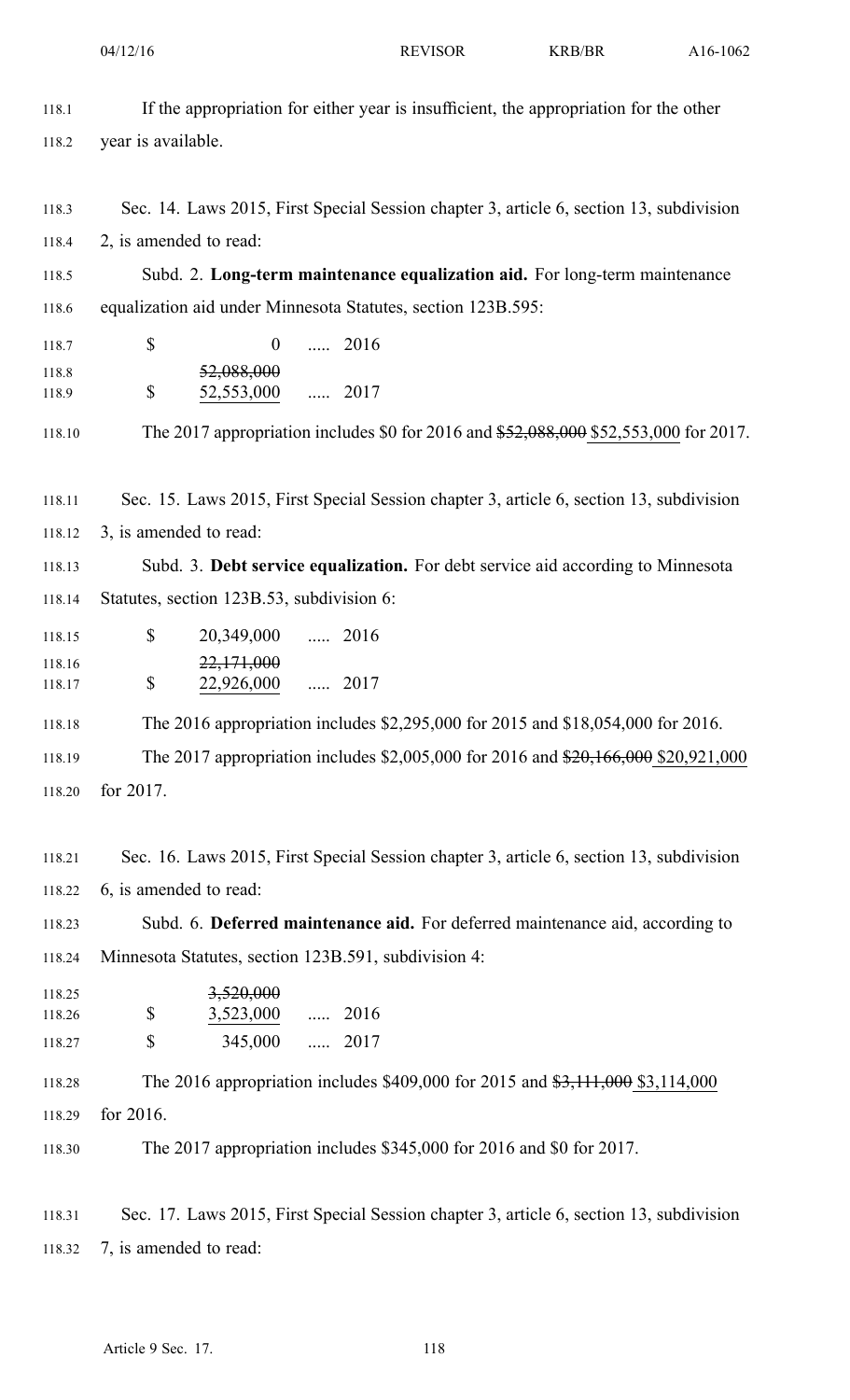| 119.1            |                              | Subd. 7. Health and safety revenue. For health and safety aid according to                |
|------------------|------------------------------|-------------------------------------------------------------------------------------------|
| 119.2            |                              | Minnesota Statutes, section 123B.57, subdivision 5:                                       |
| 119.3<br>119.4   | \$                           | 501,000<br>588,000<br>$\ldots$ 2016                                                       |
| 119.5<br>119.6   | \$                           | 48,000<br>57,000<br>$\ldots$ 2017                                                         |
| 119.7            |                              | The 2016 appropriation includes \$66,000 for 2015 and \$435,000 \$522,000 for 2016.       |
| 119.8            |                              | The 2017 appropriation includes \$48,000 \$57,000 for 2016 and \$0 for 2017.              |
| 119.9            |                              | Sec. 18. Laws 2015, First Special Session chapter 3, article 7, section 7, subdivision 2, |
| 119.10           | is amended to read:          |                                                                                           |
| 119.11           |                              | Subd. 2. School lunch. For school lunch aid according to Minnesota Statutes,              |
| 119.12           |                              | section 124D.111, and Code of Federal Regulations, title 7, section 210.17:               |
| 119.13<br>119.14 | \$                           | 15,661,000<br>16,251,000<br>$\ldots$ 2016                                                 |
| 119.15<br>119.16 | \$                           | 15,818,000<br>16,739,000<br>$\ldots$ 2017                                                 |
| 119.17           |                              | Sec. 19. Laws 2015, First Special Session chapter 3, article 7, section 7, subdivision 3, |
| 119.18           | is amended to read:          |                                                                                           |
| 119.19           |                              | Subd. 3. School breakfast. For traditional school breakfast aid under Minnesota           |
| 119.20           | Statutes, section 124D.1158: |                                                                                           |
| 119.21<br>119.22 | \$                           | 9,731,000<br>9,457,000  2016                                                              |
| 119.23<br>119.24 | \$                           | 10,361,000<br>$10,149,000$ 2017                                                           |
| 119.25           |                              | Sec. 20. Laws 2015, First Special Session chapter 3, article 7, section 7, subdivision 4, |

119.26 is amended to read:

119.27 Subd. 4. **Kindergarten milk.** For kindergarten milk aid under Minnesota Statutes,

119.28 section 124D.118:

| 119.29 |    | <del>942,000</del> |      |
|--------|----|--------------------|------|
| 119.30 | S  | 788,000            | 2016 |
| 119.31 |    | 942,000            |      |
| 119.32 | S. | 788,000            | 2017 |

119.33 Sec. 21. Laws 2015, First Special Session chapter 3, article 9, section 8, subdivision 5, 119.34 is amended to read: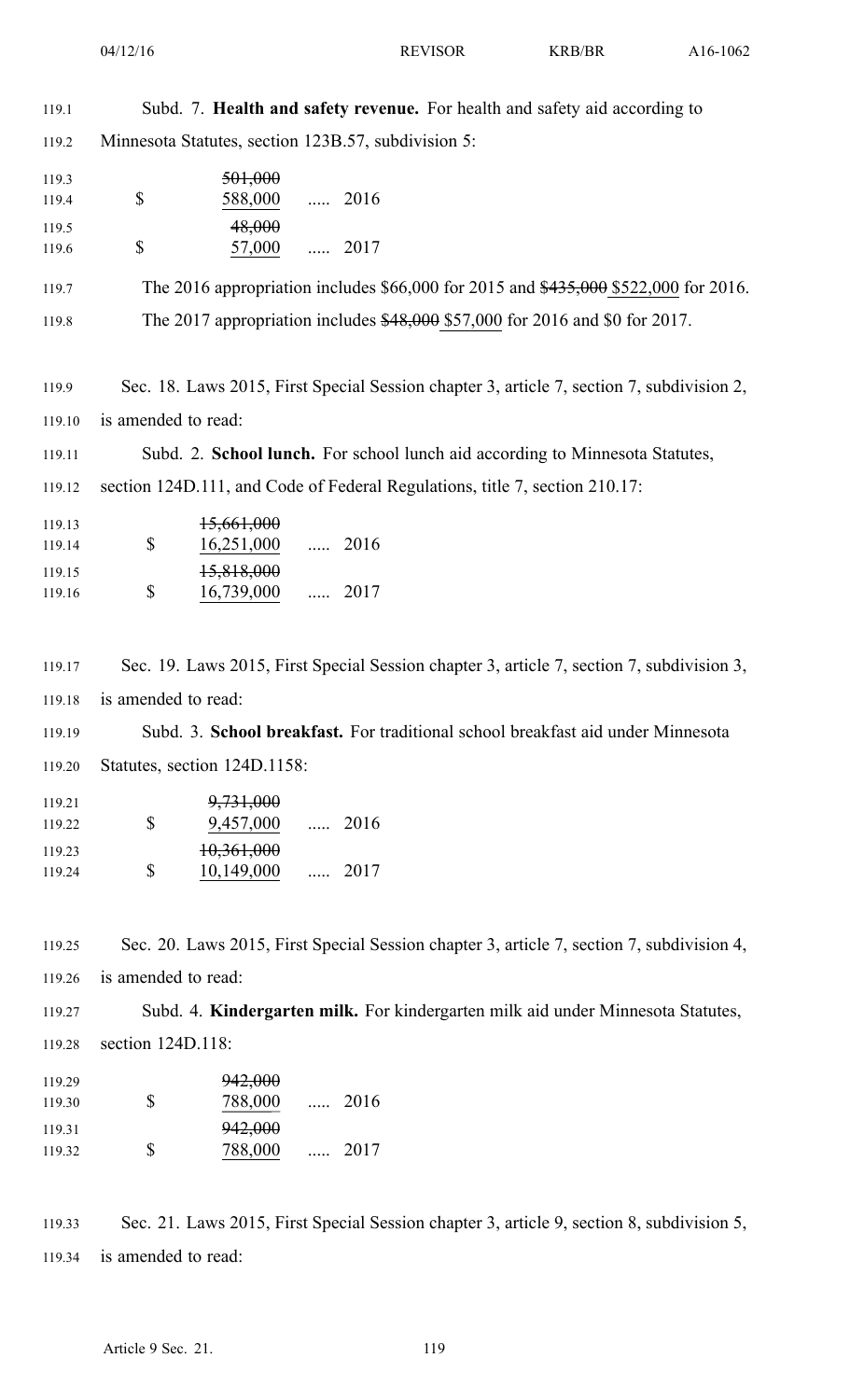| 120.1            | Subd. 5. Early childhood family education aid. For early childhood family                 |
|------------------|-------------------------------------------------------------------------------------------|
| 120.2            | education aid under Minnesota Statutes, section 124D.135:                                 |
| 120.3<br>120.4   | 28,444,000<br>\$<br>27,948,000  2016                                                      |
| 120.5<br>120.6   | 29,939,000<br>\$<br>29,336,000  2017                                                      |
| 120.7            | The 2016 appropriation includes \$2,713,000 for 2015 and \$25,731,000 \$25,235,000        |
| 120.8            | for 2016.                                                                                 |
| 120.9            | The 2017 appropriation includes \$2,858,000 \$2,803,000 for 2016 and \$27,081,000         |
| 120.10           | \$26,533,000 for 2017.                                                                    |
| 120.11           | Sec. 22. Laws 2015, First Special Session chapter 3, article 9, section 8, subdivision 6, |
| 120.12           | is amended to read:                                                                       |
| 120.13           | Subd. 6. Developmental screening aid. For developmental screening aid under               |
| 120.14           | Minnesota Statutes, sections 121A.17 and 121A.19:                                         |
| 120.15<br>120.16 | 3,363,000<br>\$<br>3,477,000  2016                                                        |
| 120.17<br>120.18 | <del>3,369,000</del><br>\$<br>3,488,000  2017                                             |
| 120.19           | The 2016 appropriation includes \$338,000 for 2015 and \$3,025,000 \$3,139,000            |
| 120.20           | for 2016.                                                                                 |
| 120.21           | The 2017 appropriation includes \$336,000 \$348,000 for 2016 and \$3,033,000              |
| 120.22           | \$3,140,000 for 2017.                                                                     |
| 120.23           | Sec. 23. Laws 2015, First Special Session chapter 3, article 10, section 3, subdivision   |
| 120.24           | 2, is amended to read:                                                                    |
| 120.25           | Subd. 2. Community education aid. For community education aid under                       |
| 120.26           | Minnesota Statutes, section 124D.20:                                                      |
| 120.27<br>120.28 | 788,000<br>\$<br>$\ldots$ 2016<br>790,000                                                 |
| 120.29<br>120.30 | 554,000<br>\$<br>553,000<br>$\ldots$ 2017                                                 |
| 120.31           | The 2016 appropriation includes \$107,000 for 2015 and \$681,000 \$683,000 for 2016.      |
| 120.32           | The 2017 appropriation includes \$75,000 for 2016 and \$479,000 \$478,000 for 2017.       |
| 120.33           | Sec. 24. Laws 2015, First Special Session chapter 3, article 11, section 3, subdivision   |
| 120.34           | 2, is amended to read:                                                                    |